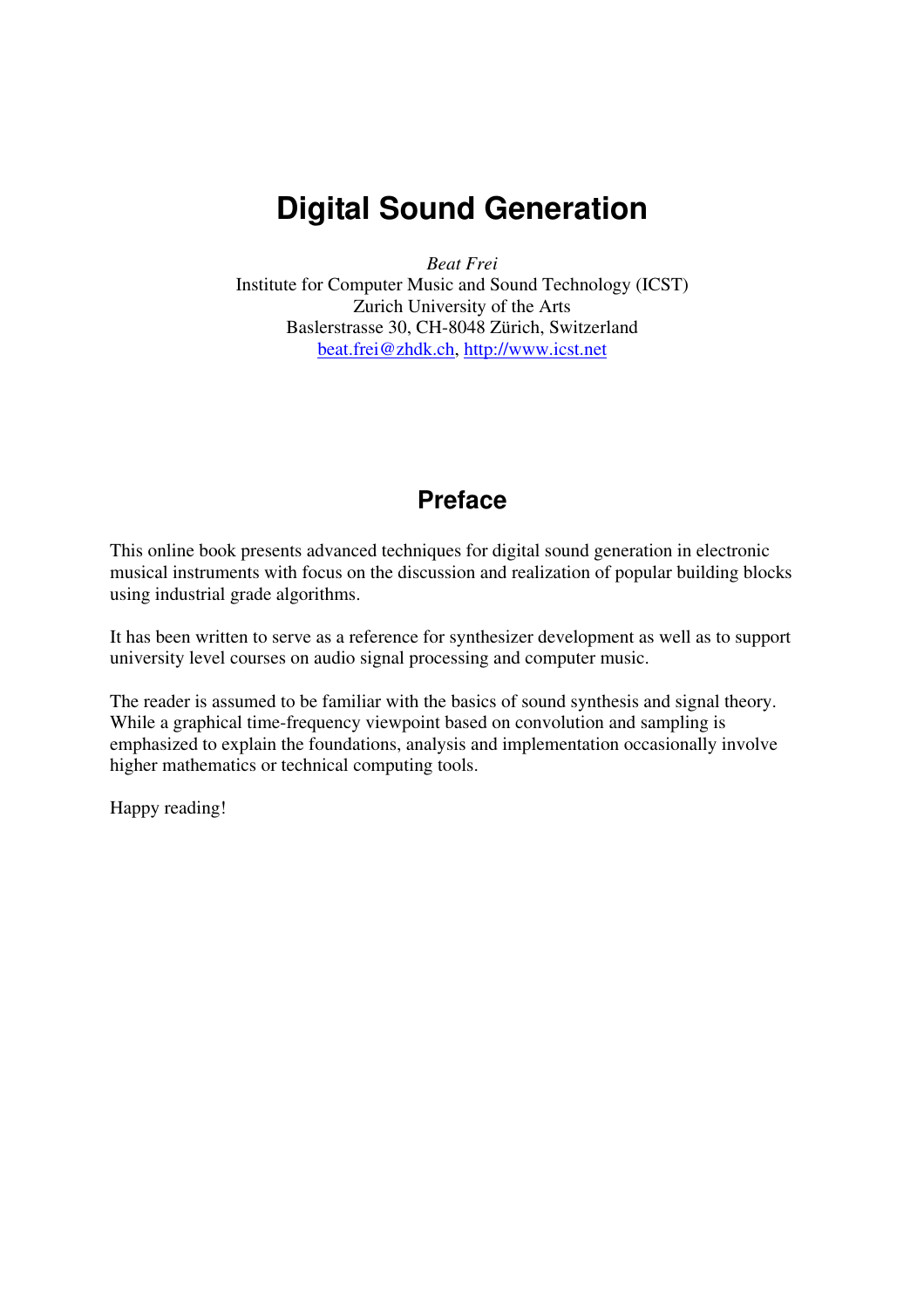# **Table of Contents**

| $\mathbf{1}$ |       |                                                                                |  |
|--------------|-------|--------------------------------------------------------------------------------|--|
|              | 1.1   |                                                                                |  |
|              | 1.2   |                                                                                |  |
|              | 1.3   |                                                                                |  |
|              | 1.4   |                                                                                |  |
|              | 1.5   |                                                                                |  |
|              | 1.6   |                                                                                |  |
|              | 1.7   |                                                                                |  |
|              | 1.8   |                                                                                |  |
|              | 1.9   |                                                                                |  |
|              | 1.9.1 |                                                                                |  |
|              | 1.9.2 |                                                                                |  |
|              | 1.9.3 |                                                                                |  |
|              | 1.10  |                                                                                |  |
|              | 1.11  |                                                                                |  |
| 2            |       |                                                                                |  |
|              | 2.1   |                                                                                |  |
|              | 2,1.1 |                                                                                |  |
|              | 2.1.2 |                                                                                |  |
|              | 2.1.3 |                                                                                |  |
|              | 2.2   |                                                                                |  |
|              | 2.3   |                                                                                |  |
|              | 2.3.1 |                                                                                |  |
|              | 2.3.2 | Segment-Based Integrated Prototype Signal (SIPS) Oscillator  61                |  |
|              | 2.4   |                                                                                |  |
|              | 2.4.1 |                                                                                |  |
|              | 2.4.2 |                                                                                |  |
|              | 2.4.3 |                                                                                |  |
|              | 2.5   |                                                                                |  |
|              | 2.6   |                                                                                |  |
|              | 2.6.1 |                                                                                |  |
|              | 2.6.2 |                                                                                |  |
|              | 2.6.3 |                                                                                |  |
|              | 2.6.4 |                                                                                |  |
|              | 2.6.5 |                                                                                |  |
|              | 2.6.6 |                                                                                |  |
|              | 2.6.7 |                                                                                |  |
|              | 2.6.8 |                                                                                |  |
|              |       |                                                                                |  |
|              |       |                                                                                |  |
|              | 1.    |                                                                                |  |
|              | 2.    | Compensation Filter for the High-Frequency Drop of the Bandlimited Impulse  82 |  |
|              | 3.    |                                                                                |  |
|              |       |                                                                                |  |
|              | 1.    |                                                                                |  |
|              | 2.    |                                                                                |  |
|              |       |                                                                                |  |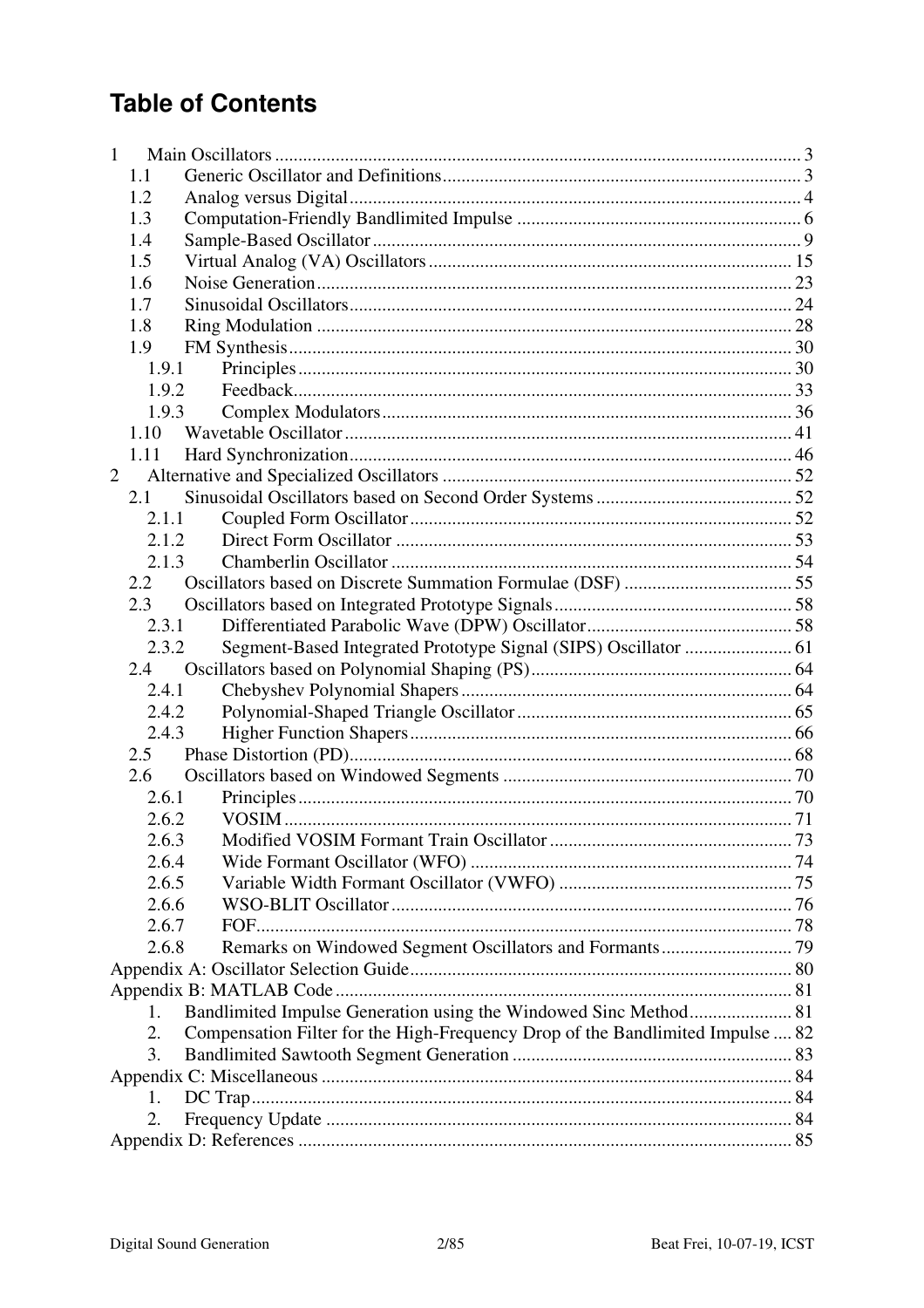# **1 Main Oscillators**

### **1.1 Generic Oscillator and Definitions**

Many digital oscillators share a generic topology: A phase accumulator generates a simple sawtooth with frequency and phase control, a frequency dependent memoryless function maps it to the desired shape, and an optional postfilter tailors the high frequency spectrum (Fig.1).



*Fig. 1: Generic Digital Oscillator Topology* 

| $f_{o}$                     | $=$ | <b>Fundamental Frequency</b>                                                                                                                                    |
|-----------------------------|-----|-----------------------------------------------------------------------------------------------------------------------------------------------------------------|
| $f_{s}$                     | $=$ | Sample Rate (Default: 48 kHz. Double rate systems: 96 kHz.)                                                                                                     |
| T                           | $=$ | Sampling Interval = $1/f_s$                                                                                                                                     |
| $f_n$                       | $=$ | 2Nf <sub>o</sub> /f <sub>s</sub> (Normalized Fundamental Frequency, ubiquitously used)                                                                          |
| φ                           | $=$ | Phase shift in radians $\cdot$ N/ $\pi$                                                                                                                         |
| $z^{\text{-}1}$             | $=$ | <b>Delay of one T.</b> Output changes in discrete time steps.                                                                                                   |
| $\mathbf{wrap}(\mathbf{x})$ | $=$ | x-2N if $x \ge N$ , x+2N if $x < -N$ , x otherwise, repeat until the result is                                                                                  |
|                             |     | within $[-N, N)$ (Default: $N = 1$ )                                                                                                                            |
|                             |     | Important: $Wrap(x)$ is inherent to the addition of integer data types in                                                                                       |
|                             |     | processors. No further operations are required if the two's complement<br>wrap-around is exploited by setting N to $2^{(word size of data type in bits - 1)}$ . |
| y(x)                        |     | Full cycle of a mapper function. Examples: Sine, wavetables selected                                                                                            |
|                             |     | according to f, polynomial $y(x)$ with coefficients $c(f)$ .                                                                                                    |
|                             |     |                                                                                                                                                                 |
|                             |     |                                                                                                                                                                 |



*Fig. 2: Signals in the Generic Oscillator for*  $y = sin(\pi x/N)$ *,*  $\varphi = -N$ *, no Postfilter* 

All signals are shown from a macroscopic perspective. Actually, they are number sequences changing in discrete time steps of the sampling interval T. In the next section we are going to discuss what difference that makes.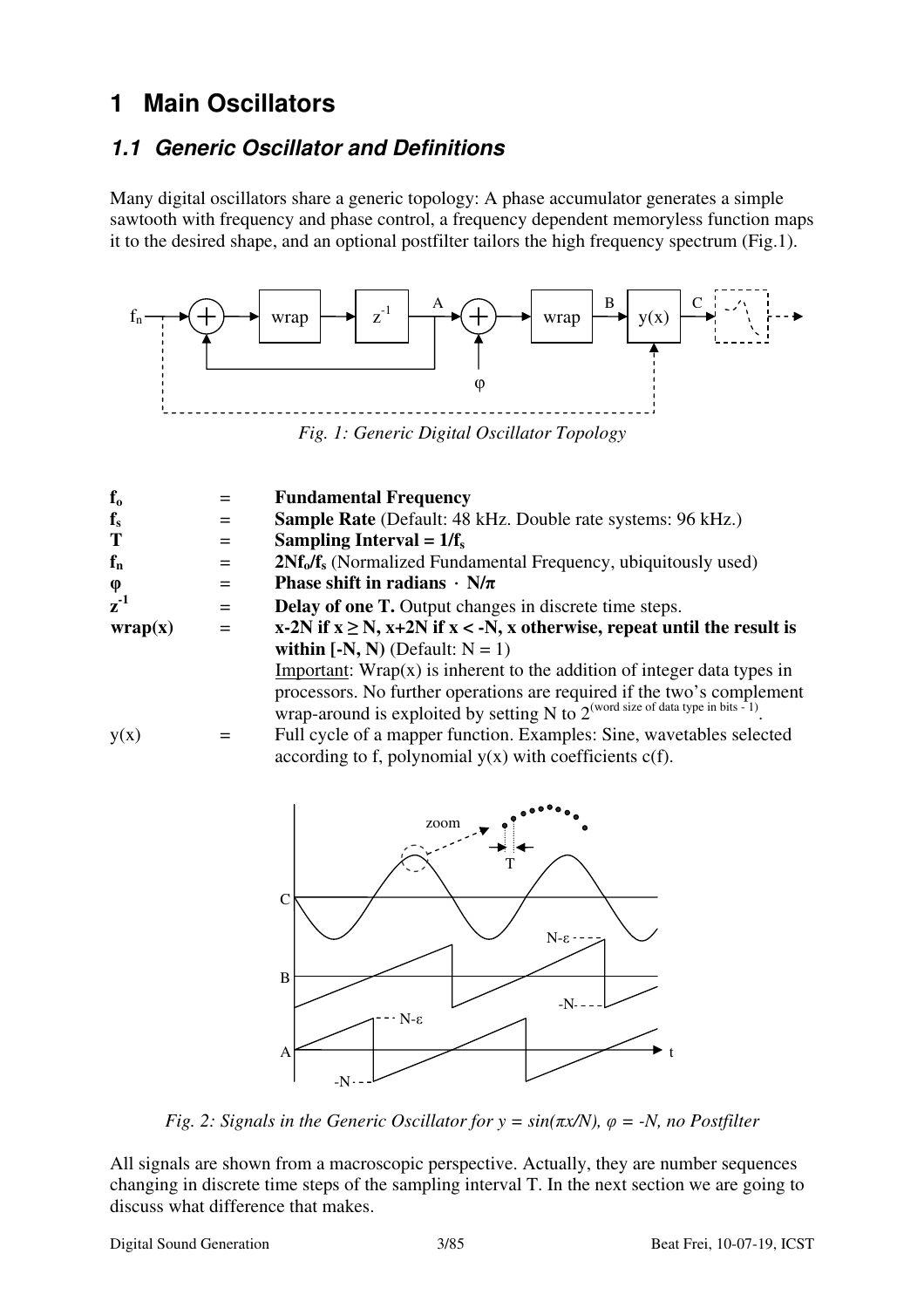# **1.2 Analog versus Digital**

Unlike analog circuitry, digital oscillators are discrete time systems and therefore have a spectrum periodic in the sample rate  $f_s$ . It is found by viewing the output as a sampled version of a continuous time signal, whose two-sided spectrum is superimposed at integer multiples of  $f<sub>s</sub>$  by the sampling process. A component at  $f<sub>o</sub>$  in the continuous signal leads to additional ones at  $|Nf_s \pm f_o|$  with N integer in the oscillator output. If these artefacts fall into the audio band, aliasing occurs that is generally not removable and perceived as unwanted tones. Fig. 3 shows a continuous time sawtooth and its discrete time representation including aliasing, whose psychoacoustical relevance will be discussed on the basis of selected components a-d.



*Fig. 3: Continuous Sawtooth with*  $f_0 = 5$  *kHz sampled at*  $f_s = 48$  *kHz* 

In practice, some aliasing is tolerable due to negligible signal power and auditory masking: In the presence of a strong tone, higher pitched weak tones are inaudible. For lower pitched tones, this effect diminishes rapidly and becomes negligible at intervals larger than an octave (Fig. 4). A coarse analysis of the sampled sawtooth from an auditory perspective yields:

- a) Aliased 9<sup>th</sup> harmonic of the original:  $f_s 9f_o = 3$  kHz. Audible.
- b) Aliased 7<sup>th</sup> harmonic of the original:  $f_s$  7 $f_0$  = 13 kHz. Partially masked by the 2<sup>nd</sup> harmonic of the original. Human pitch perception is imprecise at the top of the audio band, so this component has a chance to pass as "general highs". Your ears decide.
- c) Aliased 5<sup>th</sup> harmonic of the original:  $f_s 5f_0 = 23$  kHz. Inaudible.
- d) Aliased 19<sup>th</sup> harmonic of the original:  $2f_s 19f_0 = 1$  kHz. Audible. An ad-hoc transposition of Fig. 4 suggests that this component should be at least 80 dB down relative to the original to become inaudible.

Conclusion: Spectral components of the continuous original that are close to integer multiples of fs will lead to audible and objectionable low frequency aliasing when the signal is sampled. The effect is most distinct for aliased components falling below the fundamental frequency f<sub>o</sub>.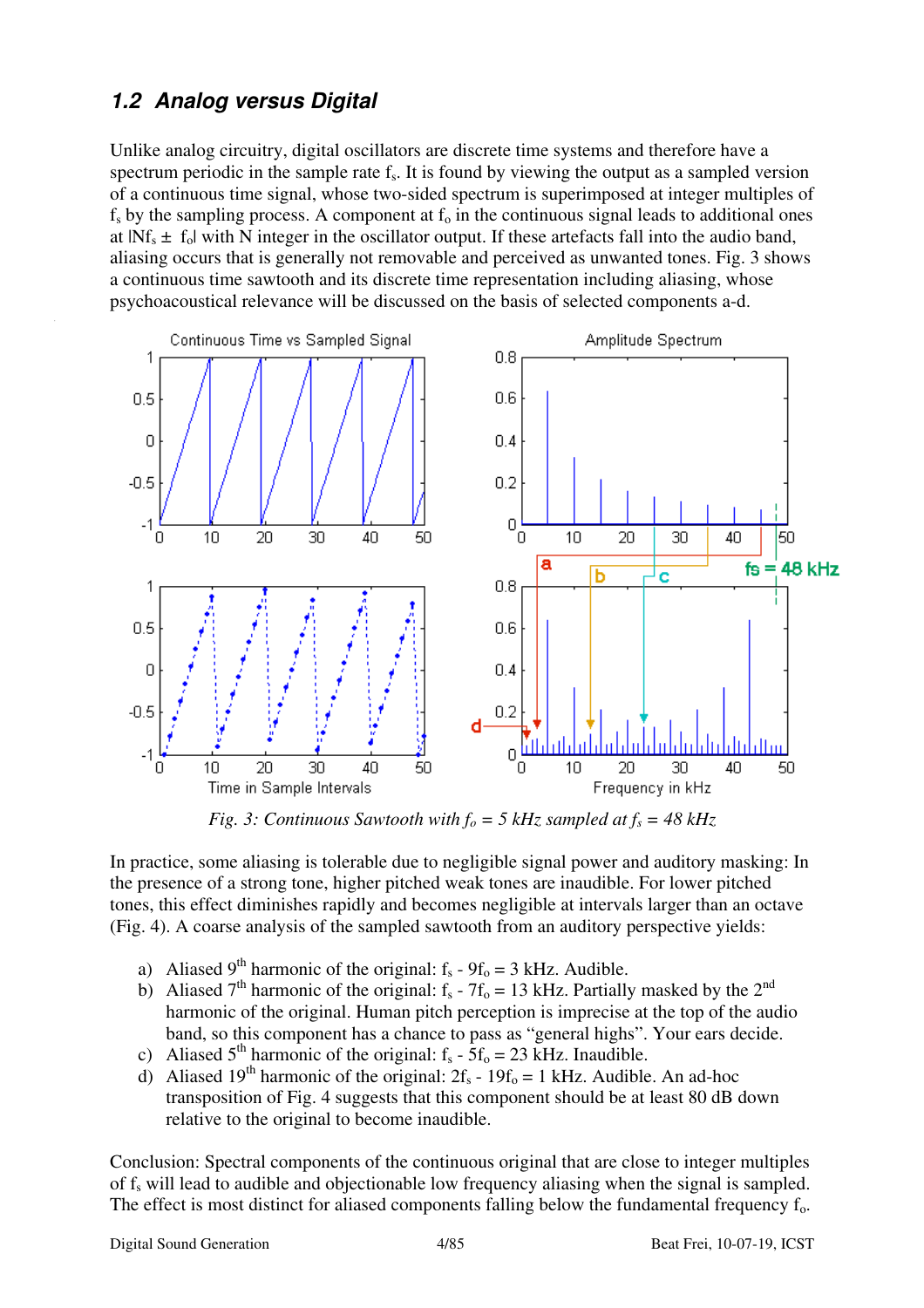

*Fig. 4: Auditory Threshold in the Presence of a Narrow Band Signal at 1 kHz Ref.: E. Zwicker, R. Feldtkeller: Das Ohr als Nachrichtenempfänger. (1967)* 

Practical experience shows that a synthesizer should be able to generate tuned sounds with a fundamental up to 4-5 kHz at excellent quality, whereas higher frequency signals are mainly used as less critical modulators or sources of harmonics. Summarizing the foregoing we can state an empirical design rule for a continuous time prototype signal (see also Fig. 5):

- Desired spectrum up to 20 kHz.
- Roll-off as steep as possible within given constraints.
- Below -80 dB at  $f_s 2$  kHz
- Below -85 to -90 dB at  $f_s 1$  kHz
- Roll-off from  $f_s 1$  kHz to infinity by at least -20 dB/decade ( $\approx 6$  dB/octave)



*Fig. 5: Spectrum of a continuous time prototype signal and its discrete time representation including 1st and 2nd order aliased components (red, orange)*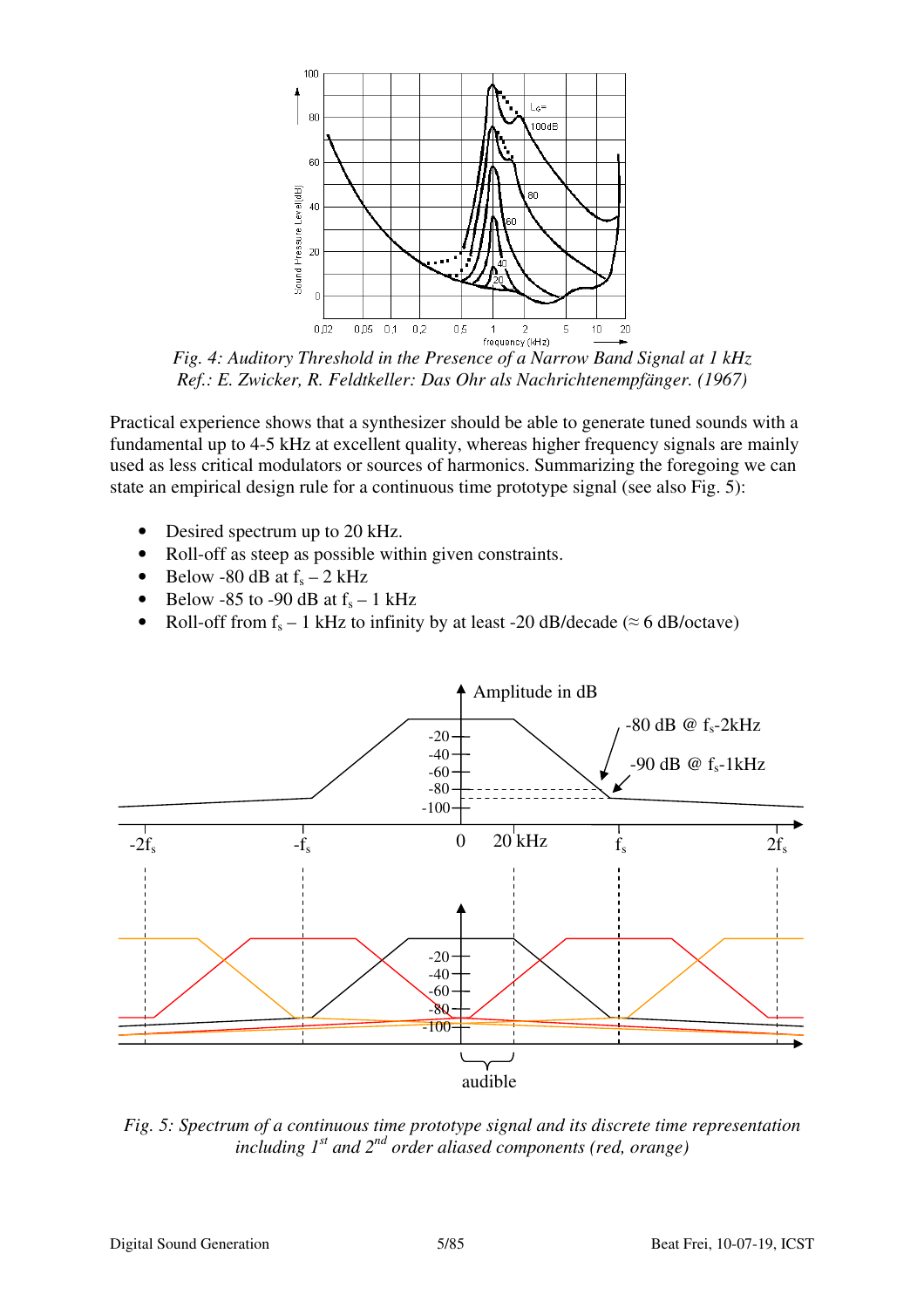## **1.3 Computation-Friendly Bandlimited Impulse**

Now that the requirements for a continuous time prototype signal are known, we choose the most elemental function that meets them and derive more complicated signals from it.

A good starting point is the Dirac delta impulse with its flat spectrum up to infinity. When we send it through a filter with the frequency response of Fig. 5, the output spectrum is an exact copy of the response while the signal itself is the sought-after bandlimited impulse b(t). Since the computational effort for many algorithms based on b(t) is proportional to its length in sampling intervals T, it should be as short as possible.

Theoretically, we could use a brickwall filter with infinite attenuation outside the audio band, but the resulting impulse would be the slowly decaying Sinc function. A popular solution is to limit the impulse in time by weighting it with a finite-length window function [11]:

- 1. Take the impulse response of a brickwall filter with a cut-off frequency  $f_c = 20$  kHz and the sample rate f<sub>s</sub>:  $g(t) = \text{Sinc}(\pi_c / f_s) = \frac{\sin(\pi_c / f_s)}{f_c / f_s}$  $\overline{ \left( \pi \int c \, f \, f_s \right) }$  $f_c$  *f*  $s$ **)** =  $\frac{\sin(\pi f_c)}{f_c}$  *f*  $s$ **)**  $g(t) = \text{Sinc}(\pi f_c / f_s) = \frac{\sin(\pi f_c / f_s)}{(f_c - f_s)^2}$ /  $s(t) = \textit{Sinc}(\pi_f c / f_s) = \frac{\sin(\pi_f c / f_s)}{(\pi_f c / f_s)}$  $= \textit{Sinc}(\pi f_c / f_s) = \frac{\textit{sin}(\pi f_c)}{f_c}$
- 2. Choose a parametric window  $w(t,\beta)$  with low side lobes.
- 3. Calculate  $b(t) = w(t, \beta)g(t)$  and its spectrum.
- 4. Repeat steps 1 to 3 tweaking  $\beta$  and  $f_c$  until you get the desired stopband attenuation.
- 5. Adjust  $f_c$  slightly to maximize the attenuation around  $f_s$ .
- 6. Consider apodization (using a second window that widens the top of the main window) to tailor the transition band.
- 7. (Optional: Resort to the Parks-McClellan algorithm for utmost performance.)

Examples for lengths 4T and 10T with  $T = 1/f_s$  and  $f_s = 48$  kHz using a Kaiser window are given in Fig. 6-8. Refer to appendix B1 for MATLAB code.



*Fig. 6: Bandlimited Impulse (Length = 4T,*  $f_s = 48$  *kHz,*  $f_c = 15$  *kHz, normalized) Main Window: Kaiser (* $\beta$  *= 8.3), Apodizing Window: 1-0.5 · Kaiser (* $\beta$  *= 0.5)* 

The signal shown in Fig. 6 is suitable for virtual analog oscillators where compactness is crucial. Since not the impulse itself but its time integral with less high frequency content is actually used, the requirements for stopband attenuation are reduced.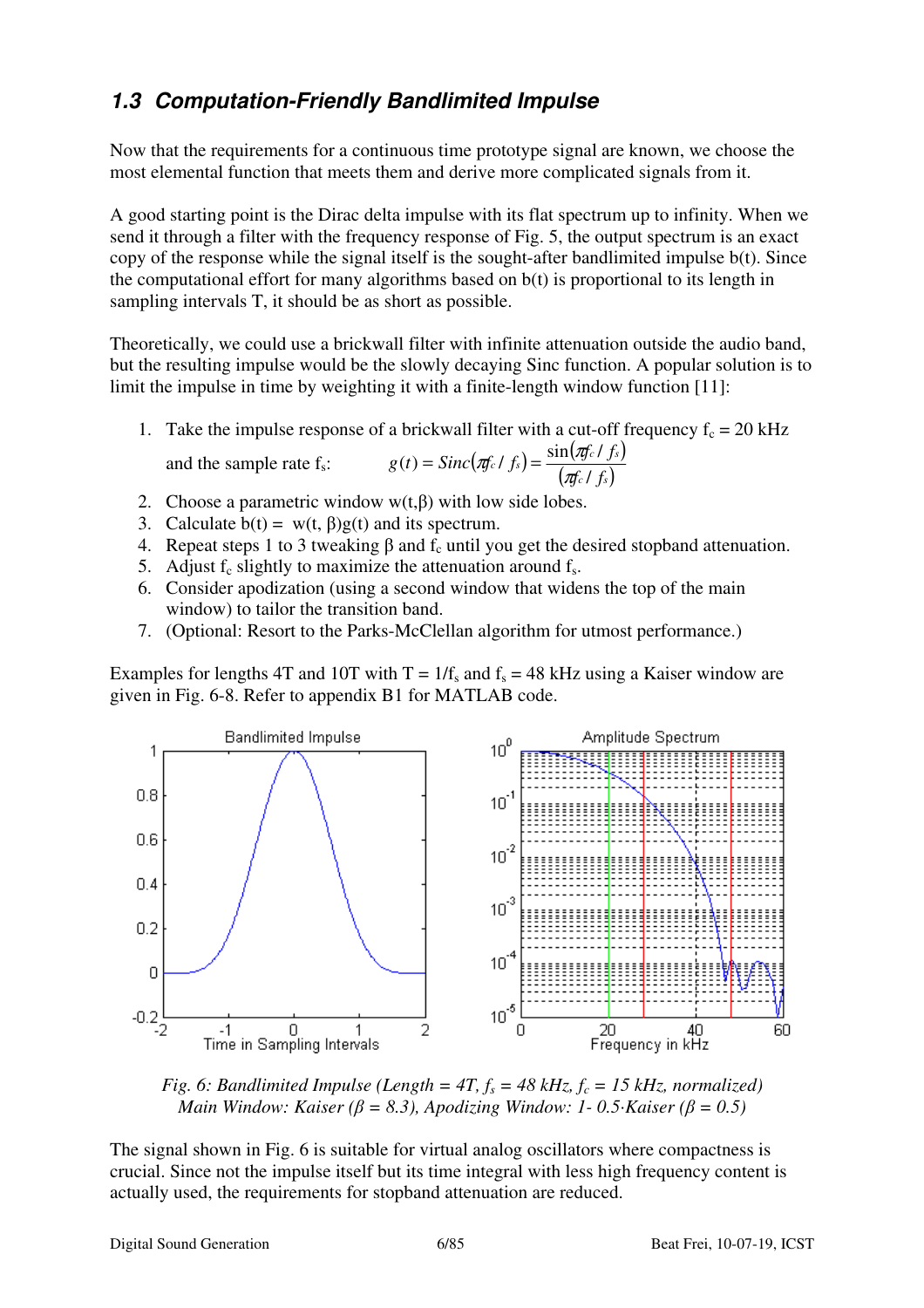We have to equalize the rounded passband edges to avoid a dull sound. A postfilter or preemphasis works best if the drop does not exceed 10 dB at 20 kHz, however, this is not overly critical. We might conservatively lower  $f_c$  in the 4-sample impulse to further reduce susceptibility to aliasing and accept stronger filter action.



*Fig. 7: Bandlimited Impulse (Length = 10T,*  $f_s = 48$  *kHz,*  $f_c = 20$  *kHz, normalized) Main Window: Kaiser (*β *= 9), no Apodization*



*Fig. 8: Bandlimited Impulse (Length = 10T,*  $f_s = 48$  *kHz,*  $f_c = 18.3$  *kHz, normalized) Main Window: Kaiser (* $\beta$  *= 9), Apodizing Window: 1-0.9 · Kaiser (* $\beta$  *= 0.7)* 

A comparison of Fig.7 and 8 shows the effect of apodization. Higher attenuation at the beginning of the stop band at the expense of a slower roll-off results in a spectral profile which is especially suitable for sample-based oscillators.

So far, we looked at continuous time impulses. As they are hard to calculate and polynomial approximations lead to a large number of terms, it seems favourable to tabulate them. A single table look-up is very attractive compared to interpolation-based techniques with their typically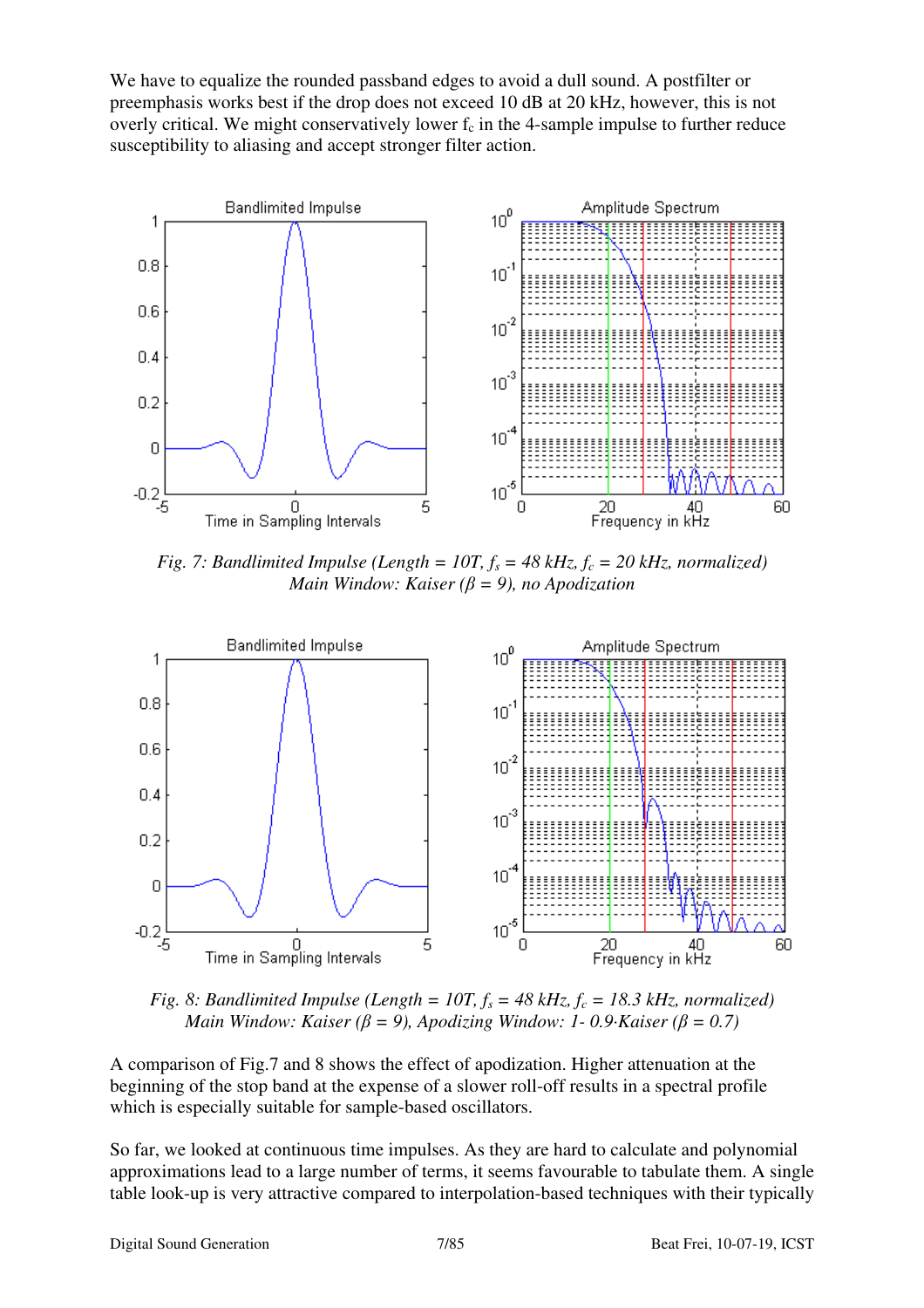3 to 5 times higher operations count and 2 to 3 times longer processing time on contemporary computing platforms. However, this approach is often deemed impractical, which is true for systems intended to process arbitrary audio signals. But, how does it perform under the specific requirements for oscillators in musical instruments?

First, we look at the spectral difference between a continuous signal and its tabulated representation assuming that a table read is performed by truncating or rounding a continuous time pointer to form an integer index. N denotes the number of table entries per sampling interval T.



*Fig. 9: Spectral consequences of converting a continuous signal to a table intended for nearest neighbor look-up, N = 4 table entries per sampling interval T* 

Reading the table at a certain rate f<sub>r</sub> in a digital oscillator corresponds to sampling the signal  $g_3(t)$  at f<sub>r</sub>, hence spectral components around integer multiples of f<sub>r</sub> are fold down into the audio band. In the next step, we calculate the relative amount of aliasing as a root mean square ratio  $\gamma$  for a component of the frequency f<sub>o</sub> in the continuous non-tabulated original under the condition  $f_r \approx f_s$ .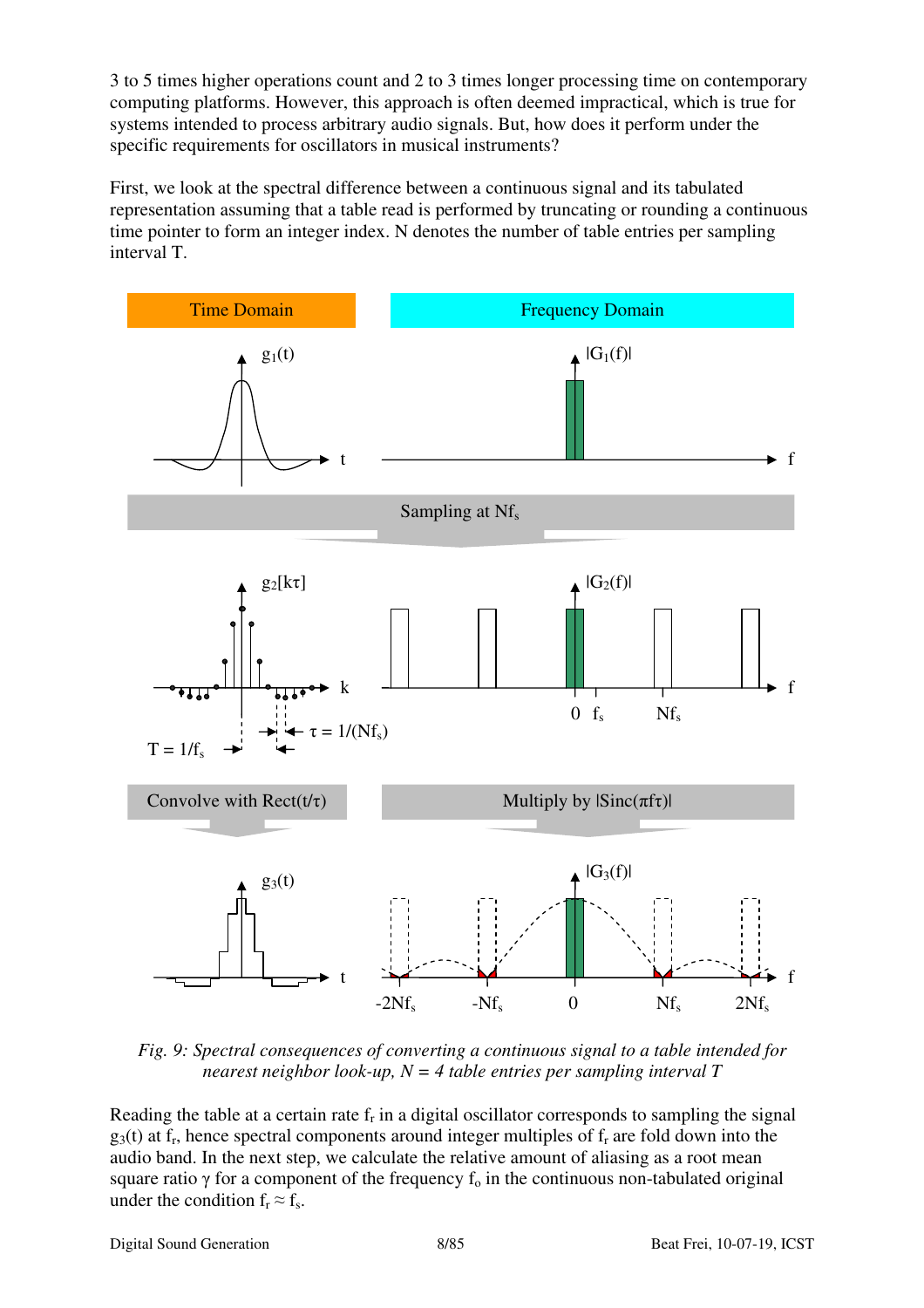A direct evaluation using  $\pi f_{0} t \ll 1$  as required in any practical application yields for each of the two components aliased down from  $kNf_s$ :

$$
\gamma_s = \left| \frac{\text{Sinc}(\pi \tau [k N f_s \pm f_o])}{\text{Sinc}(\pi_o \tau)} \right| \approx \left| \frac{\sin(\pi \tau [k N f_s \pm f_o])}{\pi \tau [k N f_s \pm f_o]} \right| = \frac{\sin(\pi f_o \tau)}{\pi \tau [k N f_s \pm f_o]} \approx \frac{f_o}{k N f_s}
$$

Aliased components can be assumed to have non-coincidental frequencies. Therefore, we sum up their power to get an upper bound for the total amount:

$$
\gamma = \frac{|G_3(aliased)|_{\text{RMS}}}{|G_3(f_o)|} \le \sqrt{\sum_{k=1}^{\infty} 2 \left[ \frac{f_o}{k N f_s} \right]^2} = \frac{\pi}{\sqrt{3}} \cdot \frac{f_o}{N f_s} \approx \frac{1.8 f_o}{N f_s}
$$
(Eq. 1)

Eq. 1 paves the way to determine the minimum required size of a look-up-table from the spectrum of the non-tabulated original signal. Although we stated  $f_r \approx f_s$ , it's not hard to see that it also provides a safe estimate for  $f_r > f_s$ . In case of  $f_r < f_s$ , the components around kNf<sub>s</sub> may be aliased down multiple times resulting in a worst case increase of 3 dB for doubling the ratio f<sub>s</sub>/f<sub>r</sub>. In practice, this is rarely important, because aliased components arising from undersampling of the base band will almost always dominate.

Summary: Aliasing from reading tabulated signals without interpolation affects the entire audio band. It should be kept below -85 to -90 dB in musical instruments according to Fig. 4. The amount generated by a spectral component of the original signal is proportional to its frequency and amplitude.

Example 1: Professional sample rate converter. 100 dB SNR for any signal up to 20 kHz,  $M = 100$  filter taps. Table size =  $MN = 1.8Mf_0/(\gamma f_s) = 7500000$ , impractical. Example 2: Sample-based oscillator. 97 dB SNR for an original component at 1 kHz and 85 dB for one at 4 kHz. Components at higher frequencies have lower levels in tuned sounds while noisy sounds are less critical with respect to perceived aliasing. When the sampled signal gets weaker, the aliased part proportionally decreases (in contrary to the constant noise floor of a converter or linear audio circuitry). Impulse length = 10T. Table size  $\approx$  26500, can be halved exploiting symmetry, fits into a CPU cache or the internal memory of a low-cost DSP.

Now that we know how to create bandlimited impulses and store them adequately, we are finally ready to design some oscillators!

#### **1.4 Sample-Based Oscillator**

This oscillator class works by playing a frequency-transposed version of a sampled sound. It's still the most common technique to emulate genuine musical instruments in a synthesizer. A big plus is the precise reproduction of any audio snapshot; major drawbacks are a repetitive character and the inability to inherently produce natural transitions.

The principles of work are straightforward: Consider a signal of frequency  $f_0$  and duration  $t_0$ in the original data that has been sampled at f<sub>s</sub> corresponding to an interval  $T = 1/f_s$ . In the oscillator, the data is reconstructed, resampled at an interval  $T_{new} = T/2$ , and played back at f<sub>s</sub>. As a result, the duration increases to  $2t_0$  while the number of cycles remains the same. Thus, the frequency of this time-stretched signal has changed to  $f<sub>o</sub>/2$ . Fig. 10 depicts the procedure for an arbitrary transposition factor  $\alpha = f_{\text{new}}/f_{\text{o}}$ .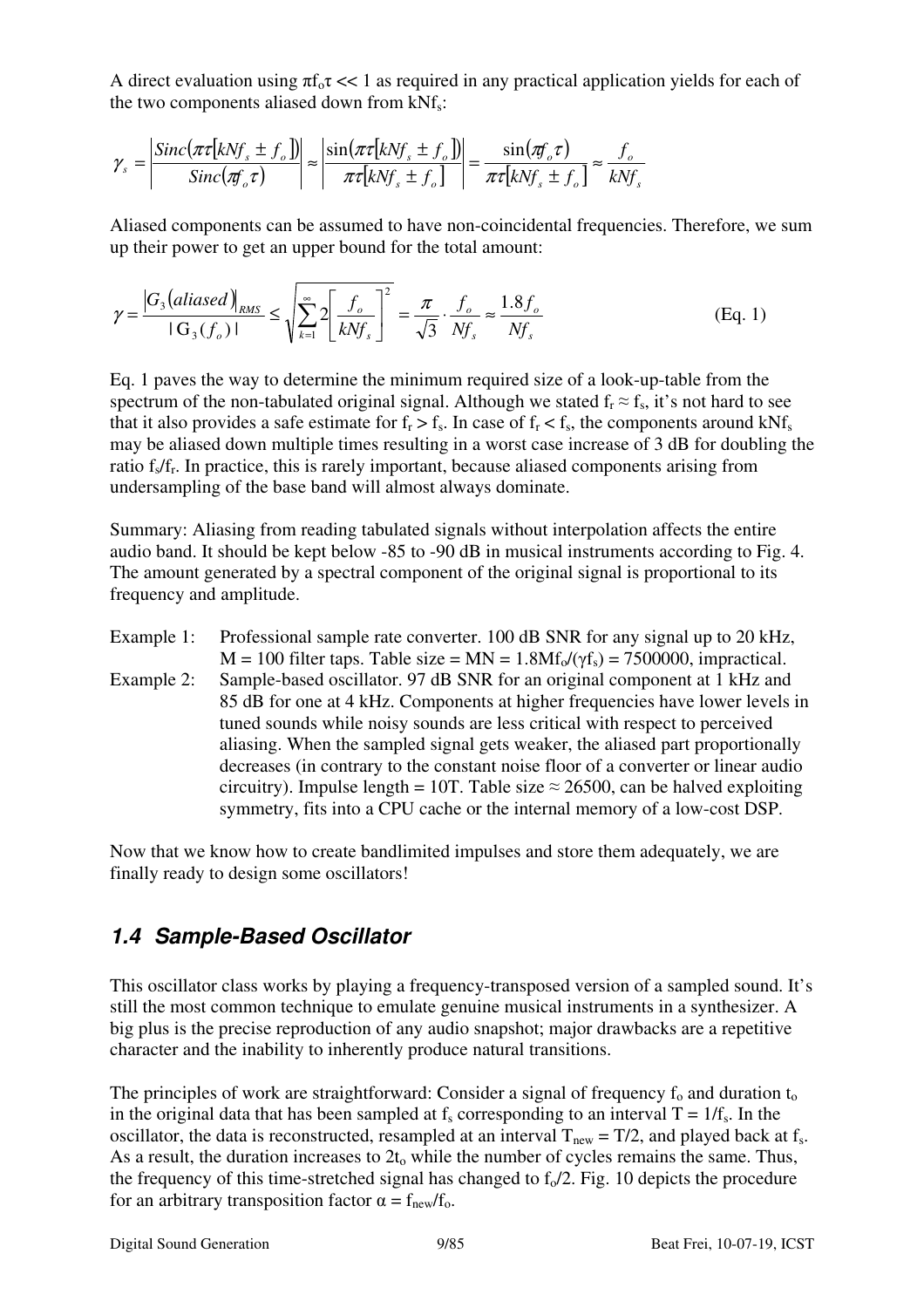

*Fig. 10: Down Transposition in a Sample-Based Oscillator including Aliasing from Non-ideal Filtering*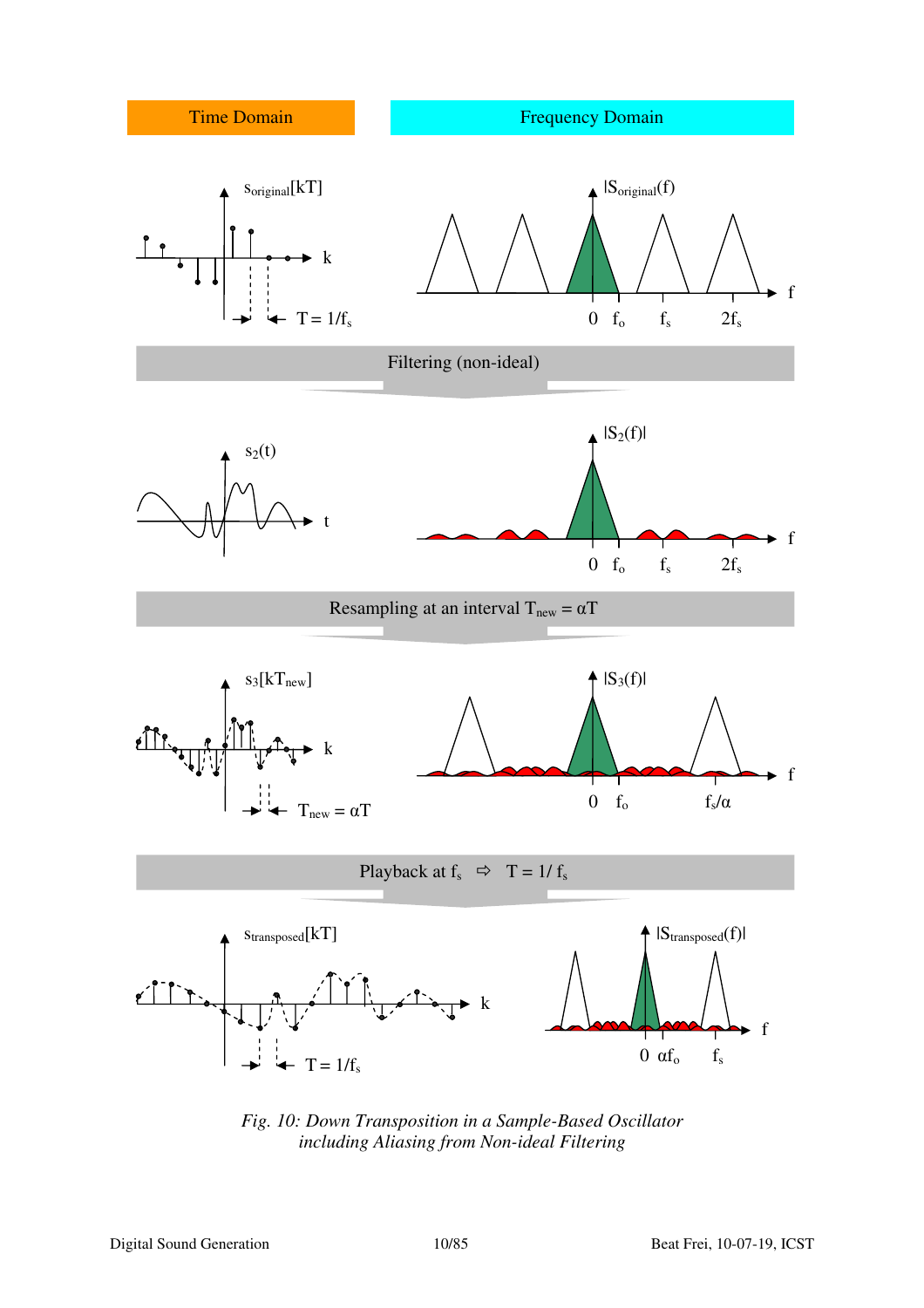Fig. 10 allows us to analyze the limitations and requirements of a sample-based oscillator.

First, we have a look at down transposition  $(\alpha < 1)$ :

If the filtered signal does not contain any significant components above  $f_s - f_o$ , there will be no audible aliasing in the transposed signal. The worst case occurs for  $\alpha \approx 1$  where the requirements become the same as for the bandlimited impulse. Thus, the spectral response of any of the impulses designed in section 1.3 will fit our needs. This is important as filtering will be achieved in the oscillator by convolving such an impulse with the original signal, which corresponds to multiplying the spectrum of the original signal with the impulse spectrum. Another point is that the original spectrum usually gets limited to 20 kHz in the recording process. Since we expect a minimum bandwith of 15 kHz for high quality audio,  $\alpha$  must be at least 0.75.

For up transposition ( $\alpha > 1$ ), the situation is more complicated (Fig. 11): At  $f_s/\alpha < 2f_o$ , aliasing is inevitable with a computational-friendly constant length impulse, but transposition may still move it out of the audio band. The limiting condition becomes  $f_s - \alpha f_0 > 20$  kHz, restricting  $\alpha$  to below 1.4 for  $f_0 < 20$  kHz and  $f_s = 48$  kHz.



*Fig. 11: Aliasing in Up Transposition*

In practice, some aliasing is tolerated as it enters the audio band at the top and subsides with increasing α. In addition, tuned sounds tend to have low energy at high frequencies. However, aliasing that falls below the fundamental (max. 4 kHz) quickly becomes objectionable, which is the case for  $f_s/\alpha - f_o < 4$  kHz. For  $f_o = 20$  kHz and  $f_s = 48$  kHz, a range of  $\alpha = 1.4$  to 2 results. (Higher factors are accessible easiest by holding near-ideally lowpass filtered and up transposed versions of the original audio data in memory [18].) At last, the filter in the first step must have enough attenuation not to compromise quality taking the spectral roll-off of tuned sounds into account. Example: For  $f_s = 48$  kHz and  $\alpha = 1.4$ , an original component at 13.7 kHz is filtered at 34.3 kHz and aliased to 0 kHz in the transposed signal. This component can safely be estimated at least 20 dB down relative to the fundamental in the original signal, hence the filter specifications are relaxed towards higher frequencies. The spectral profile in Fig. 8 has proven to perform very well in musical applications.

The following part deals with the implementation of the oscillator. Interestingly, the steps in Fig. 10 can be executed all at once using a bandlimited impulse! A non-interpolated tablebased impulse requires about 20 kWords of memory and provides optimum speed. If the hardware runs out of fast memory, consider a linearly interpolated table ( $\approx$  500 elements) at the expense of roughly doubling the operations count [18]. In case both sample look-ups and memory are costly, polynomial interpolation [17] and Farrow filters are viable alternatives.

The oscillator works as shown in Fig. 12:

Filtering is accomplished by convolving a bandlimited impulse with the sampled original data. The resulting continuous function is then evaluated at the resampling points. Luckily, there's no need to leave the discrete time domain as the above procedure is equivalent to sliding the impulse over the original signal and calculating a sum of products at these points.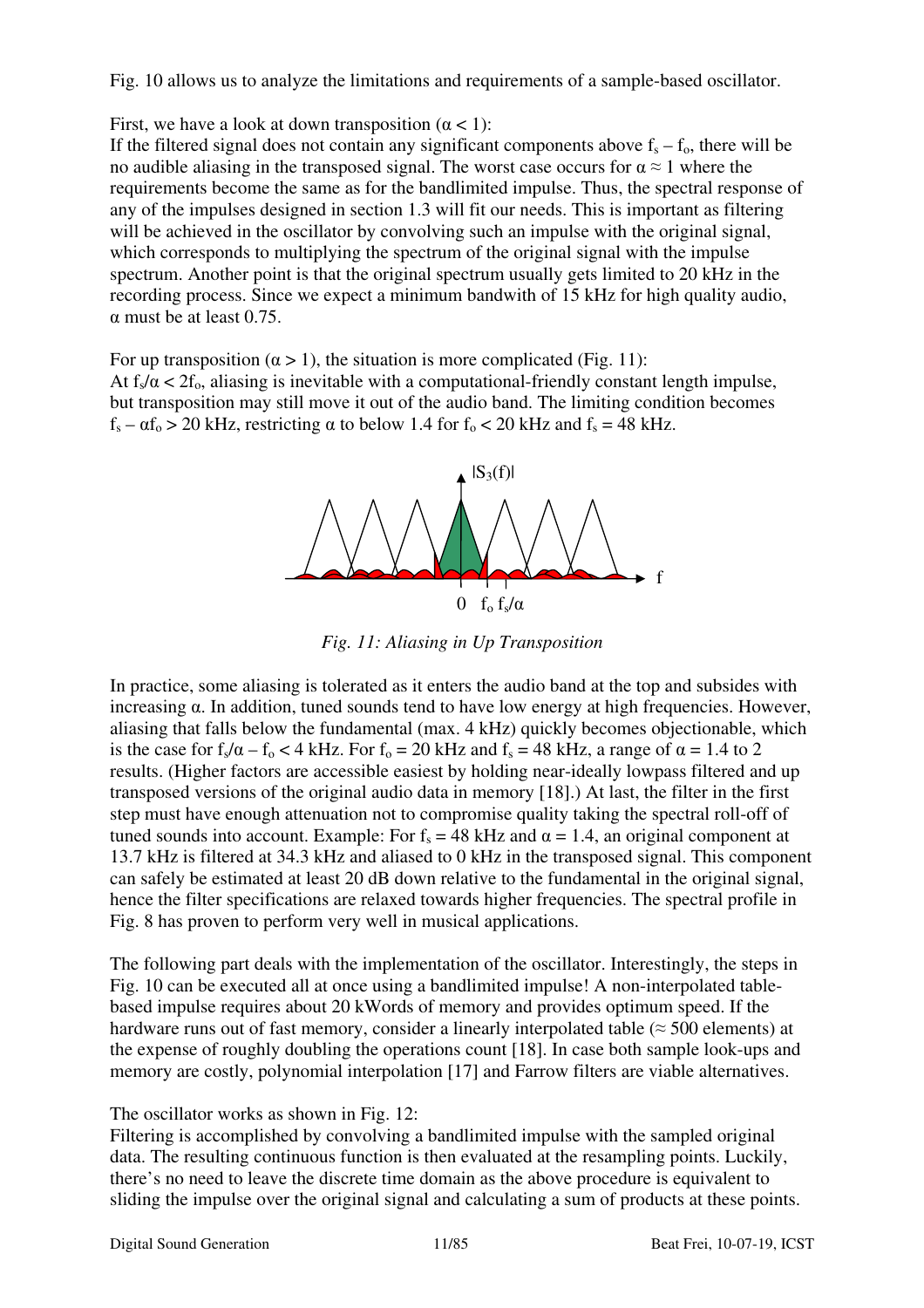

*Fig. 12: Sliding Window Process of a Sample-Based Oscillator*

To generate the output of the oscillator, we just advance the impulse in intervals  $\alpha$ T and evaluate the sum of products. In the actual algorithm, the bandlimited impulse of Fig. 8 is read from a table. Hence, we need to calculate its minimum size using Eq. 1. If we aim to keep table-induced aliasing below -85 dB for a component at 4 kHz in the original data, we obtain:

#### $N = 10 \cdot 1.8 \cdot 4000/(48000 \cdot 5.6 \cdot 10^{-5}) = 26786$

For the oscillator algorithm to be efficient, the table must have  $2^M$  entries per sampling interval. Therefore, we relax the requirements somewhat and choose  $N = 10.2048 = 20480$ which results in a noise level of -83 dB @ 4 kHz and -95 dB @ 1 kHz relative to the desired signal. Because the impulse is symmetrical, only 10240 entries have to be stored.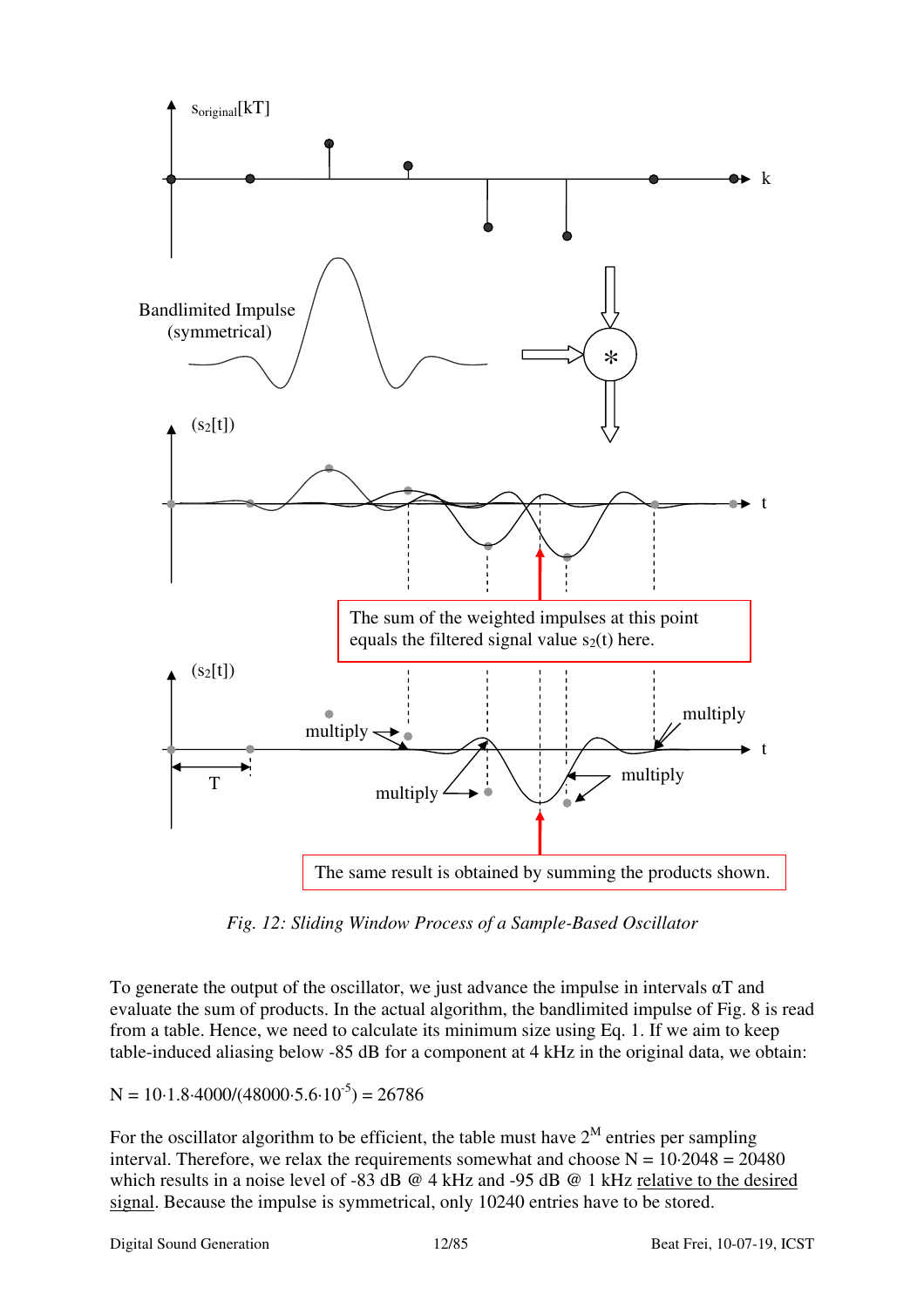In the aforementioned calculation, Eq. 1 has been applied to the spectral product of the original sampled data and the tabulated bandlimited impulse. Fig. 13 justifies this approach provided that the number of table entries N per sampling interval is integer.



*Fig. 13: Table-Induced Aliasing in the Sample Transposition Process*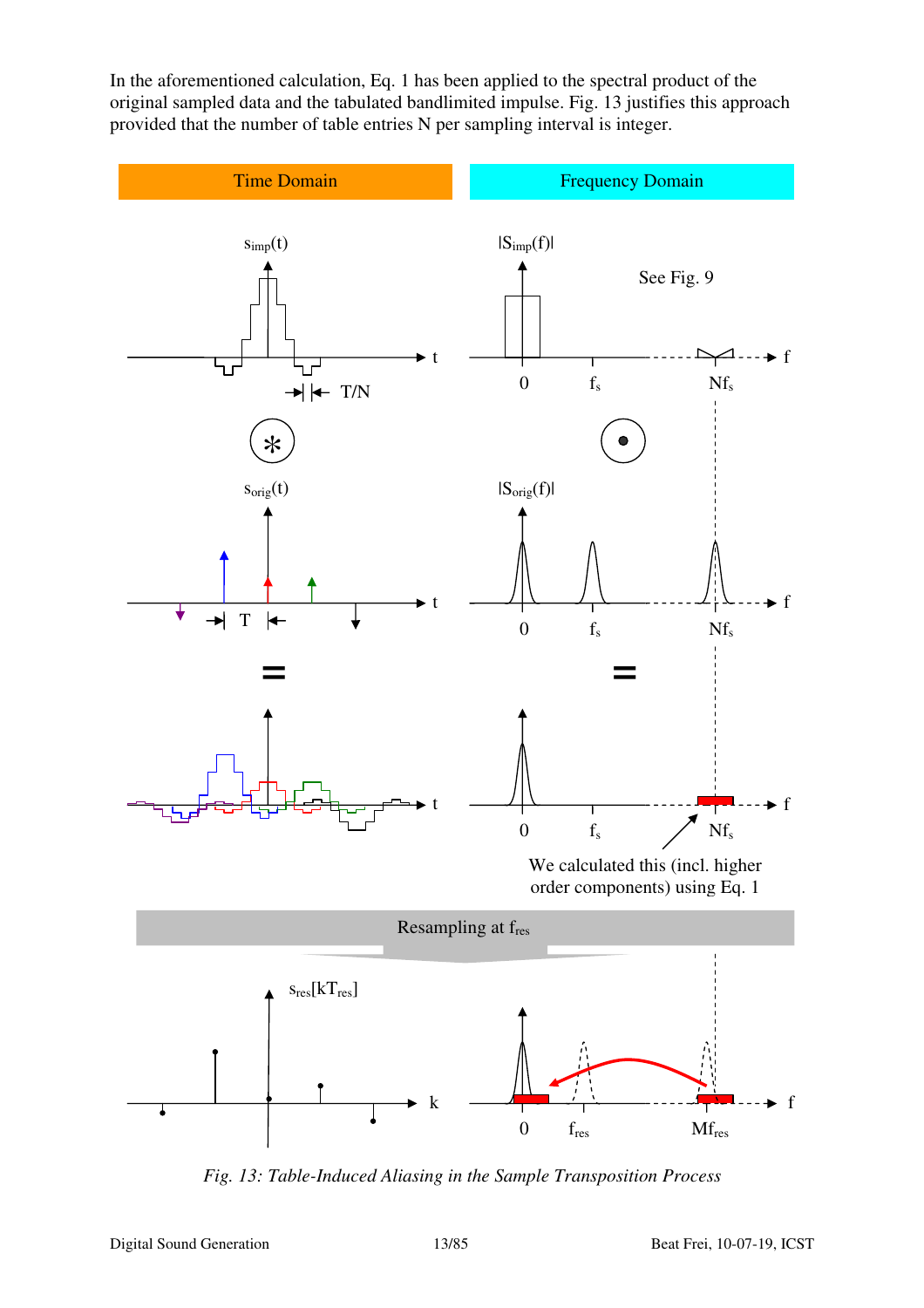One aspect not yet addressed is the high frequency attenuation of the bandlimited impulse whose spectrum weights the original sampled data in the filtering process. Since that happens before resampling, the transposition ratio has no influence. Applying a linear-phase FIR prefilter to the sampled data when it is loaded into memory works well and avoids additional runtime processing. An example design for sampling at 48 kHz combines the normalized impulse of Fig. 8 with the prefilter below to get a mere ±0.05 dB gain deviation and 3.09 dB overall gain. Refer to appendix B2 for Matlab code based on Parks-McClellan optimization.

|                                              | $c_0 = c_{16} = 0.0028$<br>$c_1 = c_{15} = -0.0119$<br>$c_2 = c_{14} = 0.0322$                                                      |             |
|----------------------------------------------|-------------------------------------------------------------------------------------------------------------------------------------|-------------|
| $y[k] = \sum_{n=0}^{16} c_n x[k+n]$<br>$n=0$ | $c_3 = c_{13} = -0.0709$<br>$c_4 = c_{12} = 0.1375$<br>$c_5 = c_{11} = -0.2544$<br>$c_6 = c_{10} = 0.4384$<br>$c_7 = c_9 = -0.6334$ | (Prefilter) |
|                                              | $c_8 = 1.7224$                                                                                                                      |             |



*Fig. 14: Magnitude Response of the Combined Design "Fig. 8 and Prefilter"*

We finish the section presenting the sliding window algorithm as a C snippet, which also justifies the decision to restrict the number of table entries per interval to a power of two. Useful modifications would be: 64-bit integers to support long samples, table interleaving in order to read from consecutive memory locations to improve caching on PC architectures.

```
float blimp[10*2048]; // tabulated bandlimited impulse acc. to Fig. 8
float samples[length]; // prefiltered original audio sample 
unsigned int ptr, ratio; \frac{1}{2048} // sample pointer * 2048, transpose ratio (2048 \Leftrightarrow 1:1)
unsigned int index, offset ; 
//*** calculate interpolated output value and advance in time*** 
index = ptr >> 11; offset = 2047 + (index \lt11) - ptr; // much faster than using ptr/2048 and ptr%2048
out = 0.0f;
for (i = 0; i++); i < 10 {
         out += blimp[offset]*samples[index]; 
       offset += 2048; index ++; }
ptr += ratio:if (ptr > loopend) {ptr = looplength;} // (optional loop control)
```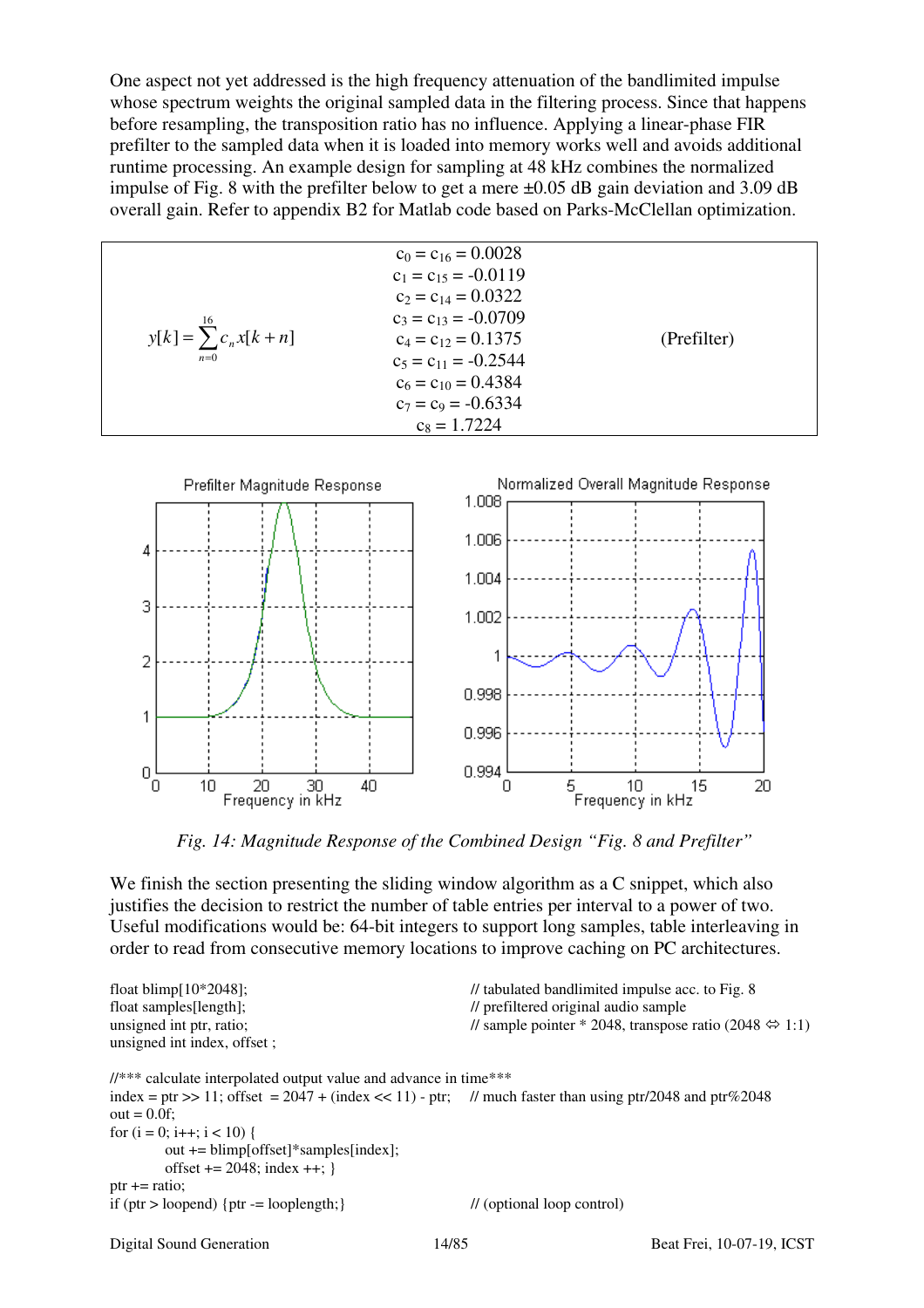# **1.5 Virtual Analog (VA) Oscillators**

VA oscillators are intended to emulate the analog originals with focus on classic waveforms and excellent modulation capabilities. The designs presented here generate high fidelity signals in both frequency and time domain using an efficient algorithm that furthermore supports easy integration of FM and hard synchronization.

We start with the bandlimited impulse train (BLIT) as described in [1]. The following designs are significant improvements as they do not suffer from any of the commonly encountered problems like frequency dependent gain, bias or phase shift.

The first signal to be synthesized is a simple sawtooth, which can be obtained by integrating the sum of an impulse train and a constant (Fig. 15).



*Fig. 15: Simple Sawtooth by Integrating an Ideal Impulse Train* 

Earlier insights from Fig. 3 suggest using bandlimited impulses to prevent aliasing when the signal is translated to discrete time as it is the case in every digital oscillator (Fig. 16). If the impulse has a flat spectrum over the audio band, no difference is perceived. An eventual high frequency drop can be compensated by applying a filter to the output of the oscillator.



*Fig. 16: Bandlimited Sawtooth by Integrating a Bandlimited Impulse Train*

In a practical implementation, an open integrator would be very undesirable due to its frequency response and numerical properties. A nice trick similar to the BLEP approach [5] gets rid of it (Fig. 17):

Integrate the difference of a bandlimited and an ideal impulse train. This removes the constant part and leads to a fixed length signal segment ready for tabulation. At runtime, read out the segment and add a simple sawtooth.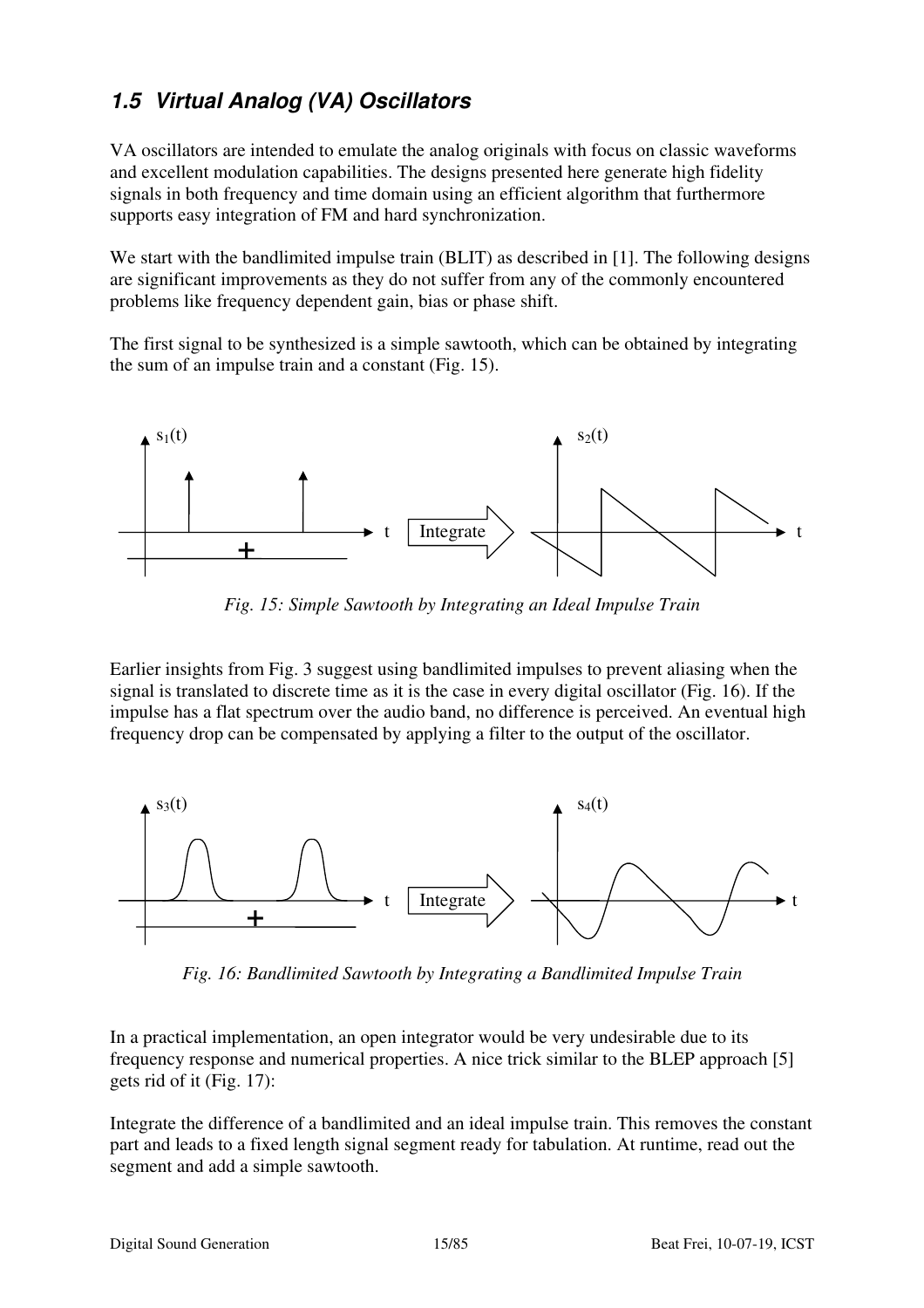

#### *Fig. 17: Bandlimited Sawtooth Generation without Integration*

According to Fig. 17, the signal  $s_6$  is a train of fixed length segments separated by zero-valued regions whose length depends on the fundamental frequency. An upper limit for the fundamental is imposed by the length of the bandlimited impulse, being shortest in the design of Fig. 6. In order to create the segment, we calculate the cumulative sum of  $s<sub>5</sub>$ . This simple approximation to continuous time integration produces a negligible high frequency gain for practical table sizes.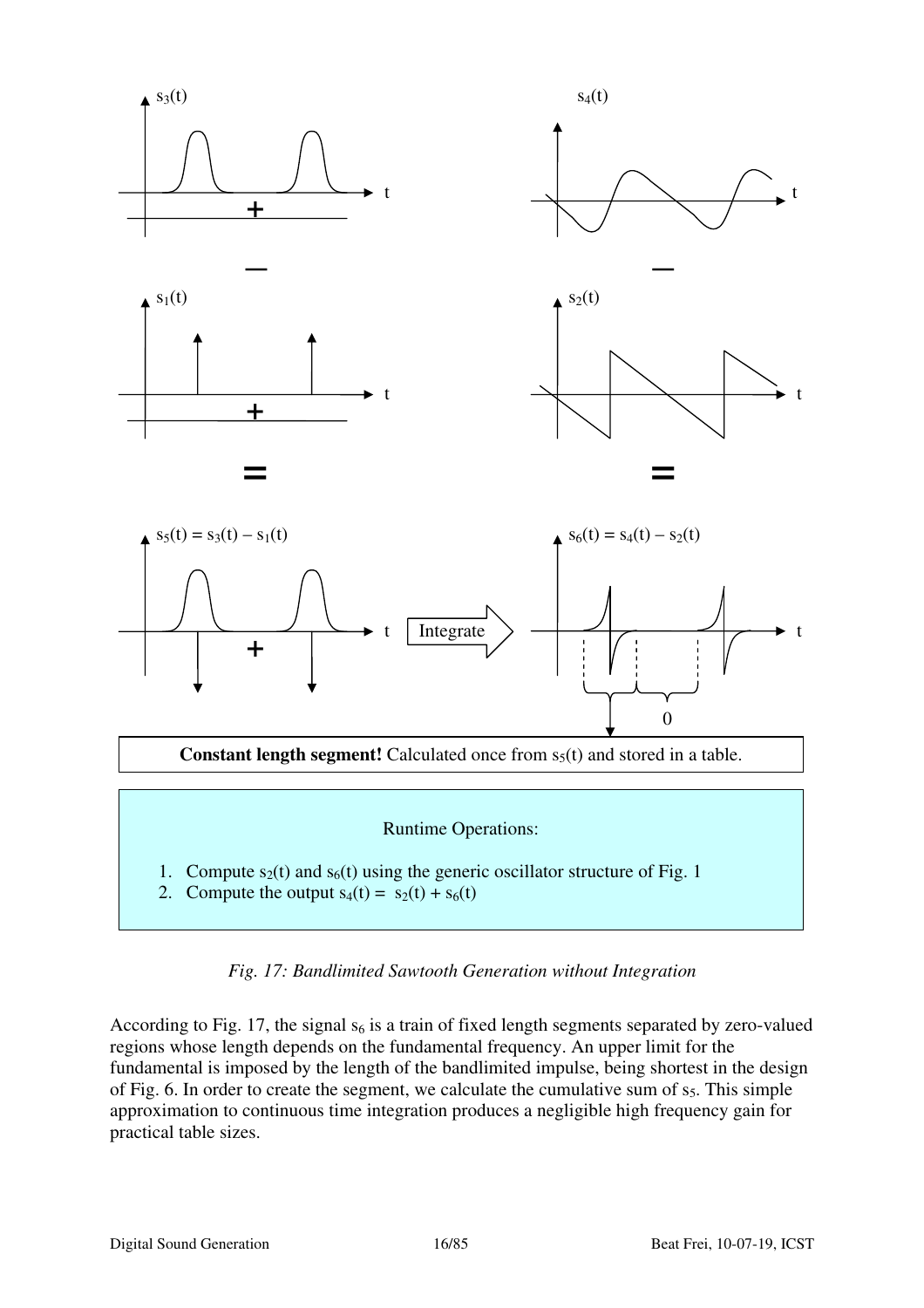Now we are up to determine the appropriate table size for the segment. The output signal only partially consists of tabulated values. That's why Eq. 1 cannot be applied directly, but a conservative guess can be made treating the whole signal as a table.

Since a sawtooth has a 1/f spectrum and aliasing is proportional to f, every harmonic contributes to the same amount. The spacing of the harmonics is preserved when they are aliased, thus only one component can fall more than octave below  $f_0$  and we apply Eq.1 to it. Components above  $f_0$  remain inaudible because they are masked. In order to keep aliasing below -85 dB and assuming a fundamental frequency  $f_0 = 4$  kHz and a sample rate  $f_s = 48$  kHz the number of table entries becomes  $N \approx 2700$  per sampling interval T. The entire segment spans 4T, due to symmetry we just have to store  $N \approx 5400$  for one half.

The bandlimited sawtooth inherits the spectral droop from the bandlimited impulse. To retrieve the brilliance of the analog original, we insert a postfilter, which should be as simple as possible because it consumes processing time. A suitable IIR filter is found readily via cut and try:

$$
H_{pf}(z) = \frac{1}{0.65 + 0.35z^{-1}}
$$

Figures 18 to 20 show the oscillator's spectral purity and temporal fidelity. We happily notice how little aliasing falls below the fundamental when the signal is discretized in time. Refer to appendix B3 for the Matlab code used to create the segment.



*Fig. 18: Bandlimited Sawtooth, fo = 1 kHz (Cross: No postfilter. Dot: With postfilter. Line: Theoretical sawtooth spectral envelope.)*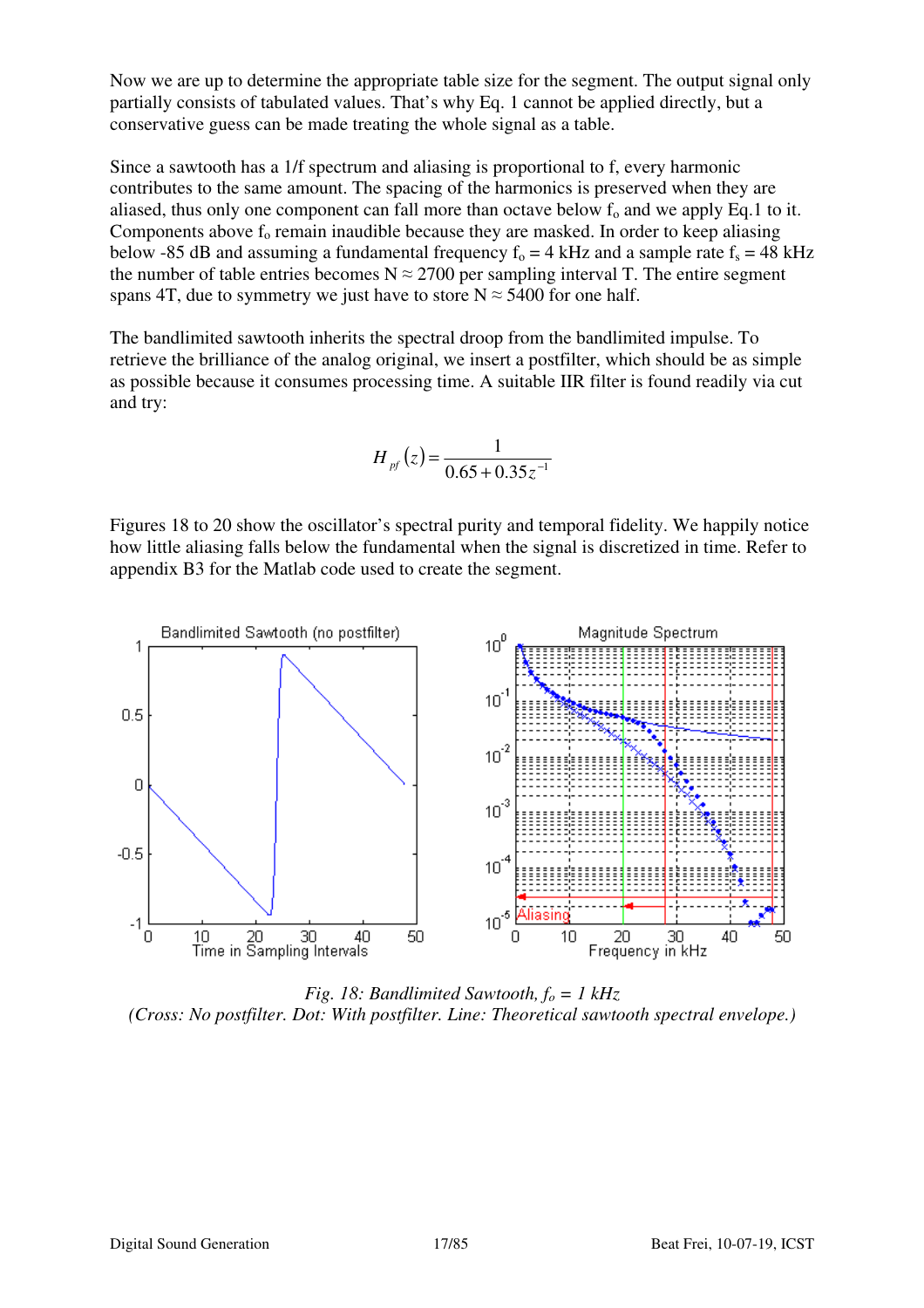

*Fig. 19: Bandlimited Sawtooth, fo = 4 kHz* 



*Fig. 20: Bandlimited Sawtooth, fo = 12 kHz* 



*Fig. 21: Segment Function*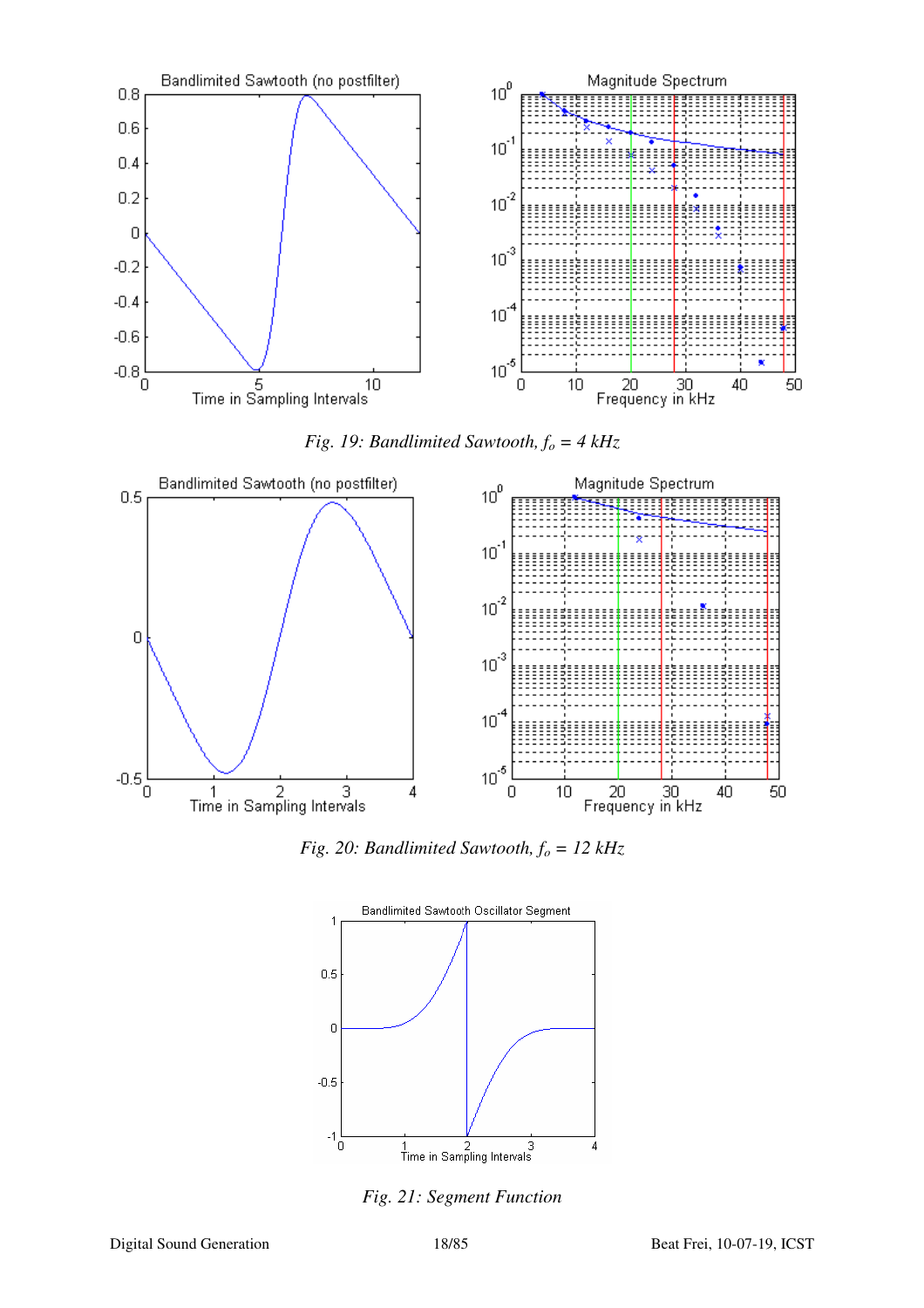The actual sawtooth oscillator is derived from the generic oscillator in Fig. 1. It employs a constant 90° phase shift to centre the segment at the zero crossing. Fig. 22 and 23 depict the block diagram and associated signals. Many synthesizers mix several oscillator signals together. In this case, the postfilter is required only once. It's a good idea to place it after a ring modulator or a similar nonlinearity to lower their tendency to produce aliasing.



*Fig. 22: Bandlimited Sawtooth Oscillator*



*Fig. 23: Signals in the Bandlimited Sawtooth Oscillator*

Signal A completes a cycle within  $T_0$  ranging through 2N. As the half segment has a length of 2T, we obtain  $\alpha = 4NT/T_0 = f_0$  [4N/f<sub>s</sub>]. The index i to read the segment function from a table containing M entries per half becomes  $i = MA/\alpha = A \cdot [1/f_0] \cdot [Mf_s/(4N)]$ . The brackets show which products are constant and which ones must be computed during runtime. We observe that the fundamental frequency  $f_0$  is required in its reciprocal form too. Since synthesizers apply an exponential characteristic to frequency control and there's no need to update at audio rate (FM acts on the phase modulation input  $\varphi$ ), the additional effort is not obstructive (see appendix C2).

In case the hardware does not provide enough memory, the half segment can be approximated by a polynomial (Fig. 24). The high order is typical for non-periodic bandlimited functions.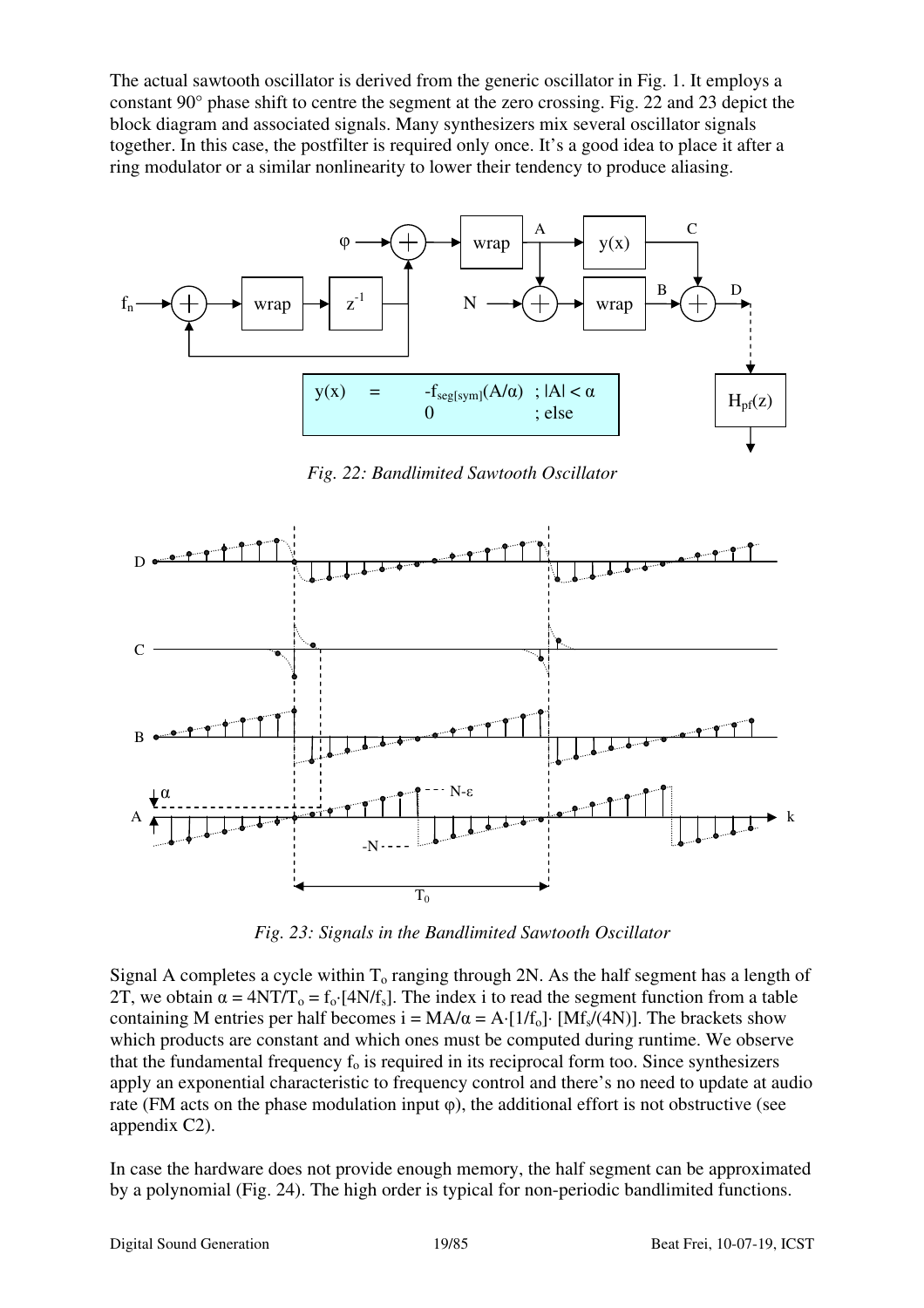| $-f_{\text{seg(half)}}(x) = \sum c_n x^n$<br>$n=0$ | $c_0 = 0.99986$<br>$c_1 = -2.97566$<br>$c_2 = -0.23930$<br>$c_3$ = 7.83529<br>$c_4 = -3.25094$<br>$c_5 = -11.51283$<br>$c_6 = 13.50376$ | (Polynomial Approximation) |
|----------------------------------------------------|-----------------------------------------------------------------------------------------------------------------------------------------|----------------------------|
|                                                    | $c_7 = -4.36023$                                                                                                                        |                            |



*Fig. 24: Polynomial Approximation of the Half Segment* 

Although the same segment could be used to generate a bandlimited square wave, pulse width modulation (PWM) is often desirable. If we sum the output of two sawtooth oscillators running in opposite direction, we get a variable width pulse wave that inherits zero bias and spectral purity (Fig. 25). The width is proportional to an offset  $\varphi_{pw}$  added to the phase modulation input of one oscillator. A square wave is obtained for  $\varphi_{pw} = N/2$  (90°).



*Fig. 25: Variable Width Bandlimited Pulse Generation*

A triangle wave is synthesized as the time integral of a square wave by combining the ideas of Fig. 17 and Fig. 25. See Fig. 26 for details. The segment in  $s_{10}$  is calculated as the cumulative sum of the sawtooth oscillator segment and then tabulated.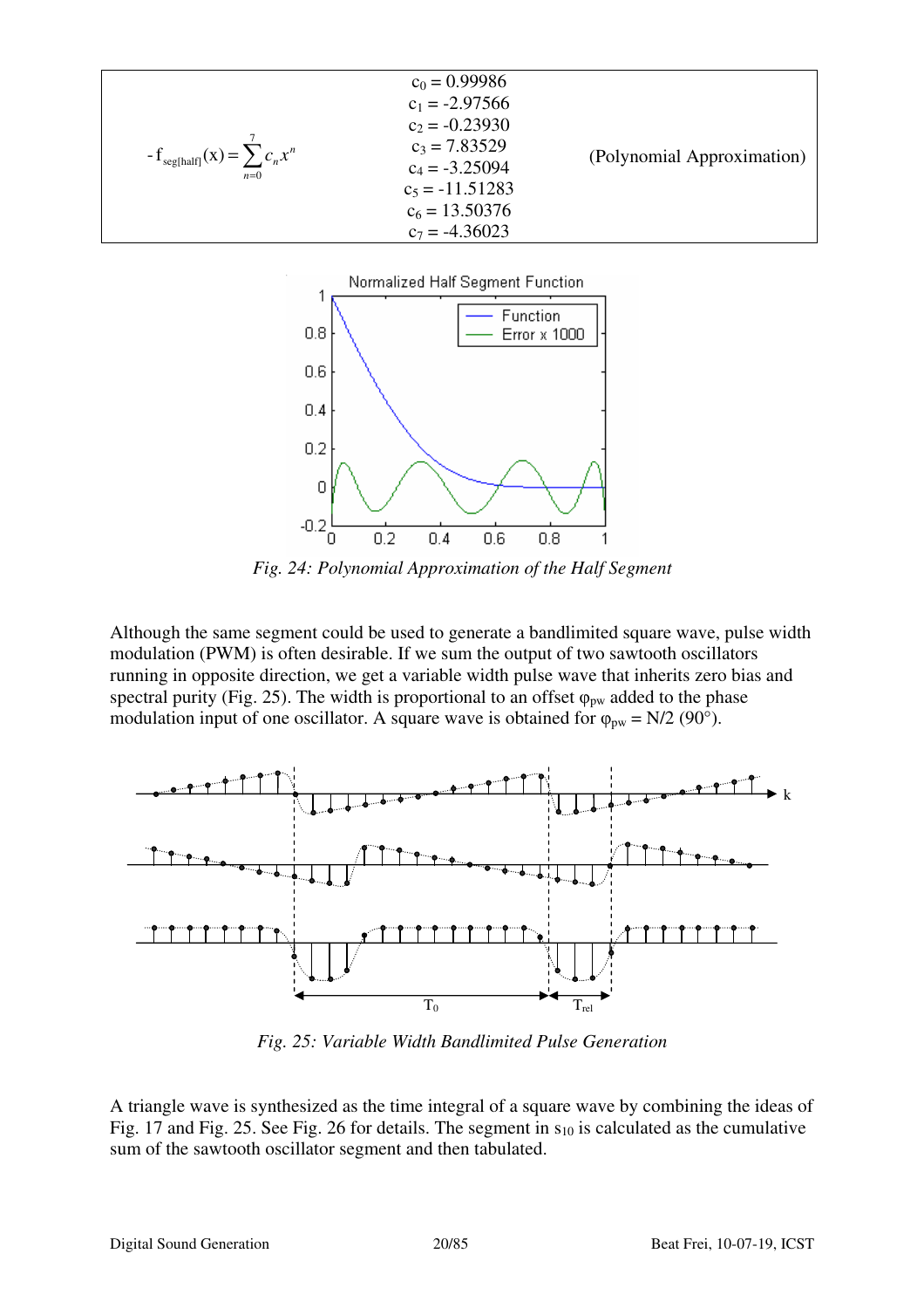

*Fig. 26: Bandlimited Triangle Generation*

As  $s_8$  is the time integral of  $s_7$ , its amplitude is proportional to the fundamental period  $T_0$ . On the other hand, a segment of  $s_9$  has constant size and amplitude which results in constant amplitude and size of  $s_{10}$ . To keep the amplitude of  $s_{12}$  independent of the fundamental frequency  $f_0$ , we use a constant amplitude signal  $s_8$  and scale  $s_{10}$  inversely proportional to  $T_0$ . This is equivalent to weight it proportionally to  $f_0$ . The constant  $\beta$  is found by matching the slopes of  $s_8$  and  $s_{10}$  at an arbitrary  $f_0$  and may be condensed into the tabulated values.

The weighted addition relaxes the accuracy requirements for the signal  $s<sub>10</sub>$ . Further examination reveals that the table size can be reduced to  $N \approx 1000$  for the whole segment. Unfortunately, we need two segments per full period and they overlap for  $T_0 < 8T$ , hence a wide range triangle oscillator contains two segment generators (Fig. 27) making it as resource hungry as a pulse oscillator. Unlike most hardware synthesizers, which use dedicated constant resources for an oscillator, software synthesizers running on a general purpose computer consume processing cycles on demand. In this case, we should consider replacing the triangle with a sinusoidal oscillator for  $f > f<sub>s</sub>/8$  to save a segment generator.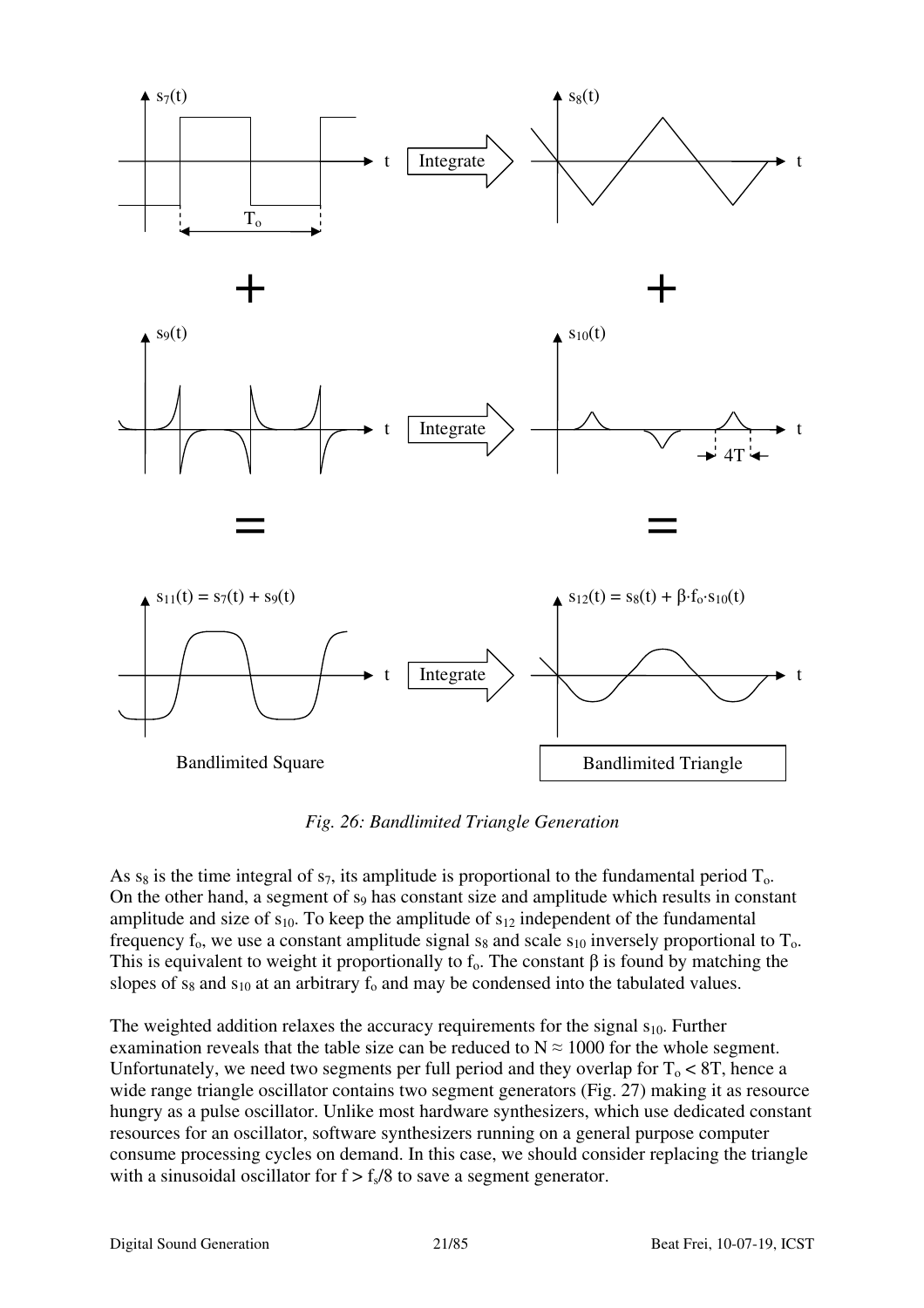

*Fig. 27: Wide Range Bandlimited Triangle Oscillator*



*Fig. 28: Signals in the Bandlimited Triangle Oscillator*

Analogous to the sawtooth oscillator, we obtain  $\alpha = f_0$ ·[4N/f<sub>s</sub>]. The index to read the segment function from a table containing M entries per half becomes  $i = A \cdot [1/f_0] \cdot [Mf_s/(4N)].$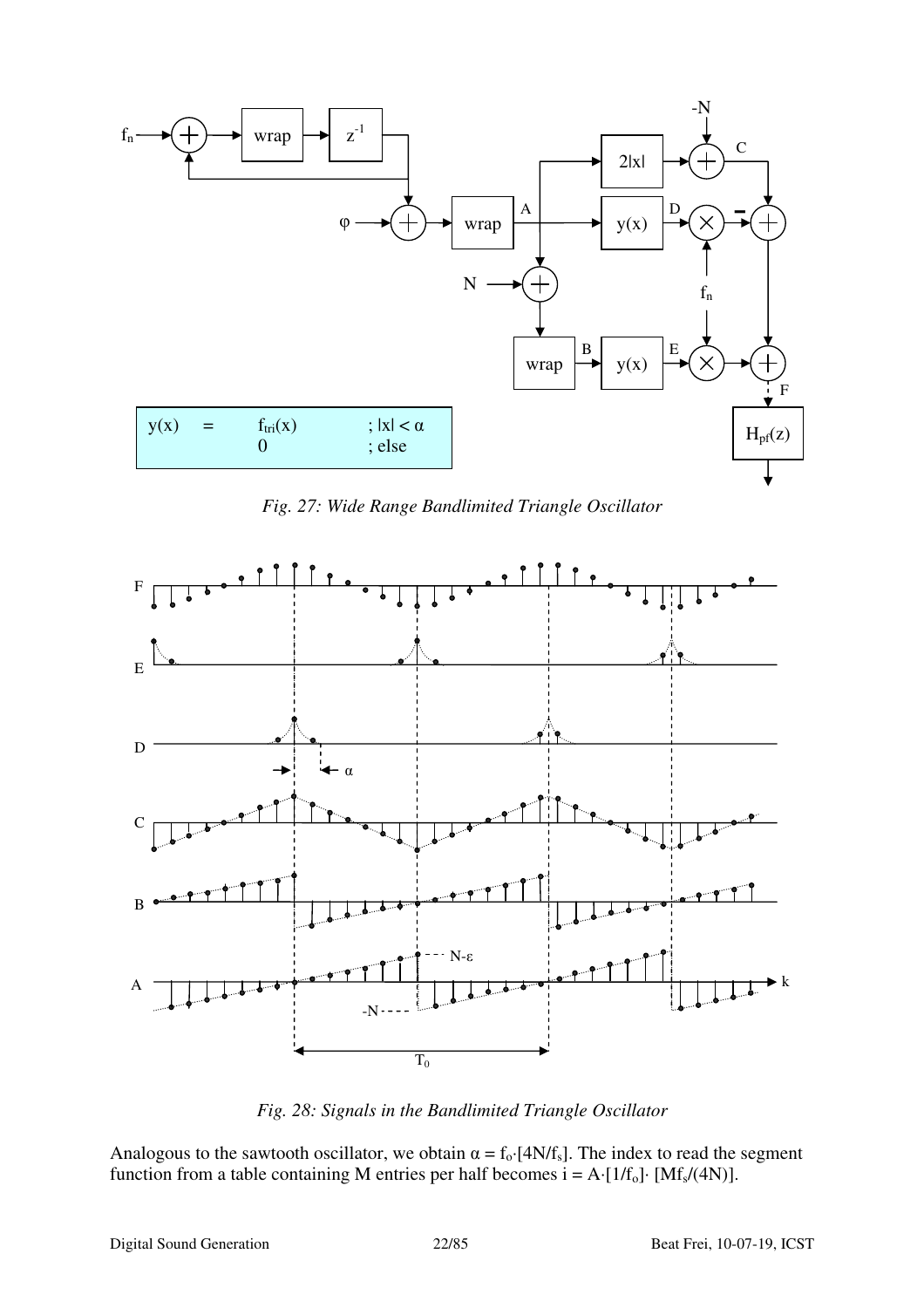#### **1.6 Noise Generation**

White noise for musical purposes can be synthesized efficiently by means of a linear congruential generator [2]. Modulo division is performed automatically as a wrap-around if the divisor matches the word size.

| For 32 bit integer data types:    | $x = (69069x + 1) \text{ mod } 2^{32}$    |
|-----------------------------------|-------------------------------------------|
| On 24 bit fixed point audio DSPs: | $x = (12268885x + 1) \text{ mod } 2^{24}$ |

Pink noise with its -10dB/decade slope and constant power per octave is obtained by filtering white noise. A filter with 0.3 dB deviation from  $0.00045f_s$  to  $0.45f_s$  has been proposed by Robert Bristow-Johnson:



*Fig. 29: Pink Noise Filter*

This filter converts white noise uniformly distributed from -1 to 1 to non-uniformly distributed pink noise with RMS amplitude 1. As this implies both an overall gain of 4.77 dB and an increased crest factor, subsequent stages should be able to process peak values of at least 3 without excessive distortion.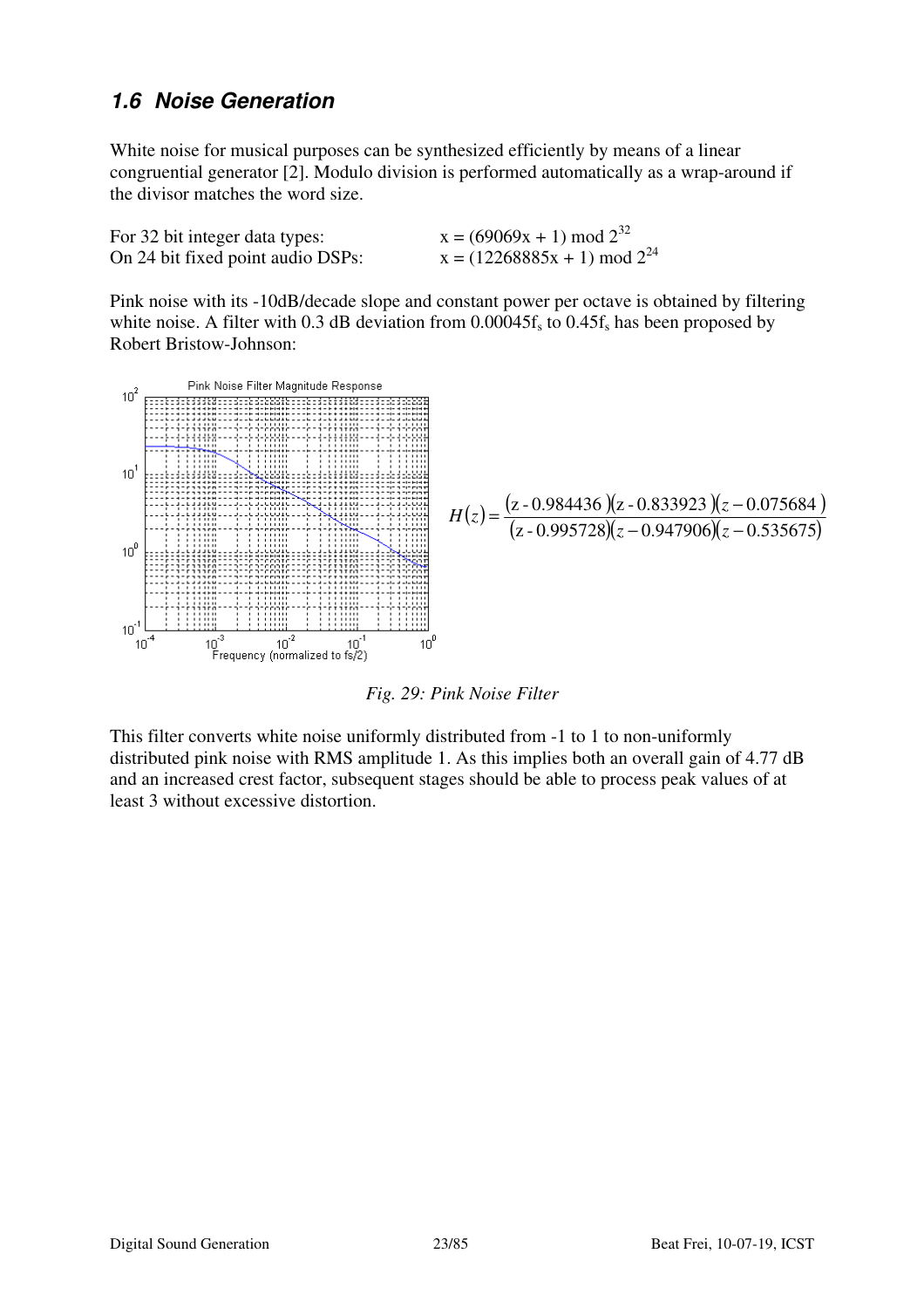## **1.7 Sinusoidal Oscillators**

There are many ways to generate a sine wave, the most efficient being  $2<sup>nd</sup>$  order closed-loop systems based on trigonometric identities or the z-transform of the discrete-time sinusoid (section 2.1). Despite their low computational demand when running free, obstructive calculations are mandatory for transient-less arbitrary modulation of both frequency and phase. On the other hand, fast sinusoidal oscillators with immediate linear phase control are readily realized with the generic oscillator structure of section 1.1.

If the hardware supports fast integer arithmetic and memory access, a lookup table is usually the preferred choice to convert the simple sawtooth to a sinusoidal. About 500 table entries are sufficient with linear interpolation, nearest neighbour lookup is even faster at the cost of a larger table - about 30000 entries for a high-quality full cycle. Furthermore, we should be aware of some advantages of integer arithmetic: Sums automatically wrap around on overflow, and a simple shift operation converts the phase accumulator to the table index.

Polynomial approximations are a good alternative when multiplication is fast but memory access expensive. Although it's often suggested that reduction theorems should be used to narrow the input range to  $\pi/2$  or  $\pi/4$ , this is mainly an issue with truncated Taylor series. Since conditional instructions take more time than an additional product term evaluation on modern processors, we will stick to a polynomial that maps the whole circle and can be fed directly with the output of a simple sawtooth oscillator. Minimax or Chebyshev techniques spread the error evenly over the entire range outperforming Taylor series by several orders of magnitude in both time and spectral domain. It's important to note that the error consists of harmonics rather than random noise: If we avoid discontinuities at the output when the input wraps from 1 to -1 or vice versa, higher harmonics will decline quickly with increasing order and even an approximation with relatively large error may sound good as long as aliased harmonics remain inaudible. This idea is exploited in the designs of Fig. 30 to 34.



*Fig. 30: Map-Based Sinusoidal Oscillator*



*Fig. 31: Signals in the Map-Based Sinusoidal Oscillator*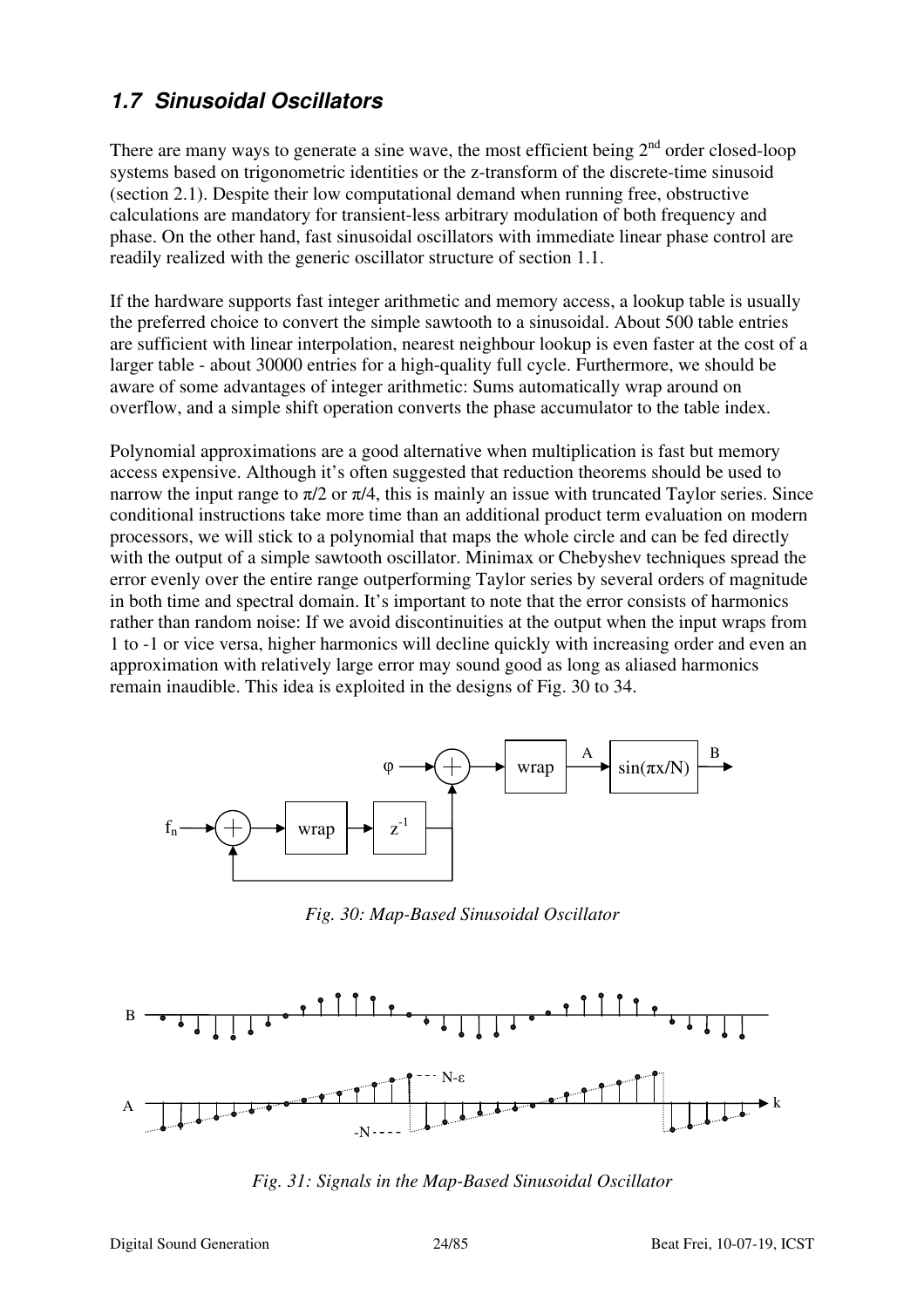

*Fig.* 32:  $sin(\pi x) \approx -0.433645x^7 + 2.428288x^5 - 5.133625x^3 + 3.138982x$ 

The function in Fig. 32 works well as a general purpose sine shaper for musical applications. All harmonics are masked and aliased components falling below a fundamental of 4 kHz are 90 dB down for a sampling rate  $f_s = 48$  kHz. Fig. 33 and 34 show the performance of the next higher and lower order polynomial. For comparison, see the truncated Taylor series in Fig. 35.



*Fig.* 33:  $sin(\pi x) \approx 1.63190x^5 - 4.71594x^3 + 3.08404x$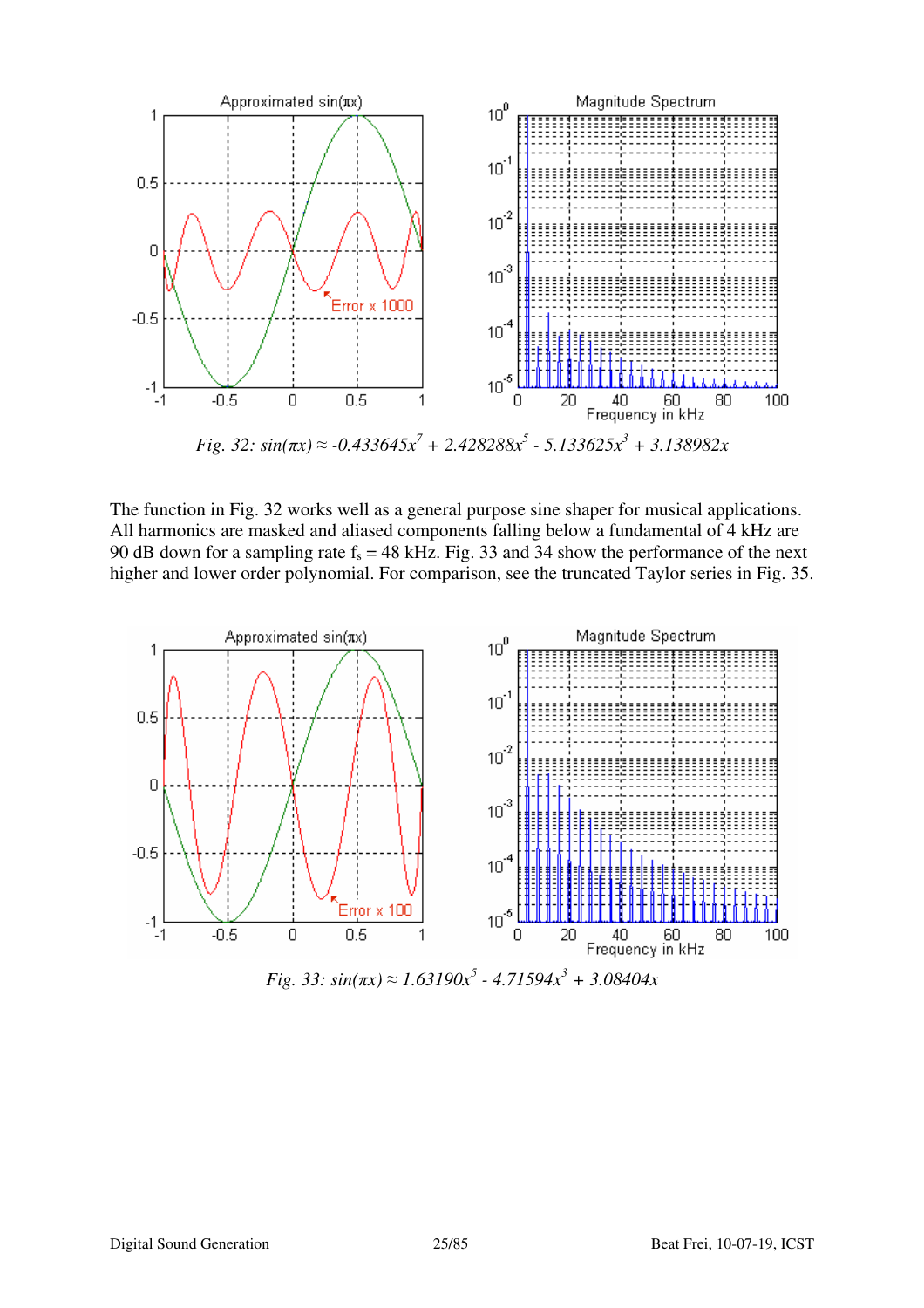

*Fig.* 34:  $sin(\pi x) \approx 0.0636716x^9$ -  $0.5811243x^7$  +  $2.5422065x^5$  -  $5.1662729x^3$  +  $3.1415191x$ 



*Fig.* 35: Truncated Taylor Series,  $sin(πx) ≈ (πx)^{9}/9! - (πx)^{7}/7! + (πx)^{5}/5! - (πx)^{3}/3! + πx$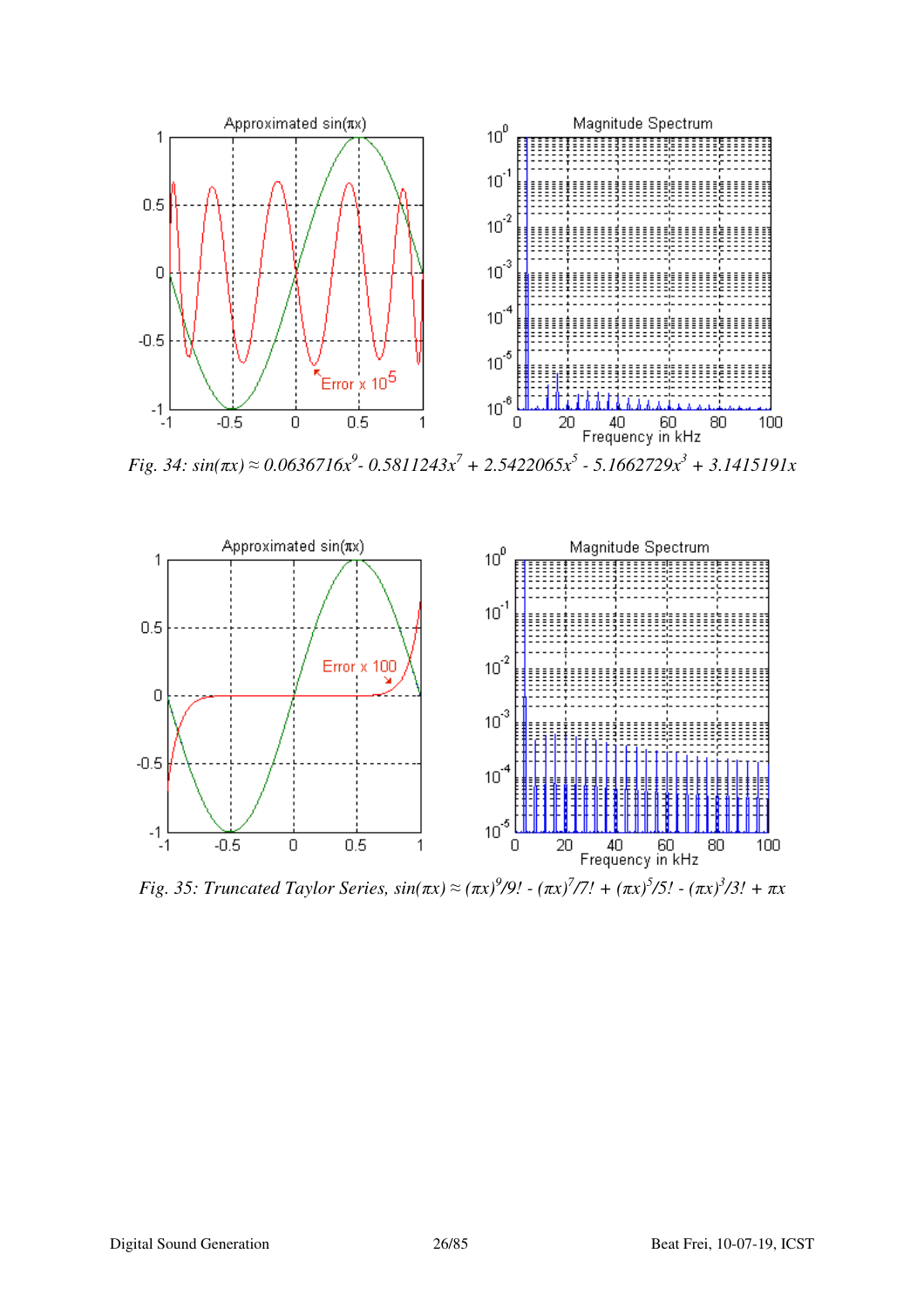Approximations of the cosine within the range  $[-\pi, \pi]$  are:

| $\epsilon_{\text{max}}$ [%] | $K_2$  | $K_3$ | $K_4$ |       | $K_6$  | $P(x) \approx cos(\pi x)$                                                 |
|-----------------------------|--------|-------|-------|-------|--------|---------------------------------------------------------------------------|
| 6.3                         | $-24$  | $-39$ | $-49$ | $-53$ | $-58$  | $2.0124x^{4} - 4.0060x^{2} + 0.9339$                                      |
| 3.0                         | $-32$  | $-43$ | $-42$ |       | $-47$  | $2.4236x^{4} - 4.3650x^{2} + 0.9693$                                      |
| 0.25                        | -59    | $-54$ | $-62$ | -69   | $-75$  | $-0.8775x^{6} + 3.7472x^{4} - 4.8648x^{2} + 0.9975$                       |
| 0.004                       | $-108$ | -94   | -91   |       | $-107$ | $0.17824x^{8} - 1.28739x^{6} + 4.04196x^{4} -$<br>$4.93273 x^2 + 0.99996$ |

*Fig. 36: Performance of Selected Sawtooth to Cosine Shaper Polynomials*   $(K_n = A(n f_o) / A(f_o)$  *in dB*)

Sometimes, a triangle is available. In this case, one product term can be saved since the approximation only needs to cover  $[-\pi/2, \pi/2]$ .



*Fig. 37: Mapped-Triangle Sinusoidal Oscillator* 

| $\epsilon_{\text{max}}$ [%] | $K_3$  | $K_5$  | $\mathrm{K}_7$ | $K_9$  | $K_{11}$ | $P(x) \approx \sin(\pi x/2)$                                 |
|-----------------------------|--------|--------|----------------|--------|----------|--------------------------------------------------------------|
| 1.21                        | $-38$  | $-57$  | $-70$          | $-80$  | $-91$    | $1.5209x - 0.5090x^3$                                        |
| 0.46                        | $-49$  | $-55$  | $-57$          | -61    | $-64$    | $1.5478x - 0.5520x^3$                                        |
| 0.011                       | $-91$  | $-80$  | $-91$          | $-102$ | $-117$   | $1.57007x - 0.64089x^3 + 0.070726x^5$                        |
| 0.007                       | $-98$  | $-84$  | $-120$         | $-98$  | $-98$    | $1.57031x - 0.64209x^{3} + 0.071844x^{5}$                    |
| 0.00006                     | $-147$ | $-132$ | $-126$         | $-135$ | $-153$   | $1.5707908x - 0.6458911x^3 + 0.0794309x^5$<br>$0.0043311x^7$ |

*Fig. 38: Performance of Selected Triangle to Sine Shaper Polynomials*   $(K_n = A(n f_o) / A(f_o)$  in dB,  $K = 0$  for n even)

The output is a cosine wave. Hence, we could attach a saw-to-sine shaper after the wrapper (node A) to build a quadrature oscillator.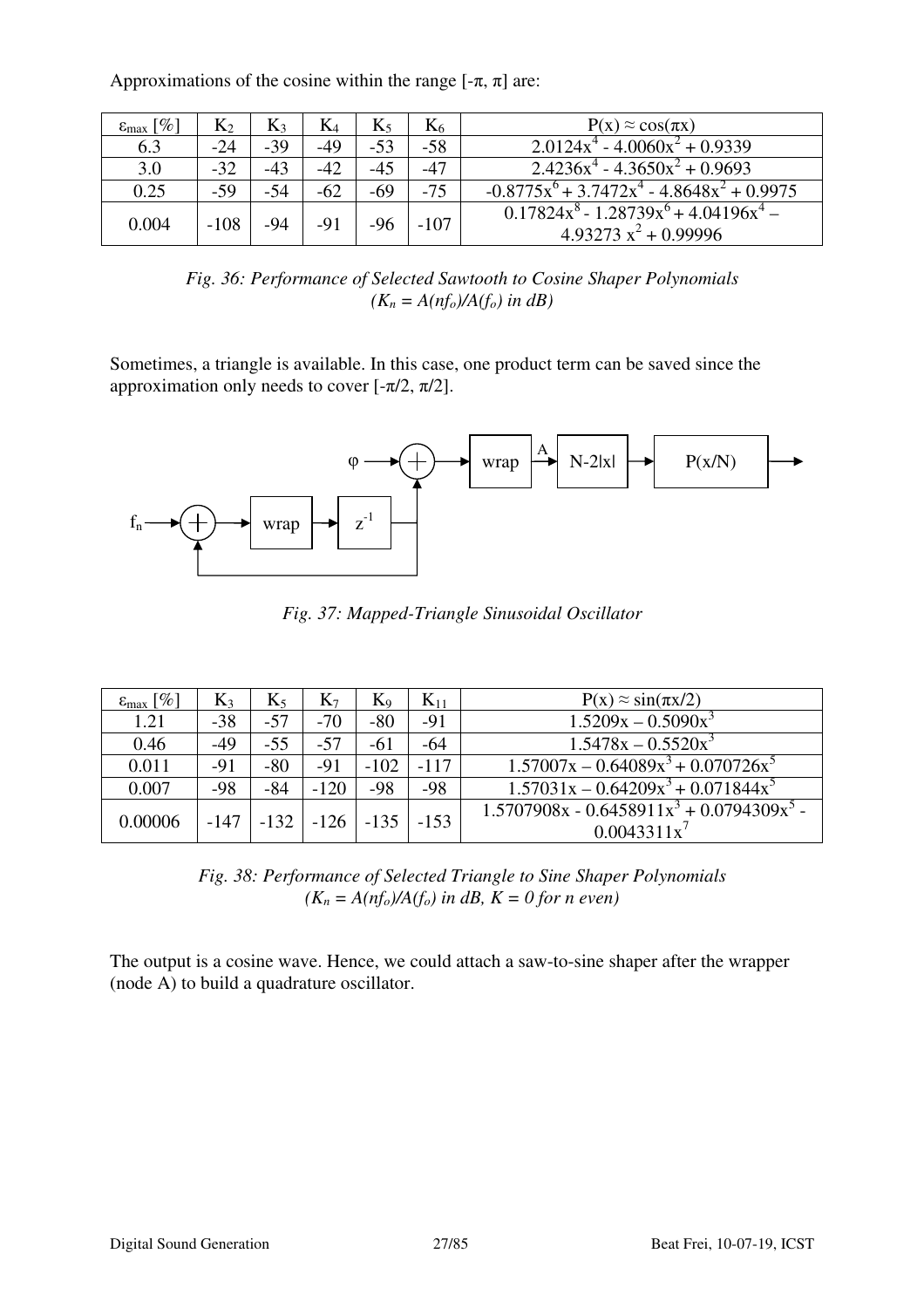#### **1.8 Ring Modulation**

In the synthesis stage of musical instruments amplitude modulation at audio rates is usually accomplished in a ring modulator, which does nothing but multiply two input signals to form the output. Typical applications are the generation of disharmonic timbres, additional harmonics, and tuned noise. A multiplication in the time domain corresponds to a convolution of the spectra: If one input has a component at the frequency  $f_1$ , the other one at  $f_2$ , then the output will contain components at  $|f_1 \pm f_2|$ . New frequencies are created, so we have to take care of aliasing and keep in mind that oscillator signals extend beyond the audio band (Fig. 18). Fig. 39 shows some signals for typical conditions at  $f_s = 48$  kHz with two components.



*Fig. 39: Signals in the Simple Ring Modulator*

An analysis yields:

- 1. The desired components at  $f_1 \pm f_2 = 4.4$  and 6.6 kHz.
- 2. Components from a strong desired low frequency signal and an out-of-band signal  $f_1 \pm f_{e2} = 23.1$  and 20.9 kHz,  $f_2 \pm f_{e1} = 28.6$  kHz (aliased to 19.4 kHz) and 16.5 kHz. Not objectionable or masked in practical cases.
- 3. Components from two weak top- or out-of-band signals.  $f_{e1} \pm f_{e2} = 45.1$  kHz (aliased to 2.9 kHz) and 1.1 kHz. Audible. Aliased components are especially problematic because they are neither masked nor do they fit into the harmonic context.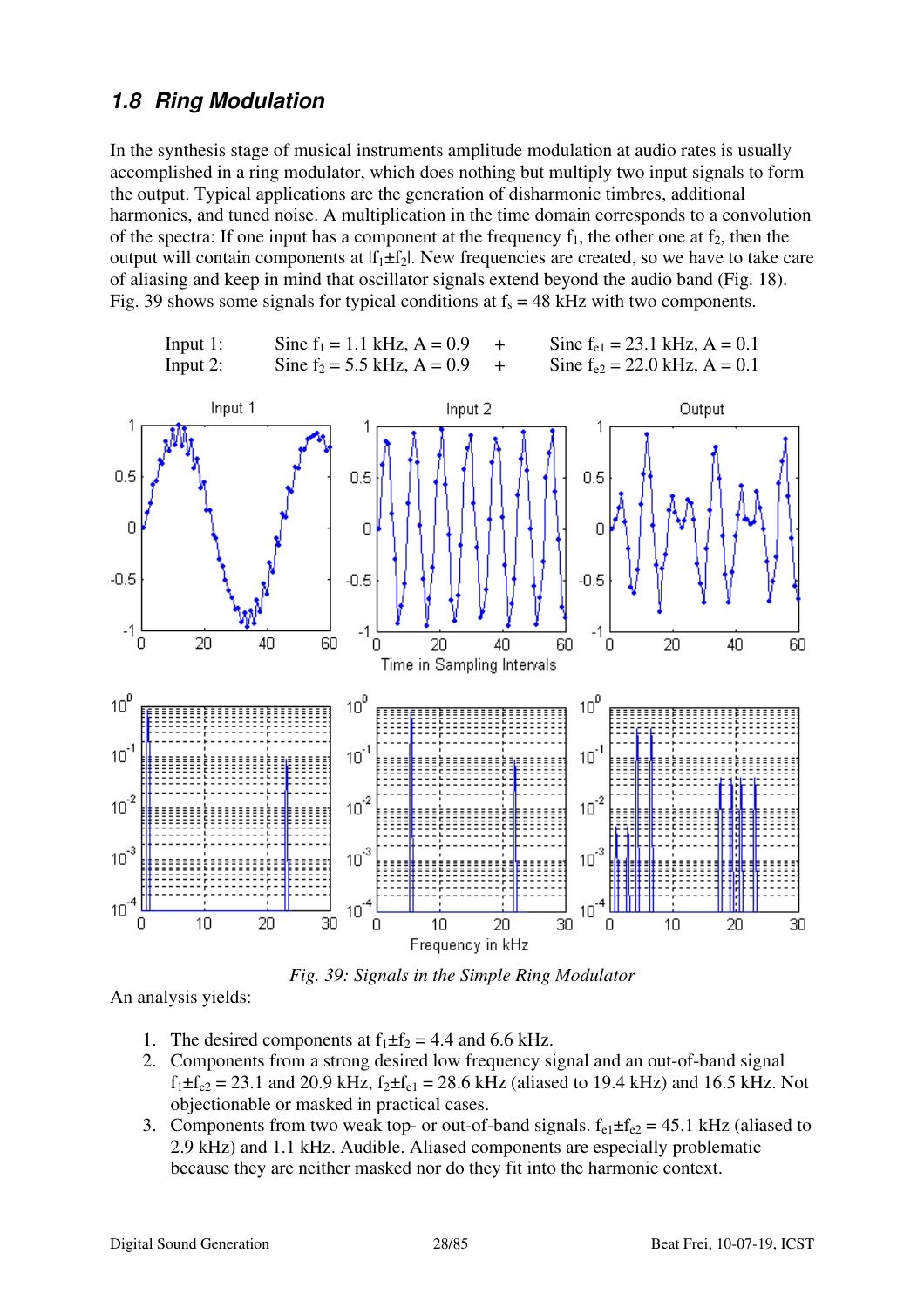Conclusion: Audible aliasing mostly arises from two input components around  $f<sub>s</sub>/2$ . It's a good idea to eliminate them in a filter with a zero at Nyquist before they get multiplied.

The collateral high frequency attenuation is equalized by a filter after the multiplication. We should also insert a DC trap (s. Appendix C1) since multiplying signals with commensurate frequency components leads to a (usually small) constant bias that may disturb subsequent stages. (Fig. 40 and 41)



*Fig. 40: Spectra of the Enhanced Ring Modulator (at points A, B, C)*



*Fig. 41: Enhanced Ring Modulator*

Input scaling by 0.5 prevents overflow at nodes A and B. In floating point systems, we may omit it and replace the factor 5/3 by 5/12.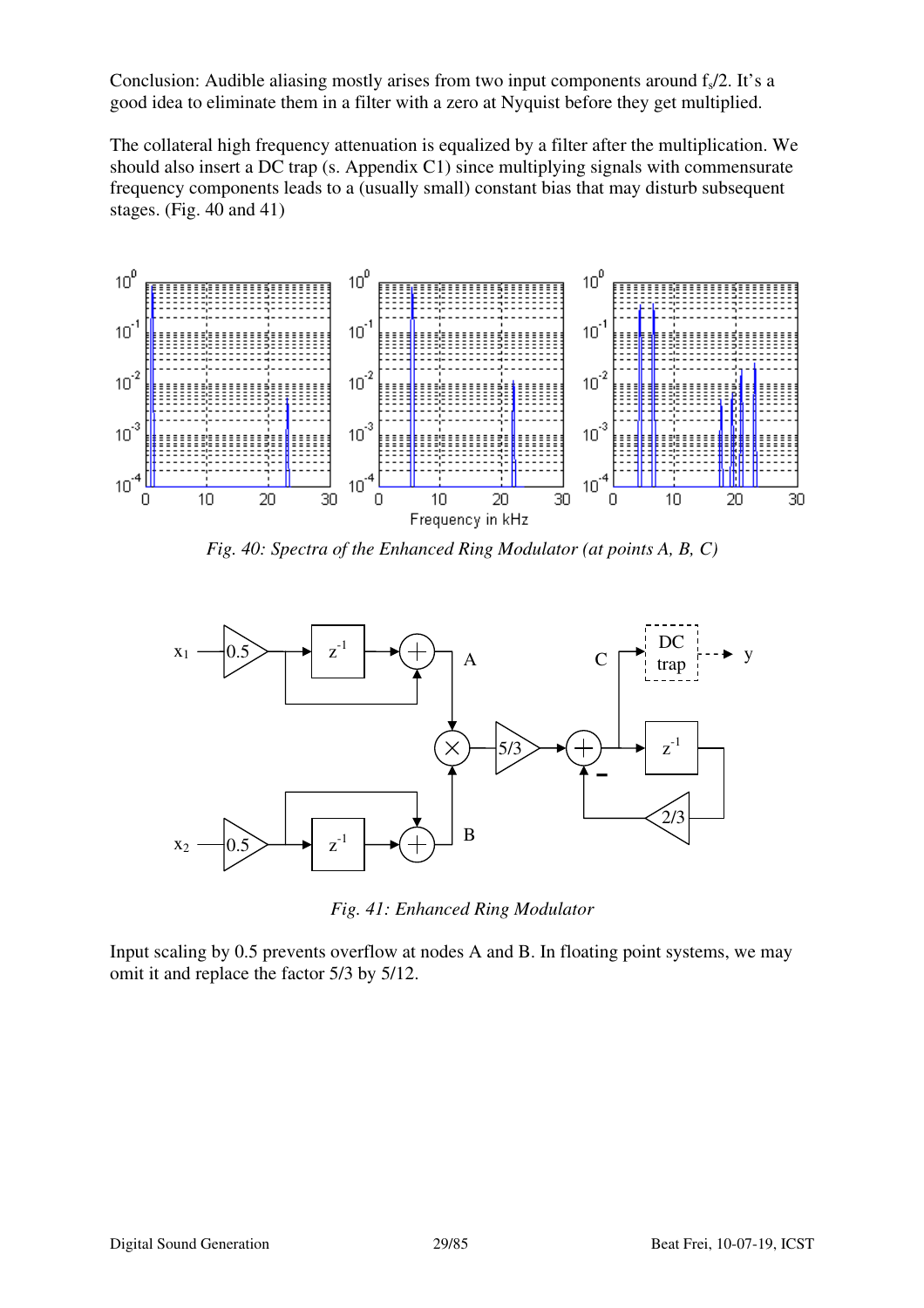## **1.9 FM Synthesis**

#### **1.9.1 Principles**

Frequency modulation (FM) is a popular sound synthesis method introduced in [13]. It generates inherently bandlimited complex spectra with low computational effort. Most of today's musical synthesizers feature some sort of FM, often modulating the phase instead of the frequency. Phase modulation (PM) is actually used in classic FM synthesizers; thus we stick to the term "FM synthesis" but name the modulation type correctly. We start by examining the general behaviour of a basic setup (Fig. 42).



*Fig. 42: Basic Phase Modulation Setup (as used in FM synthesis)*

Key formulae governing the system of Fig. 42 are:

$$
x(t) = A\sin\left(2\pi f_c t + m\sin\left(2\pi f_m t + \varphi_m\right) + \varphi_c\right) = A\sum_{n=-\infty}^{\infty} J_n(m)\sin\left(2\pi (f_c + nf_m)t + n\varphi_m + \varphi_c\right)
$$

Discussion:

- 1. Frequency components appear at  $|f_c \pm nf_m|$  with n integer. For a harmonic output spectrum, the modulator frequency  $f_m$  must be an integer multiple or submultiple of the carrier frequency  $f_c$ .
- 2. The magnitude of spectral components is determined by n-th order Bessel functions of the modulation index m: A larger m results in a richer harmonic content. For  $n > m$ , the harmonics will diminish rapidly effectively limiting the output spectrum (Fig. 43). With the Stirling formula for the factorial it can be shown that this function decreases slightly faster than exponentially with increasing n.
- 3. Frequency components can appear twice with different magnitude and opposite phase causing characteristic holes in the spectrum. Signals with very high m tend to sound annoying due to the characteristic peak around  $mf_m$ ; values above 10 are rarely used. Furthermore, the harmonics do not evolve naturally when m is swept in order to create a dynamic spectrum. In this case it's advisable to confine m to about 1.5 and use a more complex modulator or feedback.
- 4. If  $\varphi_c = \varphi_m = 0$ , the output will be unbiased. This also holds for  $\varphi_m \neq 0$  if  $\varphi_m$  is the output of an additional modulator with  $φ<sub>c</sub> = 0$  and  $φ<sub>m</sub>$  is either zero or satisfying the condition in this sentence. If  $\varphi_c = 0$  for all oscillators in a setup, the output is unbiased. As this is often hard to fulfil in a variable synthesis chain, the frequency control input is rarely used for modulation to avoid detuning. A bias at the phase input only changes the spectrum and often goes unnoticed at all.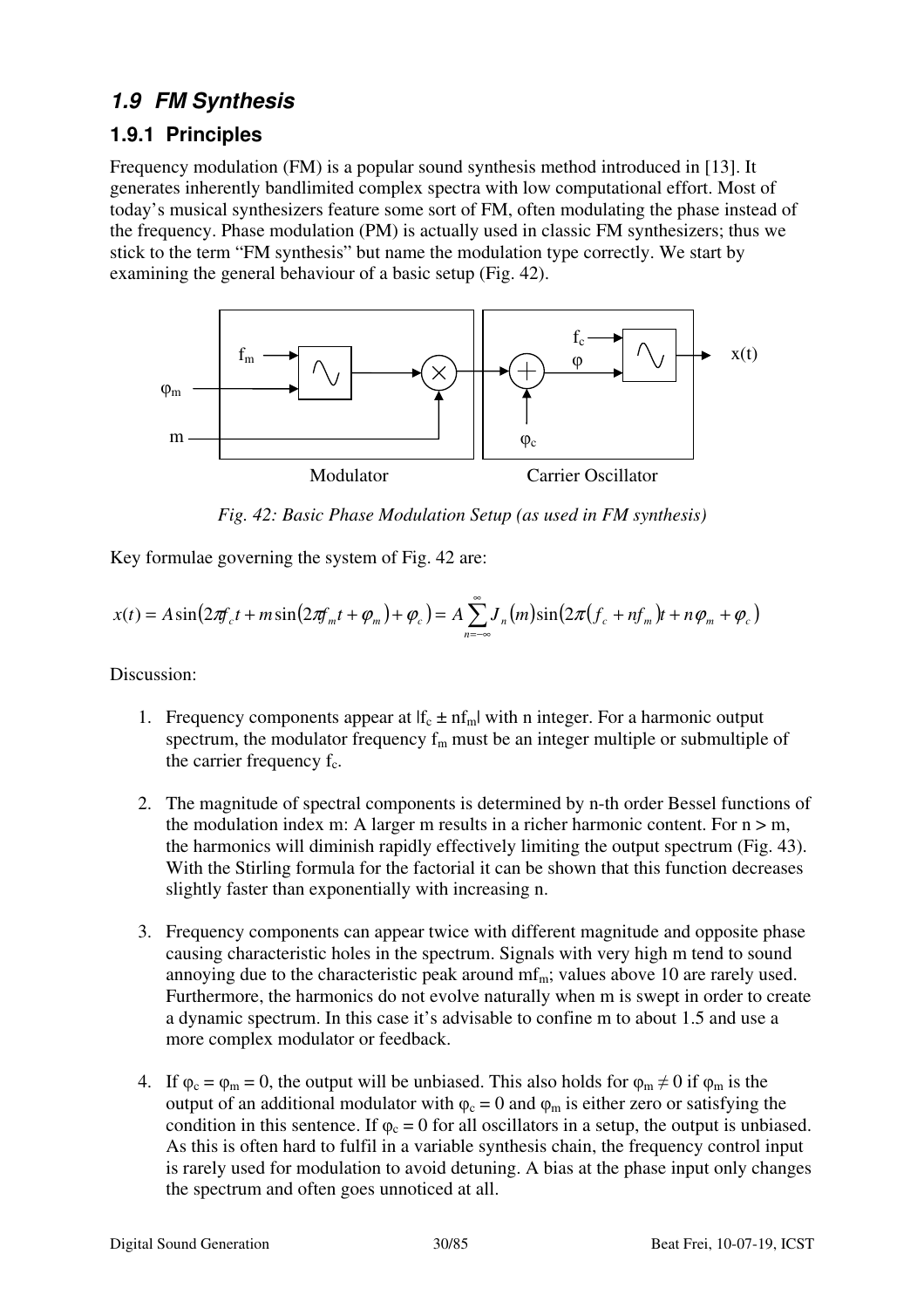

*Fig. 43: Magnitude of Bessel Functions of the First Kind* 

There's an asymptotic estimate valid for  $0 < m < \sqrt{n+1}$ : *n n m n*  $J_n(m) \approx -\frac{1}{2} \left| \frac{m}{2} \right|$ J  $\left(\frac{m}{2}\right)$  $\setminus$ ſ ≈  $\mathbf{!}\setminus 2$  $(m) \approx \frac{1}{\epsilon} \left( \frac{m}{2} \right)^n$ 



*Fig. 44: Basic Setup Spectra (f<sub><i>m*</sub> =  $f_c$  = 2 kHz,  $\varphi_m$  =  $\varphi_c$  = 0)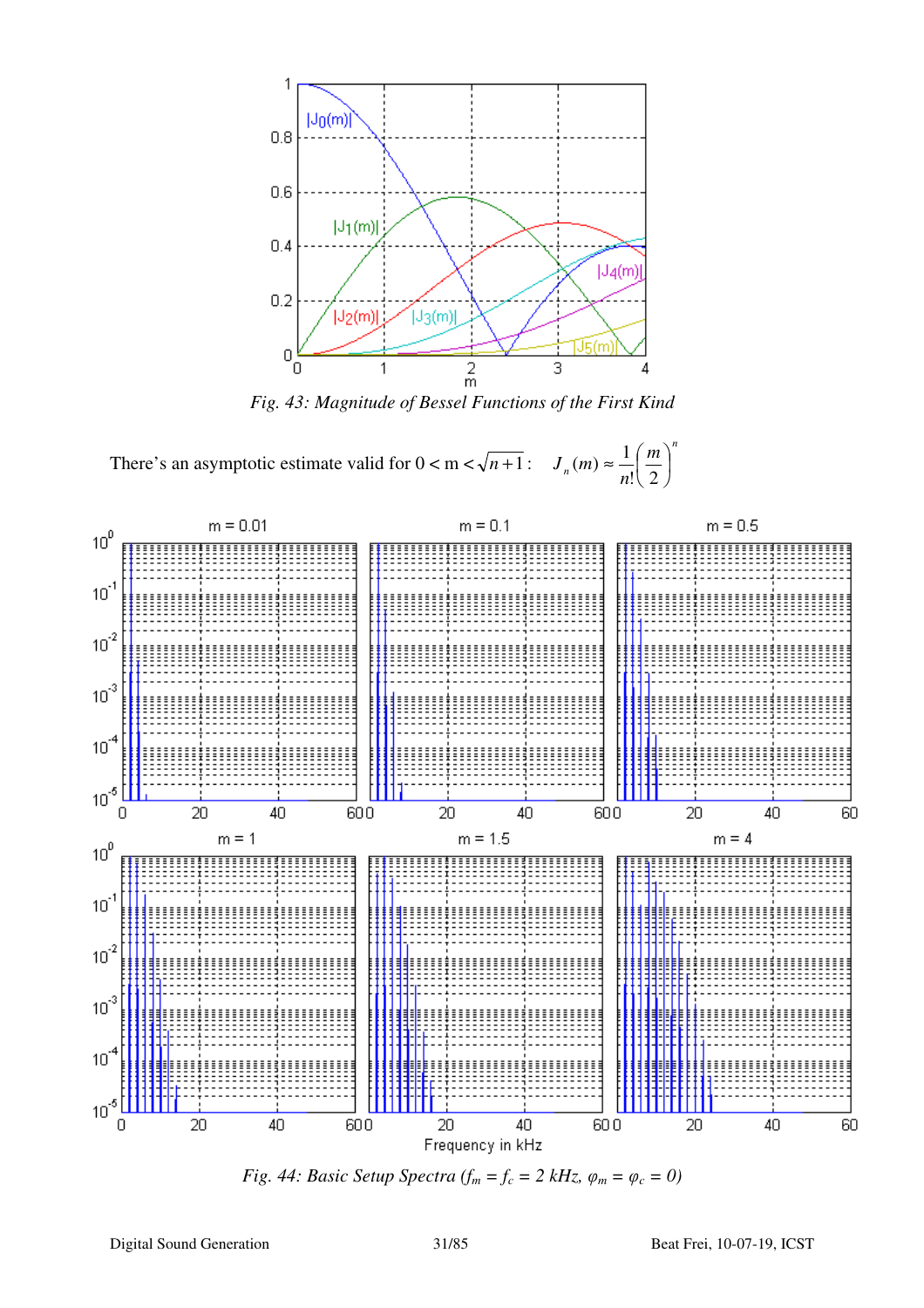Fig. 44 shows FM spectra for different values of m. Here we see the remarkably steep roll-off that substantially simplifies bandwidth control. A provision for adjusting the modulation index m according to the fundamental frequency suffices to keep an FM system alias-free. The frequency  $f_{\text{max}}$  at which the components are down by at least 80 dB relative to the main peak is bounded by:

$$
f_{\max} < f_c + 2(m+1.3)f_m \qquad ; \, \text{m} > 0.03
$$
\n
$$
f_{\max} < f_c - \frac{9.3}{\ln(0.5m)} f_m \qquad ; \, 0.0002 < \text{m} < 0.03
$$

A severe disadvantage of the basic setup is the lack of highs. Three methods are commonly employed as a remedy:

- Choosing  $f_m \gg f_c$
- **Feedback**
- Modulating the modulator

Fig. 45 depicts the result of the first approach with its characteristic large holes in the spectrum. This technique is often applied to create metallic timbres and short transients.



*Fig. 45: Basic Setup Spectra (f<sub><i>m*</sub> = 7 kHz,  $f_c$  = 1 kHz,  $\varphi_m$  =  $\varphi_c$  = 0)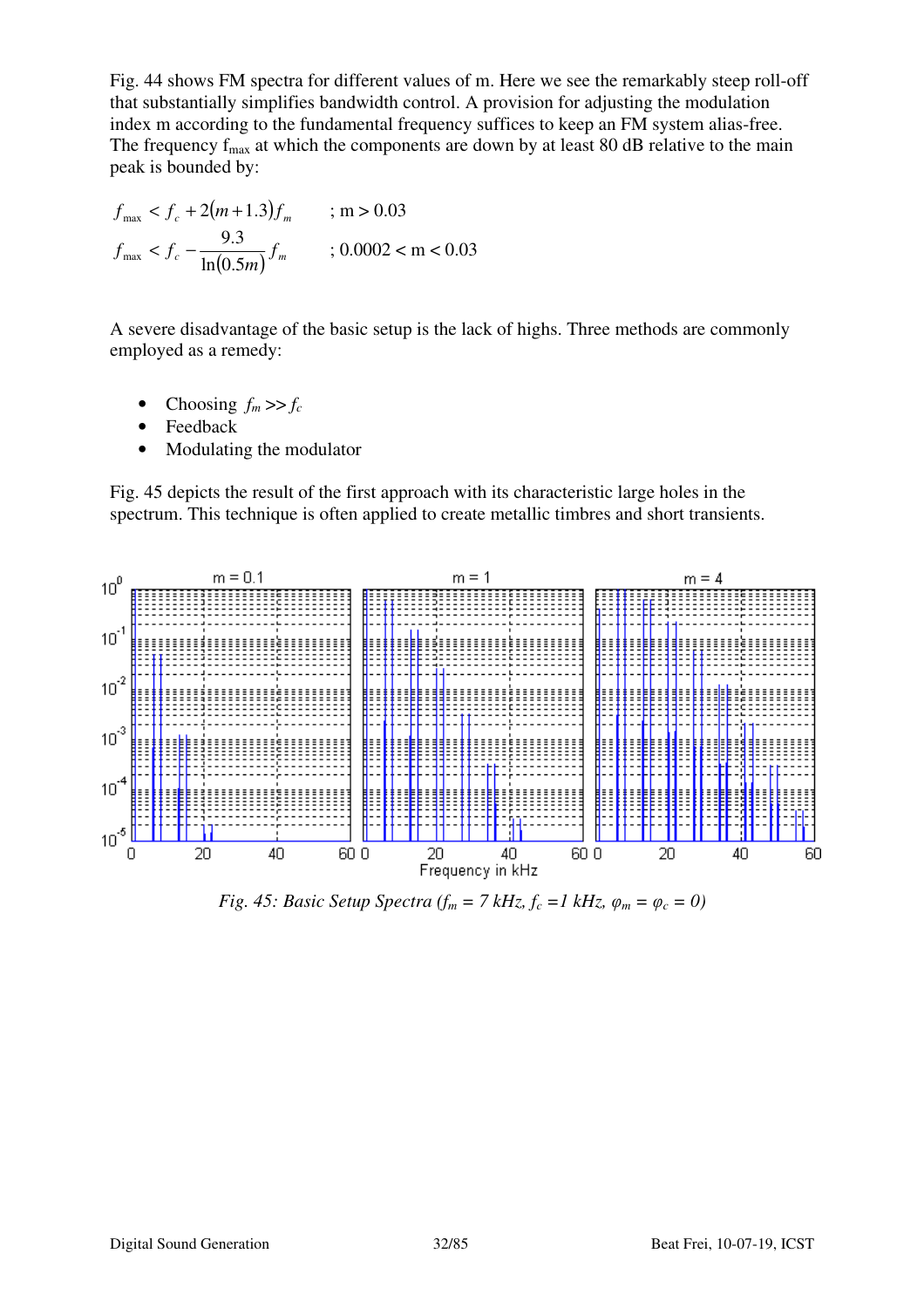#### **1.9.2 Feedback**

The spectral characteristics and control dynamics of the feedback method resemble those of subtractive synthesis. Hence, feedback pleasantly extends the sonic range of FM synthesis towards analog timbres.

So far, we assumed the system to be time continuous. If we use the phase input as we did, the modulation paths are memoryless and the discrete time realization exactly equals the sampled continuous system. Therefore, we just have to take care for the continuous prototype not to contain spectral components that will cause audible fold-over. A discrete time feedback system however must have some memory in its loop and neglecting it will not provide a viable approximation beyond  $f<sub>s</sub>/10$ . That's why it's advisable to directly analyze a discrete time version (Fig. 46) that employs a sinusoidal oscillator from section 1.7 (e.g. Fig. 30). For further analysis, the phase input  $\varphi$  is normalized to  $2\pi$  and the output amplitude to 1.



*Fig. 46: Discrete Time Oscillator with PM Feedback*



*Fig. 47: PM Feedback Spectra*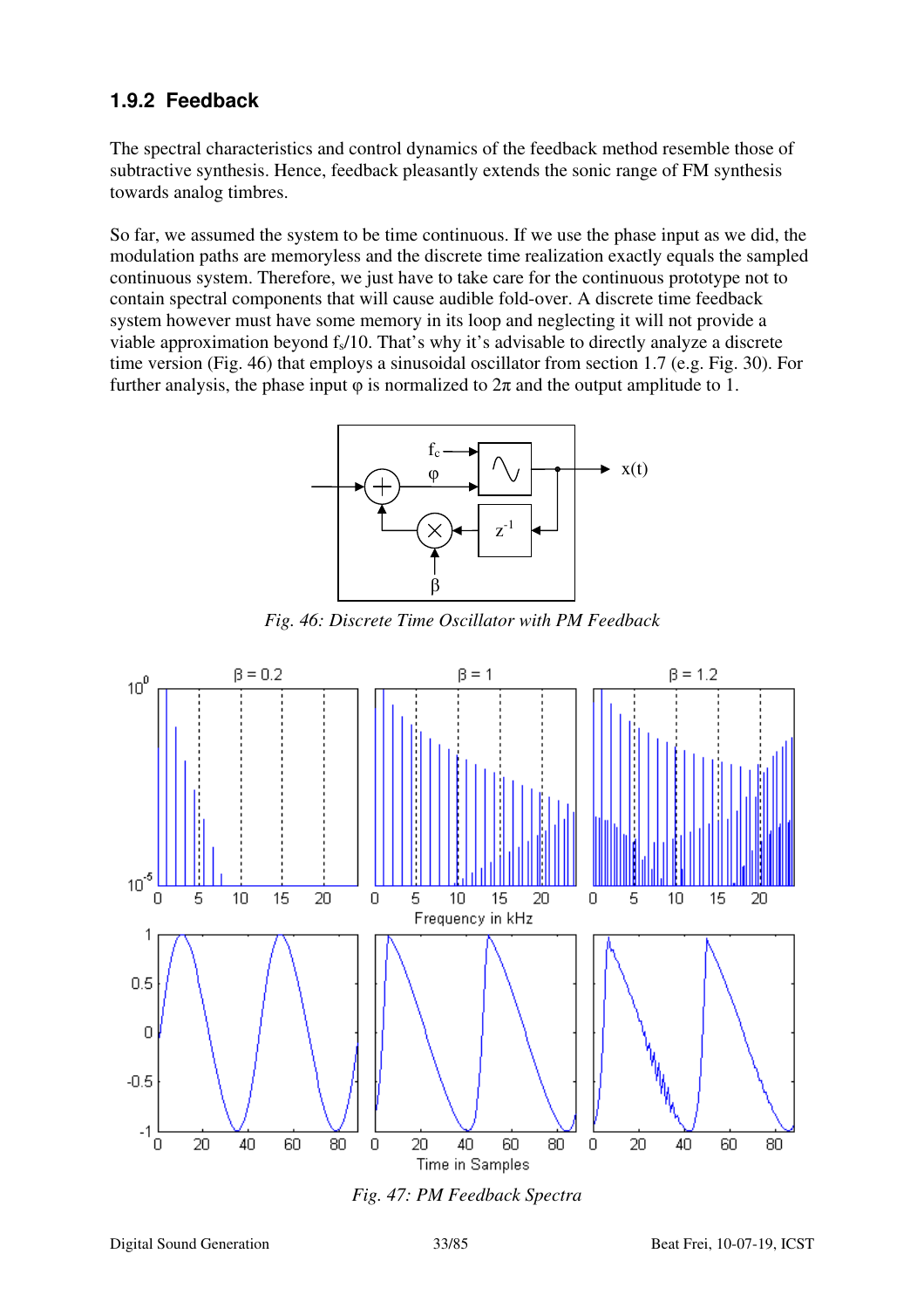Typical spectra are shown in Fig. 47. The harmonics grow smoothly without leaving holes when  $\beta$  is increased. Unfortunately, the richness of a sawtooth cannot be achieved as the system becomes unstable for  $β > 1$ . We also notice the fold-over for larger values of  $β$ . The spectral envelope for different values of  $\beta$  in Fig. 48 may assist in determining whether aliasing would become problematic with the intended amount of feedback.



*Fig. 48: PM Feedback Normalized Spectral Envelopes for different values of* β

The amplitudes in Fig. 48 are approximately (n > 1):  $A_n(\beta) \approx (0.3 + 1.48e^{-n})(\beta - 0.25\beta^3)^{n-1}$ 

A side effect of PM feedback is a frequency dependent output bias, roughly given for  $f_0/f_s < 0.1$  and practical  $\beta$  by:

 $(3.12\beta + 2.69\beta^3)$  $\delta_{bias}$  **c**  $(3.12p + 2.09p)$   $\int_{S}$  $x_{bias} \approx -(3.12\beta + 2.69\beta^3)\frac{f_0}{f}$ 

Consequently, a DC trap (s. Appendix C1) is recommended at the summation point of the carrier oscillators if feedback is employed.

In classical FM synthesizers, the instability at  $\beta \gg 1$  is exploited to create noise. It sounds nearly white except for some extra peaks related to the fundamental, which may be desired or not.

Examination of the instability reveals that it starts with a high frequency parasitic oscillation peaking at  $f_s/2$ . So why not reject those components in the feedback loop to extend the useful range of β and get a more brilliant sound? Not surprisingly we recycle the technique already known from the ring modulator. The resulting structure dates back to the early days of FM although it has rarely been mentioned in the literature. Recently, a variation based on an IIR low-pass filter has been proposed by Peter Schoffhauzer. (Fig. 49)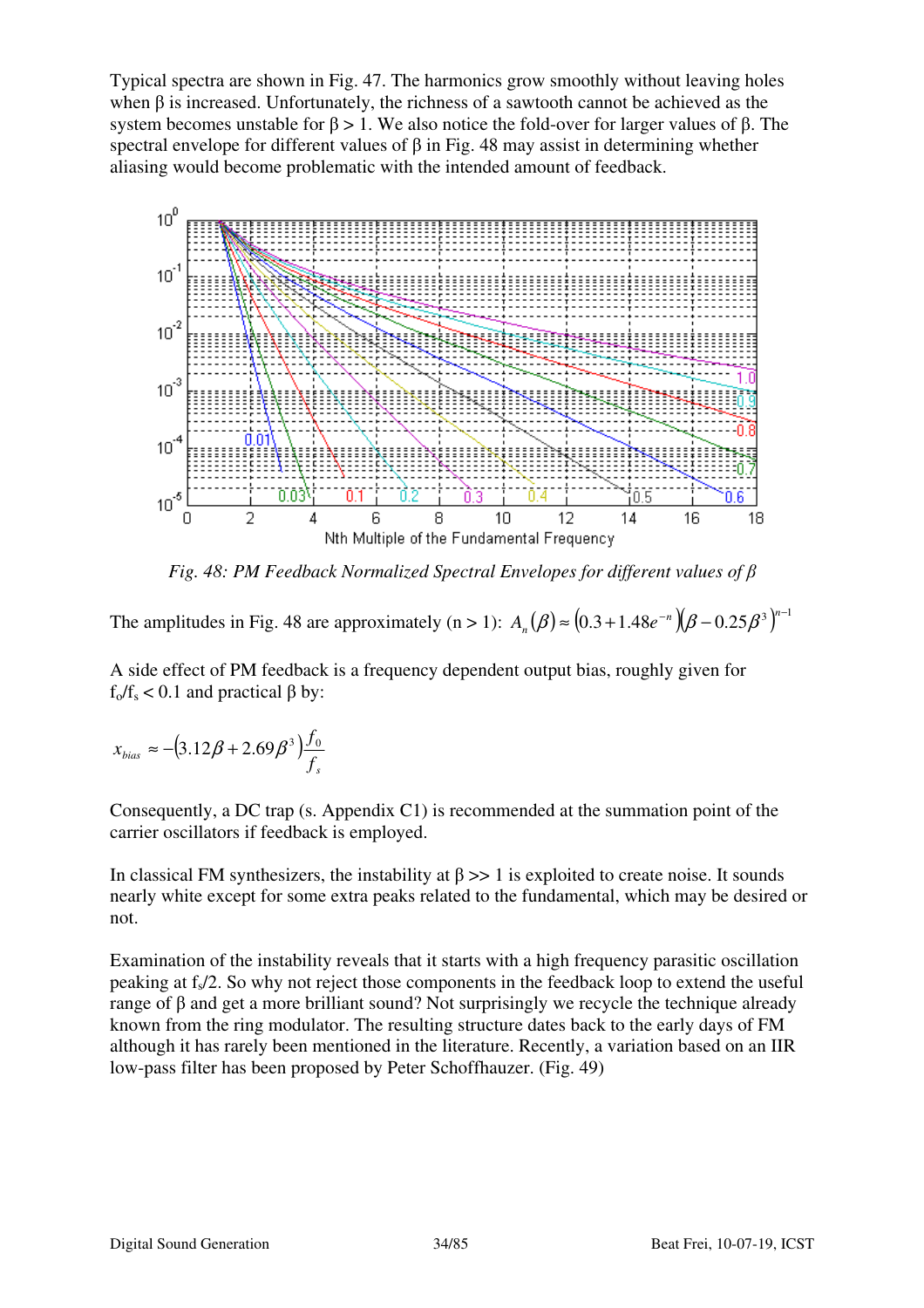

*Fig. 49: Enhanced PM Feedback (Left: Traditional, Right: Schoffhauzer)* 



*Fig. 50: Comparison of PM Feedback Spectra (f<sub>0</sub> = 450 Hz)* 

Enhanced feedback results in a distinctly richer spectrum, but the traditional method introduces a peak around  $f_s/3$  that becomes more pronounced with increasing β. While it's an amazing improvement over simple feedback in any FM system, we should refrain from emulating an analog sawtooth using this structure, lest we end up with an annoying peak that shines through in every sound. The Schoffhauzer method performs much better in this regard and a good VA sawtooth spectrum is obtained with a few additional tweaks. Refer to his paper for details [16]. Note the moved output tap in Fig. 49.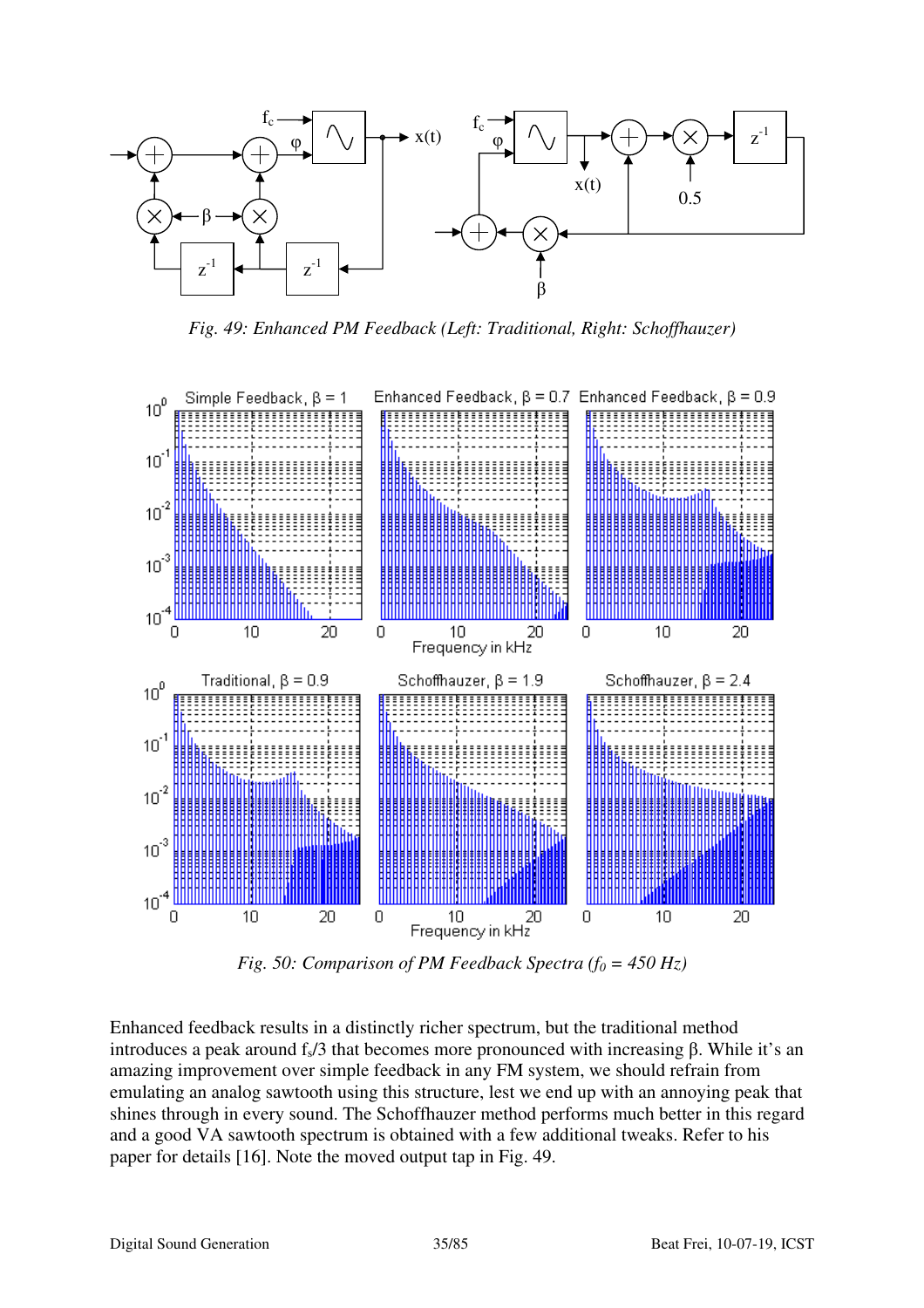#### **1.9.3 Complex Modulators**

Modulators with complex spectra are very rewarding and ubiquitous in FM synthesis. Complex spectra are obtained by modulating a modulator or using non-sinusoidal oscillators. The static spectrum of such a modulator should sound rather dull to avoid aliasing as the following calculations demonstrate. We consider a modulator signal that consists of a strong low frequency  $(A_{m1})$  and a weak high frequency  $(A_{m2})$  component. Furthermore, we introduce angular frequencies ( $\omega = 2\pi f$ ) for compact notation:

$$
x_m(t) = A_{m1} \sin(\omega_{m1}t) + A_{m2} \sin(\omega_{m2}t)
$$

The modulated carrier output becomes:

$$
x(t) = \sin(\omega_c t + m[A_{m1} \sin(\omega_{m1} t) + A_{m2} \sin(\omega_{m2} t)])
$$
  
 
$$
x(t) = \sin(\omega_c t + mA_{m1} \sin(\omega_{m1} t))\cos(mA_{m2} \sin(\omega_{m2} t)) + \cos(\omega_c t + mA_{m1} \sin(\omega_{m1} t))\sin(mA_{m2} \sin(\omega_{m2} t))
$$

With  $mA_{m2} \ll 1$  and  $2^{nd}$  order Taylor approximations for sine and cosine:

$$
x(t) \approx \sin(\omega_c t + mA_{m1} \sin(\omega_{m1} t)) \left[ 1 - \frac{m^2 A_{m2}^2}{2} \sin^2(\omega_{m2} t) \right] + \cos(\omega_c t + mA_{m1} \sin(\omega_{m1} t)) mA_{m2} \sin(\omega_{m2} t)
$$
  

$$
x(t) \approx \sin(\omega_c t + mA_{m1} \sin(\omega_{m1} t)) \left[ 1 - \frac{m^2 A_{m2}^2}{4} (1 - \cos(2\omega_{m2} t)) \right] + \cos(\omega_c t + mA_{m1} \sin(\omega_{m1} t)) mA_{m2} \sin(\omega_{m2} t)
$$

$$
x(t) \approx \left[1 - \frac{m^2 A_{m2}^2}{4}\right] \sin(\omega_c t + m A_{m1} \sin(\omega_{m1} t)) +
$$
  
\n
$$
\frac{m^2 A_{m2}^2}{8} \left[ \sin((\omega_c + 2\omega_{m2})t + m A_{m1} \sin(\omega_{m1} t)) + \sin((\omega_c - 2\omega_{m2})t + m A_{m1} \sin(\omega_{m1} t)) \right] +
$$
  
\n
$$
\frac{m A_{m2}}{2} \left[ \sin((\omega_c + \omega_{m2})t + m A_{m1} \sin(\omega_{m1} t)) - \sin((\omega_c - \omega_{m2})t + m A_{m1} \sin(\omega_{m1} t)) \right]
$$

Discussion:

- 1. The main component is the carrier modulated by the strong signal.
- 2. There are two weak copies of the main component, spectrally shifted by the weak signal's frequency. If both main and weak components extend beyond the audio range, audible aliasing becomes likely. This problem is encountered for example when FM is applied to VA oscillators.
- 3. Even weaker spectral copies of the main component occur shifted by multiples of the weak signal's frequency (here we calculated only  $2<sup>nd</sup>$  order components). Despite their low amplitude, they are often more troublesome than those mentioned in (2), because aliasing may also crop up with a low frequency sinusoidal carrier. This is the main reason why dull modulators are preferable.
- 4. The output is unbiased if all oscillators are in phase and unbiased.

See Fig. 51 for an example.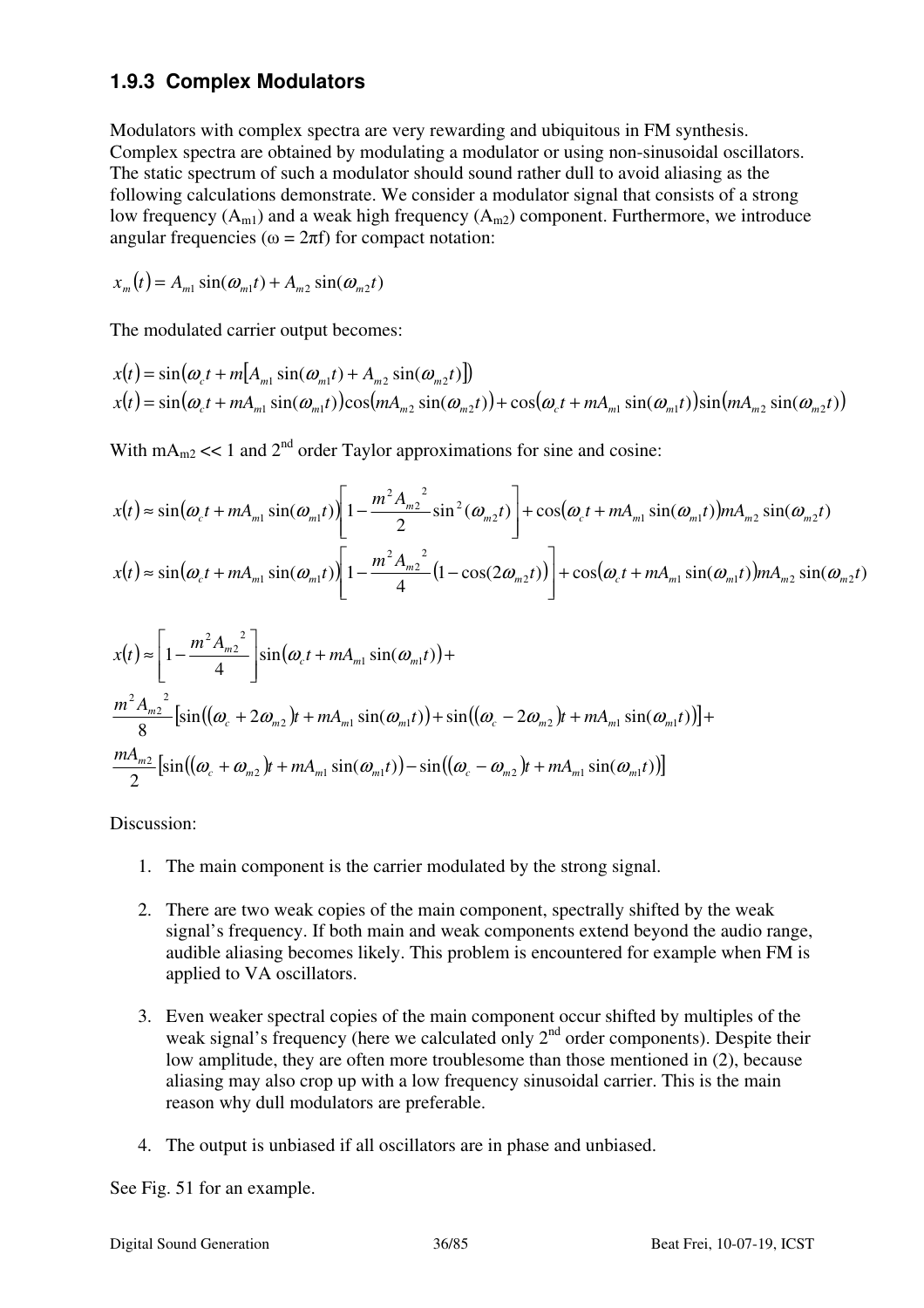

*Fig. 51: PM Spectrum, Modulator: Sum of Sines (1 kHz, m = 1) + (20 kHz, m = 0.1)* 

To illustrate the combination of the foregoing methods, we aim at replacing a FM feedback pair for a VA sawtooth oscillator (Fig. 52). Let's see what we get in a straightforward approach: A clean spectrum with an interesting grumpy character caused by the shape becoming exponential at low frequencies similar to some analog counterparts (Fig. 53). We may easily add extensions to morph from a sawtooth to a sinusoid and for phase modulation. The downside: It sounds less brilliant for very low fundamentals (enhanced feedback will improve). Due to feedback, the system lacks immediate phase control; frequency control is somewhat cumbersome too. The simplistic phase compensation is imperfect and leaves the output slightly biased; we may use a look-up table or omit it in favour of a DC trap. All in all, this oscillator is only recommended if there is already a given classic FM infrastructure.



*Fig. 52: PM Bandlimited Sawtooth Oscillator*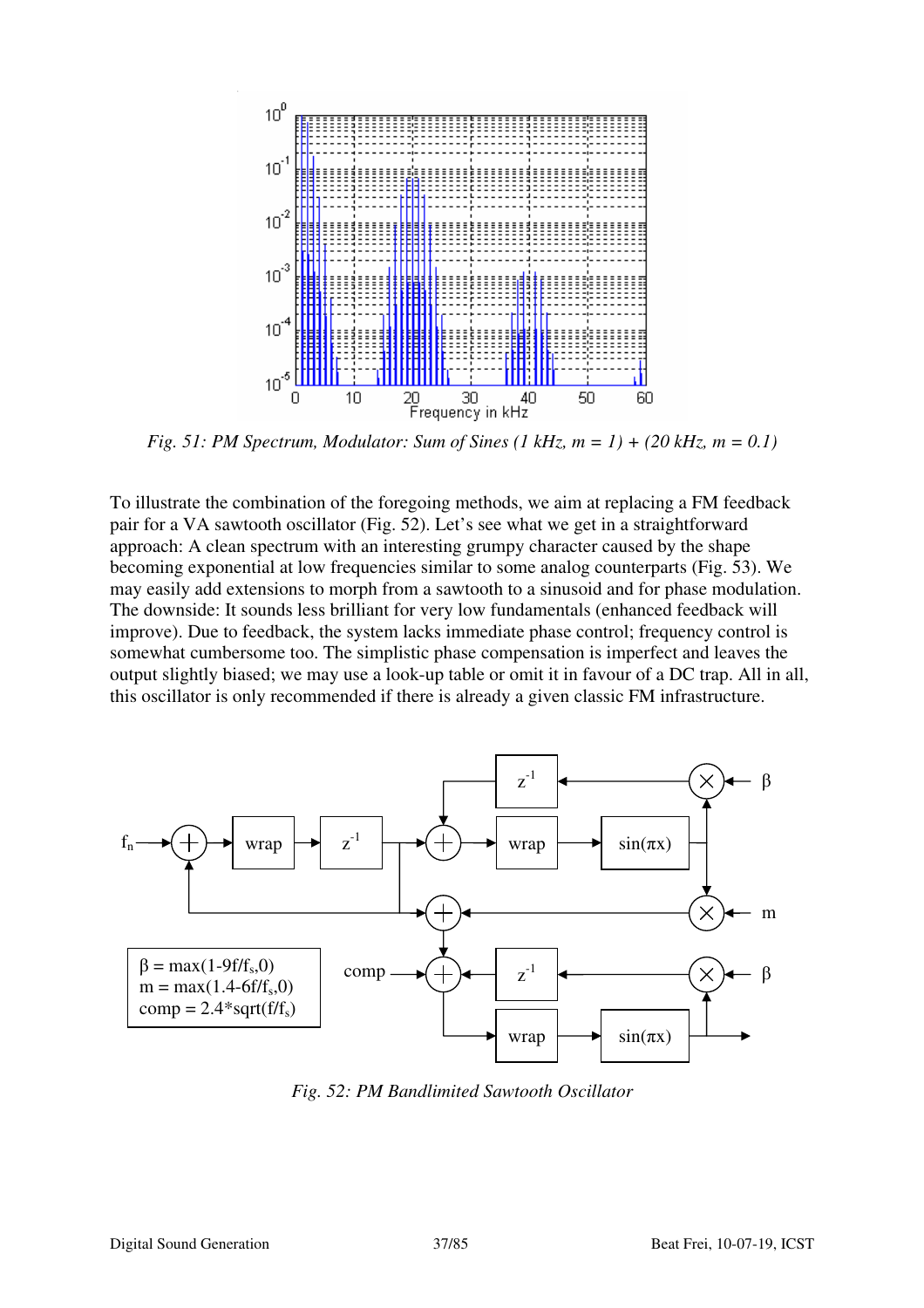

*Fig. 53: Spectrum and Shape of the PM Bandlimited Sawtooth Oscillator*  $(f_0 = 650 \text{ Hz})$ 

In a second example, we focus on the triangle which is likely to be modelled more accurately due to its sparse spectrum. Such a replacement would be very beneficial since the VA triangle oscillator is computationally intensive. In addition, we come across the idea of inserting a polynomial into the feedback path. An even order type is chosen as the triangle spectrum contains only odd harmonics.



*Fig. 54: PM Bandlimited Triangle Oscillator* 



*Fig. 55: Spectrum and Shape of the PM Bandlimited Triangle Oscillator*  $(f_0 = 400 \text{ Hz})$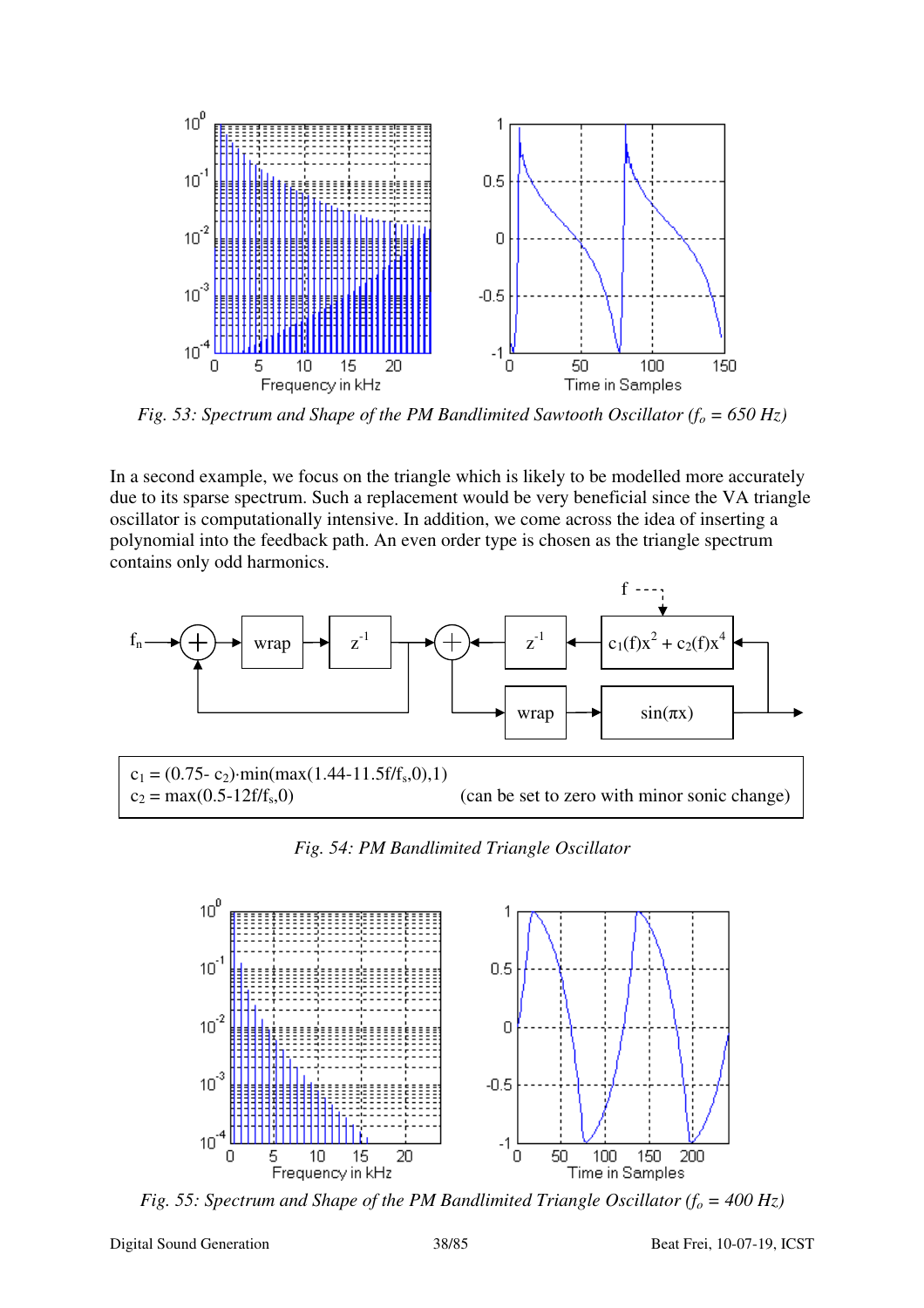In the triangle oscillator, spectral accuracy is not limited by the maximum amount of feedback. Instead, excessive feedback will evoke an unnatural boost of the lower harmonics.

To summarize the reasonable effort FM approach to classic analog waveforms, one can state that a clean and well-controlled spectrum is obtained. The lack of immediate phase control as well as weak highs at very low fundamentals may be obstructive in some cases.

We finish the section tackling the challenge of adding FM to VA oscillators. Already known is that a modulator should have as little high frequency content as possible to avoid aliasing. Does this also apply to the carrier? To analyze it, we assume without loss of generality an unbiased carrier decomposed into a sine-based Fourier series:

$$
x_c(t) = \sum_{n=1}^{\infty} b_n \sin(n\omega_c t + \varphi_n)
$$

A phase shift  $\Delta \varphi$  at the modulation input just shifts the time pointer of the waveform cycle by  $\Delta t = T \Delta \varphi / (2\pi) = \Delta \varphi / \omega_c$ . Hence, the modulated carrier becomes:

$$
x_{c(\text{mod})}(t) = \sum_{n=1}^{\infty} b_n \sin(n\omega_c \left[ t + \frac{\Delta \varphi}{\omega_c} \right] + \varphi_n) = \sum_{n=1}^{\infty} b_n \sin(n\omega_c t + \varphi_n + n\Delta \varphi)
$$

Assuming further a modulator  $\Delta \omega = m \cdot \sin(\omega_m t)$  we obtain:

$$
x_{c(\text{mod})}(t) = \sum_{n=1}^{\infty} b_n \sin(n\omega_c t + \varphi_n + nm \sin(\omega_m t)) = \sum_{n=1}^{\infty} b_n \sum_{k=-\infty}^{\infty} J_k(nm) \sin((n\omega_c + k\omega_m)t + \varphi_n)
$$

The Bessel function  $J_k(nm)$  starts to diminish for  $k > nm$ . Given  $n<sub>max</sub>$  as the order of the highest significant carrier harmonic, phase modulation causes a bandwidth increase roughly proportional to  $n_{max}m f_m$ . To get rid of the frequency dependence, which may easily cause aliasing, we make the effective m inversely proportional to  $f_m$  by weighting the modulator spectrum. The simplest way would be to integrate the modulating signal. This is feasible at no cost using the frequency instead of the phase control input at the carrier oscillator, because phase is the time integral of frequency. However, any bias in the modulator would detune the carrier oscillator and the modulation depth becomes excessively large for low fundamentals. In some systems, the modulator is unbiased by design and true frequency modulation may be adequate. Otherwise, the setup in Fig. 56 is recommended: The phase input is fed by a leaky integrator with an additional zero at  $f_{\ell}/2$ . Exact values are application specific.



*Fig. 56: Wideband Oscillator PM Setup*

Phases often can be matched only for a single spectral component which results in a biased output. The bias is usually lowest when the fundamentals are in phase, implying a 90 degree shift between the oscillators for an integrated modulator signal. Since VA oscillators are expected to be biased anyway due to other processes like hard synchronization, it is good practice to insert a DC trap between the carrier oscillator output and subsequent stages.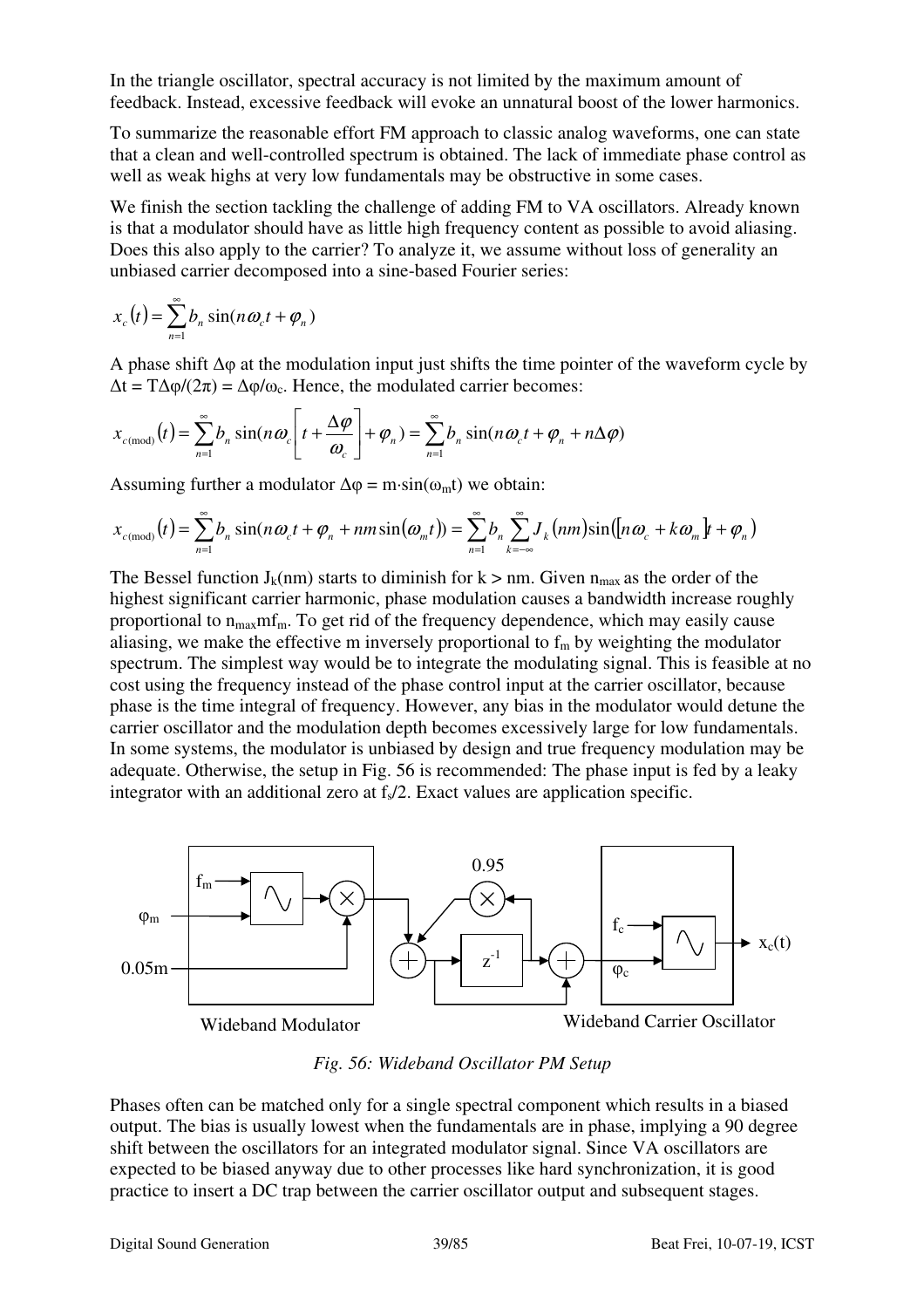Even if an oscillator lacks immediate phase control, it's still possible to add FM capabilities. As phase is the time integral of frequency, we may differentiate the modulator signal and add it to the frequency input (Fig. 57).

We should be aware that the discrete time difference is an approximation to the continuous time derivative. Similarly, the cumulative sum of the frequency input, which represents the phase in an accumulator-based oscillator, is not equal to the continuous time integral. Fortunately, these deviations exactly cancel.



*Fig. 57: FM Extension for Oscillators without Phase Input*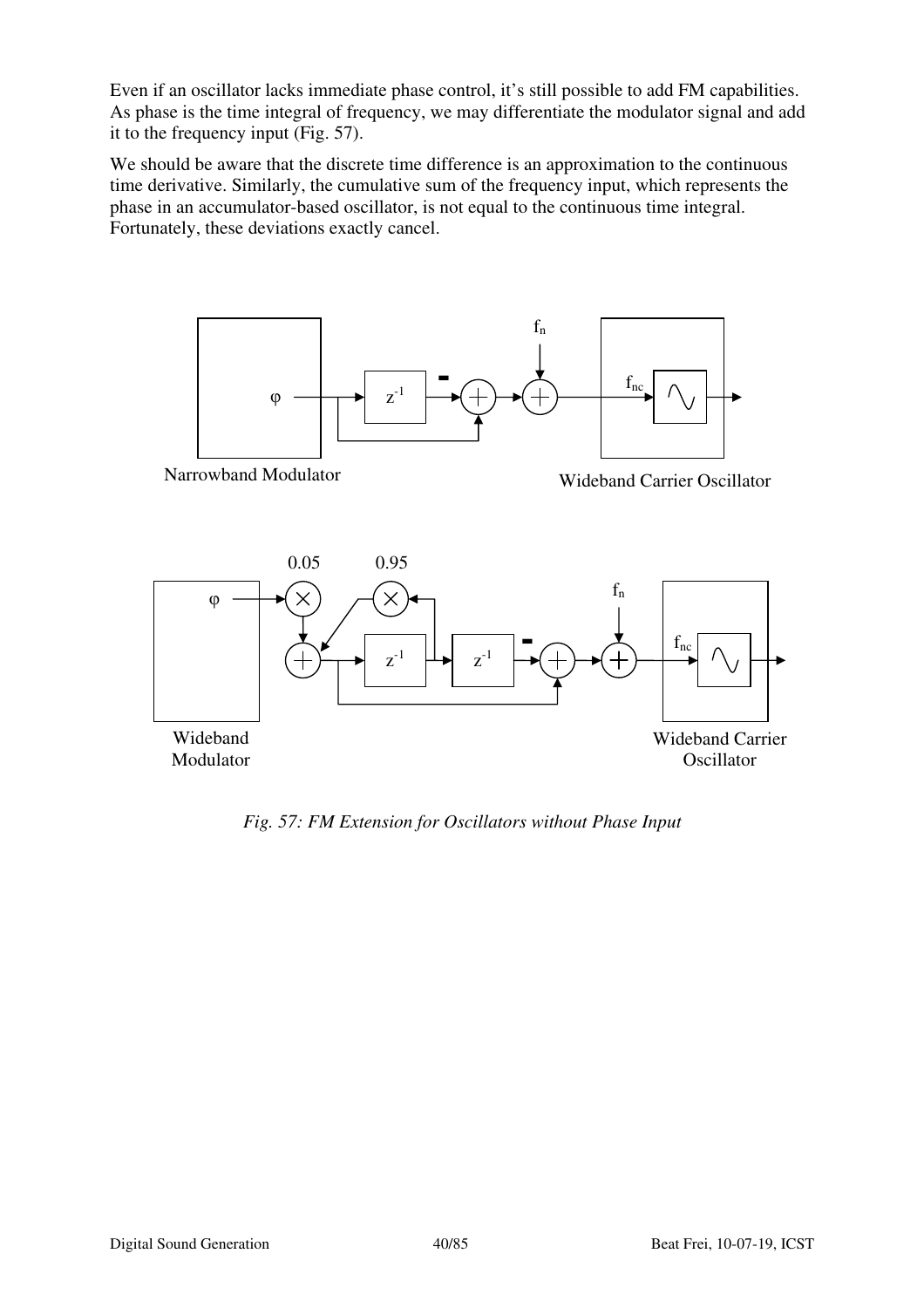# **1.10 Wavetable Oscillator**

The wavetable oscillator is a standard block to generate arbitrary static harmonic spectra. Dynamic ones can be realized by crossfading the output of two units. It works like a samplebased oscillator that repeats a fixed length segment ad infinitum. Only low computational resources are required because we may design it to sound good with linear interpolation.



#### *Fig. 58: Wavetable Oscillator Working Principle (N = 16)*

The tabulated values  $x[n]$  and the output spectrum  $X[k]$  are directly related by the Discrete Fourier Transform (DFT):

$$
X[k] = \sum_{n=0}^{N-1} x[n]e^{-2\pi jkn/N}
$$
 
$$
x[n] = \frac{1}{N} \sum_{k=0}^{N-1} X[k]e^{2\pi jkn/N}
$$

When constructing a wavetable from the spectrum, a real valued signal must be ensured by satisfying the condition  $X[k] = X^*[N-k]$  for every k. We can deliberately set the spectral components from  $k = 0$  to N/2, whereby X[0] and X[N/2] should always be zero. The fundamental  $f_0$  of the output signal is given by the sample rate  $f_s$ , the table size N, and the fraction  $\alpha$  of a table increment at which the output pointer proceeds. X[k] maps to the nonaliased part of the output spectrum S(f) as follows:

 $S(\alpha f_s k/N) = X[k]$  for  $0 \le k < N/2$  and k integer, 0 otherwise.

The special case  $\alpha = 1$  leads to the natural fundamental  $f_{o(nat)} = f_s/N$  and harmonics at  $kf_{o(nat)}$ . Thus,  $\alpha$  can also be interpreted as a transposition factor relative to f<sub>o(nat)</sub>. If f<sub>o</sub> falls below f<sub>o(nat)</sub>, the sound starts missing highs, that's why the table should not be too short; a popular choice is  $N = 512$ .

Sometimes, the above formulae have to be evaluated quickly in large quantities. In this case, the Fast Fourier Transform (FFT) comes in handy and there are tricks that explore symmetry to speed up things further. These involve packing two real signals into a complex one, or two spectra into lower and upper halves. The reader may refer to DSP books for details.

Example sources for wavetables are:

- Editors
- Automatic extraction from samples. A purely time domain based approach is as possible [3] as spectral analysis and reordering [4].
- States of a slow system that is manipulated in real-time  $(\rightarrow$  Scanned Synthesis).
- Neural networks, cellular automata, whatever comes to our mind.

As long as the source delivers a natural spectrum with most power concentrated at lower harmonics, aliasing is normally not an issue. One word on the phase relations of harmonics: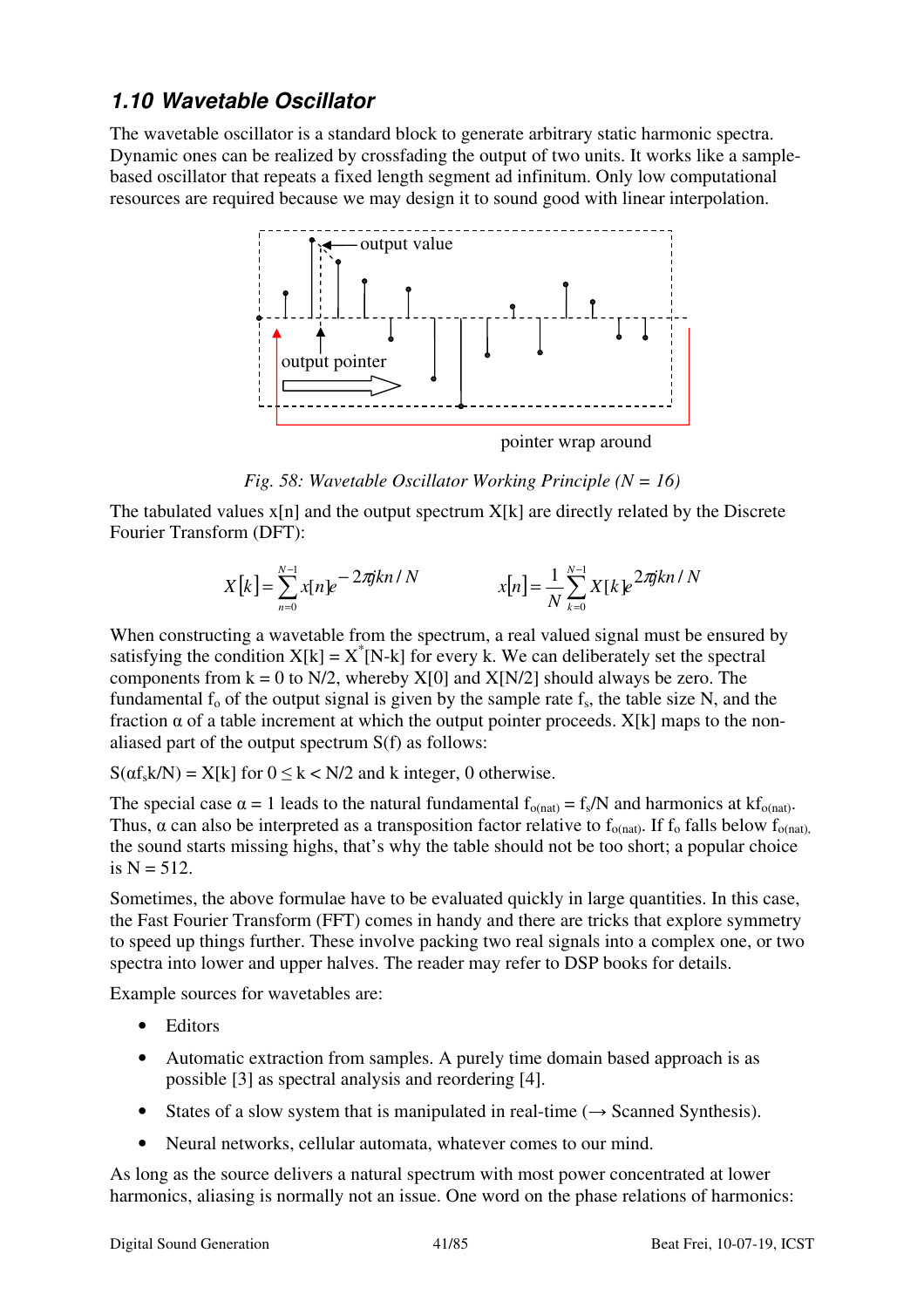Although often disregarded, they are important. Wavetables acquire a metallic-diffuse coloration which is audible up to a fundamental of several 100 Hz if the phases are spread randomly. We mentioned that linear interpolation is adequate to read out the table. How is that possible with a technique that performs rather poorly in sample-based oscillators? Let's start by showing the equivalence of linear interpolation to the convolution of the tabulated signal with a triangular window followed by resampling at the read location (Fig. 59).



*Fig. 59: Equivalence of Linear Interpolation and Convolution with a Triangular Window*

This situation is exactly the same as with the sample-based oscillator except that the filter function is a triangular window instead of a bandlimited impulse (Fig. 60). It is of great advantage that we don't need to tabulate this window since the interpolated value can be calculated quickly without significant error. On the other side, the filter is far from perfect at higher frequencies. The amount of aliasing is derived with help of Fig. 60 and the fact that convolution with a triangular window in the time domain corresponds to multiplying the

spectrum with the Fourier Transform S<sub>w</sub> of the triangular window:  $S_w(v) = \left[\frac{\sin(w)}{2}\right]^2$  $\overline{\phantom{a}}$ 1  $\overline{\phantom{a}}$ Г = *v*  $S_w(v) = \frac{\sin(\pi v)}{\pi v}$  $\frac{\pi v}{\cdot}$ .

Any spectral component k within the range [0, N/2] of an N-size wavetable produces two first order aliased components with relative amplitudes given by:

$$
\gamma = \frac{|S_{w}((N \pm k)/N)|}{|S_{w}(k/N)|}, \text{ approximated for } k << N \text{ by } \gamma \approx \left[\frac{k}{N}\right]^{2}.
$$

In practical applications, the number of harmonics rarely exceeds  $k_{max} = 250$ , which paves a way to pin down aliasing below any desired level by increasing the table size to  $N \gg 2k_{\text{max}}$ . This is just oversampling the tabulated signal.

We know from the section on sample-based oscillators that the transposition factor should be limited to  $\alpha \approx [0.75, 2]$  for a system with f<sub>s</sub> = 48 kHz and a spectrum up to 20 kHz to avoid a dull sound or aliasing. As a wavetable oscillator obeys the same rules, it would only be able to generate fundamentals in the vicinity of  $f_{\text{o(nat)}}$  covering a range of about an octave. To alleviate that, different tables are selected depending on the desired fundamental.

In a first attempt, we could create a new table by halving its size and keeping the lower half of the spectrum. It will then have twice the natural fundamental and cover the octave above. Unfortunately, aliasing increases because typical spectra have the energy concentrated at low k. Additionally, a higher  $f_{o(nat)}$  reduces auditory masking of aliased components below the fundamental and last but not least, the ear becomes more sensitive with increasing frequency.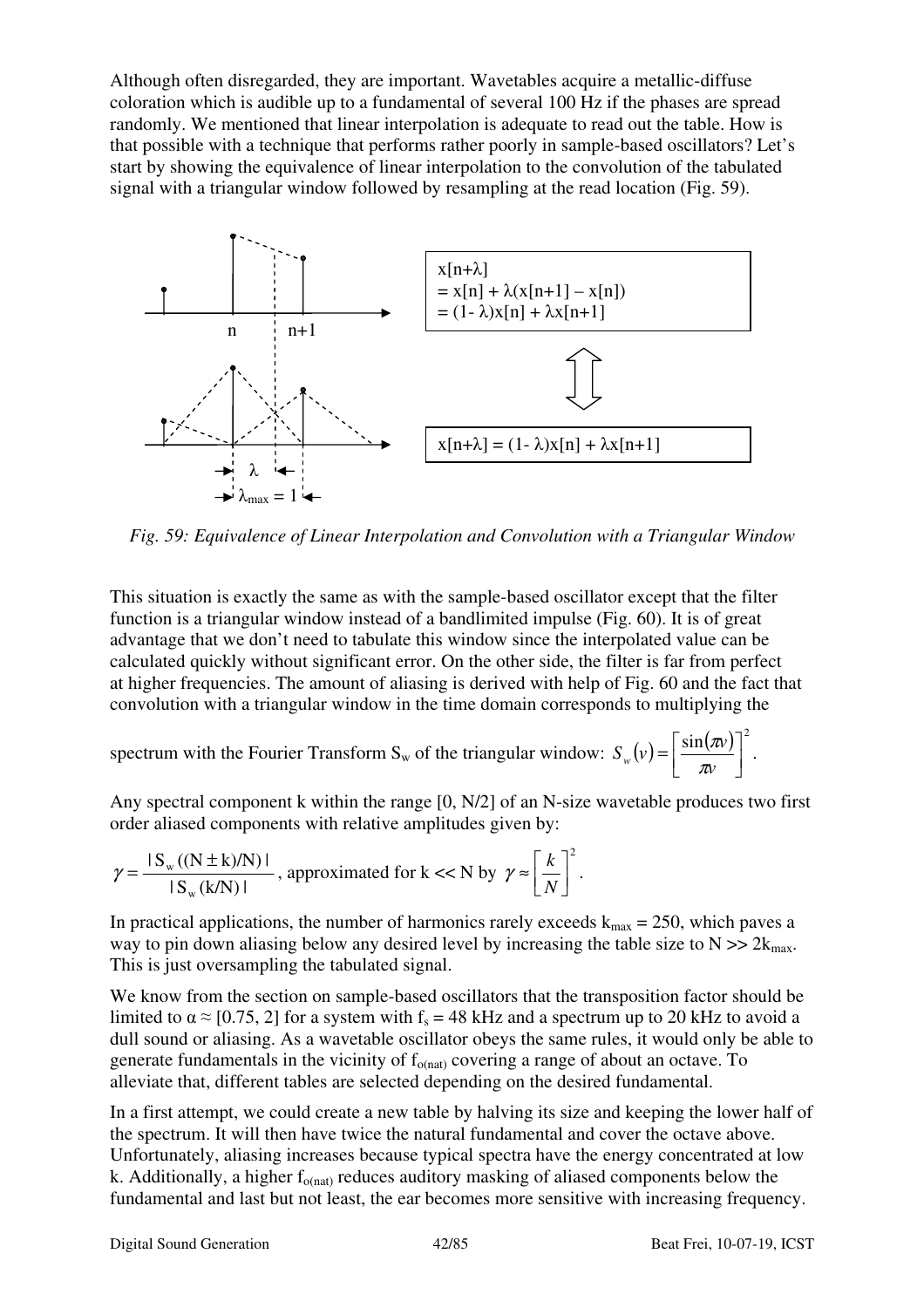

*Fig. 60: Signals in the Wavetable Oscillator*

In an attempt to improve, we keep the table size constant and zero the upper half of the preceding half-spectrum. This allows for doubling the transposition factor. It turns out that this oversampling scheme together with linear interpolation fits human perception very well. A wavetable oscillator that employs this principle is depicted in Fig. 61. To split the phase pointer into the integer table index and the fractional offset for interpolation ( $\lambda$  in Fig. 59), the same scheme as with the sample-based oscillator can be applied if the table size N is a power of two (see code at the end of section 1.4).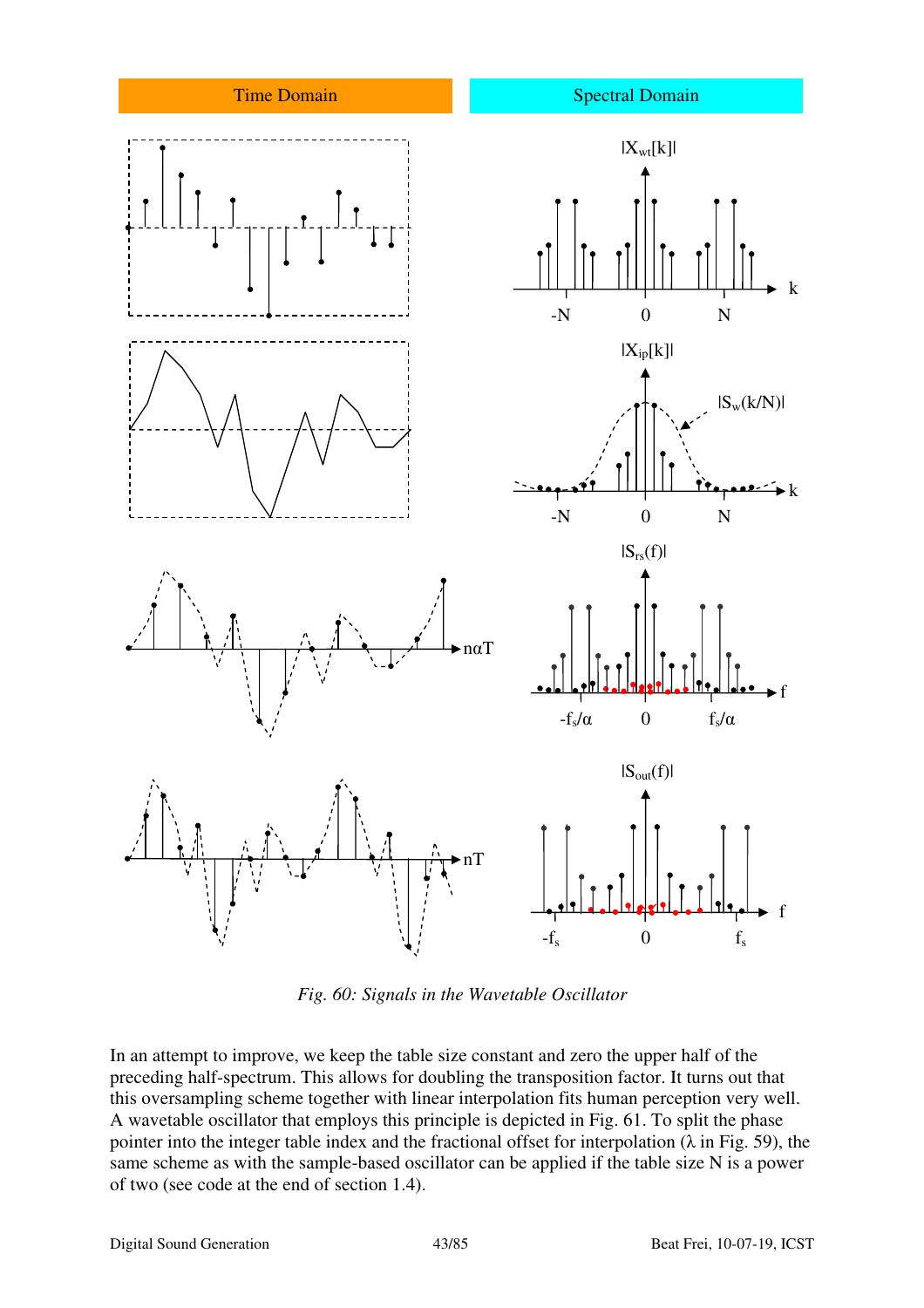

*Fig. 61: Wavetable Oscillator*

Low rate pitch modulation should not affect table selection to avoid periodic switching noise when the fundamental happens to be near a boundary. As this does not apply to the phase input, full FM capability at audio rates is preserved. In case of portamento, switching is unavoidable but not perceived normally. A single table may also cover less than an octave and the range of  $\alpha$  needs not to be centred around  $f_{o(nat)}$ .

Design Example:  $N = 512$ ,  $f_s = 48$  kHz,  $f_{\text{audio}} = 20$  kHz,  $\alpha_{\text{min}} = 0.9$ ,  $\alpha_{\text{max}} = 1.3$ 

 $\rightarrow f_{o(nat)} = f_s/N = 93.75$  Hz,  $ρ = α_{max}/ α_{min} = 1.444$ ,  $X[k] = 0$  for N- $k_{max} > k > k_{max}$ 

| Table Index i  | $k_{max}$                             | <b>Frequency Range</b>                         |
|----------------|---------------------------------------|------------------------------------------------|
|                | $213 (= k_{max(0)} = Nf_{audio}/f_s)$ | 20 to 122 (= $r_o = \alpha_{max} f_{o(nat)}$ ) |
|                | 147 (= $k_{max(0)}/\rho$ )            | 122 to 176 ( $= \rho r_0$ )                    |
| $\overline{2}$ | 102 (= $k_{max(0)}/\rho^2$ )          | 176 to 254 (= $\rho^2 r_o$ )                   |
| 3              | 71                                    | 254 to 367                                     |
| $\overline{4}$ | 49                                    | 367 to 531                                     |
| 5              | 34                                    | 531 to 766                                     |
| 6              | 23                                    | 766 to 1107                                    |
| 7              | 16                                    | 1107 to 1599                                   |
| 8              | 11                                    | 1599 to 2309                                   |
| 9              | 8                                     | 2309 to 3336                                   |
| 10             | 5                                     | 3336 to 4818                                   |
| 11             | 4                                     | 4818 to 6960                                   |
| 12             | $\overline{2}$                        | 6960 to 10053                                  |
| 13             |                                       | 10053 to 20000                                 |

In synthesizers, the fundamental frequency  $f_0$  is obtained by exponentiation of the actual control variable. If this variable is used directly, no case differentiations are required as the

table index can be calculated directly: 
$$
i = max \left( 0, floor \left[ \frac{\log f_o - \log \alpha_{min} - \log f_{o(nat)}}{\log \rho} \right] \right).
$$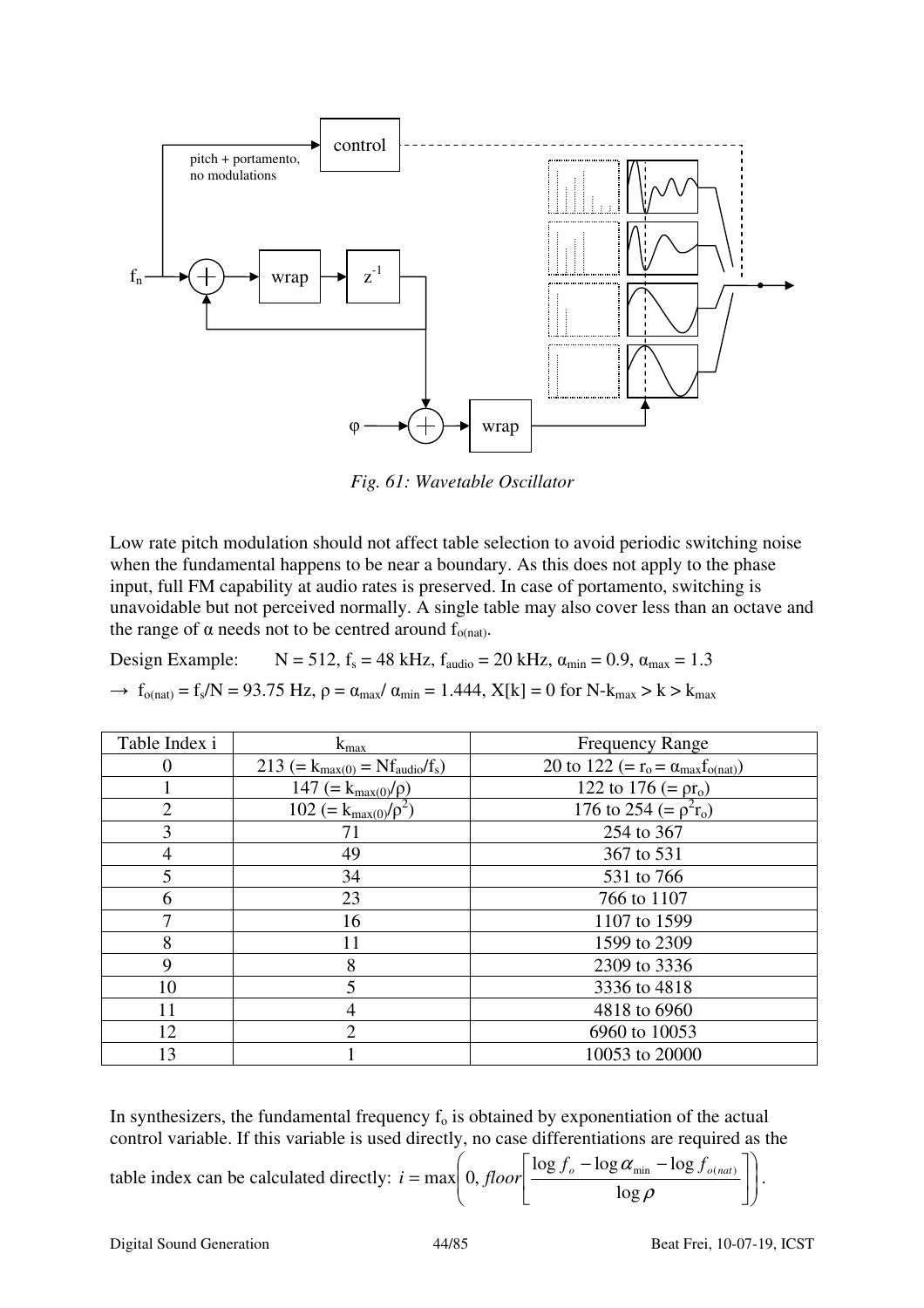We finish this section with examples of aliasing analysis for a tabulated sawtooth.

*Case 1:*  $f_0 = 500 \text{ Hz} \rightarrow k_{max} = 49$ 

Signal power normalized to the fundamental:  $P_s = \sum_{i=1}^{n} P_i$  $\sum_{n=1}^{\infty} \left\lfloor \frac{n}{n} \right\rfloor$   $\approx$ 1 L Γ = 49 1 <sup>2</sup>  $\pi^2$ 6 1 *n*  $\sum_{n=1}^s \lfloor n \rfloor$  $P_{s} = \sum_{n=1}^{\infty} \left| \frac{1}{n} \right| \approx \frac{\pi}{2}$ 

Aliased power normalized to the fundamental: 
$$
P_n \approx 2 \sum_{n=1}^{49} \left[ \frac{1}{n} \left( \frac{n}{N} \right)^2 \right]^2 = \frac{80850}{N^4} \approx 1.18 \cdot 10^{-6}
$$

SNR in  $dB = 10\log(P_s/P_n) \approx 58$  dB

No need to worry though; most aliasing occurs above the fundamental and is masked by the harmonics. If we assume a uniform noise power spectrum and take only components below half the fundamental frequency into account, we obtain a better estimate for the effectively perceived SNR:

$$
10\log(P_s/(P_n f_{crit}/(0.5f_s))) = 10\log(P_s/(P_n \cdot 250/24000)) = 81 dB.
$$

The aliased spectrum is not continuous however, that's why we also have to examine the worst case, which occurs when the highest harmonic is aliased to a frequency below  $f_0/2$ :

$$
P_{n(49)} = \frac{49^2}{N^4} \approx 3.49 \cdot 10^{-8}
$$

 $SNR = 10\log(P_s/P_{n(49)}) \approx 77 \text{ dB}$ 

*Case 2:*  $f_0 = 4000 \text{ Hz} \rightarrow k_{max} = 5$ 

$$
P_s = \sum_{n=1}^{5} \left[ \frac{1}{n} \right]^2 \approx 1.46 \quad P_n \approx 2 \sum_{n=1}^{5} \left[ \frac{1}{n} \left( \frac{n}{N} \right)^2 \right]^2 = \frac{110}{N^4} \approx 1.6 \cdot 10^{-9}
$$

 $SNR \approx 89$  dB

#### Conclusion:

The wavetable oscillator in Fig. 61 shows better spectral performance at higher fundamentals. This unusual behaviour is attributed to the combination of oversampling proportional to the fundamental frequency and constant output bandwidth. As long as the power is concentrated at low harmonics, everything is fine, but noise may become an issue with tabulated band pass spectra. In this case, enlarging the table will solve the problem at the expense of increased memory requirements. The popular choice of  $N = 512$  is scarcely sufficient, however, for state-of-the-art quality, especially when replacing VA oscillators,  $N = 1024$  is recommended.

Some remarks on the output spectrum:

Linear interpolation has a  $Sinc^2$  frequency response. When tables are constructed from spectra, we have to emphasize the k-th spectral component by

$$
S_{pre}[k] = \left[\frac{\pi k / N}{\sin(\pi k / N)}\right]^2
$$
 in order to preserve the hights.

The same applies to a signal that is extracted in the time domain. Prefiltering it with

 $(z) = \frac{1}{0.75 + 0.25z^{-1}}$ 1  $+0.25z^{-}$ =  $H_{pre}(z) = \frac{1}{0.75 + 0.25z^{-1}}$  before the table segments are gathered is a practical solution.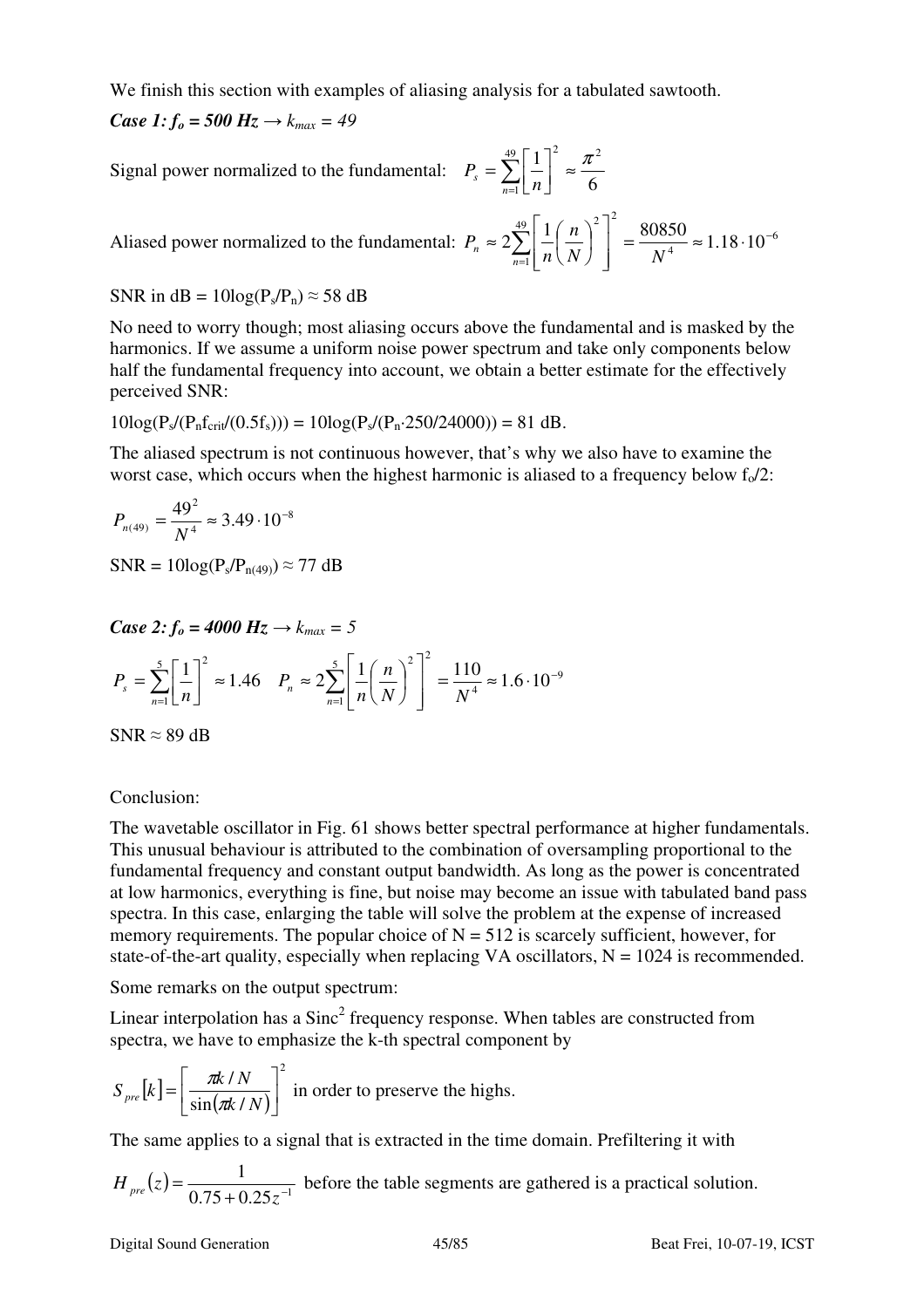# **1.11 Hard Synchronization**

Hard synchronization (a.k.a. Sync) of two oscillators descends from classic analog synthesizers. Whenever the master oscillator completes a cycle, the slave oscillator is reset to the beginning of its waveform (Fig. 62). While the sound of synced pulses is characteristic, not to say a cliche, the combination of Sync and FM is one of the most fruitful ad-hoc synthesis techniques. In the time domain, a synced signal can be described by multiplying the slave oscillator signal with a shifted rectangular window and repeating the resulting segment at the master's rate (Fig. 63). In the frequency domain, this corresponds to the convolution of the slave oscillator spectrum with the shifted window spectrum (whose magnitude is a Sinc function in this case) followed by resampling the continuous spectrum at the master oscillator frequency.



*Fig. 62: Hard Sync Oscillator Signals* 



*Fig. 63: Hard Sync Signals and Spectra*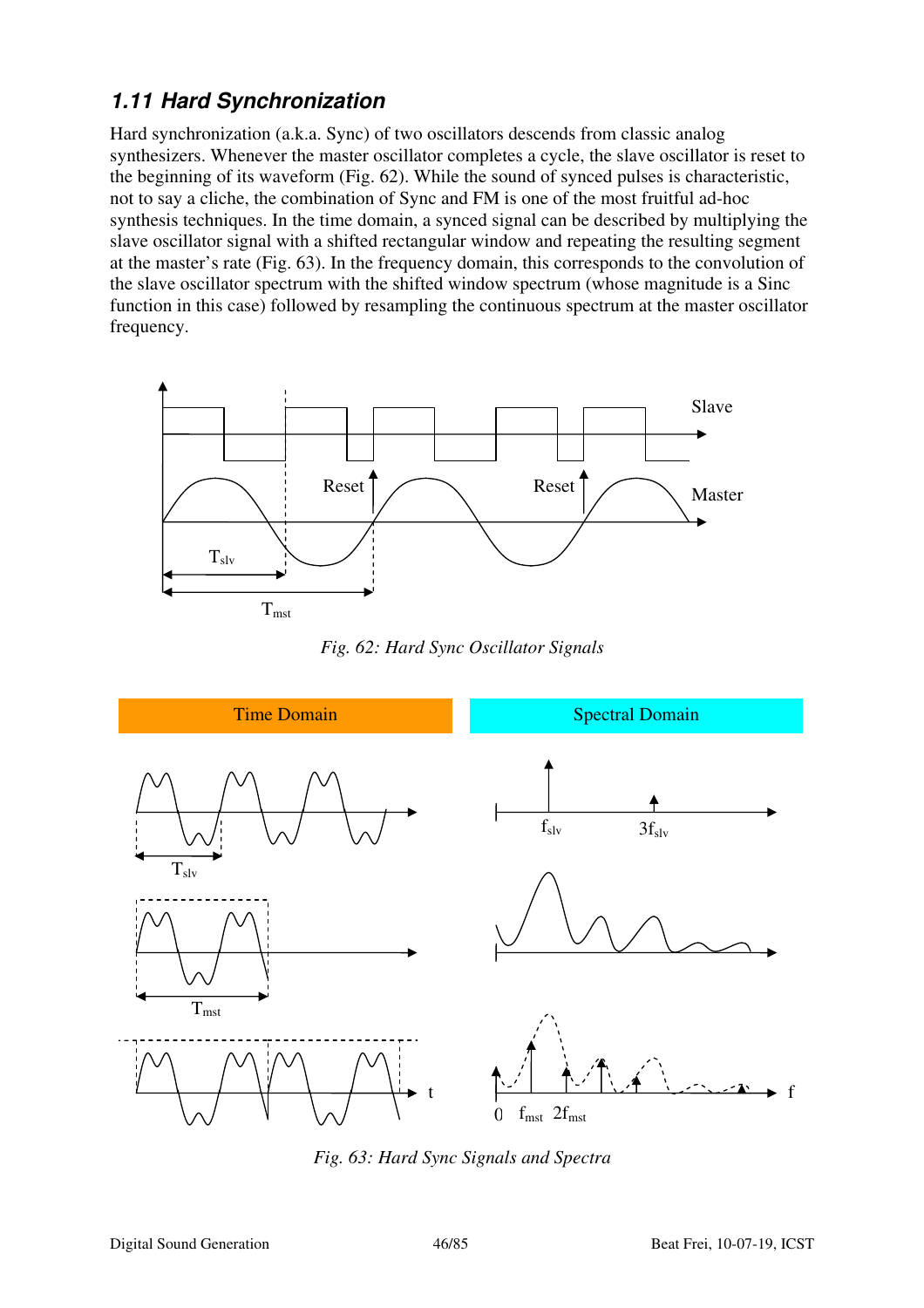Assuming an unsynchronized slave oscillator signal s(t) with the complex spectrum

$$
S_{\text{orig}}(f) = \sum_{k=-\infty}^{\infty} c_k \delta(f - kf_{\text{sky}}),
$$
 the output spectrum of the synchronized signal becomes:

$$
S_{sync}(f) = \sum_{n=-\infty}^{\infty} \delta(f - nf_{mst}) \sum_{k=-\infty}^{\infty} c_k \frac{\sin(\pi T_{mst}(f - kf_{slv}))}{\pi T_{mst}(f - kf_{slv})} e^{-j\pi T_{mst}(f - kf_{slv})}
$$

Discussion:

- 1. The synced signal spectrum has only components at integer multiples of the master oscillator frequency and  $f = 0$ .
- 2. Their magnitude is determined by a sum of phase shifted components derived from the unsynchronized signal. These components are copies of the rectangular window spectrum centred at the frequency of spectral peaks in the unsynchronized signal and weighted by their magnitude.
- 3. The bandwidth of the output signal is the bandwidth of the original signal plus the bandwidth of the window spectrum.

As the Sinc function has infinite support and diminishes slowly, aliasing will occur in a discrete time realization. We solve this problem by changing the window from a rectangle to a function with steeper roll-off and low side lobes. On a 96 kHz system, the rectangle can be convolved with a bandlimited impulse, which results in a function that preserves the original characteristics of Sync as much as possible without being susceptible to aliasing (Fig. 64). This is equivalent to replacing the edges by a BLEP [5].



*Fig. 64: Bandlimited Rectangle Window for Hard Sync on 96 kHz Systems* 

Besides band limiting, there's a second challenge: We have to detect the zero crossings of the master oscillator and since they usually do not coincide with a sample point, we also need to set the new phase of the slave depending on the master's phase to  $\varphi_{\rm slv} = \varphi_{\rm msf} \cdot f_{\rm slv}/f_{\rm msf}$ .

That's the reason why immediate phase control is vital to slave oscillators. A realization of a synced oscillator pair is shown in Fig. 65. We may feed the waveform output of the master into the phase input of the slave using a wideband FM circuit to get the exciting combination of FM and Sync. In the slave oscillator, it's important to place any building blocks with memory or feedback after the multiplication with the windowed signal if we don't reset their states. Sync produces bias: A DC trap should be added to the output signal chain.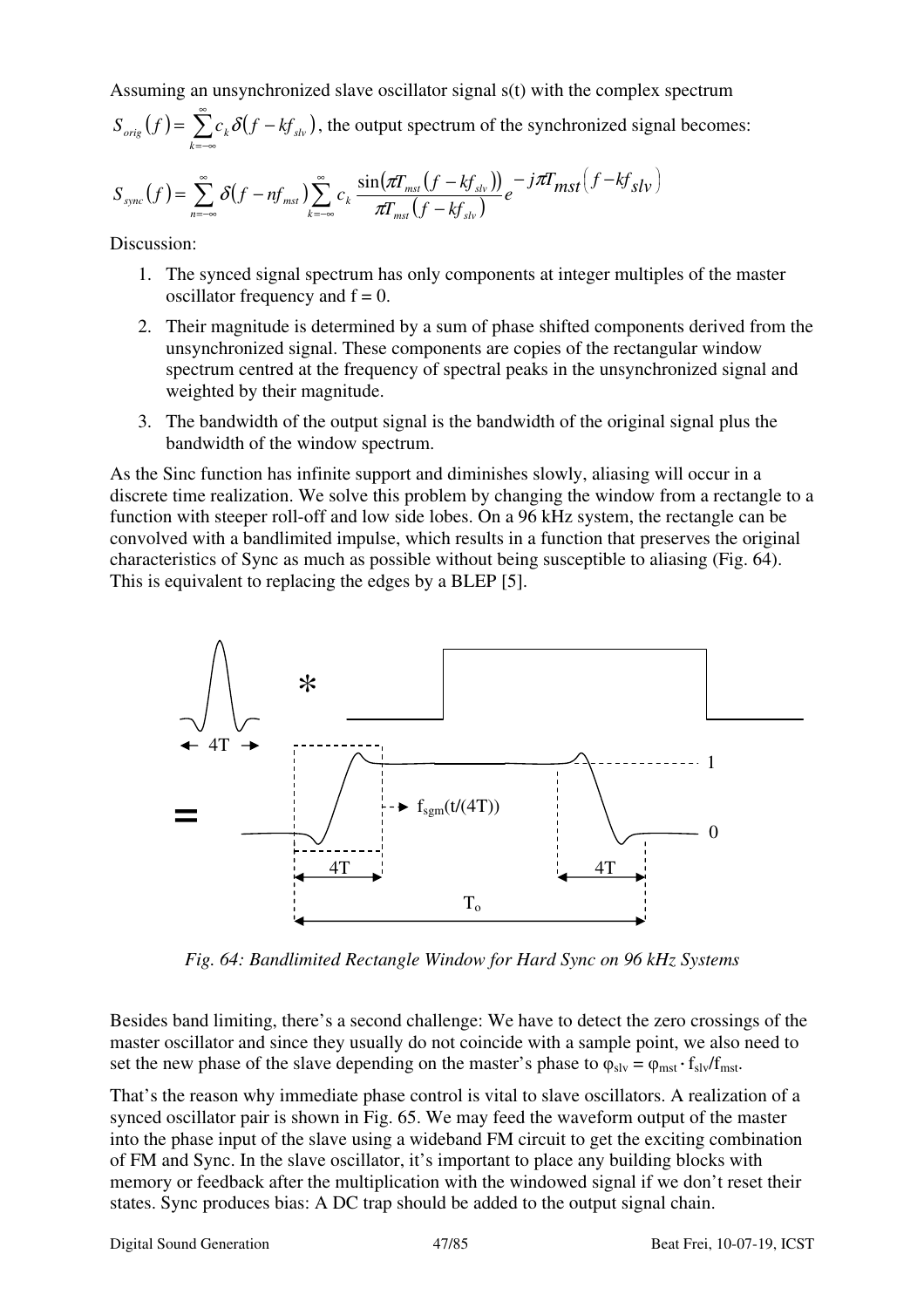

*Fig. 65: Hard Sync Oscillator Pair* 



*Fig. 66: Signals in the Synced Slave Oscillator*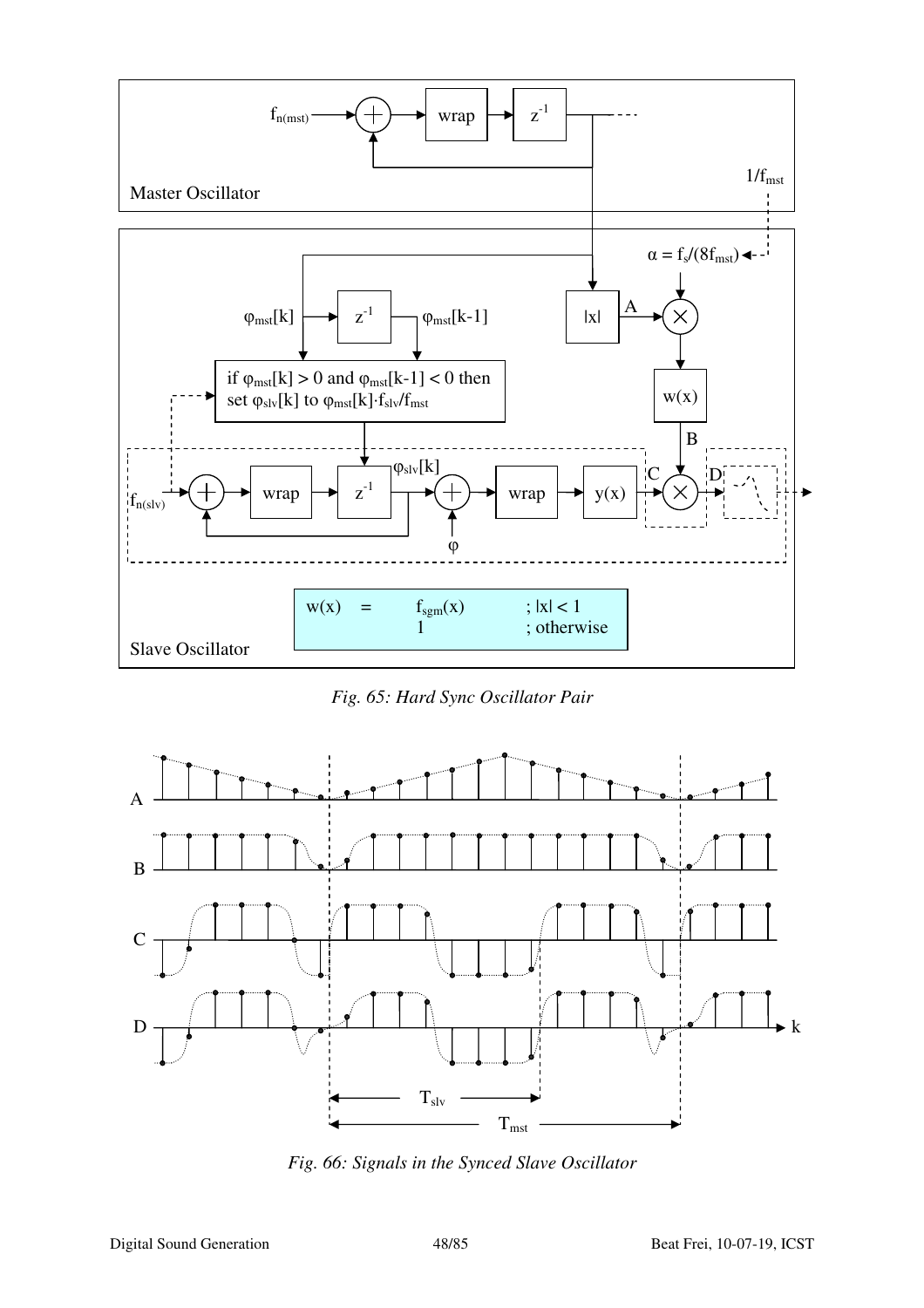At point A, a triangle in the interval [0, 1] at the master's fundamental frequency is present. If we want to tweak the system to make it work satisfactorily at  $f_s = 48$  kHz, the factor  $\alpha$  is crucial as it determines the slope at which the window function is evaluated.

Typical modifications are:

- Scaling: A lower value reduces the slope and proportionally the bandwidth of the window. This results in less aliasing, but the sound becomes peaky for large slave to master frequency ratios.
- Setting a lower limit of 1 to ensure that the window function completes a whole cycle even at the maximum master frequency.

Another field of experimentation is the window  $w(x)$  with focus on polynomial segments whose spectrum rolls off quickly when used as an edge replacement. The simplest function is a linear ramp, which results in a triangle window. It can be shown (by iterated differentiation and remembering that the Dirac delta has a flat spectrum) that if the n-th lowest order derivatives are zero at the borders, the spectrum asymptotically declines at  $1/f^{n+2}$ . The lowest order polynomial with zero first derivatives that satisfies all side conditions is  $3x^2 - 2x^3$ .

The following design example is suggested for  $f_s = 48$  kHz:

$$
\alpha = \min\left(8, \max\left(1, \frac{f_s}{24 f_{\text{mst}}}\right)\right) \qquad \qquad w(x) = \begin{cases} 3x^2 - 2x^3 & \text{if } x < 1 \\ 1 & \text{; otherwise} \end{cases}
$$

All spectra are taken with a sinusoidal slave oscillator. For a more complex signal, its spectral components could be analyzed separately and summed up. When we consider the spectral envelope of typical oscillator signals, an aliased component below  $f_{mst}/2$  can be expected to be down by around 80 dB relative to the desired signal. While this situation is satisfactory, it worsens significantly for master frequencies at the top of the audio range. In this case, it's preferable to fold down  $f_{\text{mst}}$  by an octave when it would exceed 6 kHz.



*Fig. 67: Hard Sync Oscillator Spectrum,*  $f_{mst} = 1050$  *Hz,*  $f_{slv} = 3700$  *Hz*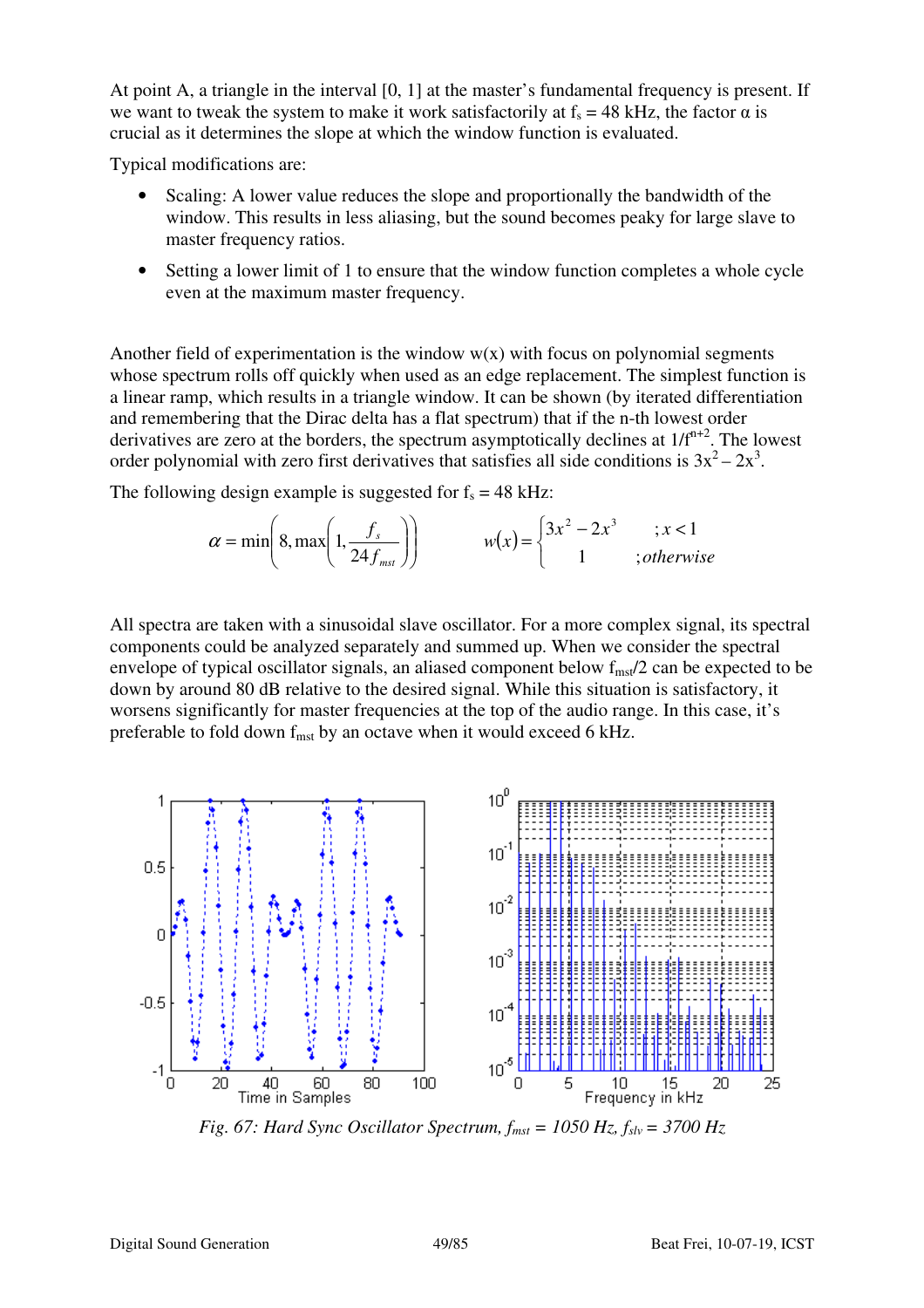

*Fig. 70: Hard Sync Oscillator Spectrum, w(x) =Raised Cosine Window, fmst = 3910 Hz, fslv = 7400 Hz*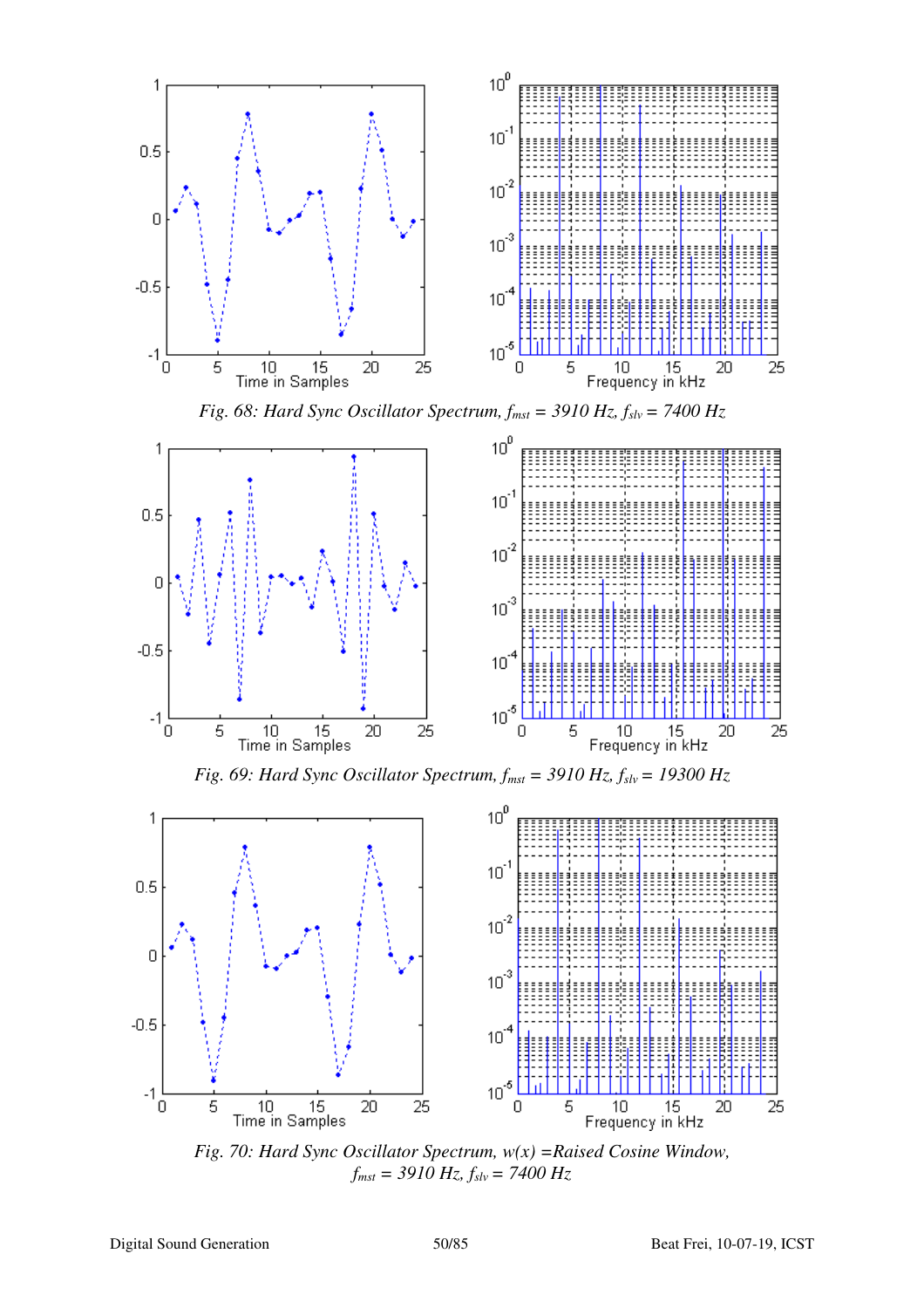Some existing designs employ a raised cosine window that also has zero first and non-zero second derivatives at the borders:

$$
w(x) = \begin{cases} \frac{1 - \cos(\pi x)}{2} & \text{if } x < 1 \\ 1 & \text{if } x \text{ is } x \end{cases}
$$

While being computationally more expensive, its spectral characteristics surpass the polynomial solution only marginally (Fig. 70).

#### Summary:

Although Sync is feasible in a 48 kHz system, this is one of the cases where a double rate system has audible advantages. There's a trade off between aliasing and sonic authenticity for high slave to master frequency ratios. The analog original retains a pleasant broadband formant characteristic while the digital version starts to sound like a single resonant peak due to the narrow bandwidth of the window (which is essential to limit aliasing).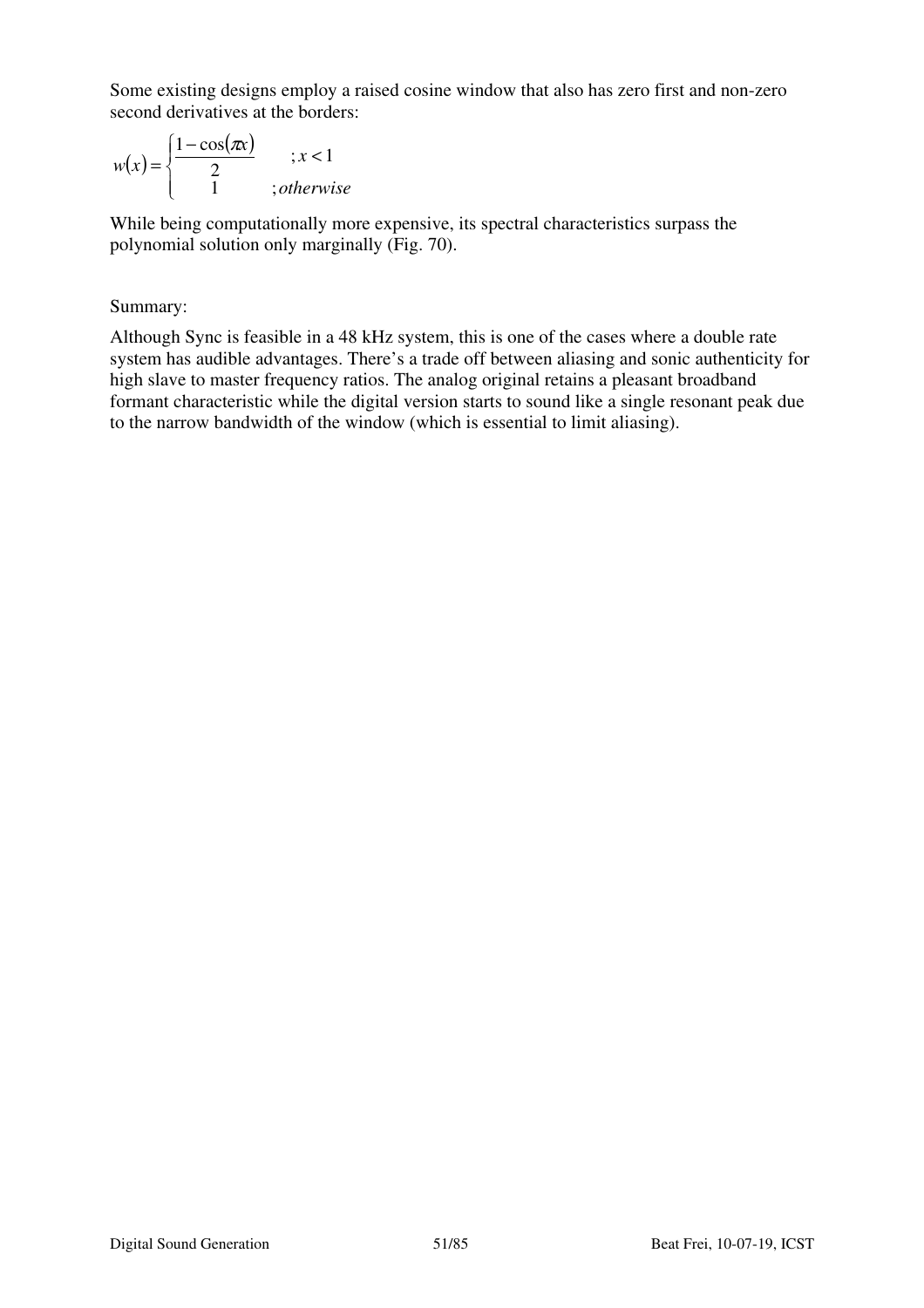# **2 Alternative and Specialized Oscillators**

# **2.1 Sinusoidal Oscillators based on Second Order Systems**

This class of sinusoidal oscillators is the most efficient for fixed parameters. On the other hand, phase control involves the calculation of trigonometric functions to high precision rendering audio rate modulation laborious. Even maintaining a smooth signal and constant amplitude when the frequency is changed is not trivial.

## **2.1.1 Coupled Form Oscillator**

An archetype of the aforementioned oscillator class is obtained by encoding the elements of a rotating vector into the state variables of a second order system (Fig. 71). The resulting oscillator has two outputs whose phases differ by 90°, hence sine and cosine functions are generated simultaneously. The **phase increment** φ is proportional to the frequency:  $\Phi = 2\pi f_o/f_s$ . This relation is used throughout the entire section.



*Fig. 71: Coupled Form Sinusoidal Oscillator* 

 $\mathbf{x}[n+1] = \begin{vmatrix} \cos \varphi & -\sin \varphi \\ \sin \varphi & \cos \varphi \end{vmatrix} \mathbf{x}[n]$  $\overline{\phantom{a}}$ ┐  $\mathsf{L}$ L  $\lceil \cos \varphi \rceil +1 =$  $\varphi$  cos  $\varphi$  $\varphi$  – sin  $\varphi$  $\sin \varphi$  cos  $\cos \varphi$  -sin 1 ; State Space Equation of the Coupled Form Oscillator

Suggested initial conditions:  $\mathbf{x} = (1, 0)$ .

The structure is insensitive to both coefficient and state quantization. It exhibits neither glitches nor permanent changes of the amplitude when  $\varphi$  is modulated. In a practical realization, the amplitude drifts with time due to roundoff errors. As a workaround, we may scale the coefficients by a factor slightly above 1 and use saturation arithmetic. Another method is to approximately normalize the state vector from time to time as follows:

$$
\alpha = (3 - |\mathbf{x}|^2)/2 \qquad \alpha \mathbf{x} \to \mathbf{x}
$$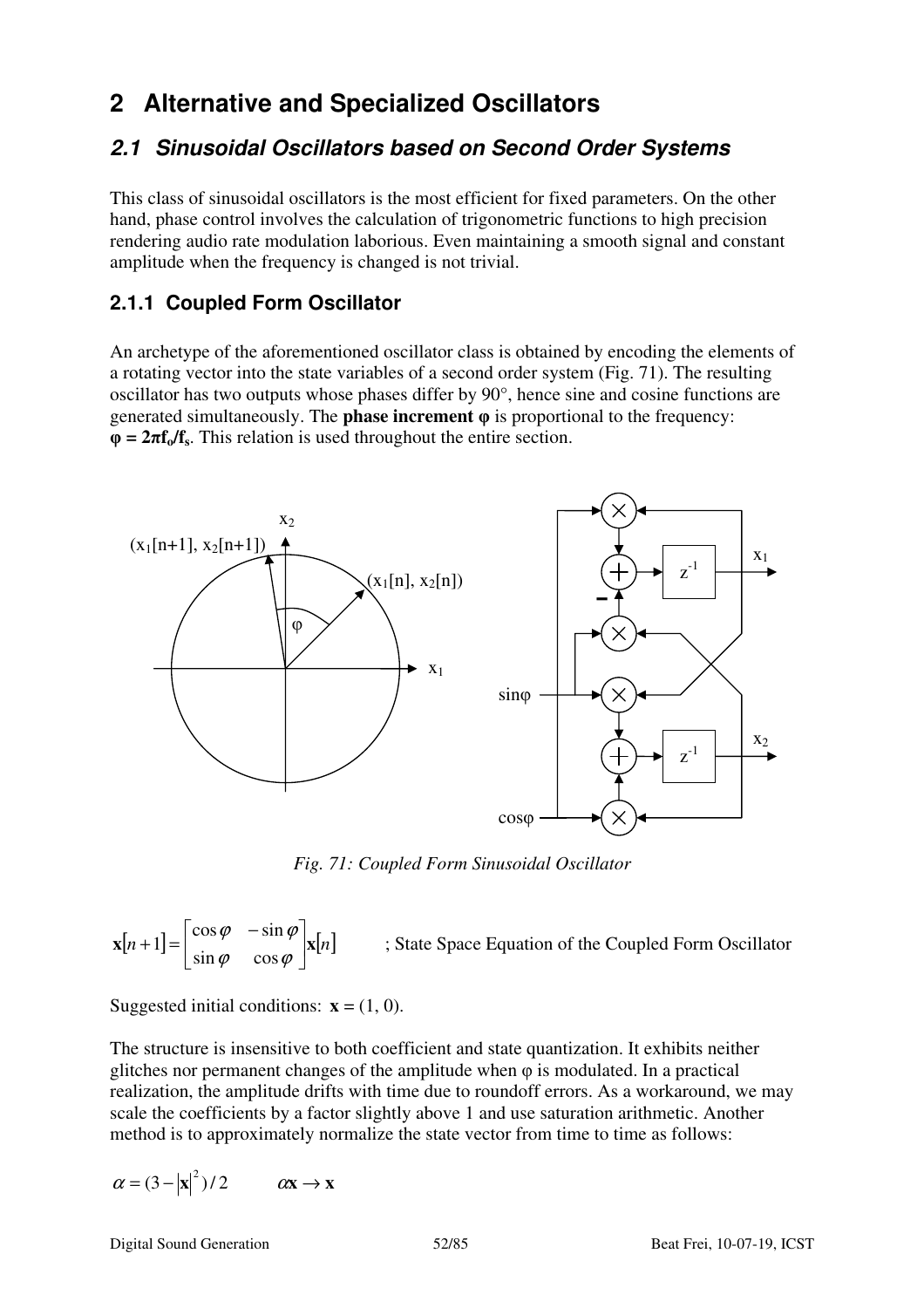#### **2.1.2 Direct Form Oscillator**

Another oscillator type is found by plugging  $x[n] = sin(n\varphi + \varphi_0)$  into the trigonometric identity  $sin(a+b) + sin(a-b) = 2sinacosb$ . We get:  $x[n+1] + x[n-1] = 2x[n]cos\varphi$ . A direct form one topology is used to implement the equation (Fig. 72).



*Fig. 72: Direct Form Sinusoidal Oscillator* 

 $\mathbf{x}[n+1] = \begin{vmatrix} 2\cos\varphi & -1 \\ 1 & 0 \end{vmatrix} \mathbf{x}[n]$ 」 1  $\mathsf{L}$ L  $\lceil 2\cos\varphi \rceil +1 =$ 1 0  $2\cos\varphi$  -1  $1 = \left| \frac{2 \cos \varphi}{4} \right|$ ; State Space Equation of the Direct Form Oscillator

Suggested initial conditions, must be set whenever  $\varphi$  changes:  $\mathbf{x} = (1, \cos \varphi)$  or  $(\sin \varphi, 0)$ .

This is the efficiency champion among sinusoidal oscillators. However, its application range is limited because the amplitude exhibits a discontinuity and undergoes a permanent change when φ is set to a new value without an accompanying state update. Furthermore, the use of single precision arithmetic for  $\varphi$  < 0.003 causes the SNR to drop below 80 dB and introduces an audible tuning error due to coefficient quantization. In order to solve the amplitude issue, we first note that the desired new value of  $x_1$  is linked with  $x_2$  by the phase increment  $\varphi_{\text{new}}$ .

Combining 
$$
x_1 = \sin(n\varphi + \varphi_0 + \varphi_{new})
$$
 and  $x_2 = \sin(n\varphi + \varphi_0)$  yields  
\n $x_1 = \sin(n\varphi + \varphi_0)\cos\varphi_{new} + \cos(n\varphi + \varphi_0)\sin\varphi_{new}$  and finally  
\n $x_1 = x_2 \cos\varphi_{new} \pm \sqrt{1 - x_2^2} \sin\varphi_{new}$ .

The new output amplitude is 1; consequently this should also have been the case before (as with the suggested initial conditions). Roundoff errors may lead to excess amplitude, so we have to limit  $|x_2|$  to 1 before taking the root. Regular state updates without actually changing the frequency help to stabilize the amplitude. Determining the sign is not trivial: Probably the best way is to add another delay element. Before the frequency update, the states are:

$$
x_1 = \sin((n+1)\varphi + \varphi_0) \text{ and } x_3 = \sin((n-1)\varphi + \varphi_0).
$$
 Therefore  

$$
x_1 - x_3 = 2\cos(n\varphi + \varphi_0)\sin\varphi, \text{ which has the sign of } \cos(n\varphi + \varphi_0).
$$

Whenever  $\varphi$  changes, we just set the new state  $x_1$  according to the formula

 $x_{1(new)} = x_2 \cos \varphi_{new} + \text{sgn}(x_1 - x_3)\sqrt{1 - x_2^2} \sin \varphi_{new}$  with  $\varphi_{new} = 2\pi f_{o(new)}/f_s$ before the next value of  $x_1$  is calculated. The oscillator will then seamlessly proceed at the new frequency. There must be at least one unit delay between consecutive changes lest the value of  $x_3$  is incorrect. Rewriting the equation, only the cosine function has to be computed:

$$
x_{1(new)} = x_2 \cos \varphi_{new} + \text{sgn}(x_1 - x_3) \sqrt{(1 - {x_2}^2)(1 - \cos^2 \varphi_{new})}.
$$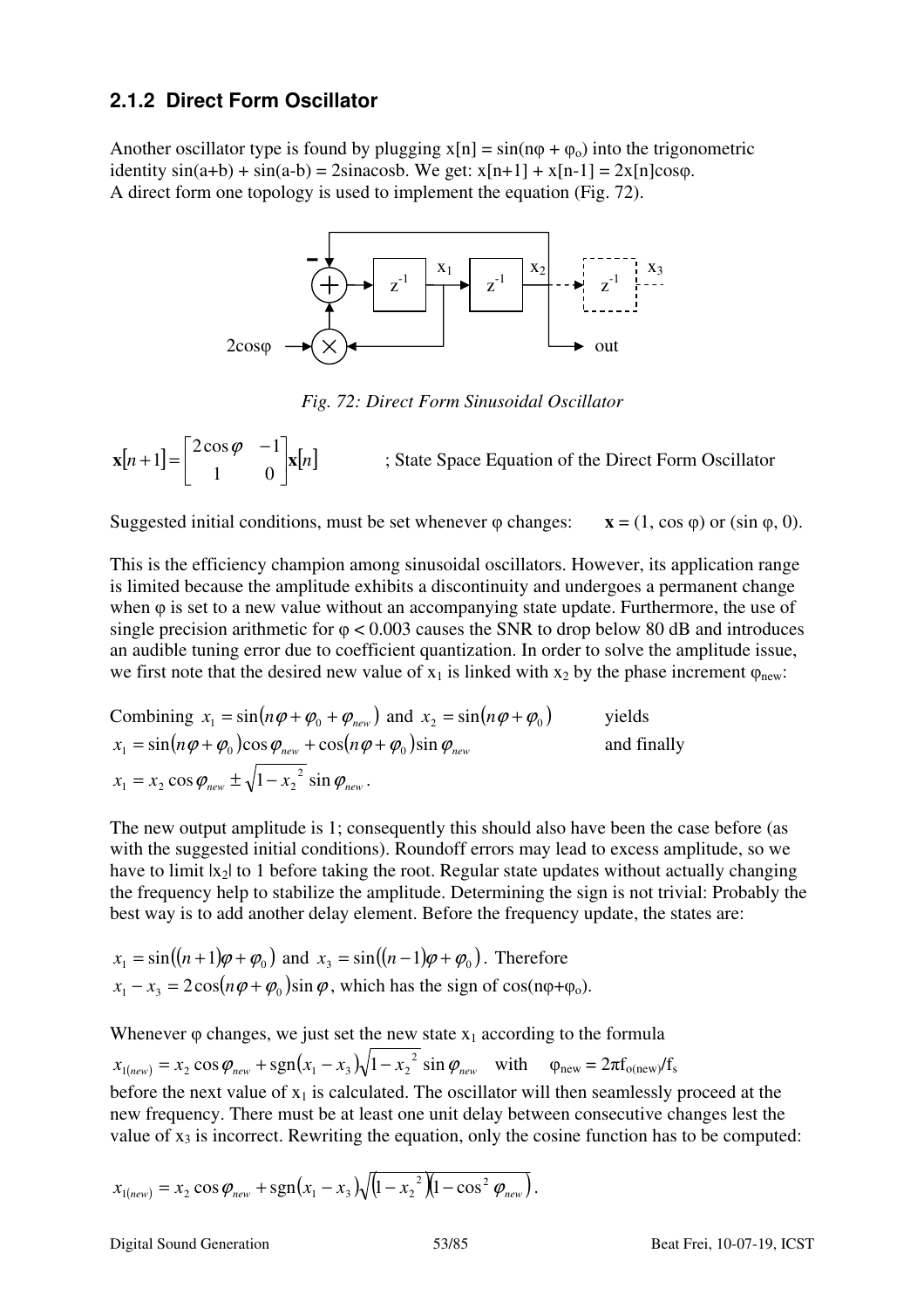## **2.1.3 Chamberlin Oscillator**

Another interesting approach is the state variable filter described in [6] with Q set to infinity (Fig. 73).



2sin(φ/2)

*Fig. 73: Chamberlin Sinusoidal Oscillator* 

$$
\mathbf{x}[n+1] = \begin{bmatrix} 1 - \left(2\sin\frac{\varphi}{2}\right)^2 & -2\sin\frac{\varphi}{2} \\ 2\sin\frac{\varphi}{2} & 1 \end{bmatrix} \mathbf{x}[n] \quad ; \text{SSE of the Chamberlin Oscillator}
$$

Suggested initial conditions:  $\mathbf{x} = (1, -\sin(\phi/2))$  or  $(0, \cos(\phi/2))$ .

Both eigenvalues  $\lambda_{1,2} = e^{\pm i\varphi}$  are complex conjugate and located on the unit circle, hence the system actually oscillates at  $f_0 = \varphi f_s/(2\pi)$ . At low frequencies, the outputs are approximately orthogonal. The exact phase relationship is obtained from the transfer function:

$$
H_{12}(z) = \frac{2\sin(\varphi/2)z^{-1}}{1-z^{-1}} \qquad \phi_{12}(\varphi) = \arg\left(H_{12}(e^{i\varphi})\right)
$$

$$
\phi_{12}(\varphi) = \arg\left[\frac{2\sin(\varphi/2)e^{-i\varphi}}{1-e^{-i\varphi}}\right] = \arg\left[\frac{2\sin(\varphi/2)e^{-i\varphi/2}}{e^{i\varphi/2}-e^{-i\varphi/2}}\right] = \arg\left[\frac{2\sin(\varphi/2)e^{-i\varphi/2}}{2i\sin(\varphi/2)}\right] = -\frac{\pi+\varphi}{2}
$$

We also see that both outputs have identical amplitudes:  $|H_{12}(e^{i\varphi})| = 1$ . If we want perfect orthogonality, the pair  $x_1[n]$  and  $x_{2m}[n] = (x_2[n] + x_2[n+1])/2$  does the job at the expense of a slight amplitude difference:  $|H_{12m}(e^{i\varphi})| = \cos(\varphi/2)$ .

Like the Coupled Form type, this oscillator is insensitive to quantization errors and works well with single precision arithmetic down to the infrasonic range. Moreover, only one tuning coefficient is required. Frequency changes do not induce a discontinuity at the outputs as they are tapped off integrators - however, a minor amplitude change occurs due to the frequency dependent deviation from orthogonality. Saturation arithmetic combined with slightly increased feedback by setting  $\alpha$  to  $1 + 0.01\varphi$  instead of 1 eliminates this effect and any amplitude drift caused by roundoff errors. If saturation is applied only to  $x_1$ , the resulting harmonics are reduced in  $x_2$  by the low pass action of the integrator.

Depending on the desired tuning accuracy and the ratio of maximum frequency to sample rate, one may experiment substituting polynomials for trigonometric functions or even 1 for cosφ and φ for sinφ in the Coupled Form and the Chamberlin oscillator. In the former, the amplitude must be limited by clipping or saturation as the approximation moves the poles outside the unit circle. Immediate absolute phase control is possible by setting the states directly using trigonometric functions.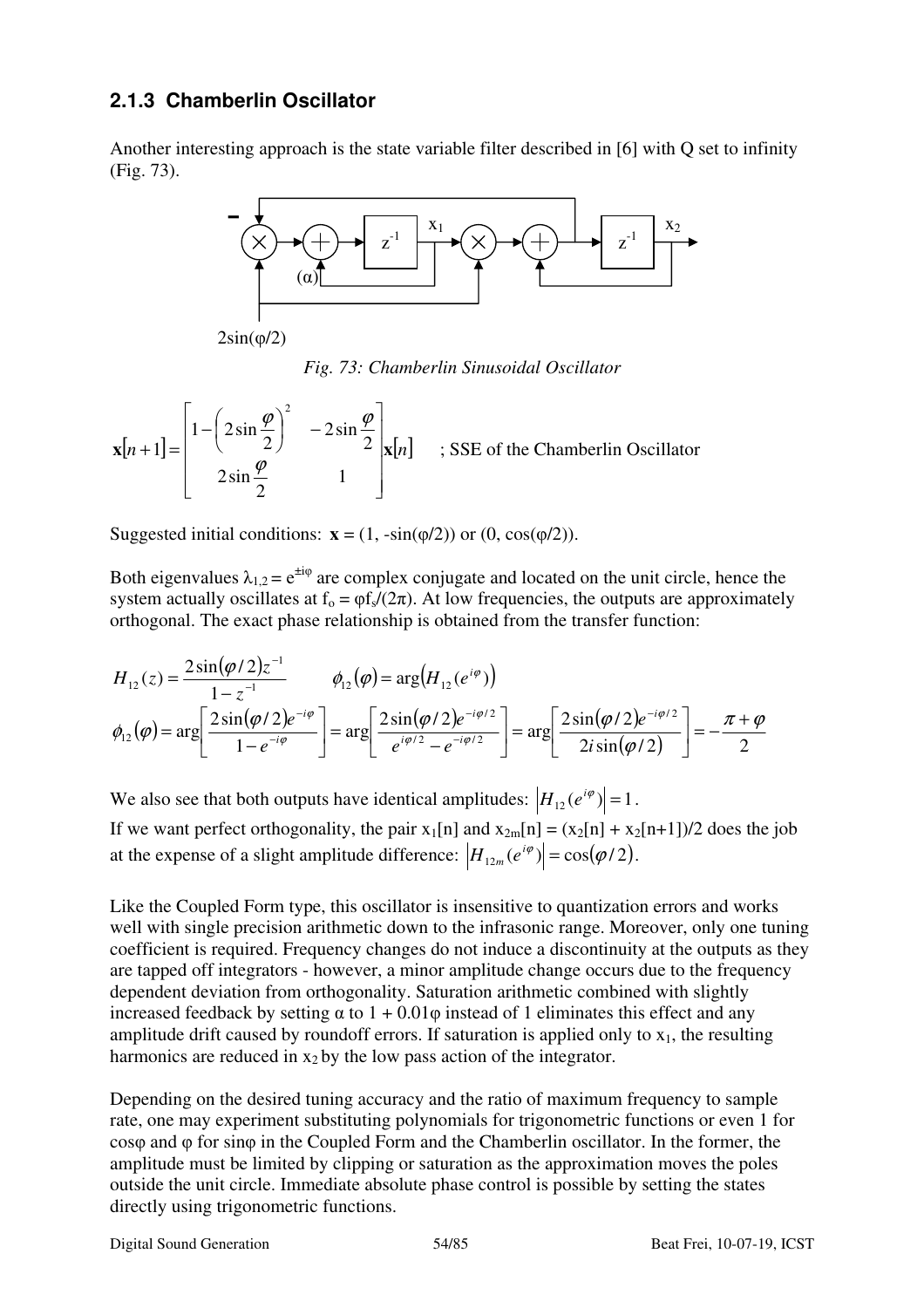# **2.2 Oscillators based on Discrete Summation Formulae (DSF)**

In section 1.5 we adopted the concept of a bandlimited impulse train (BLIT) to derive classic waveforms. There's a way to calculate an ideal BLIT by combining a summation formula for the Geometric series with Euler's formula [7]:

$$
blits(t, a, N) = \sum_{n=1}^{N} a^n \sin(n\omega t) = \sum_{n=1}^{N} a^n \frac{\left[e^{nj\omega t} - e^{-nj\omega t}\right]}{2j} = \sum_{n=1}^{N} \frac{\left[e^{n(j\omega t + \ln a)} - e^{-n(j\omega t + \ln a)}\right]}{2j}
$$
  
\n
$$
blits(t, a, N) = \frac{1}{2j} \sum_{n=1}^{N} e^{n(j\omega t + \ln a)} - \frac{1}{2j} \sum_{n=1}^{N} e^{n(-j\omega t + \ln a)} = \frac{1}{2j} \cdot \left[\frac{1 - e^{\left[N+1\right]\left(j\omega t + \ln a\right)}}{1 - e^{-j\omega t + \ln a}} - \frac{1 - e^{\left[N+1\right]\left(-j\omega t + \ln a\right]}}{1 - e^{-j\omega t + \ln a}}\right]
$$
  
\n
$$
blits(t, a, N) = \frac{a \sin(\omega t) - a^{N+1} \sin((N+1)\omega t) + a^{N+2} \sin(N\omega t)}{1 - 2a \cos(\omega t) + a^2}, \text{ and in an analogous way}
$$
  
\n
$$
blitc(t, a, N) = \sum_{n=1}^{N} a^n \cos(n\omega t) = \frac{1 - a \cos(\omega t) - a^{N+1} \cos((N+1)\omega t) + a^{N+2} \cos(N\omega t)}{1 - 2a \cos(\omega t) + a^2} - 1
$$

If we set  $a = 1$ , the BLIT has a flat spectral envelope. Converting the difference of the highest frequency terms to a product and expressing the rest as half angle functions yields:

$$
blic(t, N) = \sum_{n=1}^{N} \cos(n\omega t) = \frac{1}{2} \left[ \frac{\sin((N+0.5)\omega t)}{\sin(\omega t/2)} - 1 \right]
$$
  

$$
mblits(t, N) = \frac{\sin(N\omega t)}{2} + \sum_{n=1}^{N-1} \sin(n\omega t) = \frac{1}{2} [1 - \cos(N\omega t)] \cot(\omega t/2)
$$
  

$$
mblict(t, N) = \frac{\cos(N\omega t)}{2} + \sum_{n=1}^{N-1} \cos(n\omega t) = \frac{1}{2} [\sin(N\omega t) \cot(\omega t/2) - 1]
$$

The first expression can be evaluated with reasonable effort on most floating point processors using two linearly interpolated sine table lookups and a division. The number of harmonics N is set whenever the fundamental frequency changes but does not follow pitch modulation (the same scheme as with wavetable synthesis). The main advantage of such a DSF-BLIT is the complete absence of aliasing at any fundamental in the whole audio band. Unfortunately, there's no closed-form solution to produce time integrated descendants to emulate classic waveforms. Instead, they must be generated by subsequent integration sacrificing immediate phase control.

Remarkably, some expressions are free of the time consuming division. On the other side, the cotangent is singular at integer multiples of  $\pi$  and the function has maxima within an order of magnitude of N. For the following, we concentrate on mblitc $(t, N)$ , because this function results in a bandlimited sawtooth when integrated. A different factorization eliminates the singularity. After amplitude normalization and substituting  $\varphi$  for  $\omega t$ , we get:

$$
mbliton(\varphi, N) = \frac{1}{N} \left[ \frac{\cos(N\varphi)}{2} + \sum_{n=1}^{N-1} \cos(n\varphi) \right] = \left[ \frac{\sin(N\varphi)}{N\varphi} \right] \left[ \frac{\varphi}{2} \cot\left(\frac{\varphi}{2}\right) \right] - \frac{1}{2N}
$$

This function is even and periodic in  $2\pi$ . Therefore,  $\varphi$  can be confined to the range  $[-\pi/2, \pi/2]$ for evaluation. Both products are limited to a magnitude of 1. While the second term resembles an upside-down parabola and calls for polynomial approximation, the Sinc would require an impractically large table, even with linear interpolation, because N hits 1000 if the oscillator operates at a fundamental of 20 Hz. We already know that this kind of problem can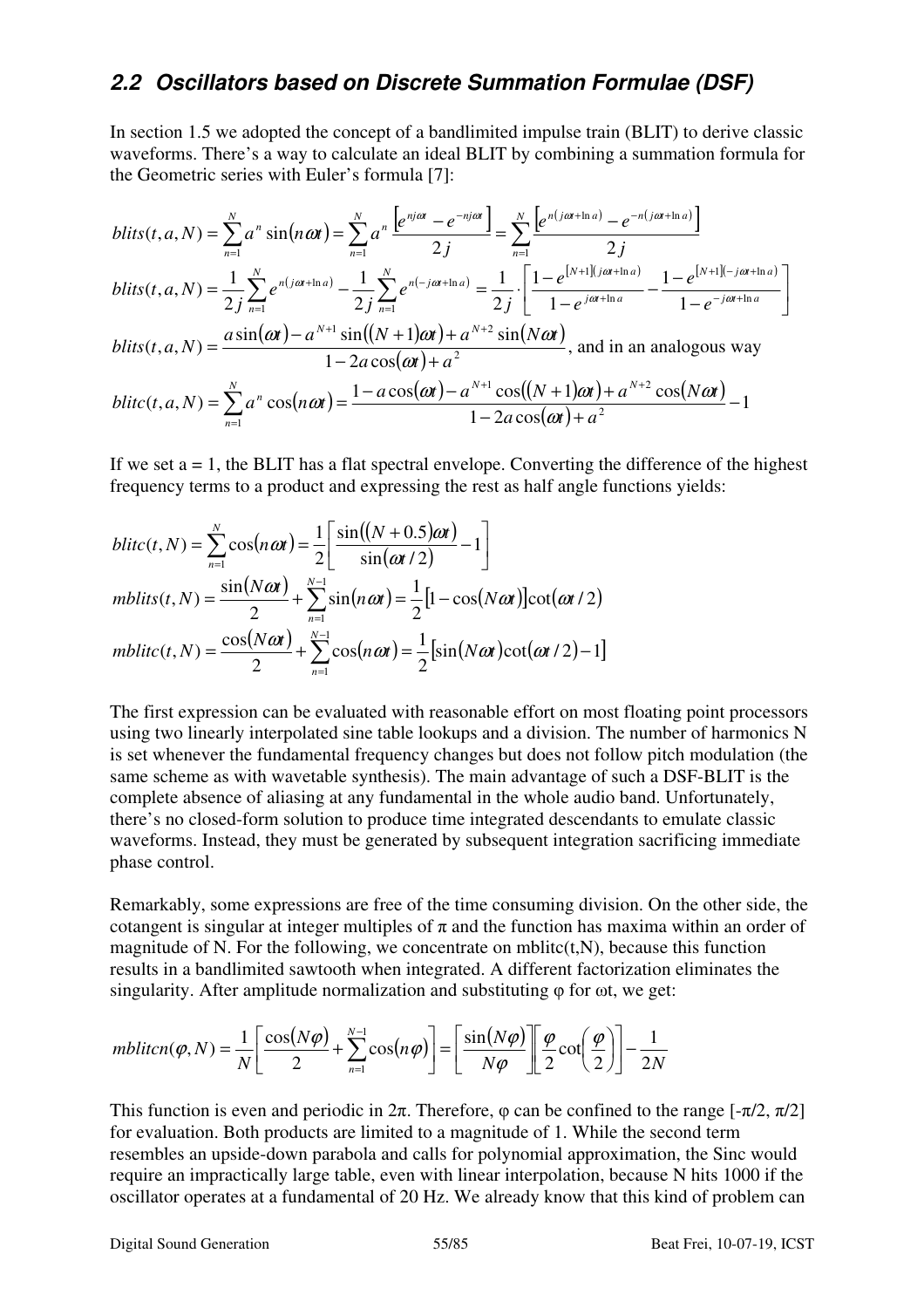be solved by windowing at the expense of a broader spectrum. It turns out that a train of bandlimited impulses from section 1.3 is more efficient in terms of arithmetic operations and memory, but since the windowed DSF-BLIT approach still crops up now and then, we nevertheless give an example.

A limit of  $|\mathcal{N}\varphi| < 12\pi$  combined with a simple approximation for xcot(x) has proven sufficient to keep aliasing down by 80 dB up to a fundamental of 4 kHz on a system with  $f_s = 48$  kHz. Low aliasing at higher fundamentals would require a more precise approximation. For compactness, we normalize and wrap  $\varphi$  to [-1,1] to get the windowed BLIT system listed below with the spectrum of Fig. 74.

| $w(N\varphi) = \left\{ \cos^2 \left( \frac{\pi}{2} \left[ \frac{N\varphi}{12} \right]^2 \right) \text{ for }  N\varphi  < 12 \right\}$<br>otherwise | Phase Update:<br>$\varphi[n+1] = \varphi[n] + \Delta \varphi$<br>if $\varphi[n+1] > 1$ then $\varphi[n+1] = \varphi[n+1] - 2$ |
|-----------------------------------------------------------------------------------------------------------------------------------------------------|-------------------------------------------------------------------------------------------------------------------------------|
| $s(N\varphi) = w(N\varphi) \frac{\sin(\pi N\varphi)}{\pi N\varphi}$                                                                                 | Frequency Update:                                                                                                             |
| $mblicn(\varphi, N) \approx s(N\varphi)[1-\varphi^2]-\frac{1}{2N}$                                                                                  | $\Delta \varphi = 2\pi f_o / f_s$<br>$N = floor(22000/f_{o})$                                                                 |

When the function  $s(N\varphi)$  is tabulated, at least 30000 entries for one of the symmetrical halves are recommended for non-interpolated readout; about 1000 are sufficient if linear interpolation is applied.



*Fig 74: Windowed DSF-BLIT Spectra* 

A BLIT is typically used as an excitation signal for resonating systems like formant and comb filters or physical models. As we already know, it can also be integrated to make a sawtooth. Such a system is shown in Fig. 75 and employs a low pass filter as a leaky integrator, whose frequency tracking prevents amplification of residual bias and aliased components below the fundamental.

To conclude the foregoing, the DSF-BLIT oscillator is mainly attractive if division is executed fast and the BLIT is used in its original form. It is also first choice in applications where a perfectly pure or exponentially decaying spectrum is essential.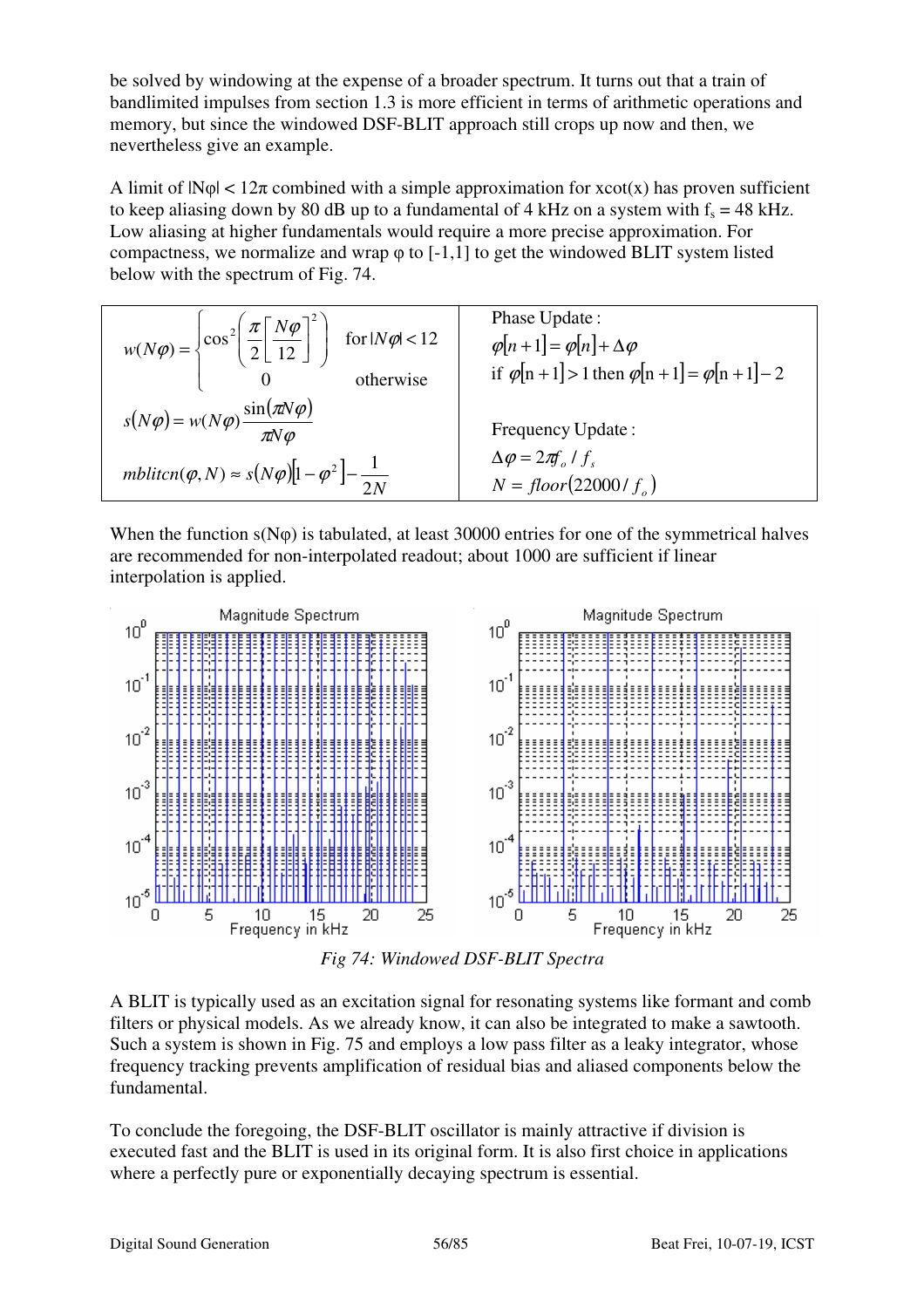

*Fig. 75: DSF-BLIT Sawtooth Oscillator*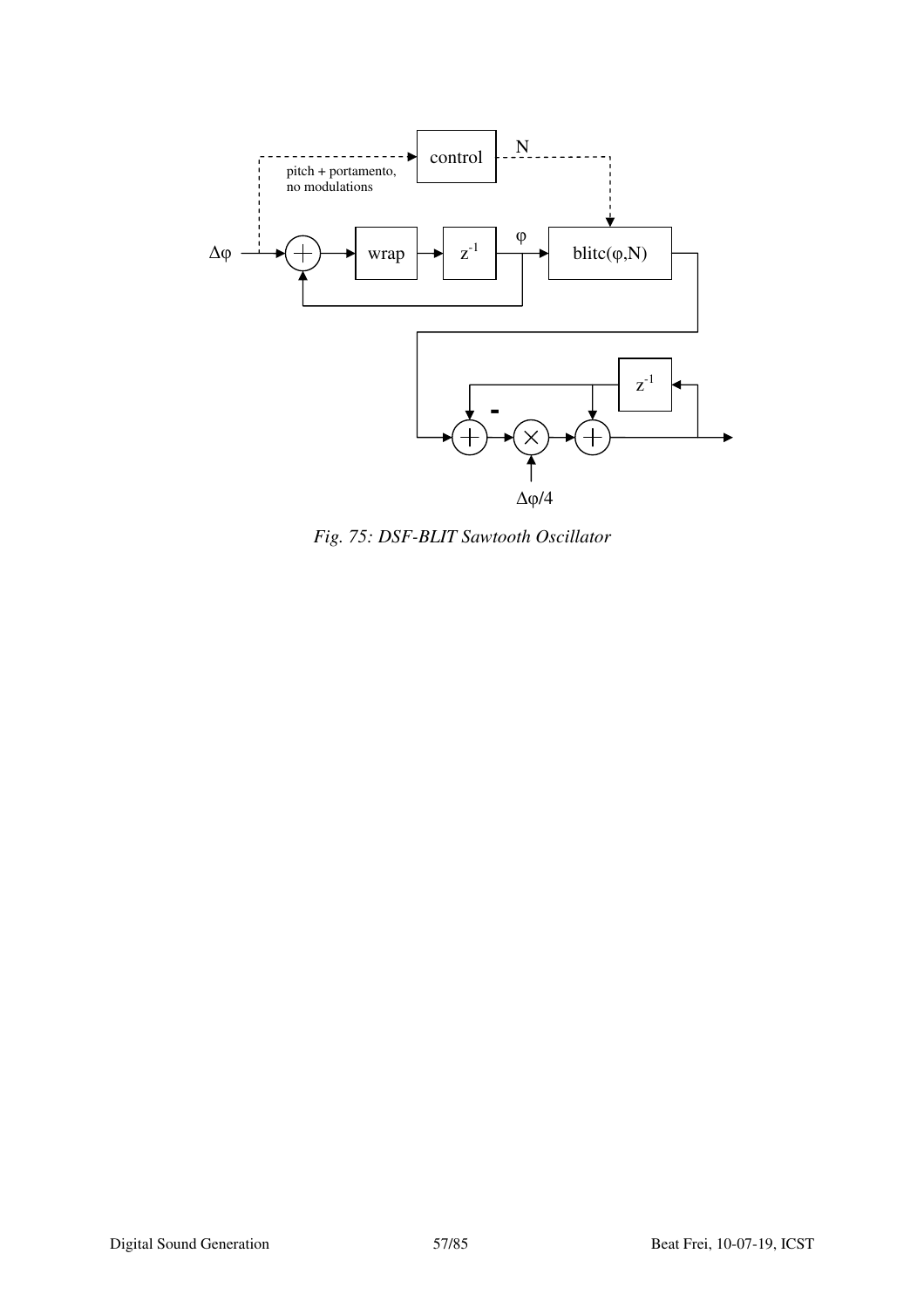# **2.3 Oscillators based on Integrated Prototype Signals**

## **2.3.1 Differentiated Parabolic Wave (DPW) Oscillator**

These oscillators have been introduced in [15] and attract some interest due to a complexity between the naive and the BLIT-based approach. A train of parabolic segments can be constructed in a way that the harmonics decrease at  $1/f<sup>3</sup>$  thus reducing the risk of fold-over. This signal is then differentiated to get the desired shape. In a discrete time realization, finite difference is used to approximate continuous time differentiation. Since both operations are linear, no aliasing occurs at this stage. Furthermore, their high pass characteristic helps to suppress aliased components below the fundamental. The triangle oscillator is an especially useful embodiment of this concept since the signal has low harmonic content and alternatives are computationally intensive.



*Fig. 76: DPW Triangle Oscillator* 



*Fig. 77: Signals in the DPW Triangle Oscillator* 

Harmonic analysis of the parabolic segment train yields for the sampled values:

$$
B[k] = \frac{8}{\pi^3} \sum_{n=1,3,5,..}^{\infty} \frac{1}{n^3} \sin(2\pi n f_o kT)
$$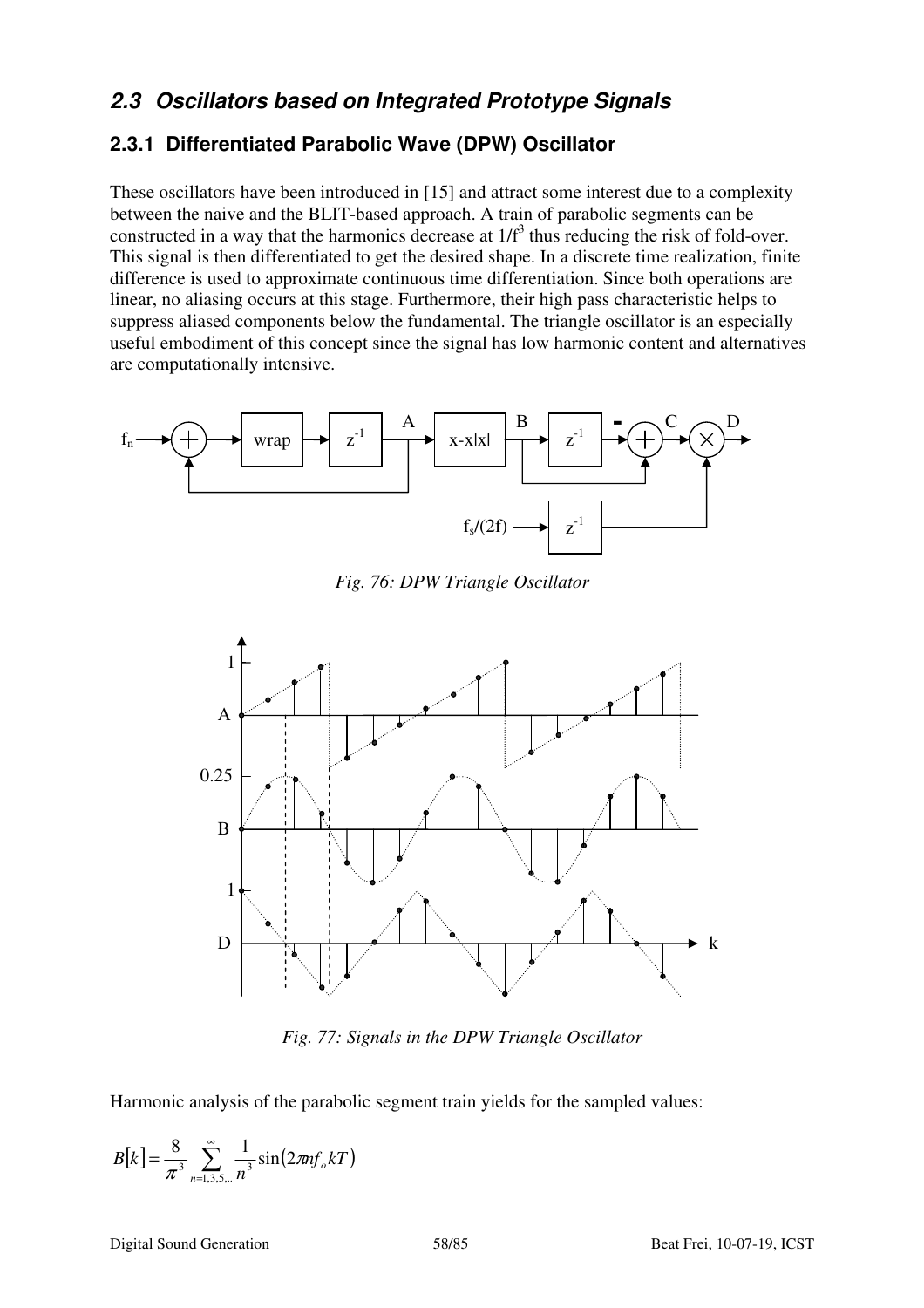Due to its spectral properties, the signal B[k] can replace a sinusoid when purity is uncritical (e.g. in LFOs) or in sub oscillators as long as the fundamental remains below  $f_s/20$ .

The signal  $C[k]$  is obtained directly from  $B[k]$ :

$$
C[k] = B[k] - B[k-1] = \frac{8}{\pi^3} \sum_{n=1,3,5,\dots}^{\infty} \frac{1}{n^3} [\sin(2\pi n f_o kT) - \sin(2\pi n f_o (k-1)T)]
$$
  

$$
C[k] = \frac{16}{\pi^3} \sum_{n=1,3,5,\dots}^{\infty} \frac{\sin(\pi n f_o T)}{n^3} \cos\left(2\pi n f_o \left(k - \frac{1}{2}\right)T\right)
$$

For frequency components well below  $f_s$ , the condition  $\pi n f_0 T \ll 1$  holds and C[k] can be approximated as:

$$
C[k] \approx \frac{16 f_o T}{\pi^2} \sum_{n=1,3,5,...}^{\infty} \frac{1}{n^2} \cos \left( 2 \pi n f_o \left( k - \frac{1}{2} \right) T \right)
$$

The Fourier series of a discrete time triangle is:

$$
Tri[k] = \frac{8}{\pi^2} \sum_{n=1,3,5,..}^{\infty} \frac{1}{n^2} \cos(2\pi n f_o kT)
$$

From the above we conclude the following:

- 1. The scaling factor becomes  $f_s/(2f_o)$ .
- 2. The output is time shifted by half a sampling period.
- 3. The relative amplitude deviation for a component at the frequency f is  $sin(\pi f/f_s)/(\pi f/f_s)$ . Example: For  $f = 20$  kHz and  $f_s = 48$  kHz, an attenuation of 2.6 dB occurs. Hence, post filtering may be omitted.
- 4. Aliased components can be calculated directly using the fact that a discrete time sinusoidal has an f<sub>s</sub>-periodic spectrum. Example:  $f_0 = 5$  kHz,  $f_s = 48$  kHz. The first component that is aliased below  $f_0$  occurs at  $n = 9$  because  $|f_s - 9f_0| < f_0$ .
- 5. The closer a component gets to a multiple of  $f_s$ , the weaker it becomes. This reduces aliasing to low frequencies and is a very desirable consequence of taking the time difference (which has the magnitude response  $2\sin(\omega T/2)$ ).



*Fig. 78: Spectrum of the DPW Triangle Oscillator (* $f<sub>o</sub> = 2.05$  *kHz,*  $f<sub>s</sub> = 48$  *kHz)*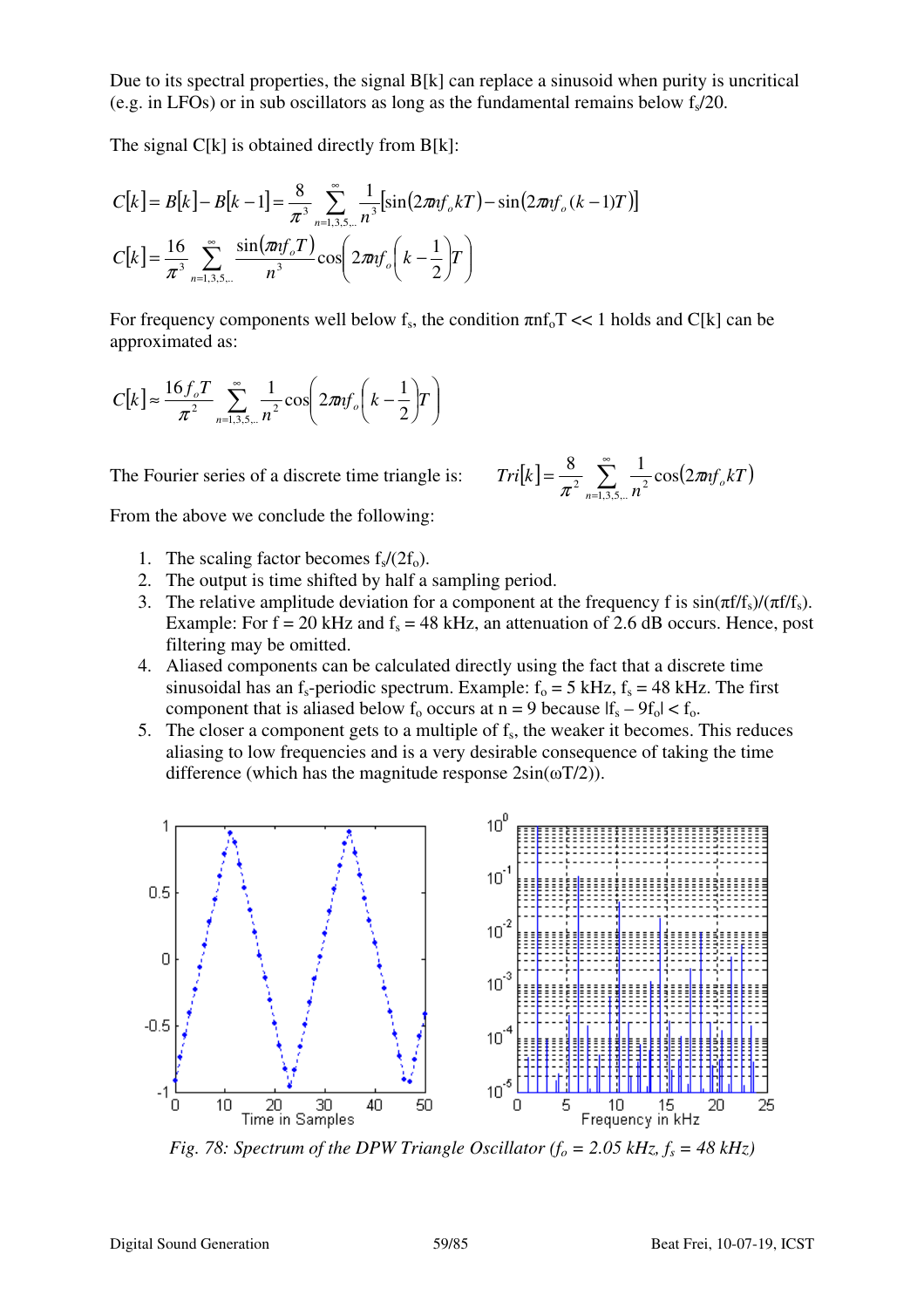Aliased components one octave below the fundamental  $f_0$  are down by 80 dB for  $f_0 \approx 0.06f_s$ and increase quickly to 63 dB for  $f_0 \approx 0.1f_s$ . Therefore, typical applications are sub oscillators and LFOs. On a double rate system, one might also consider using it as a main oscillator, at most with the top octave wrapped or replaced by a sinusoid. For this purpose, immediate phase control is feasible by calculating both  $B[k]$  and  $B[k+1]$  whenever the phase is set to a new value.

A sawtooth oscillator can be constructed following the same principle. Since the source signal is a train of non-alternating parabolic segments, its first derivative has discontinuities at the segment ends and the spectrum consequently declines only by  $1/f<sup>2</sup>$ . This algorithm is recommended for audio purposes up to a fundamental frequency of  $f<sub>s</sub>/50$ , which may be suitable for a fast LFO or a sub oscillator on a 96 kHz system.



*Fig. 79: DPW Sawtooth Oscillator* 



*Fig. 80: Spectrum of the DPW Sawtooth Oscillator (* $f_o = 1.15$  *kHz,*  $f_s = 48$  *kHz)* 

It should be mentioned that the very economical algorithm and its topology encourage oversampling (s. [15] for examples).

One may be tempted to extend the operating range using a smoother shaper function like  $x-x^3$ instead of  $x^2$  and then differentiate twice. This approach has severe drawbacks: High precision arithmetic is required, a one-sample spike occurs when the frequency is changed abruptly, the extension for immediate phase control is cumbersome, and finally it covers about half the frequency range of a BLIT-based oscillator with comparable computational effort. Therefore, we don't pursue this idea further. Instead, we are going to investigate the working principle with the intention to eliminate differentiators altogether and generalize the idea. It turns out that DPW oscillators can be viewed as an efficient realization of segment-based oscillators in which the segment is obtained by convolving the naïve waveform with rectangular pulses.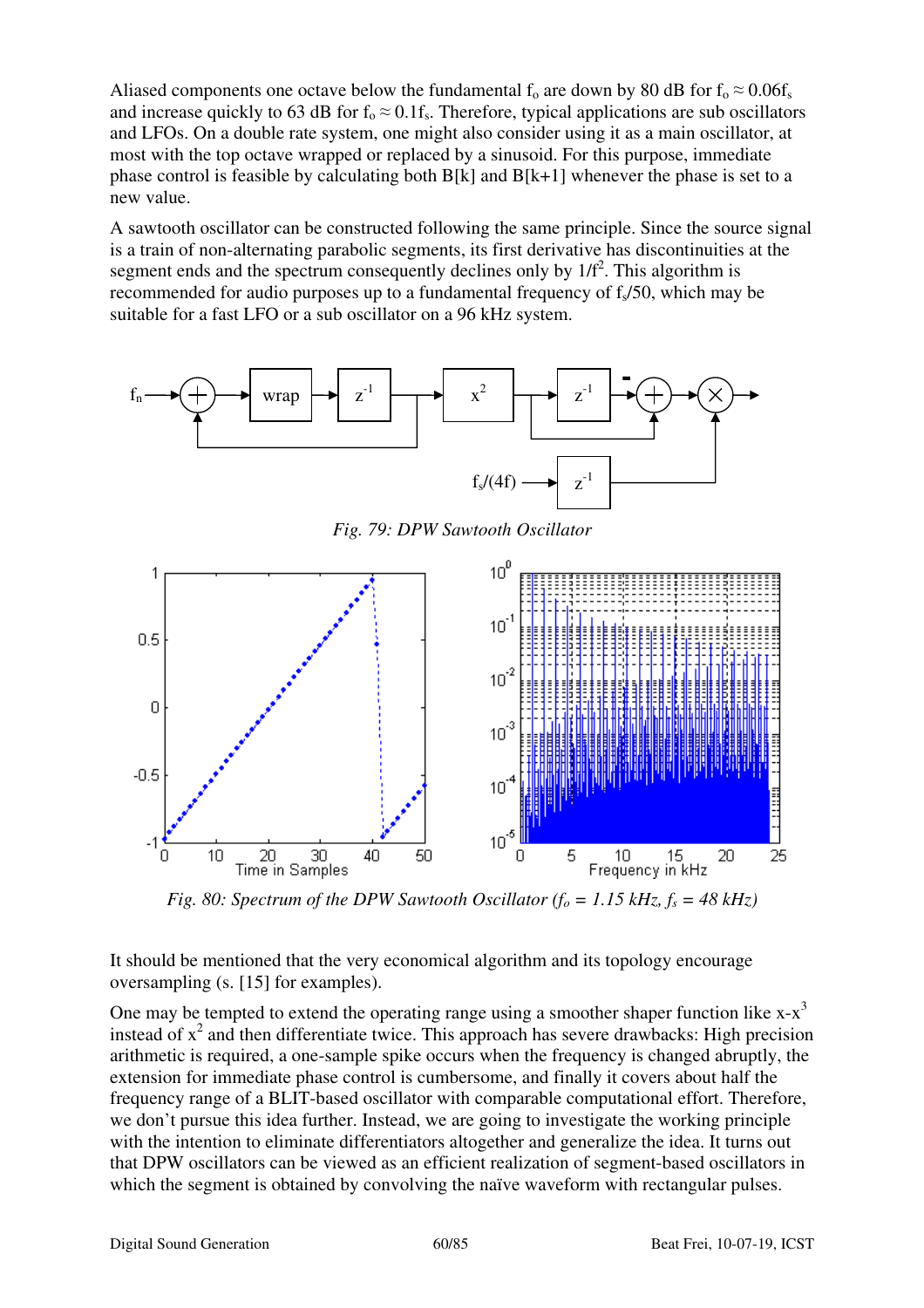# **2.3.2 Segment-Based Integrated Prototype Signal (SIPS) Oscillator**

First, we observe that in a DPW system the unit time delay  $z^{-1}$  can be replaced by a continuous time delay T without affecting the behaviour. Therefore, the discrete time system is equivalent to a continuous time model whose output is sampled at intervals T. For further analysis, we will treat it as continuous.

The goal is to render a trivial non-bandlimited prototype signal x(t) with minimal aliasing. At the input of the delayed difference block (Fig. 76, node B) we see the time integral  $X(t)$  of the prototype signal.  $X(t)$  equals the total area under the graph of  $x(t)$  (Fig. 81). The continuous output signal is the area difference within an interval T. In the discrete time system, the output is just this signal sampled in intervals of T.



*Fig. 81: Working Principle of Integrated Prototype Signal Oscillators*

This process is equivalent to convolving the prototype signal x(t) with a rectangular pulse of width T followed by sampling at intervals of T. Consequently, the spectrum of  $x(t)$  is weighted by the spectrum  $S_{rect}(f)$  of the pulse before the output signal is sampled.

Because

$$
S_{rect}(f) = \frac{\sin(\pi f/f_s)}{(\pi f/f_s)}
$$

exhibits zeros at integer multiples of the sample rate  $f_s$ , the output contains much less low frequency aliasing than a sampled prototype signal would.

It's important to see that two continuous time signals are convolved, so it's not the same as with the sample-based oscillator: Sliding a window over the prototype function and evaluating it in intervals of T would fail deplorably at discontinuities. The reason is that we would approximate the areas by single values obtained from sampling the prototype function at multiples of T around the current location. This is equivalent to sampling the prototype signal after it has been convolved with a discrete time version of the window, which does not have zeroes at multiples of  $f_s$  but a spectrum periodic in  $f_s$ .

From the above discussion we see, that the only thing we can do, is to find out how to calculate the continuous time convolution for a given prototype function.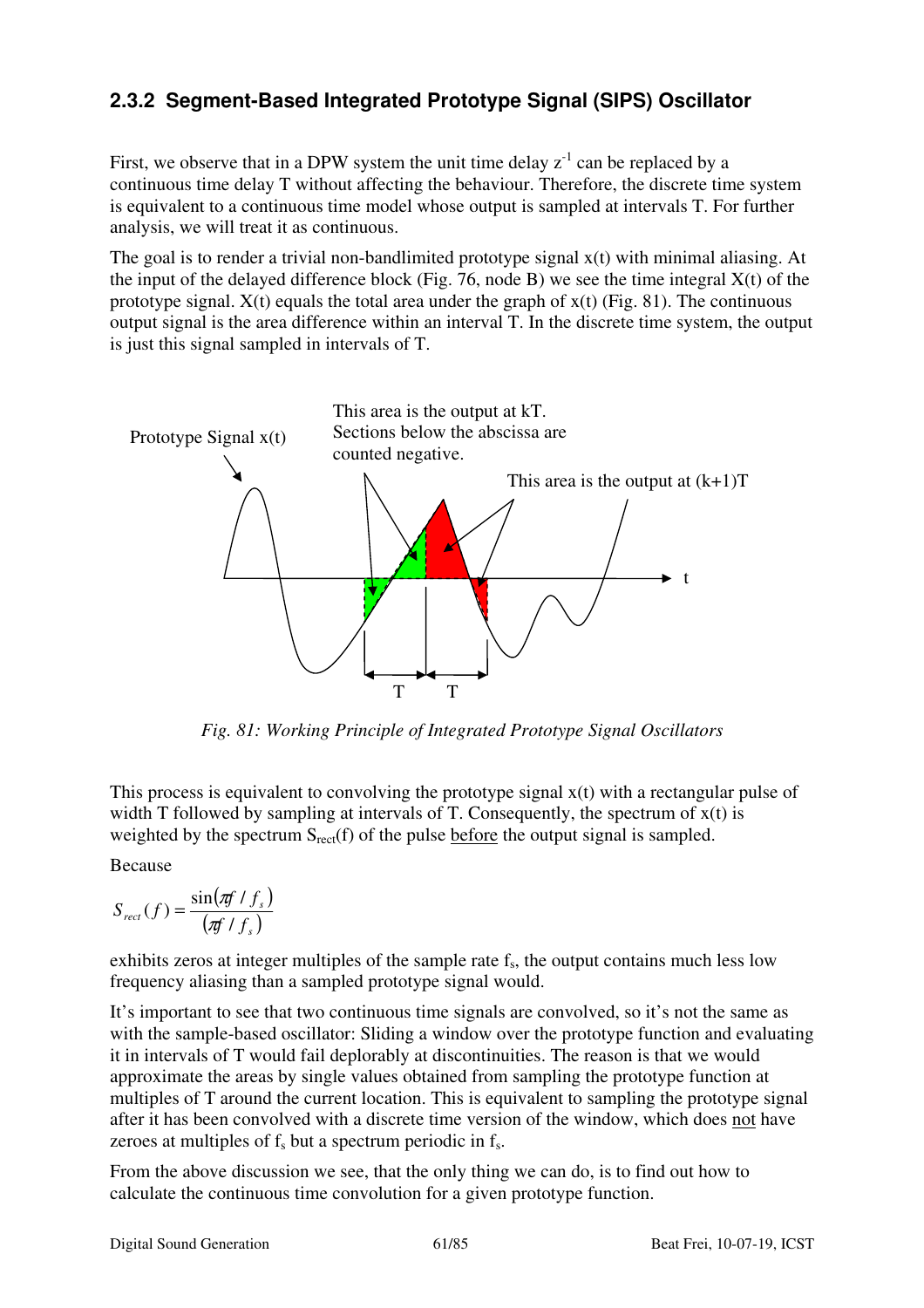Fortunately, this is possible for the sawtooth and results in the system depicted in Fig. 82.



*Fig. 82: SIPS Sawtooth Oscillator* 

Since the SIPS sawtooth oscillator inherits the limited useful operating range from the DPW analogue, we might wish to go one step further and design higher order versions by repeated convolution of the sawtooth with the rectangular pulse. For convenience, we avoid nasty algebra, perform the convolution numerically with a technical computing tool, and exert a polynomial fit to the result. The  $2<sup>nd</sup>$  order case yields a simple closed form solution (Fig. 83).



*Fig. 83: Second Order SIPS Sawtooth Oscillator* 



*Fig. 84: Spectrum of the Second Order SIPS Sawtooth Oscillator*   $(f<sub>o</sub> = 3.87 kHz, f<sub>s</sub> = 48 kHz, no Postfilter, Red Line = Ideal Sawtooth Spectral Envelope)$ 

Digital Sound Generation 62/85 Beat Frei, 10-07-19, ICST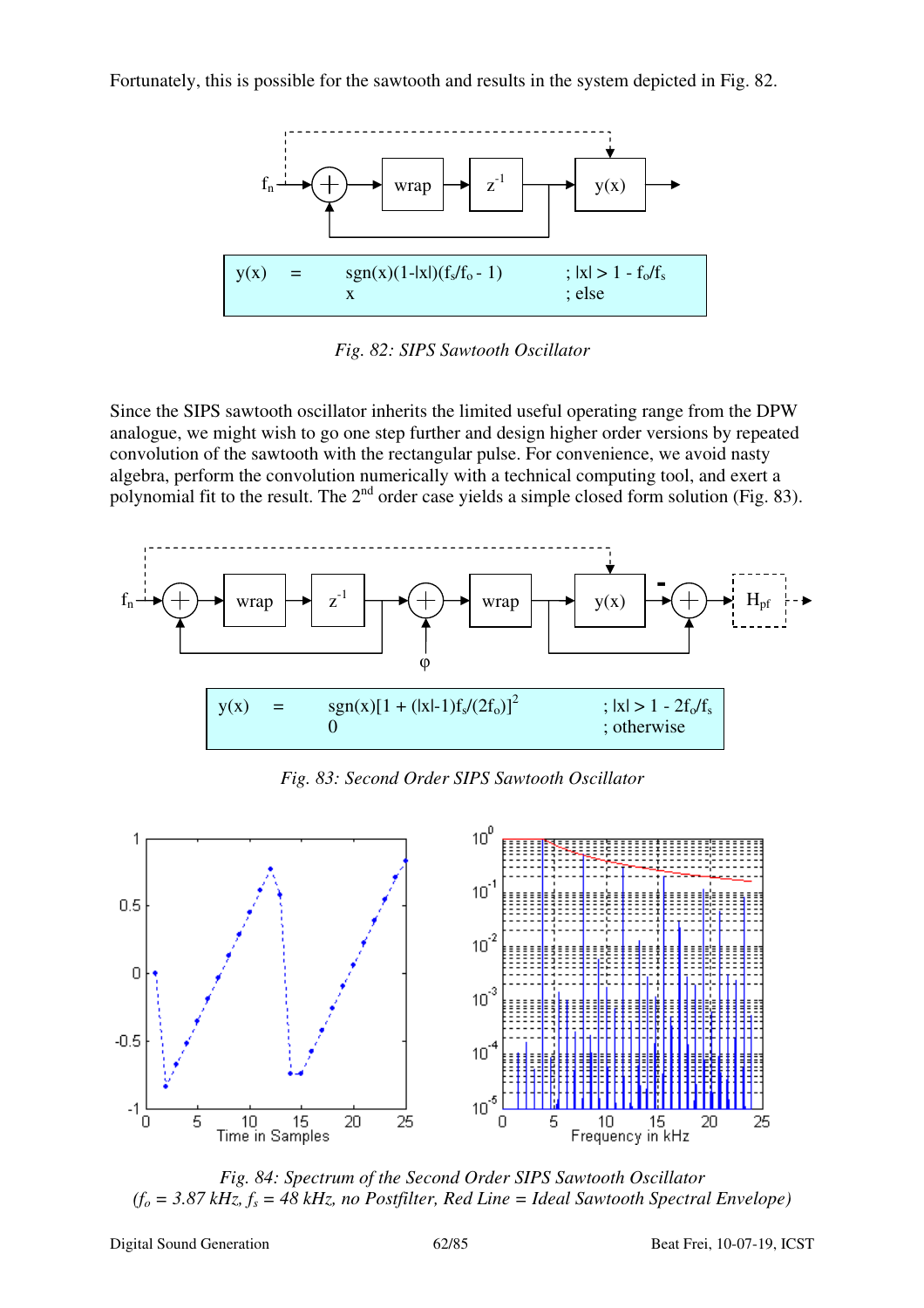This algorithm supports immediate phase control and performs well as a sub oscillator. We may even consider it as a main oscillator in 96 kHz systems. A postfilter  $H_{pf}$  could be inserted to equalize the  $\left[\sin(\pi f/f_s)/(\pi f/f_s)\right]^2$  frequency response caused by the double convolution with the pulse:

$$
H_{\text{pf}}(z) = \frac{1}{0.75 + 0.25z^{-1}}.
$$

Higher orders lead to polynomials of at least  $6<sup>th</sup>$  degree. In this case, the VA sawtooth oscillator is preferable since it has been tailored in the frequency domain for lowest audible aliasing.

We may notice that the function of the second order SIPS oscillator has a continuous first derivative at the segment boundaries. This is not as surprising as it seems: Any polynomial with the two lowest order coefficients being zero would satisfy this condition because the first derivative of the simple sawtooth is constant at those points. Unfortunately, this is no shortcut to better segments since a higher order polynomial from scratch namely produces the expected steeper spectral roll-off, but not necessarily the essential zeroes at or near multiples of the sample rate.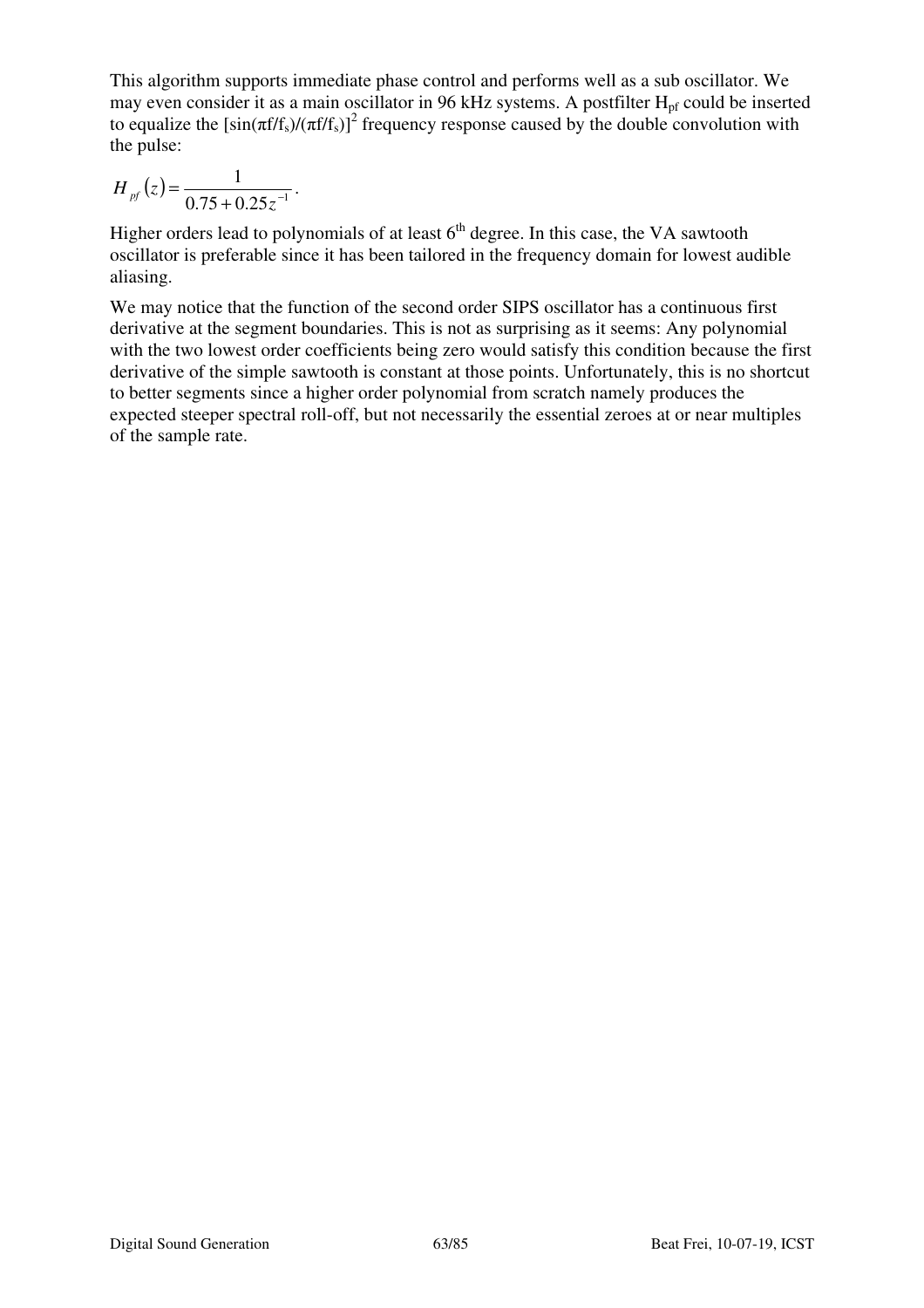# **2.4 Oscillators based on Polynomial Shaping (PS)**

# **2.4.1 Chebyshev Polynomial Shapers**

Chebyshev polynomials of the 1<sup>st</sup> kind are defined by  $cos(np) = T_n(cos\varphi)$ . Feeding such a polynomial with a sinusoidal wave generates the pure n-th harmonic of the fundamental. If the source delivers a quadrature signal, it's also possible to produce orthogonal harmonics using Chebyshev polynomials of the  $2^{nd}$  kind, which are defined by  $sin(np) = sin\varphi U_{n-1}(cos \varphi)$ .

| n | $T_n(x)$             | $U_{n-1}(x)$        |
|---|----------------------|---------------------|
|   |                      |                     |
|   | $2x^2 -$             | 2х                  |
|   | $4x^3-3x$            | $4x^2-$             |
|   | $8x^4 - 8x^2 + 1$    | $8x^3-4x$           |
|   | $16x^5 - 20x^3 + 5x$ | $16x^4 - 12x^2 + 1$ |

For an output  $y(t) = \sum_{n=1}^{\infty} A_n \cos(n\omega t)$ = = 5 1  $(t) = \sum A_n \cos$ *n*  $y(t) = \sum_{n=1}^{\infty} A_n \cos(n\omega t)$  and  $y_q(t) = \sum_{n=1}^{\infty} B_n \sin(n\omega t)$ = = 5 1  $(t) = \sum B_n \sin$ *n*  $y_q(t) = \sum B_n \sin(n\omega t)$  the amplitudes can be packed

into the coefficients of single polynomials:  $P_Q(x) = \sum_{n=1}^{\infty}$ = = 5 1  $\left( x\right)$ *n*  $P_Q(x) = \sum_{n=1}^{\infty} a_n x^n$  and  $P_I(x) = \sum_{n=1}^{\infty} a_n x^n$ = = 5 1  $\left( x\right)$ *n*  $P_{I}(x) = \sum b_{n} x^{n}$ .

| n | $a_n$               | $D_n$             |
|---|---------------------|-------------------|
|   | $A_1 - 3A_3 + 5A_5$ | $B_1 - B_3 + B_5$ |
|   | $2A_2 - 8A_4$       | $2B_2 - 4B_4$     |
|   | $4A_3 - 20A_5$      | $4B_3 - 12B_5$    |
|   | 8A <sub>4</sub>     | $8B_4$            |
|   | $16A_5$             | 16B <sub>5</sub>  |

Chebyshev series may also be evaluated efficiently by Clenshaw's recurrence.



*Fig. 85: CPS Oscillator*

The CPS oscillator supports immediate phase control. If we only need  $2<sup>nd</sup>$  and  $3<sup>rd</sup>$  harmonics without quadrature output, replacing the cosine wave by a naïve triangle is an alternative. The following polynomials will make the modified oscillator sound good up to  $f_0 = f_s/12$ :

| $T_{n(tri_to_cosine)}(x)$                             |
|-------------------------------------------------------|
| $0.070726x^3 - 0.64089x^3 + 1.57007x$                 |
| $0.8989x^{6} - 3.7774x^{4} + 4.8750x^{2} - 0.9980$    |
| $4.7898x^{7} - 15.5577x^{5} + 16.3975x^{3} - 4.6331x$ |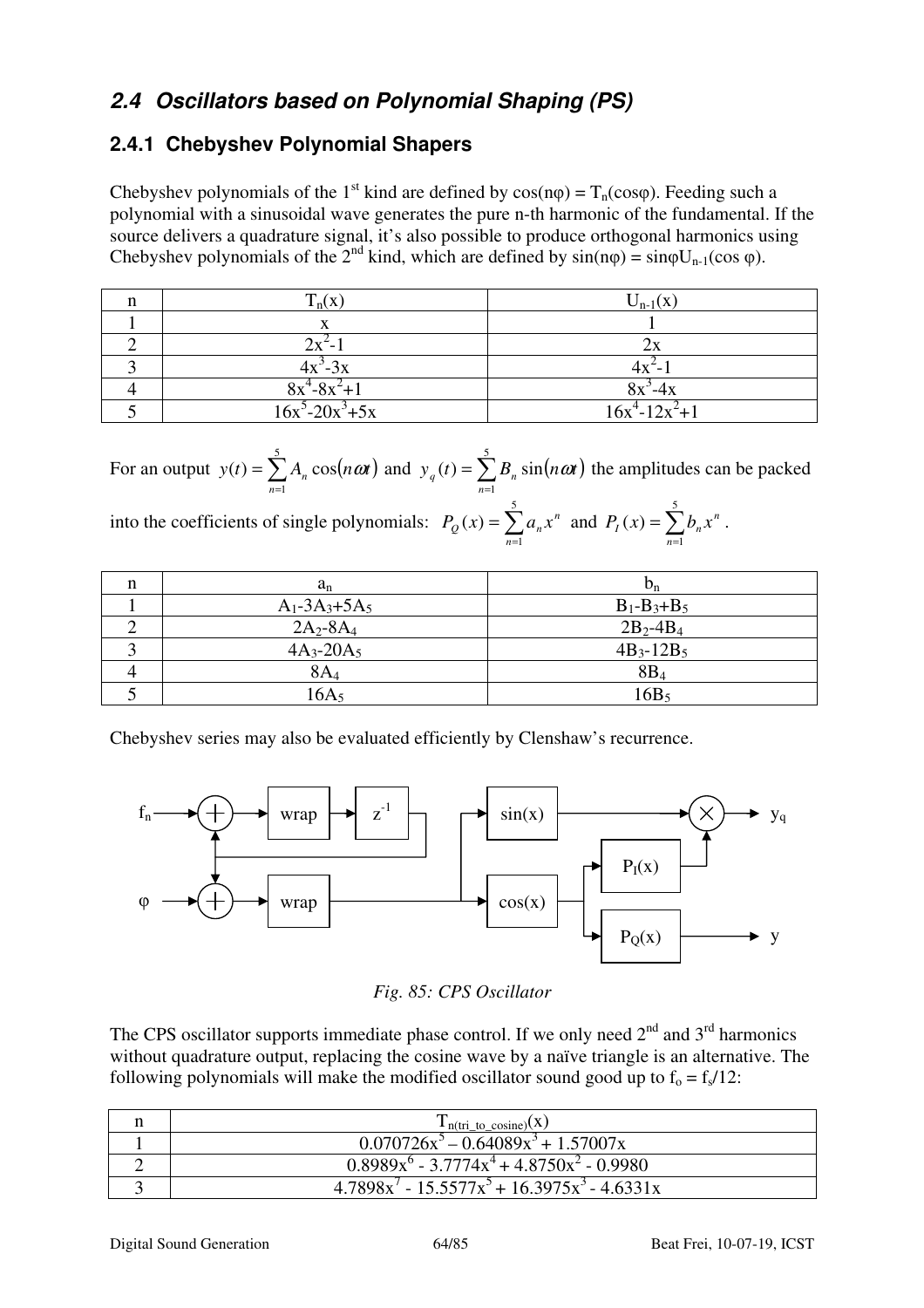For  $n > 3$ , it's better to convert the triangle to a sinusoid and shape it afterwards.

# **2.4.2 Polynomial-Shaped Triangle Oscillator**

In a completely different semi-empirical approach, we now try to replace the rather complex VA triangle oscillator. Aware that a bandlimited triangle can be formed from a simple one by subtracting a fixed length constant segment scaled proportionally to the fundamental frequency, we come to the following idea: Take a polynomial that converts a triangle into a sine and hope for the scaling to work satisfactorily. Such a design philosophy rarely yields professional results, but as the harmonics roll off quickly and the desired output is already sinusoidal at  $f_0 = 6.6$  kHz, we might once be lucky.

The ideal segment length turns out to be 3 in the main range, but then a sinusoid won't be generated below  $f_s/3 = 16$  kHz, so the length is gradually changed in the transition region. Switching would also work if the amplitude is adjusted accordingly to avoid a discontinuity.



$$
H_{\text{pf}}(z) = \frac{1}{0.84 + 0.16z^{-1}}
$$

*Fig. 86: Bandlimited Wide Range PS Triangle Oscillator*

The spectrum is quite clean and makes this oscillator a valuable alternative to the VA type. It can be expected to generate slightly more than half the processing load and delivers a sonically pleasant signal with aliasing unlikely to be heard. When customized appropriately, it performs excellent on a 96 kHz system.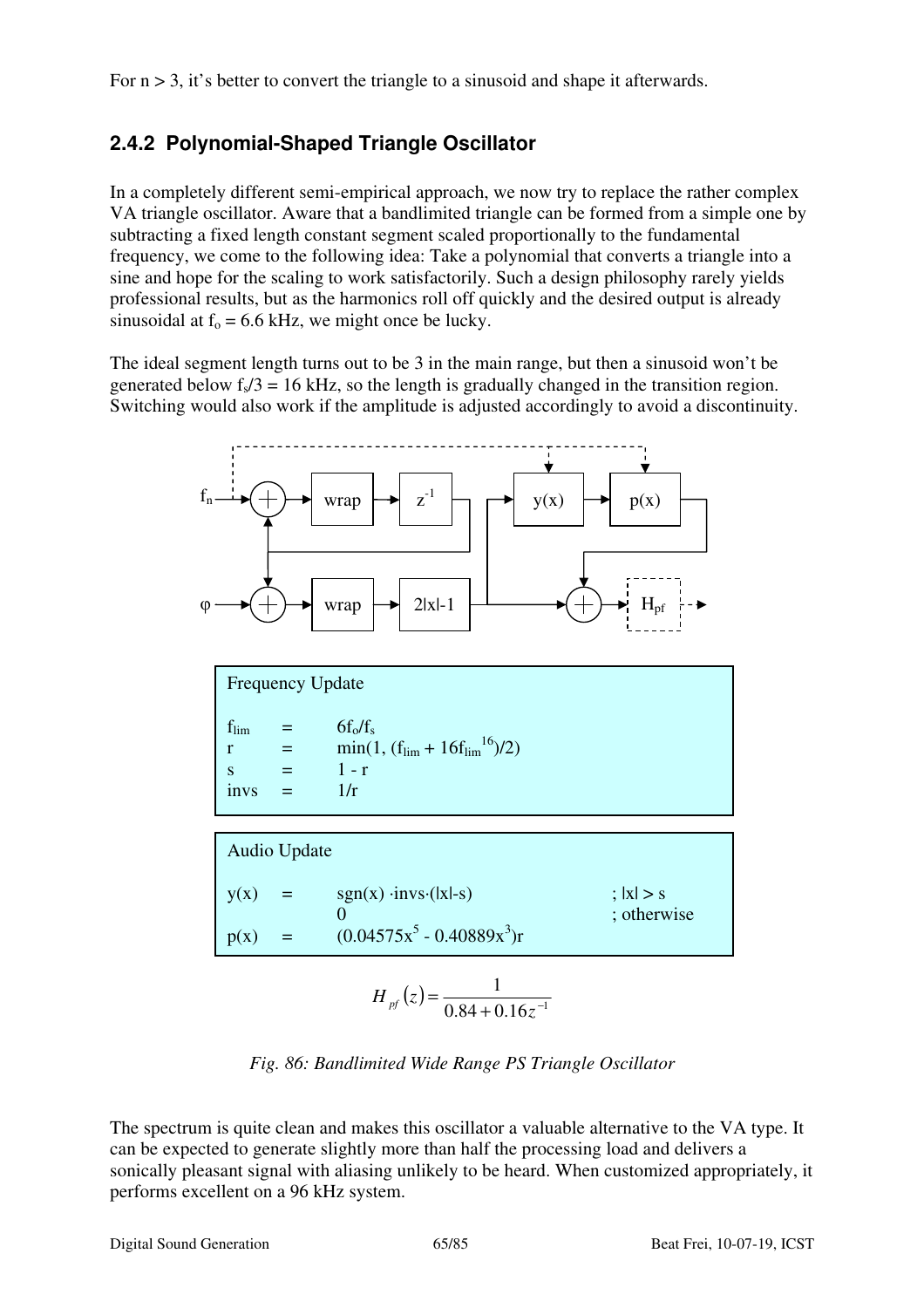

*Fig. 87: Spectra of the Wide Range PS Triangle Oscillator*   $(f<sub>o</sub> = 4.2 kHz$  and 15.5 kHz,  $f<sub>s</sub> = 48 kHz$ )

#### **2.4.3 Higher Function Shapers**

Polynomial shaping of a sinusoid provides exact control over individual harmonics and is inherently band-limiting as the highest harmonic equals the degree of the polynomial. The overhead is rather high though. Sometimes, it's more desirable to have simple bandwidth control over a naturally evolving spectrum. Some window functions and their time integral perform very well as shapers in this case. An interesting choice is the Gaussian, which leads to a spectrum whose magnitude is described by modified Bessel functions of the 1<sup>st</sup> kind  $I_n(x)$ : It shows the steep decline of an FM spectrum without exhibiting dips. If we feed the Gaussian with a sine wave, a BLIT is produced:

$$
x_{BLIT}(t) = e^{(\beta \sin(\pi t))^2}
$$
 ;  $\beta$  = bandwidth control, f = fundamental frequency



*Fig. 88: Gaussian-Shaped Sinusoidal BLIT (discrete time version)*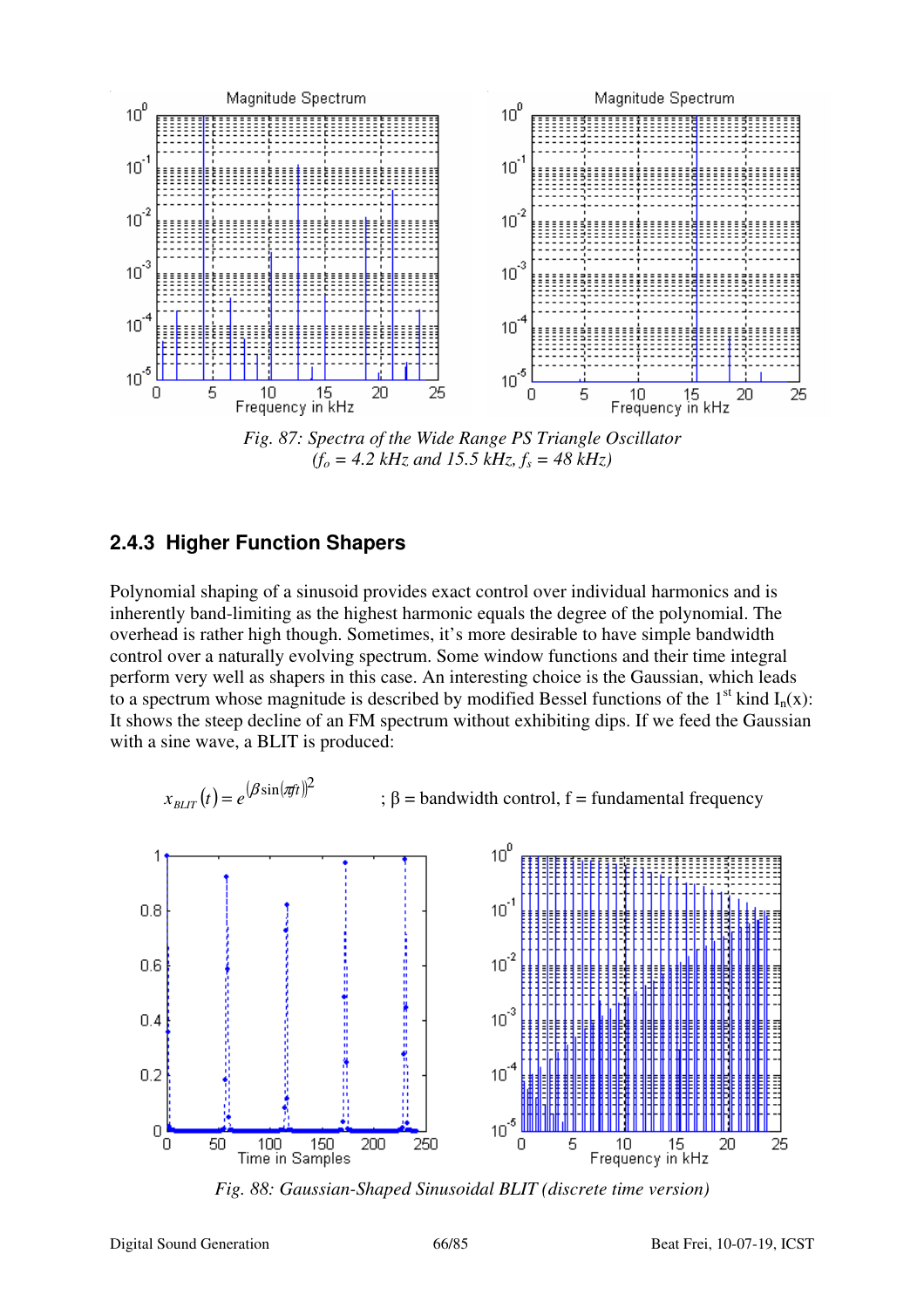Spectrally, it is quite similar to the WSO-BLIT but with improved evenness, a slight advantage that might occasionally justify the appreciably higher resource requirements.

While bell-shaped functions are suitable to create an impulse train, sigmoidal shapes may be used for square wave generation. The VA pulse oscillator does of course fit that purpose too if the duty cycle is set to 50%, but this would be a sheer waste of processing time. Instead, a simple triangle is shaped by the error function erf(x), the time integral of the Gaussian, and  $\beta$ scales the input to adjust the bandwidth. This approach yields a high-quality bandlimited square wave using the embodiment of Fig. 89.



*Fig. 89: Square Wave Oscillator using Error Function Shaped Triangle* 

The factor in the calculation of β may be tuned further by starting with 0.31 and linearly diminishing it to 0.28 between  $f_0 = 2$  to 4 kHz. The error function is preferably tabulated up to an argument of  $\pm 3$  and set to  $\pm 1$  outside this range.



*Fig. 90: Square Wave Oscillator Spectrum* 

This system works great in sub oscillator applications. If pulse width modulation is dispensable and switching to a sinusoidal for fundamentals above  $f<sub>s</sub>/6$  is implemented, it may even serve as a main oscillator. Furthermore, varying β enables filter-less bandwidth control.

We finish this section mentioning that several synthesis methods can be modelled as a special case of wave shaping. An example is FM synthesis, where the connection is uncovered by applying trigonometric addition theorems to a PM signal [8].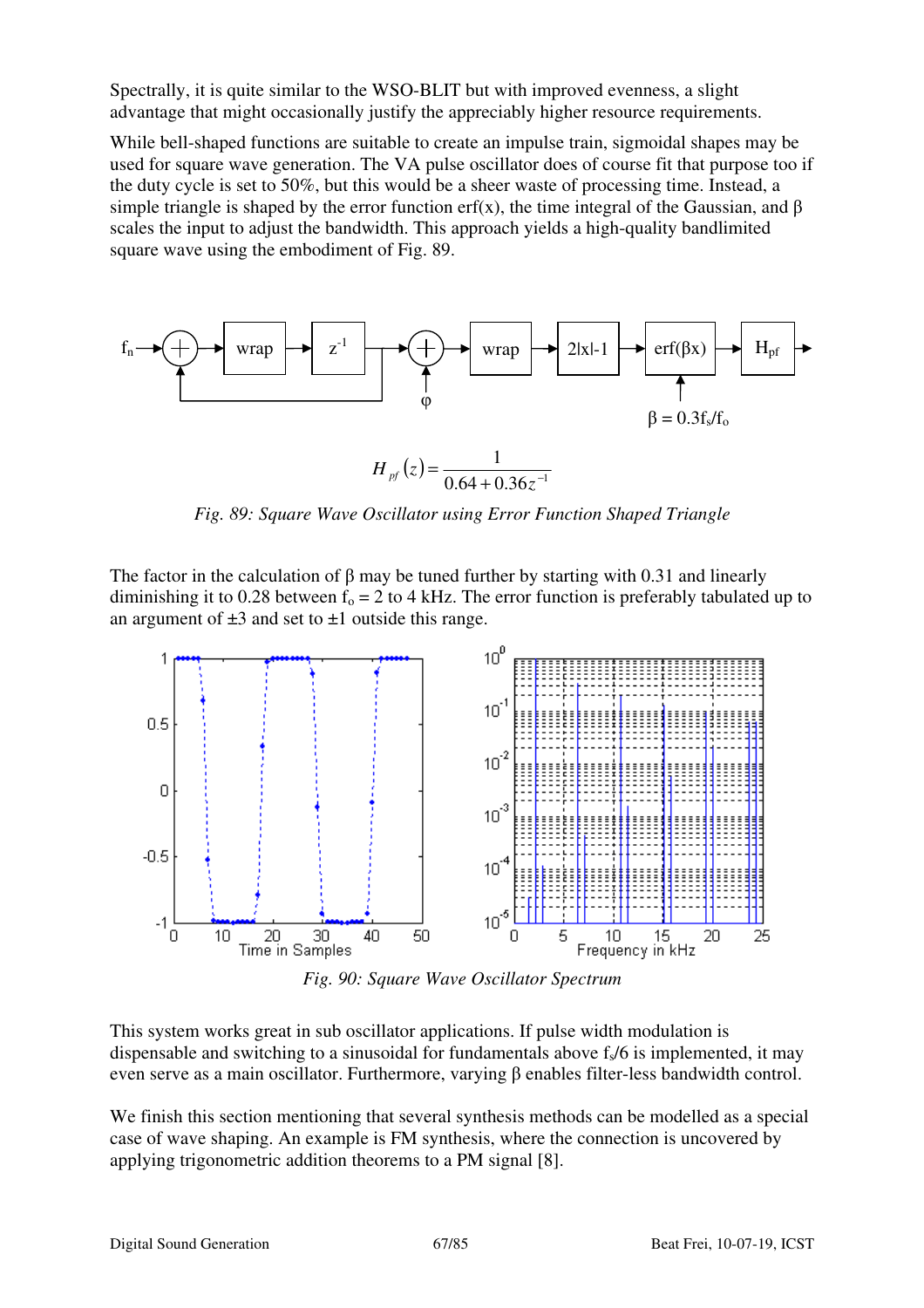# **2.5 Phase Distortion (PD)**

Any oscillator based on a phase accumulator can be extended with phase distortion (PD) capabilities. The idea is to shape the linearly increasing phase signal of the accumulator such that the original waveform of the oscillator is distorted in order to produce more harmonics within a well controlled band. In the Eighties, commercial PD synthesizers were built, although with moderate success, mainly because the competing FM synthesizers generated more complex spectra. With the revival of analog timbres and today's digital filters, there's good reason to reanimate this method.

Fig. 91 depicts the basic setup.  $f_{PD}$  is the shaper, preferably a sigmoid type function if we intend to modify an arbitrary waveform.  $f_{\rm WV}$  translates a linearly increasing phase into the undistorted original waveform. Both functions assume an input range of [-1, 1] and deliver an output range of [-1, 1]. The complex arrangement to the right is just to cross fade from the distorted to the original phase when the modulation index m is below 1. In applications where it either always or never exceeds 1, the circuit can be simplified. Since PD potentially generates bias, a DC trap should follow the output.



*Fig. 92: Spectrum of the Basic PD Setup*   $(m = 1, f_{WV} = \sin(\pi x), f_{PD} = 0.39675x^5 - 1.2935x^3 + 1.89675x$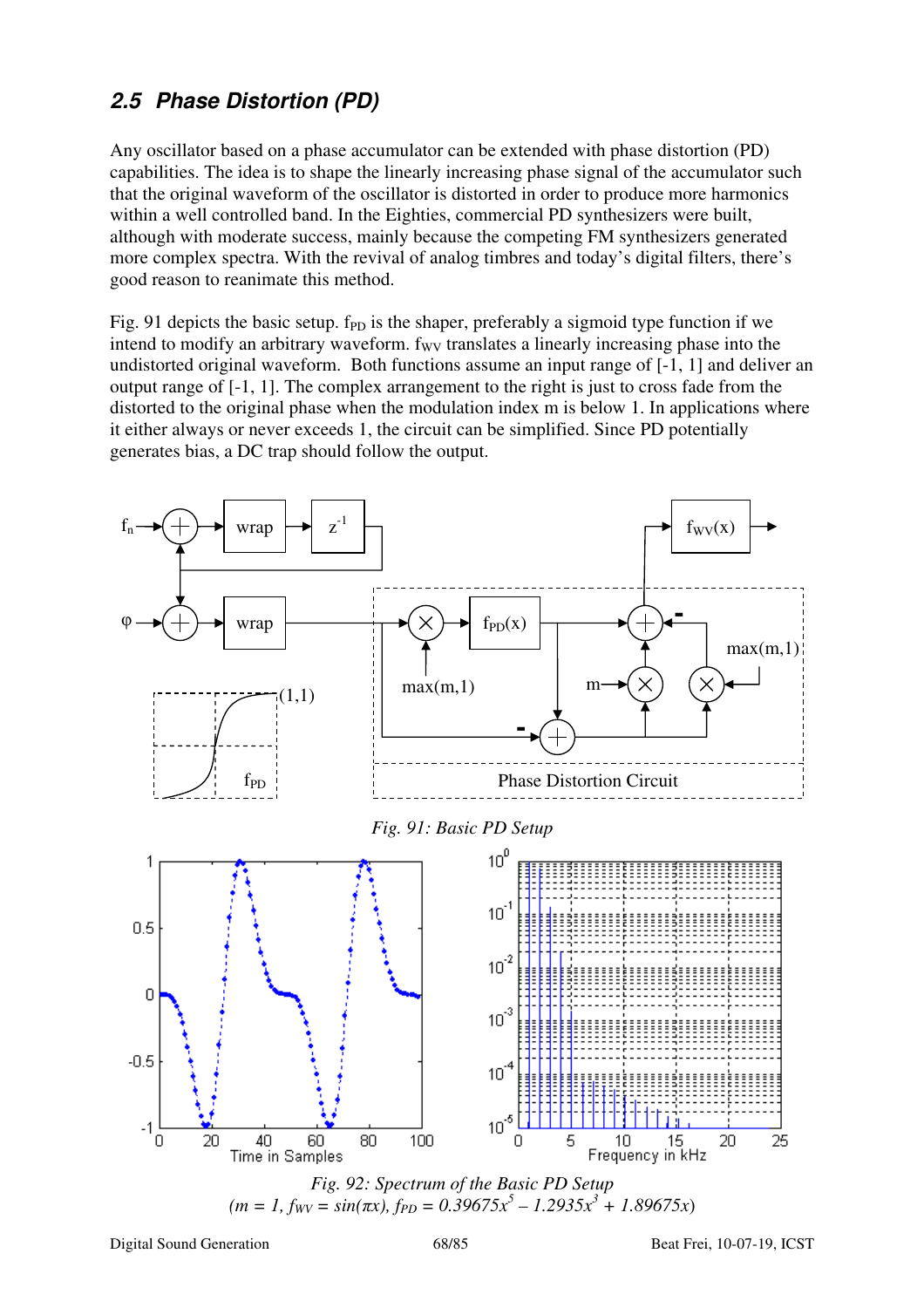Sigmoidal functions allow parametric control of the slope while they remain bounded and saturate smoothly. The major criterion is spectral compactness since we want a lot of harmonics with minimal aliasing. Integrated window functions with zero  $1<sup>st</sup>$  and small  $2<sup>nd</sup>$ derivatives at the boundaries perform very well. Recommended shapers for sine and cosine waveforms are listed below.

| $f_{PD}(x)$<br>$(\pm 1$ for $ x  > 1$ ) | $f_{\rm WV} = \sin x$   $f_{\rm WV} = \cos x$ |  |
|-----------------------------------------|-----------------------------------------------|--|
| $x + \sin(\pi x)/\pi$                   |                                               |  |
| $0.39675x^5 - 1.2935x^3 + 1.89675x$     |                                               |  |
| $1.5x - 0.5x^3$                         |                                               |  |

Some general statements can be made regarding these functions: It's less critical to shape a cosine because it already has zero  $1<sup>st</sup>$  derivatives at the boundaries; the resulting low pass spectrum is however biased. A shaped sine acquires a band pass characteristic for high modulation indices but remains unbiased.

The input to the waveform function  $f_{\text{PD}}$  must span the interval [-1, 1] in order to complete a whole cycle. Hence, the modulation index m should be bounded to above 1 for the functions listed. We may cross-fade the shaped into the original phase signal for  $m < 1$  and reduce m towards zero with increasing  $f_0$  to morph the oscillator output into a sinusoid for very high fundamental frequencies. A more sophisticated, although a bit luxurious, realization replaces  $f_{\text{WV}}(x)$  by  $f_{\text{WV}}(x)/f_{\text{WV}}(m)$ .

When phase modulation is applied to the basic setup, FM spectra with enriched harmonics controlled by the PD modulation index are generated. Moreover, the annoying timbre of overdosed FM, which would be needed to create comparable harmonic content without PD, is completely absent.

A PD-BLIT is obtained by shaping a cosine and subtracting the bias. Compared to the WSO-BLIT, the postfilter must have about twice as much gain at 20 kHz, which is disadvantageous when the BLIT is modulated as the filter will then process a modified spectrum and its higher influence causes stronger spectral errors. However, this approach is recommended on double rate systems, where a simpler shaping function suffices and filter action is moderate.

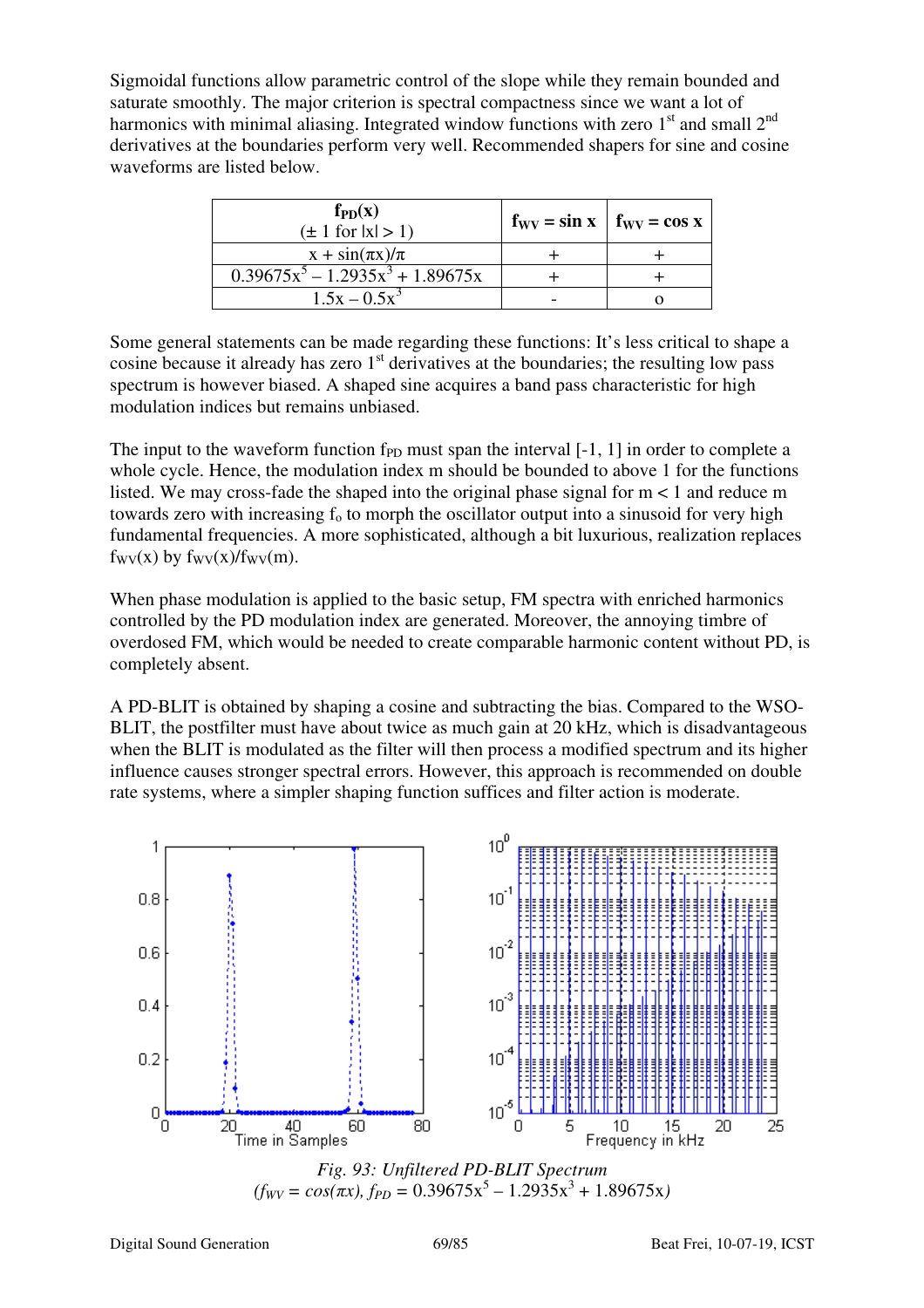# **2.6 Oscillators based on Windowed Segments**

# **2.6.1 Principles**

This versatile oscillator class occurs in a bewildering variety of embodiments whose suitability depends on the actual application and hardware infrastructure. However, the synthesis part is usually realizable with building blocks and techniques we already discussed.

The generic signal structure (Fig. 94) resembles those of a hard synced slave oscillator. The spectrum is the convolution of the spectra of a window function w(t) and an oscillating function  $s(t)$  sampled at multiples of the repetition rate  $f_0$ . In a discrete time realization, the segment start will usually not coincide with a sample point; something that is occasionally neglected for simplicity but has to be considered when the algorithm should sound good for fundamentals above a few 100 Hz.



*Fig. 94: Generic Windowed Segment Oscillator (WSO)* 

This setup can generate formants without using filters: The frequency of s(t) determines their centre, the width is inversely proportional to the length of w(t), and the fundamental frequency equals the repetition rate. Major criteria for the combination of  $w(t)$  and  $s(t)$  are smoothness with a corresponding steep spectral roll-off, finite support, parametric control, and low computational demand. Some classical algorithms, originally invented to model the human voice, are (continuous time prototype functions of a single cycle shown):

| <b>Method</b>       | s(t)                          | $\mathbf{w}(\mathbf{t})$                                                                                                                                                                                                                                                                                                                                                                   |
|---------------------|-------------------------------|--------------------------------------------------------------------------------------------------------------------------------------------------------------------------------------------------------------------------------------------------------------------------------------------------------------------------------------------------------------------------------------------|
| <b>VOSIM</b>        | $\sin^2(\omega_{s}t+\varphi)$ | $\tau(t<0) \vee (t > N\tau)$<br>$\overline{0}$<br>$\alpha^{floor[t/\tau]}$<br>$:0\leq t\leq N\tau$<br>$\tau = 1/(\pi \omega_s)$ , N integer, N $\tau < T_o$ , $0 \le \alpha \le 1$                                                                                                                                                                                                         |
| FOF                 | $\sin(\omega_{s}t+\varphi)$   | $\therefore t \leq 0$<br>$\theta$<br>$\frac{1}{2}(1-\cos(\beta \pi))e^{-\alpha t}; 0 < t < 1/\beta$<br>$e^{-\alpha t}; t \ge 1/\beta$<br>$0 < \alpha, \beta$                                                                                                                                                                                                                               |
| <b>Modified FOF</b> | $\sin(\omega_{s}t+\varphi)$   | $(t \leq 0) \vee (t \geq T_{c})$<br>$\Omega$<br>$(3(\beta t)^{2} - 2(\beta t)^{3})e^{-\alpha t}$<br>$;0 < t < 1/\beta$<br>$e^{-\alpha t}$<br>$(3(\beta(T_o-t))^2 - 2(\beta(T_o-t))^3)e^{-\alpha t}$<br>$(3(\beta(T_o-t))^2 - 2(\beta(T_o-t))^3)e^{-\alpha t}$<br>$(3(\beta(T_o-t))^3 - 2(\beta(T_o-t))^3)e^{-\alpha t}$<br>;1/ $\beta \le t < (T_{o} - 1/\beta)$<br>$0 < \alpha$ , $\beta$ |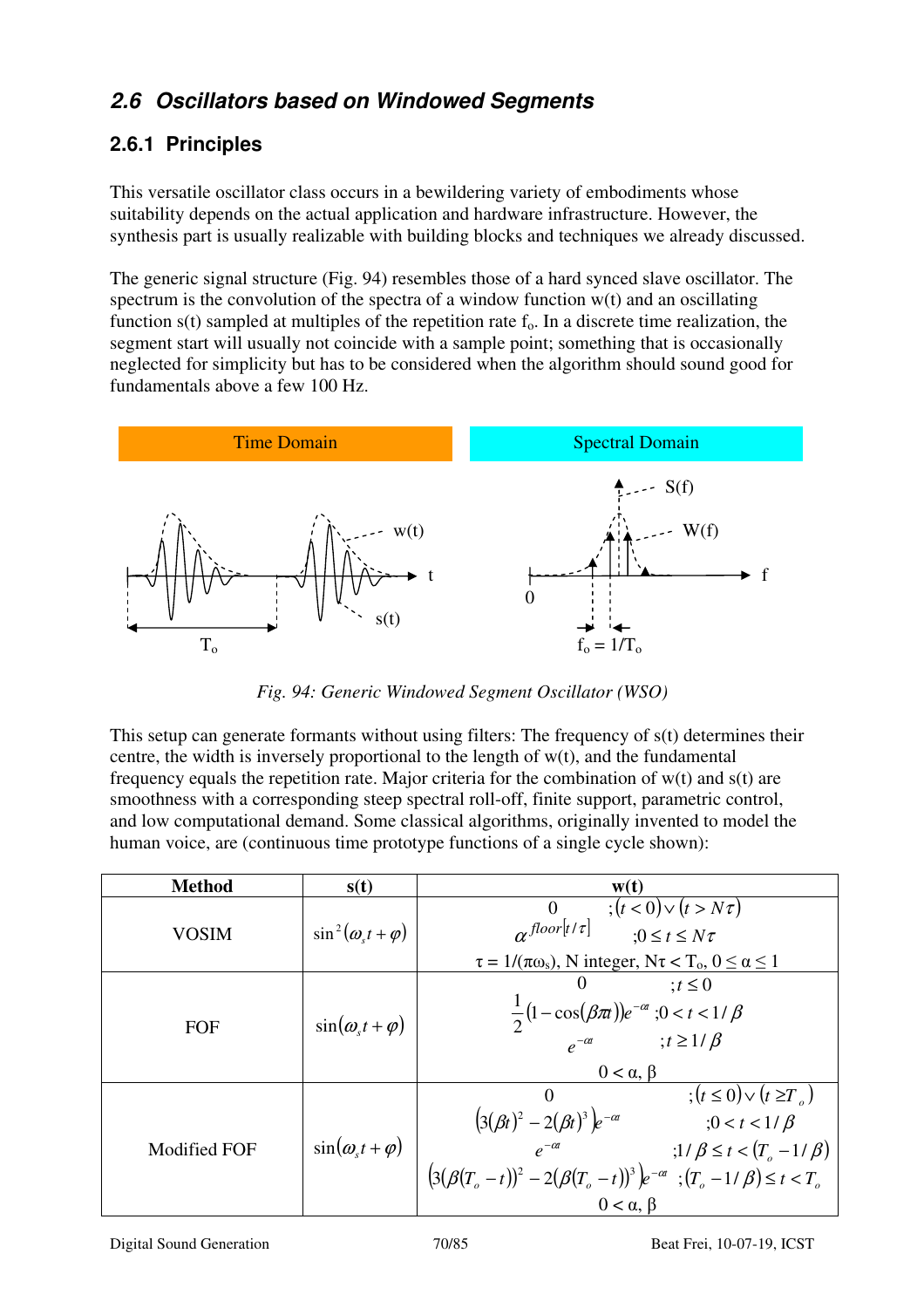## **2.6.2 VOSIM**

Let's look at a VOSIM [9] example to get familiar with windowed segment oscillators. Typical VOSIM spectra have a formant peak and a strong cluster around the fundamental that adds to the body of the sound. The special case of two adjacent full scale cycles leads to a particularly efficient realization of a bandlimited formant oscillator. For fundamentals above fs/12, the output fades into a sinusoid in the system shown (Fig. 95).



*Fig. 95: Basic VOSIM Formant Oscillator* 



*Fig. 96: Basic VOSIM Formant Oscillator Spectra (at node C)*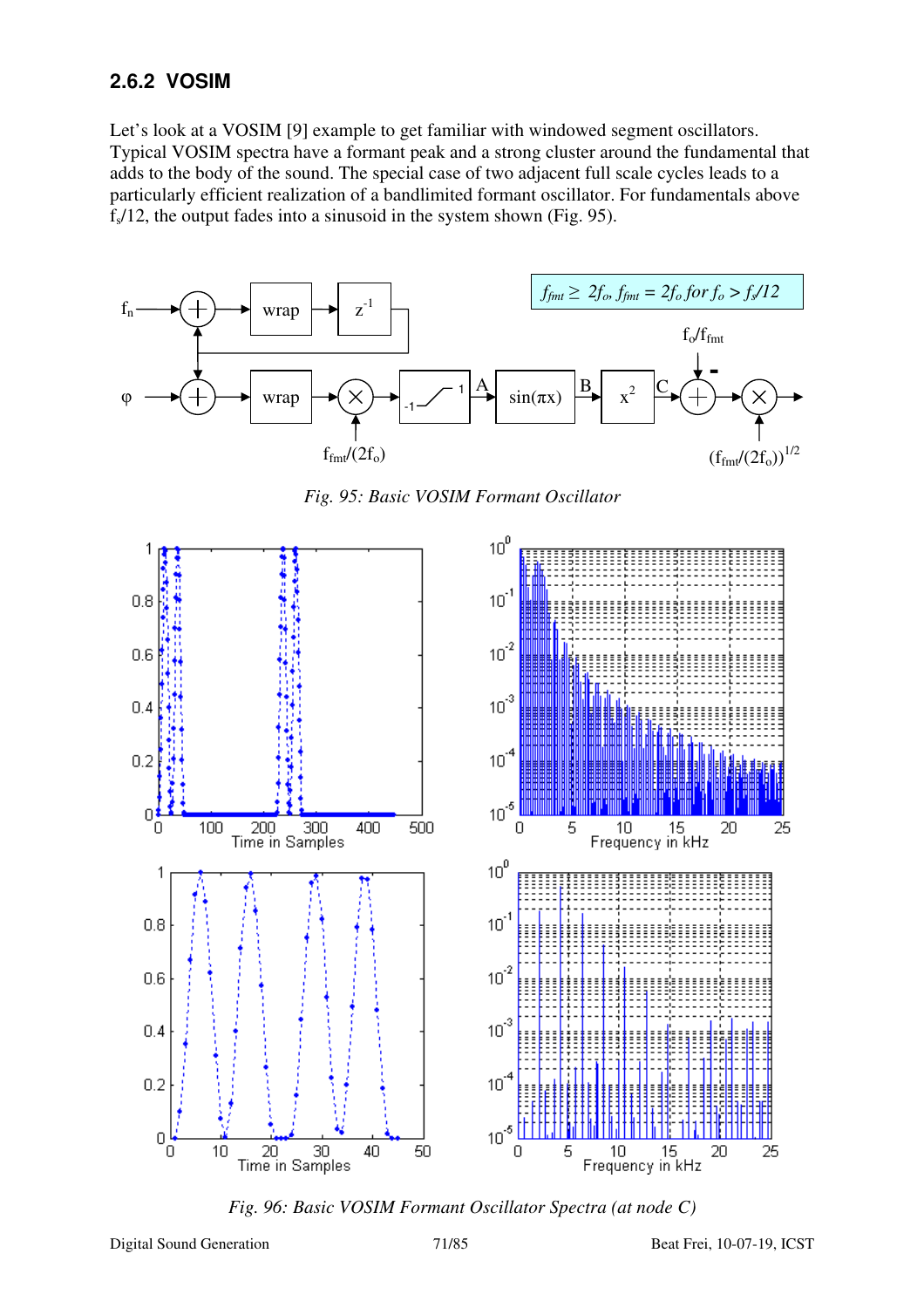

*Fig. 97: Continuous Time Prototype Signals in the Basic VOSIM Formant Oscillator* 

Within the system's operating range, the spectra of the continuous time prototype signal and the discretized version barely differ. We calculate the Fourier series with  $\tau$  denoting the width of a single raised cosine segment to obtain the amplitudes  $A_n$  of the harmonics at node C in Fig. 95:

$$
A_n = 2|a_n| = \left|\frac{2}{T_o}\int_{-\tau_c}^{\tau} \left[\frac{1-\cos(2\pi t/\tau)}{2}\right] \cos(2\pi nt/T_o)dt\right| = \left|\frac{\sin(2\pi n\tau/T_o)}{\pi n[1-(n\tau/T_o)^2]}\right| \qquad ; n \ge 1
$$
  

$$
A_o = \tau/T_o
$$

Starting at the low end, the spectrum exhibits a dip at  $n \approx T_0/(2\tau)$ , peaks for  $n \approx T_0/\tau$  with a value  $A_n \approx \tau/(2T_0)$ , and then asymptotically decays at -18 dB/octave. The approximate formant frequency f<sub>fmt</sub> is linked to  $\tau$  by the relation f<sub>fmt</sub> = nf<sub>o</sub> = 1/ $\tau$ . Bias compensation is realized by subtracting  $A_0 = \tau/T_0 = f_0/f_{\text{fmt}}$  from the output. We deduce from the time domain that the signal energy is proportional to  $\tau/T_0$  and therefore also to  $f_0/f_{\text{fmt}}$  for  $2\tau < T_0$ . This leads us to the employed normalization scheme.

When synchronous VOSIM signals with identical fundamentals are superimposed, the fundamental regions add up in phase. The same also holds for adjacent formant components. In practical applications, it's often a good idea to invert one of the VOSIM signals. While such a system sounds pleasant and is real fun to experiment with, we should be aware of alternatives that provide easier handling of spectral control, a feature coming to great advantage in the precise emulation of the human voice and other formant-based instruments.

In the next two subsections, we are going to follow up the idea of combining two simple segments and see what we get.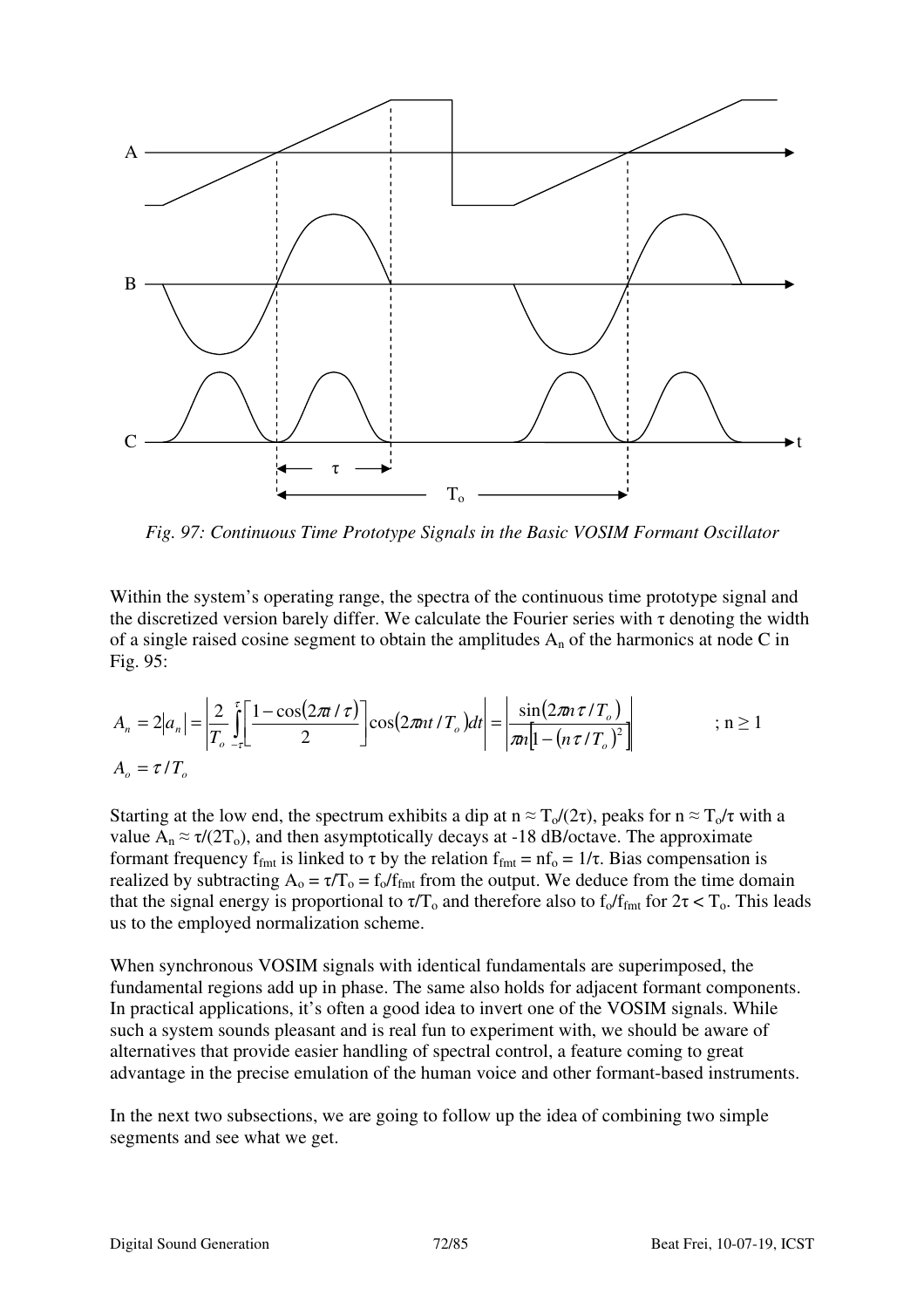### **2.6.3 Modified VOSIM Formant Train Oscillator**

An unbiased formant train without prominent fundamental region is obtained by inverting one of the cosine segments. It sounds rich and features the interesting characteristic of a damped pipe resonator. Unfortunately, the broad spectrum also makes it prone to aliasing, thus limiting the recommended formant center frequency to about 2.5 kHz on a 48 kHz system. However, we may replace band-limited impulses of section 1.3 for the raised cosines to extend both formant and fundamental range to  $f<sub>s</sub>/8$ . Another option is to superimpose two time-shifted BLITs of section 2.6.6.



*Fig. 98: Modified VOSIM Formant Train Oscillator (Recommended for double rate systems)* 



*Fig. 99: Spectrum of the Formant Train Oscillator (not normalized)*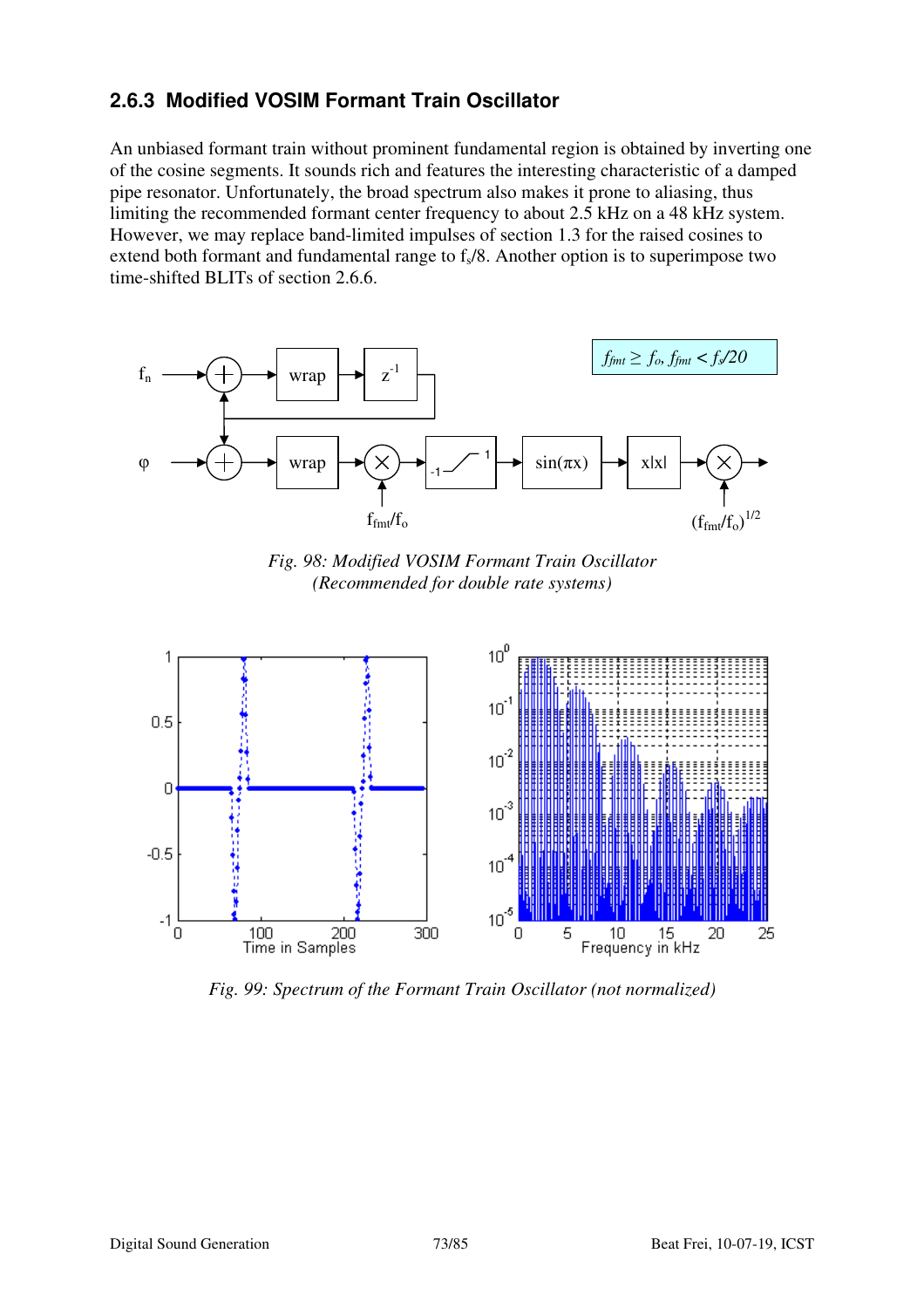#### **2.6.4 Wide Formant Oscillator (WFO)**

We may wonder if it's possible to further modify the preceding algorithm to render it useable over the whole audio range. The crux is the raised cosine, which is just too narrow when applied to every single segment. A way to stretch it without affecting the smooth borders and the shape itself too much is to weight a single sine cycle with a raised cosine that extends over the whole cycle:

$$
y_{\text{sgm}}(t) = \begin{cases} \frac{8}{3\sqrt{3}}\sin\left(2\pi f_{\text{fm}t}t\right)\cos^2\left(\pi f_{\text{fm}t}t\right) & ; |t| < 1/(2f_{\text{fm}t})\\ 0 & ; otherwise \end{cases}
$$

It turns out that this segment delivers a general purpose band pass spectrum when repeated. A polynomial approximation may be used in the actual wide formant oscillator:

$$
y_{\text{sgm}}(x) \approx P(x) = -2.4561x^{11} + 12.5485x^9 - 27.8871x^7 + 32.7775x^5 - 19.8169x^3 + 4.8341x
$$



*Fig. 100: Wide Formant Oscillator (WFO)* 



*Fig. 101: WFO Spectrum (not normalized)* 

For fundamental frequencies above  $f_s/12$ , the output consists of the fundamental and the 1<sup>st</sup> harmonic at half the amplitude.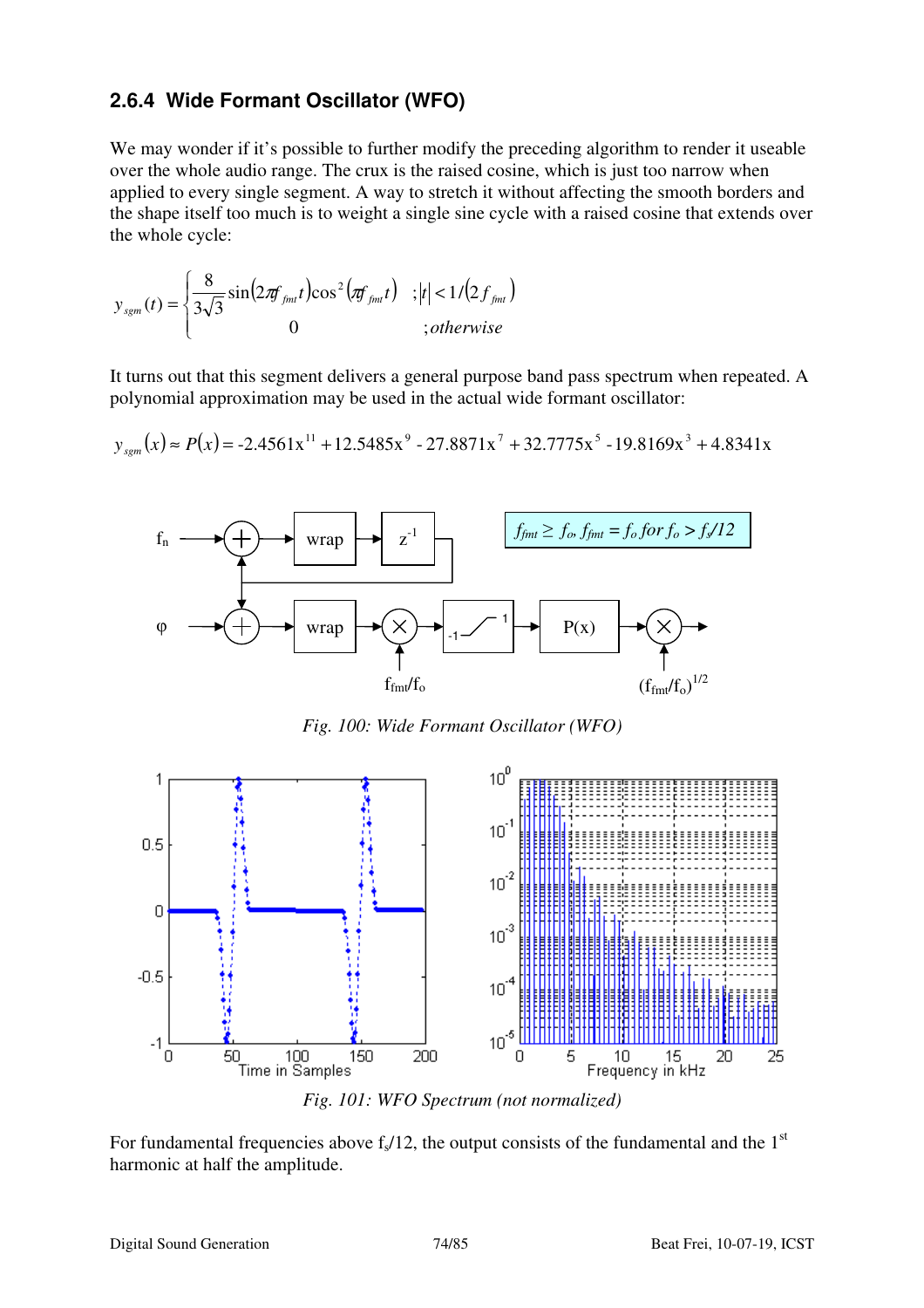### **2.6.5 Variable Width Formant Oscillator (VWFO)**

Formant synthesis not only requires parametric width control but also much narrower peaks than those provided by the WFO. This is easily achieved by varying the width of the raised cosine window. In the system of Fig. 102,  $\beta$  sets the width relative to f<sub>o</sub>.



*Fig. 102: Variable Width Formant Oscillator (VWFO)* 





5

10

Frequency in kHz

15

 $\Omega$ 

300

 $\mathbf 0$ 

100

Time in Samples

200

20

25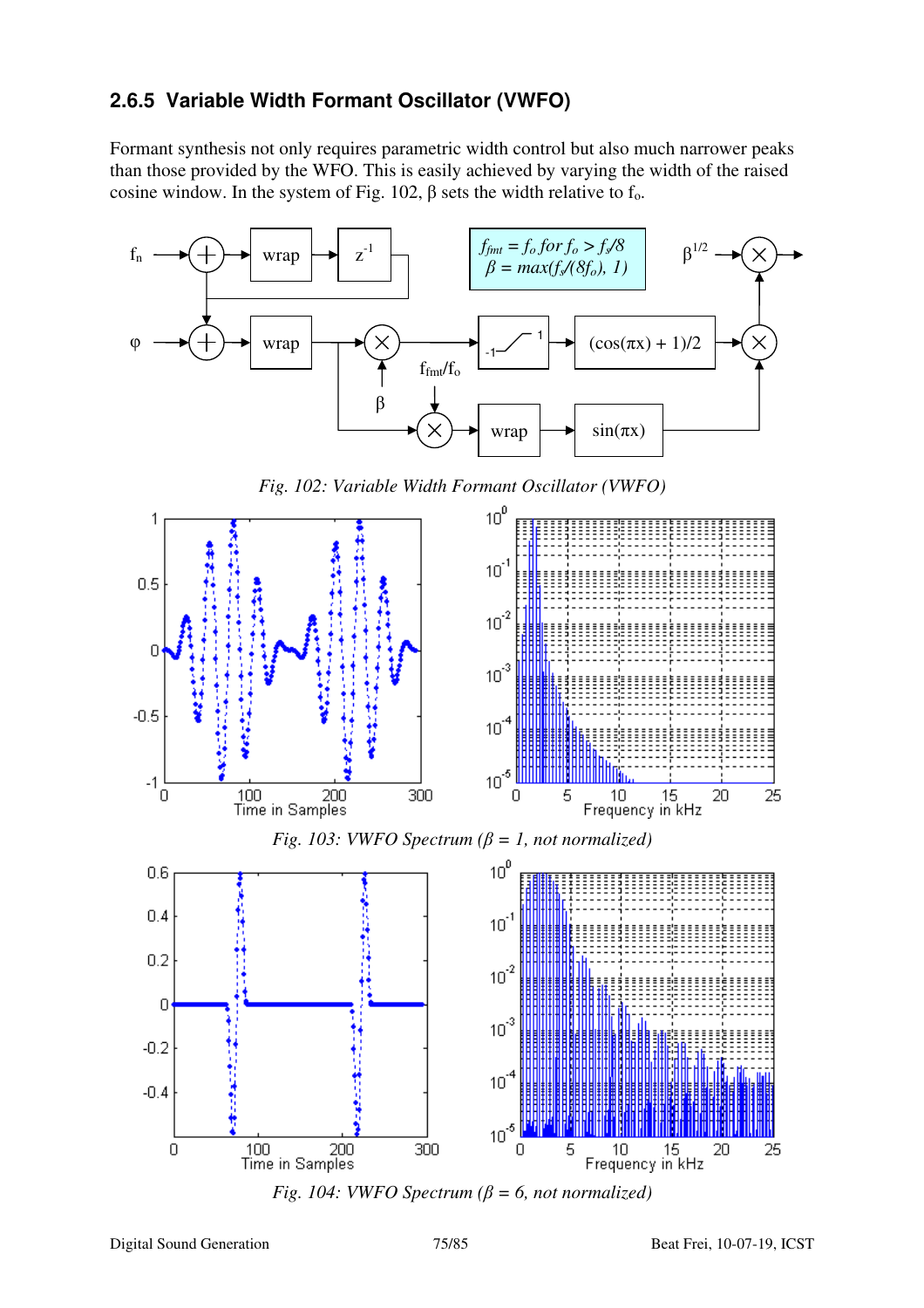Minimum formant peak width occurs for  $\beta = 1$  and is determined by the spectrum of the raised cosine. The resulting –6 dB bandwidth becomes BW<sub>-6dB</sub>  $\approx$  2 $\beta$ f<sub>0</sub> (approximately, because the spectrum is symmetrical to the y-axis but with opposite signs, hence superimposed components from one side partially cancel those of the other).

For  $f_0 > f_s/8$ , the output of consists of the fundamental and the 1<sup>st</sup> harmonic at half the amplitude.

#### **2.6.6 WSO-BLIT Oscillator**

Windowed segment oscillators also make good variable bandwidth BLIT sources if an appropriate bandlimited impulse segment is used. When VOSIM is configured to repeat a single fixed width raised cosine segment, the spectrum can be made flat up to  $f_s/8$  without introducing audible aliasing. This is ideal for voice synthesis where too much high frequency content is perceived as unwanted buzz.

Full audio bandwidth BLITs are obtained by periodically repeating one of the bandlimited impulses of section 1.3. At least 10 kWords of memory are recommended to tabulate the segment for non-interpolated readout. Alternatively, the table look-up can be replaced by a polynomial approximation. Large impulses will limit the maximum fundamental frequency and lead to polynomials with over a dozen terms. Therefore, we stick to a short 4-sample impulse and get the system shown in Fig. 105 with  $f_{o(max)} = f_s/4$  and  $\pm 0.8$  dB ripple in the spectrum. Approximating the square root instead of the segment itself saves two product terms.



*Fig. 105: WSO-BLIT Oscillator* 

If two time-shifted WSO-BLITs are added or subtracted, a variety of interesting spectra including wide range versions of the basic VOSIM formant and the formant train oscillators are obtained. Additionally, pulse width modulation is achieved by varying the time shift.

In general, the raised cosine may be replaced by a tailored bandlimited impulse in each of the aforementioned designs in order to roughly double the useful frequency range.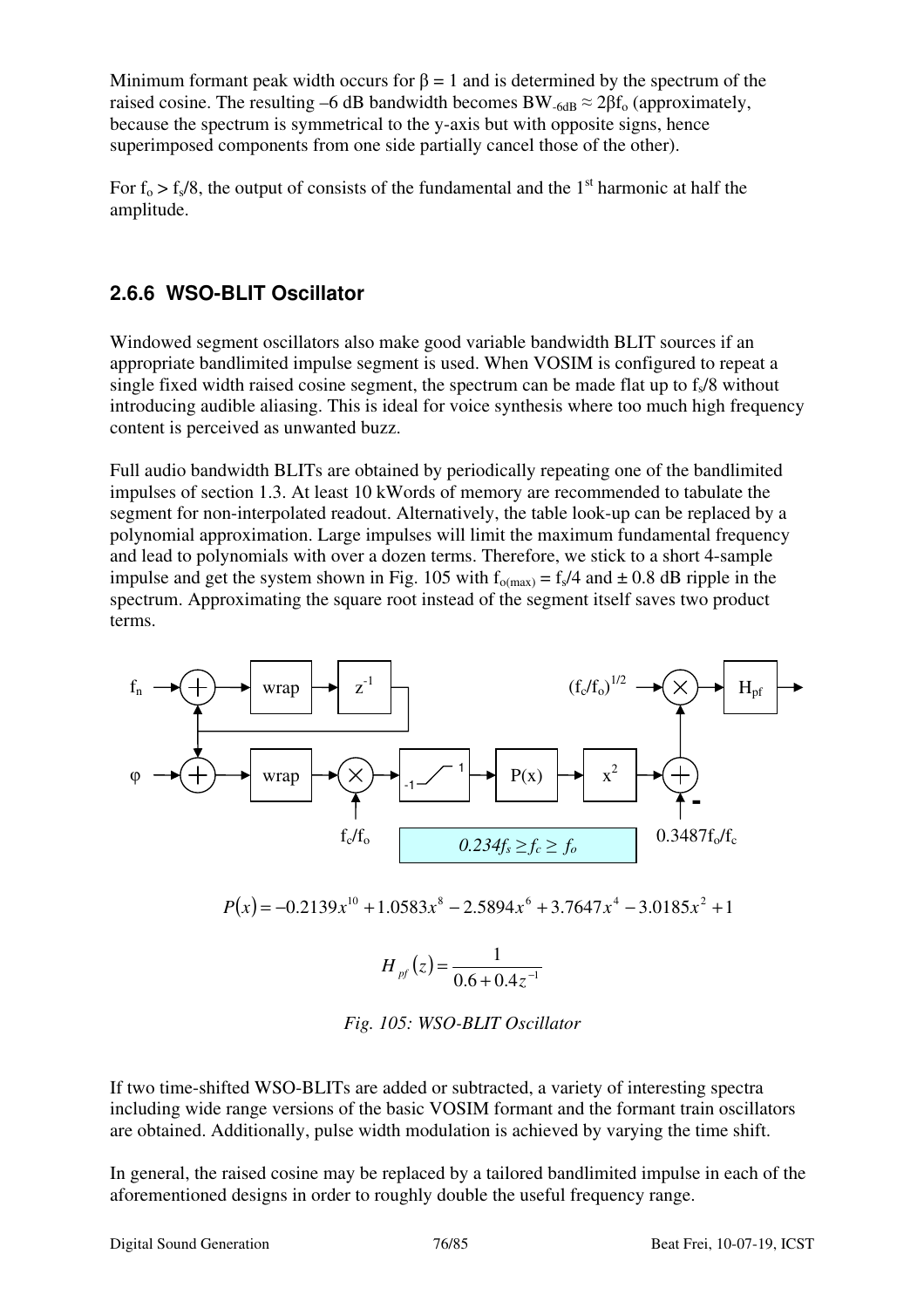



*Fig. 108: WSO-BLIT Spectrum (fc = fo, including bias, not normalized)*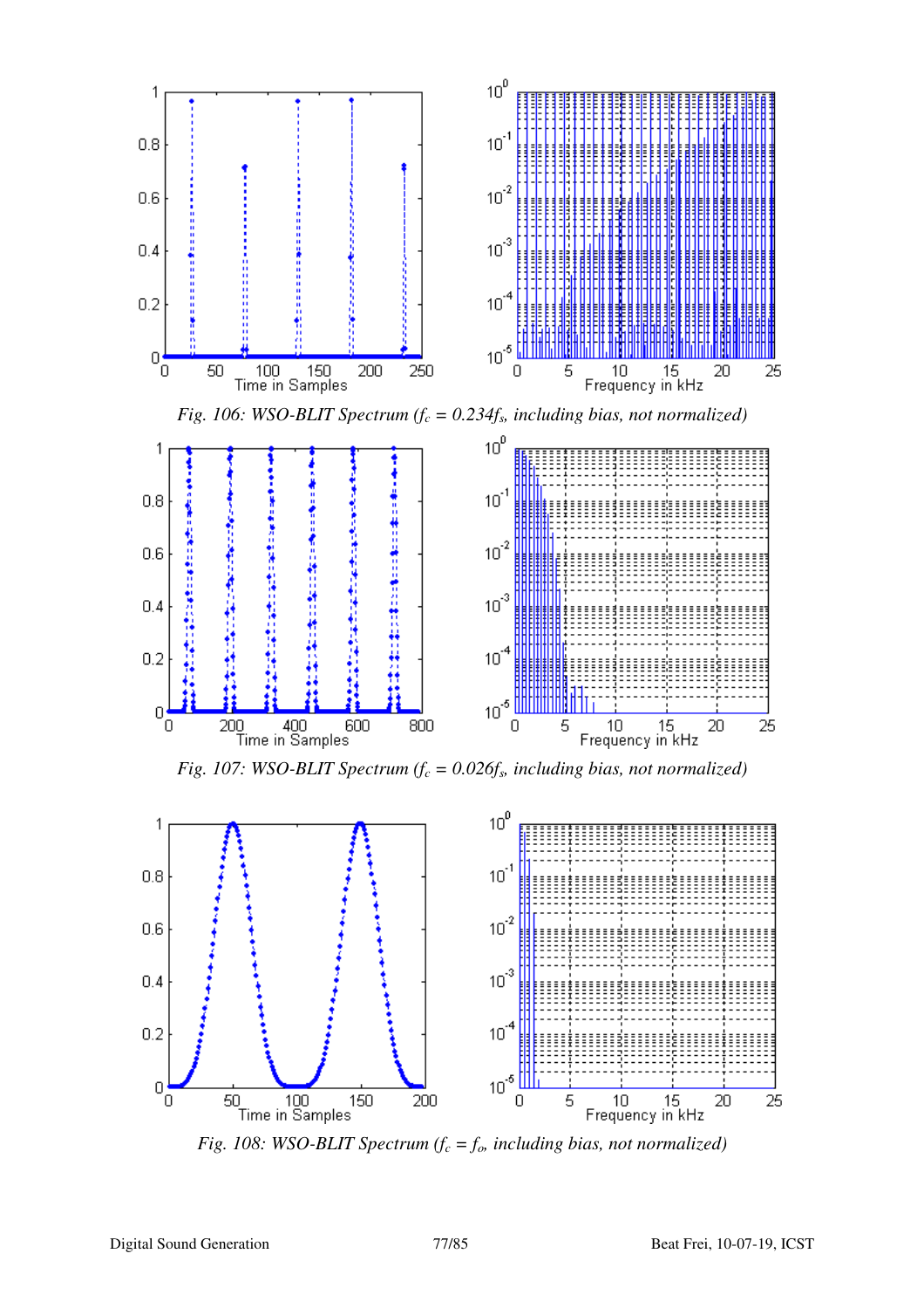## **2.6.7 FOF**

FOF (fonction d'onde formantique) generates a band pass spectrum suitable for additive formant synthesis. It outperforms VOSIM when straightforward control of the spectrum and the ability to create narrow peaks are crucial. The latter is achieved at the expense of a longtailed (theoretically infinite) signal which in practice causes the computational effort to depend on the parameters. FOF is a key ingredient of CHANT [10], a program for the synthesis of the singing voice and other instruments.

Modified FOF has finite support and uses a polynomial that can be evaluated faster than the cosine on today's machines. Due to finite segment length, the minimum formant width is limited by the fundamental.

In both methods, a DC trap should be added to eliminate any residual output bias.



*Fig. 109: Modified FOF Spectrum*



*Fig. 110: Modified FOF Spectrum*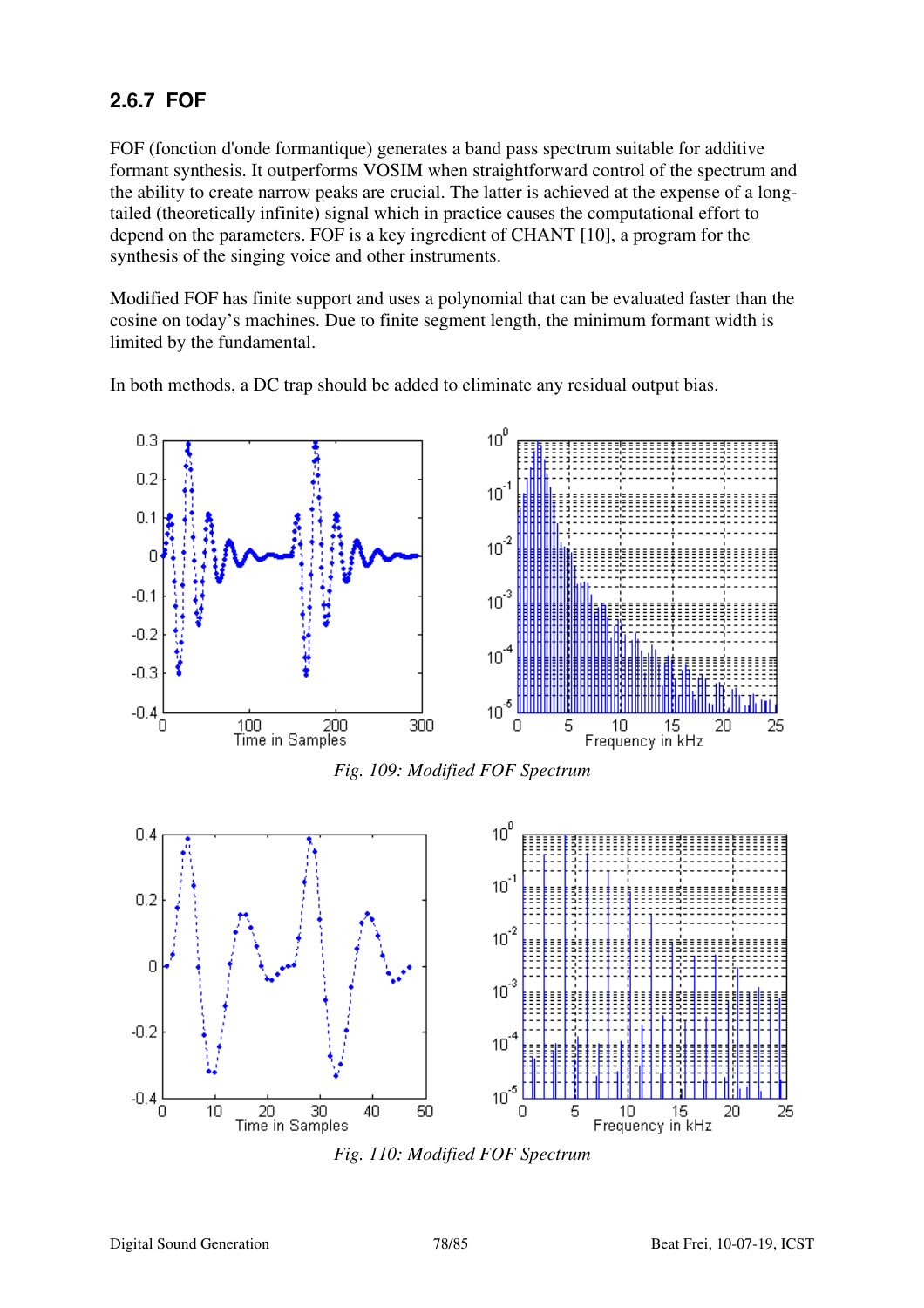### **2.6.8 Remarks on Windowed Segment Oscillators and Formants**

If the fundamental is bounded to the lower decades of the audio spectrum, one may consider second order feedback sinusoidal oscillators to compute trigonometric functions as the laborious setting of initial conditions occurs rarely and they can be tweaked for exponential decay.

Some sophisticated algorithms have been developed and optimized to not produce spectral dips when formants overlap (e.g. PAF, IRCAM, 95). When it comes to just adding a vowelish timbre with low control overhead, delay-based comb filters are a great sounding option, because they generate a formant train which is characteristic of many natural resonators. Some ad hoc methods yield likewise spectra on commercial synthesizers, for example: FM (often combined with Hard Sync), audio rate sawtooth modulation of the filter cut-off frequency, nonlinear distortion of a band pass signal, vocoder techniques like feeding a 4<sup>th</sup> order band pass filter bank with a broadband spectrum.

So far, the segments have been parametric functions. Interesting applications like formant preserving pitch shift arise from using samples or real-time audio as segments. Professional systems of this kind tend to be very sophisticated and include a lot of signal analysis, so they are not covered in the oscillator chapter. However, the main idea is simple enough to start experimenting:

- Grab a section of a time-domain signal, weight it with a window function, and repeat it at the desired fundamental frequency with or without overlap avoiding truncation.
- In the frequency domain, the following happens: The spectrum of the selected section is convolved with the spectrum of the window and then discretized to multiples of the new fundamental frequency.

The section length, and to a lesser degree the window type, are critical. For oscillator purposes, a raised cosine window with a length of one period of the original signal is suggested. Although there are elaborate methods for period estimation, simple autocorrelation algorithms perform well enough to take first steps on tuned signals with a prominent harmonic structure. A more advanced approach is described in [12].

Granular synthesis is a superset of segment-based oscillators with the extension that not only the segments (called "grains") but also their time of occurrence is arbitrary. This way, harmonic as well as noisy and intermediate phenotypes are generated and morphed interactively into each other. It should be mentioned that a Gaussian is often preferred to trigonometric windows in this application.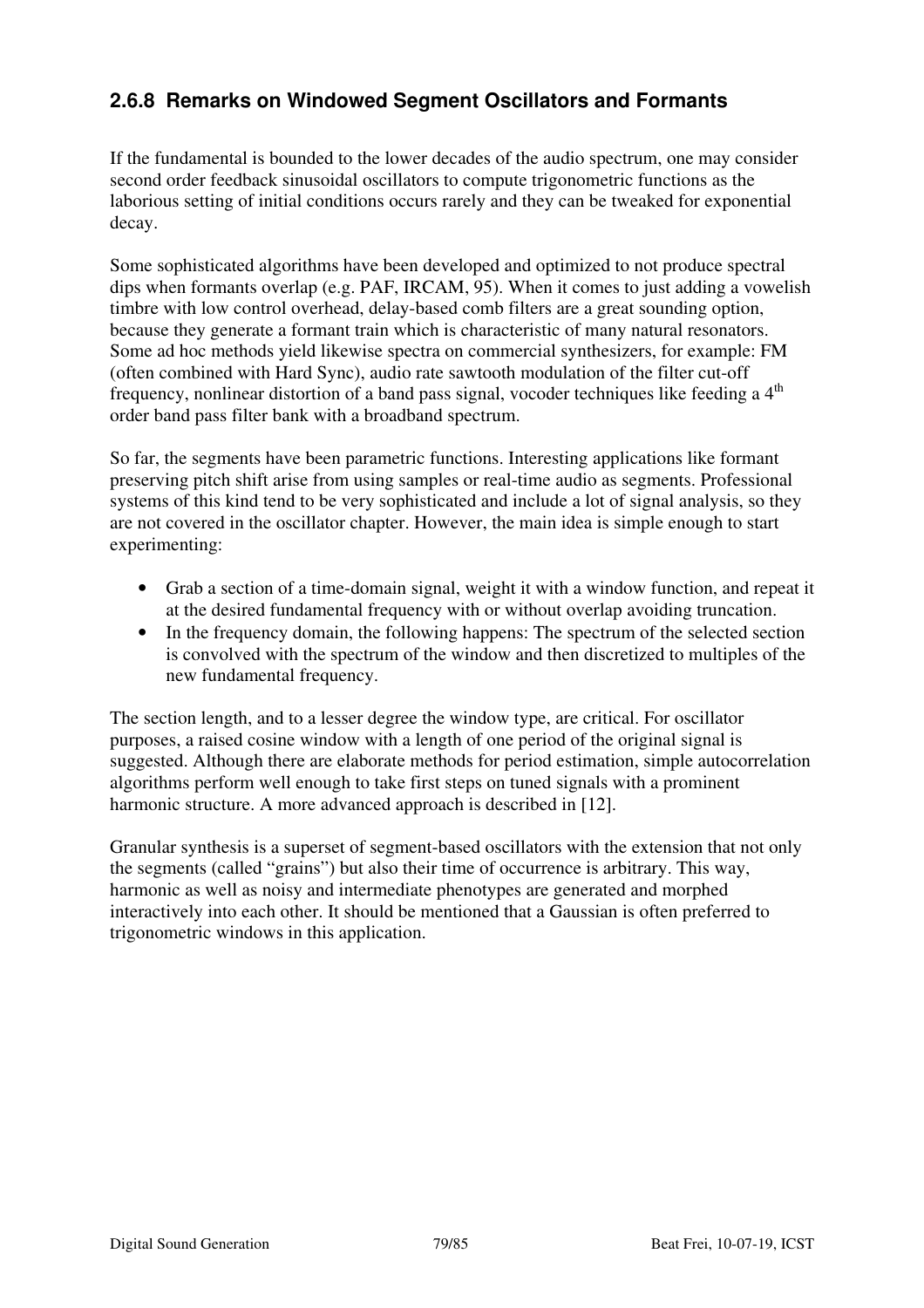# **Appendix A: Oscillator Selection Guide**

| <b>Type</b>                 | Section        | Control<br>Immediate Phase | Immediate Frequency Control      | Syncable                                                     | 1/f Tracking required | $= 48$ kHz $(f_0/f_s)$<br>Recommended Fundamental<br>ڀ<br>$^{\circledR}$<br>Range<br>Frequency | Useful Fundamental Frequency Range<br>48 kHz $(t_0/t_s)$<br>$\mathbf{u}$<br>ي<br>رچ | Postfilter / DC Trap required | FM / PM via Frequency In         | FM / PM via Phase In                                         | and Temporal Fidelity<br>Spectral | Processor Cycles                 | ڀ<br>$^{\circledR}$<br>Conditional Instructions | Wrap Around    | Memory (kWords)            |
|-----------------------------|----------------|----------------------------|----------------------------------|--------------------------------------------------------------|-----------------------|------------------------------------------------------------------------------------------------|-------------------------------------------------------------------------------------|-------------------------------|----------------------------------|--------------------------------------------------------------|-----------------------------------|----------------------------------|-------------------------------------------------|----------------|----------------------------|
| Sample-based                | 1.4            | $\pm$                      | $\begin{array}{c} + \end{array}$ | $\begin{array}{c} + \end{array}$                             | N                     | 0.46                                                                                           | 0.46                                                                                | N                             | $\qquad \qquad +$                | $\ddot{}$                                                    | $\ddot{}$                         | o                                | N                                               | N              | >100                       |
| VA Sawtooth + Pulse         | 1.5            | $\ddot{}$                  | $\! + \!$                        | $+$                                                          | Υ                     | 0.25                                                                                           | 0.33                                                                                | Υ                             | $\ddot{}$                        | $\ddot{}$                                                    | $\ddot{}$                         | $\ddot{}$                        | Υ                                               | Υ              | 6                          |
| Dito, without table         | 1.5            | $\ddot{}$                  | $\! + \!$                        | $\boldsymbol{+}$                                             | Υ                     | 0.25                                                                                           | 0.33                                                                                | Υ                             | $\qquad \qquad +$                | $\begin{array}{c} + \end{array}$                             | $\ddot{}$                         | o                                | Υ                                               | Υ              | $\pmb{0}$                  |
| <b>VA Triangle</b>          | 1.5            | $\ddot{}$                  | $\ddot{}$                        | $\boldsymbol{+}$                                             | Υ                     | 0.25                                                                                           | 0.33                                                                                | Y                             | $\ddot{}$                        | $\begin{array}{c} + \end{array}$                             | $\ddot{}$                         | o                                | Υ                                               | Y              | 1                          |
| Dito, without table         | 1.5            | $\ddot{}$                  | $\ddot{}$                        | $\boldsymbol{+}$                                             | Υ                     | 0.25                                                                                           | 0.33                                                                                | Υ                             | $\qquad \qquad +$                | $\begin{array}{c} + \end{array}$                             | $\ddot{}$                         | $\overline{\phantom{a}}$         | Υ                                               | Y              | $\mathbf 0$                |
| Sinusoidal FM/PM            | 1.7, 1.9       | $\ddot{}$                  | $\ddot{}$                        | $+$                                                          | N                     | 0.46                                                                                           | 0.46                                                                                | $\mathsf{N}$                  | $\ddot{}$                        | $\begin{array}{c} + \end{array}$                             | $\ddot{}$                         | $\begin{array}{c} + \end{array}$ | N                                               | Υ              | $\mathbf 0$                |
| Dito, with Feedback         | 1.9.2          | $\overline{\phantom{a}}$   | $\ddot{}$                        | $\overline{\phantom{a}}$                                     | N                     | 0.46                                                                                           | 0.46                                                                                | Υ<br>Υ                        | $\ddot{}$                        | $\begin{array}{c} + \end{array}$                             | $\ddot{}$                         | $\ddot{}$                        | N<br>N                                          | Υ<br>Y         | $\mathbf 0$                |
| Dito, Sawtooth              | 1.9.3<br>1.9.3 | $\overline{\phantom{a}}$   | $\ddot{}$                        | $\overline{\phantom{a}}$                                     | N<br>N                | 0.46<br>0.46                                                                                   | 0.46<br>0.46                                                                        | Υ                             | $\ddot{}$                        | $\begin{array}{c} + \end{array}$                             | o                                 | $\circ$                          | N                                               | Y              | $\mathbf 0$<br>$\mathbf 0$ |
| Dito, Triangle<br>Wavetable | 1.10           | $\overline{\phantom{a}}$   | $\! + \!$                        | $\overline{\phantom{a}}$                                     | Υ                     | 0.46                                                                                           | 0.46                                                                                | N                             | $\ddot{}$                        | $\begin{array}{c} + \end{array}$                             | о                                 | $\, +$                           | N                                               | Υ              | 6.15                       |
| <b>CF Sinusoidal</b>        | 2.1.1          | $\pm$<br>o                 | $\qquad \qquad +$<br>$\ddot{}$   | $\begin{array}{c} + \end{array}$<br>$\overline{\phantom{a}}$ | N                     | 0.46                                                                                           | 0.46                                                                                | N                             | $\qquad \qquad +$<br>$\circ$     | $\begin{array}{c} + \end{array}$<br>$\overline{\phantom{a}}$ | $\ddot{}$<br>$\ddot{}$            | $\, +$                           | N                                               | N              | 0                          |
| DF1 Sinusoidal              | 2.1.2          | 0                          | $\mathsf{O}\xspace$              | $\overline{\phantom{a}}$                                     | N                     | 0.46                                                                                           | 0.46                                                                                | N                             | $\qquad \qquad \blacksquare$     | $\overline{\phantom{a}}$                                     | $\ddot{}$                         | $++$<br>$++$                     | N                                               | N              | $\pmb{0}$                  |
| Chamberlin Sinusoidal       | 2.1.3          | o                          | $\mathsf{o}$                     | $\overline{\phantom{a}}$                                     | N                     | 0.46                                                                                           | 0.46                                                                                | N                             | o                                | $\overline{\phantom{a}}$                                     | $\ddot{}$                         | $++$                             | N                                               | N              | $\mathbf 0$                |
| <b>DSF-BLIT</b>             | 2.2            | $\ddot{}$                  | $\ddot{}$                        | $\ddot{}$                                                    | N                     | 0.46                                                                                           | 0.46                                                                                | N                             | $\pmb{+}$                        | $\begin{array}{c} + \end{array}$                             | $\ddot{}$                         | $\overline{\phantom{a}}$         | N                                               | Υ              | 030                        |
| Windowed DSF-BLIT           | 2.2            | $\ddot{}$                  | $\! + \!$                        | $\boldsymbol{+}$                                             | Υ                     | 0.12                                                                                           | 0.20                                                                                | N                             | $\ddot{}$                        | $\begin{array}{c} + \end{array}$                             | $+$                               | o                                | Υ                                               | Υ              | 130                        |
| DSF-BLIT Sawtooth           | 2.2            | $\overline{\phantom{a}}$   | $\! + \!$                        | $\overline{\phantom{a}}$                                     | Υ                     | 0.46                                                                                           | 0.46                                                                                | N                             | $\ddot{}$                        | o                                                            | $\ddot{}$                         | $\overline{\phantom{a}}$         | N                                               | Υ              | 030                        |
| DPW, Sawtooth               | 2.3.1          | 0                          | $\! + \!$                        | o                                                            | Υ                     | 0.02                                                                                           | 0.03                                                                                | Υ                             | $\qquad \qquad +$                | o                                                            | $\ddot{}$                         | $++$                             | N                                               | Υ              | 0                          |
| DPW, Triangle               | 2.3.1          | o                          | $\ddot{}$                        | $\circ$                                                      | Υ                     | 0.08                                                                                           | 0.12                                                                                | Υ                             | $\ddot{}$                        | о                                                            | $\ddot{}$                         | $++$                             | N                                               | Y              | $\pmb{0}$                  |
| SIPS, Sawtooth              | 2.3.2          | $\ddot{}$                  | $\! + \!$                        | $\begin{array}{c} + \end{array}$                             | Υ                     | 0.02                                                                                           | 0.03                                                                                | Υ                             | $\qquad \qquad +$                | $\begin{array}{c} + \end{array}$                             | $\ddot{}$                         | $+$                              | Υ                                               | Y              | $\pmb{0}$                  |
| SIPS2, Sawtooth             | 2.3.2          | $\ddot{}$                  | $\! + \!$                        | $\boldsymbol{+}$                                             | Υ                     | 0.08                                                                                           | 0.12                                                                                | Υ                             | $\ddot{}$                        | $\begin{array}{c} + \end{array}$                             | $\ddot{}$                         | $\, +$                           | Y                                               | Y              | $\mathbf 0$                |
| <b>CPS</b>                  | 2.4.1          | $\ddot{}$                  | $\qquad \qquad +$                | $\qquad \qquad +$                                            | N                     | 0.46                                                                                           | 0.46                                                                                | N                             | $\ddot{}$                        | $\ddot{}$                                                    | $\! + \!$                         | $\mathsf{o}$                     | N                                               | Υ              | $\pmb{0}$                  |
| PS, Triangle                | 2.4.2          | $+$                        | $\ddot{+}$                       | $+$                                                          | Y                     | 0.46                                                                                           | 0.46                                                                                | Y                             | $\ddot{+}$                       | $+$                                                          | $+$                               | $\ddot{+}$                       | $\overline{N}$                                  | $\overline{Y}$ | $\overline{0}$             |
| PS, Square                  | 2.4.3          | $\pm$                      | $\ddot{}$                        | $\ddot{}$                                                    | Y                     | 0.14                                                                                           | 0.17                                                                                | Υ                             | $\ddot{}$                        | $\ddot{}$                                                    | $\ddot{}$                         | $\ddot{}$                        | N                                               | Y              | 8                          |
| PD-BLIT                     | 2.5            | $\ddot{}$                  | $+$                              | $\ddot{}$                                                    | Y                     | 0.46                                                                                           | 0.46                                                                                | Υ                             | $\ddot{}$                        | $\ddot{}$                                                    | o                                 | $\ddot{}$                        | Υ                                               | Υ              | 0                          |
| VOSIM, Formant              | 2.6.2          | $\ddot{}$                  | $\ddot{}$                        | $+$                                                          | Y                     | 0.23                                                                                           | 0.23                                                                                | N                             | $\ddot{}$                        | $\ddot{}$                                                    | о                                 | $+$                              | Υ                                               | Υ              | 0                          |
| Formant Train               | 2.6.3          | $\ddot{}$                  | $\ddot{}$                        | $+$                                                          | Y                     | 0.04                                                                                           | 0.05                                                                                | N                             | $\ddot{}$                        | $\begin{array}{c} + \end{array}$                             | $\ddot{}$                         | $\ddot{}$                        | Υ                                               | Υ              | 0                          |
| <b>WFO</b>                  | 2.6.4          | $\ddot{}$                  | $\ddot{}$                        | $+$                                                          | Y                     | 0.23                                                                                           | 0.23                                                                                | N                             | $\ddot{}$                        | $\ddot{}$                                                    | $\ddot{}$                         | $\ddot{}$                        | Υ                                               | Υ              | 0                          |
| <b>VWFO</b>                 | 2.6.5          | $\ddot{}$                  | $\ddot{}$                        | $+$                                                          | Y                     | 0.08                                                                                           | 0.23                                                                                | N                             | $\ddot{}$                        | $\ddot{}$                                                    | $\ddot{}$                         | o                                | Υ                                               | Υ              | 0                          |
| <b>WSO-BLIT</b>             | 2.6.6          | $\ddot{}$                  | $\ddot{}$                        | $+$                                                          | Y                     | 0.23                                                                                           | 0.23                                                                                | Υ                             | $\ddot{}$                        | $\ddot{}$                                                    | $\ddot{}$                         | $\ddot{}$                        | Υ                                               | Υ              | 0                          |
| FOF, unlimited              | 2.6.7          | $\ddot{}$                  | $\ddot{}$                        |                                                              | N                     | 0.46                                                                                           | 0.46                                                                                | Υ                             | $\ddot{}$                        | $\ddot{}$                                                    | $\ddot{}$                         | $\overline{\phantom{a}}$         | Υ                                               | Υ              | 0                          |
| FOF, truncated              | 2.6.7          | $\ddot{}$                  | $\ddot{}$                        | $+$                                                          | N                     | 0.04                                                                                           | 0.08                                                                                | Y                             | $\begin{array}{c} + \end{array}$ | $\ddot{}$                                                    | $\ddot{}$                         | o                                | Υ                                               | Υ              | 0                          |
| FOF, modified               | 2.6.7          | $\ddot{}$                  | $\ddot{}$                        | $+$                                                          | N                     | 0.08                                                                                           | 0.12                                                                                | Y                             | $\ddot{}$                        | $\ddot{}$                                                    | $\ddot{}$                         | o                                | Υ                                               | Y              | 0                          |

Notes:

- 1. If the maximum fundamental frequency exceeds  $0.21f_s$ , it can be extended to span the full audio range by switching to a sinusoidal oscillator. For triangle and square wave oscillators a lower limit of  $0.14f_s$  applies. On double rate systems, the limits become  $0.105f_s$  and  $0.07f_s$ respectively.
- 2. A comparison of synthesis methods from a complementary viewpoint is given in [14].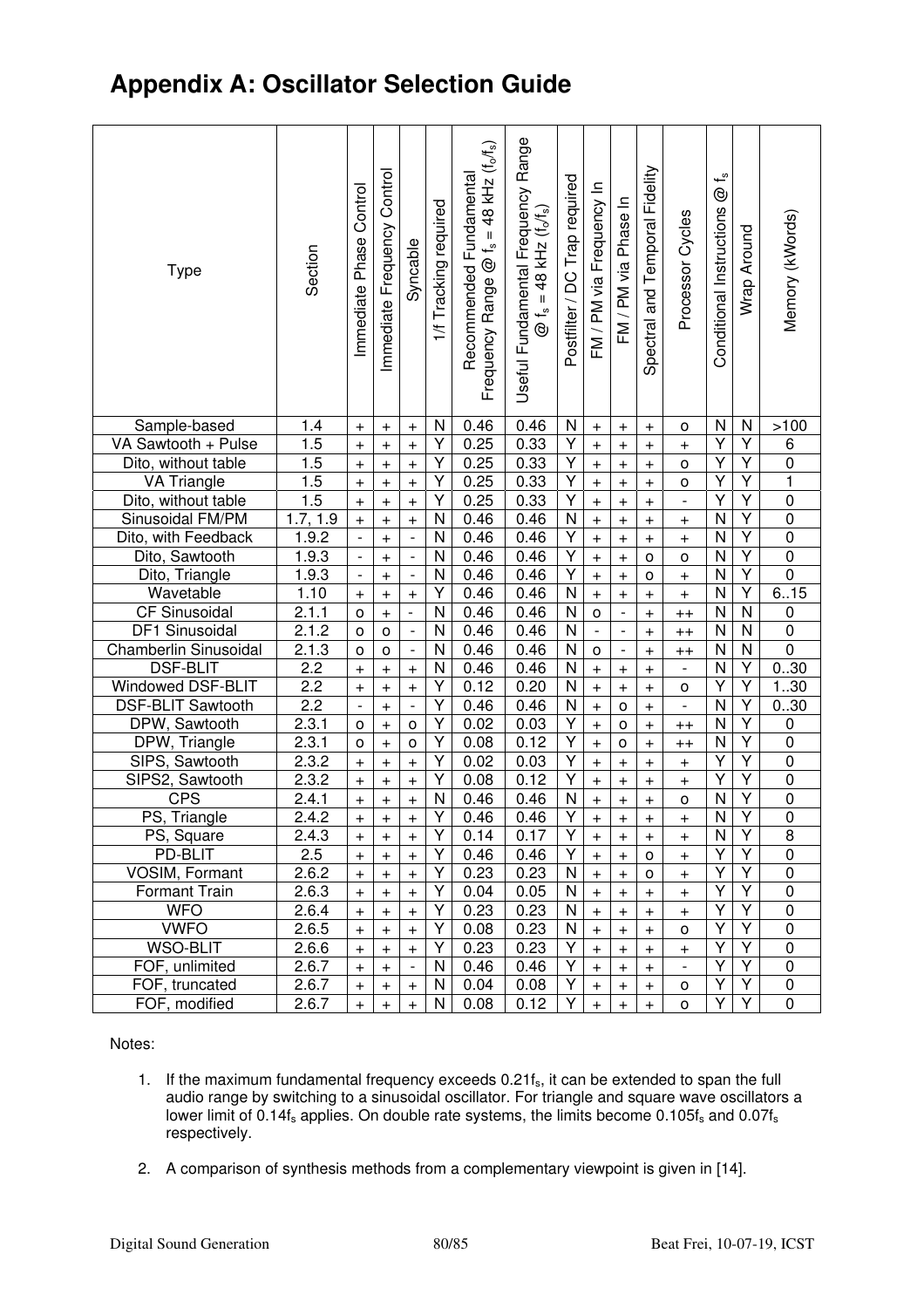## **Appendix B: MATLAB Code**

#### **1. Bandlimited Impulse Generation using the Windowed Sinc Method**

```
% parameters 
f_s = 48000; \% sample rate
f_c = 18300; \% brick wall filter cut-off frequency
rlen = 10; \% impulse length in sampling intervals
ppi = 100; \% points per sampling interval
beta = 9.0;<br>
\% main window parameter<br>
\% apodization factor (0 = n<br>
\% apodization factor (0 = n
                                    % apodization factor (0 = no apodization, 1 = max)
apobeta = 0.7; \% apodization window parameter
% bandlimited impulse generation 
pts = \text{ppiv*}rlen+1; % impulse length in points
                                      % one added to make a symmetrical impulse 
x1 = 0:1:pts-1:
x2 =rlen*2*(x1 - (pts-1)/2 + 0.00001)/(pts-1);
x3 = \pi \cdot \frac{f}{f}h = sin(x3) \cdot (x3); \% brickwall filter impulse response
w = KAISER(pts,beta); % kaiser window
g = w.*h'; \% get bandlimited impulse by applying the window
% apodization and normalization 
aw = 1 - apof*KAISER(pts,apobeta); 
g = aw.*g;
g = g / max(g);% diagrams 
figure(1);
subplot(1,2,1); \%*** plot bandlimited impulse ***
plot(x2/2,g);
axis([-rlen/2 rlen/2 -0.2 1.0001]); 
xlabel('Time in Sampling Intervals'); 
title('Bandlimited Impulse'); 
subplot(1,2,2); \%*** plot spectrum ***
zpad = 20; \% zero padding factor
g2 = [g; zeros((zpad-1)*pts,1)]; % zero pad for higher resolution
wspec = abs(fft(g2));
wspec = max(wspec/max(wspec), 0.00001);fmax = 60000; % maximum displayed frequency
rng = round(rlen *zpad *fmax/fs);xidx = 0:1:rng;
semilogy(fmax/1000*xidx/rng,wspec(1:(rng+1))); 
xlabel('Frequency in kHz'); 
title('Amplitude Spectrum'); 
grid; 
% markers at 20 kHz, fs-20 kHz and fs 
hold; 
plot([20 20], [0.00001 1], 'g'); 
plot([fs/1000-20 fs/1000-20], [0.00001 1], 'r'); 
plot([fs/1000 fs/1000], [0.00001 1], 'r'); 
hold off;
```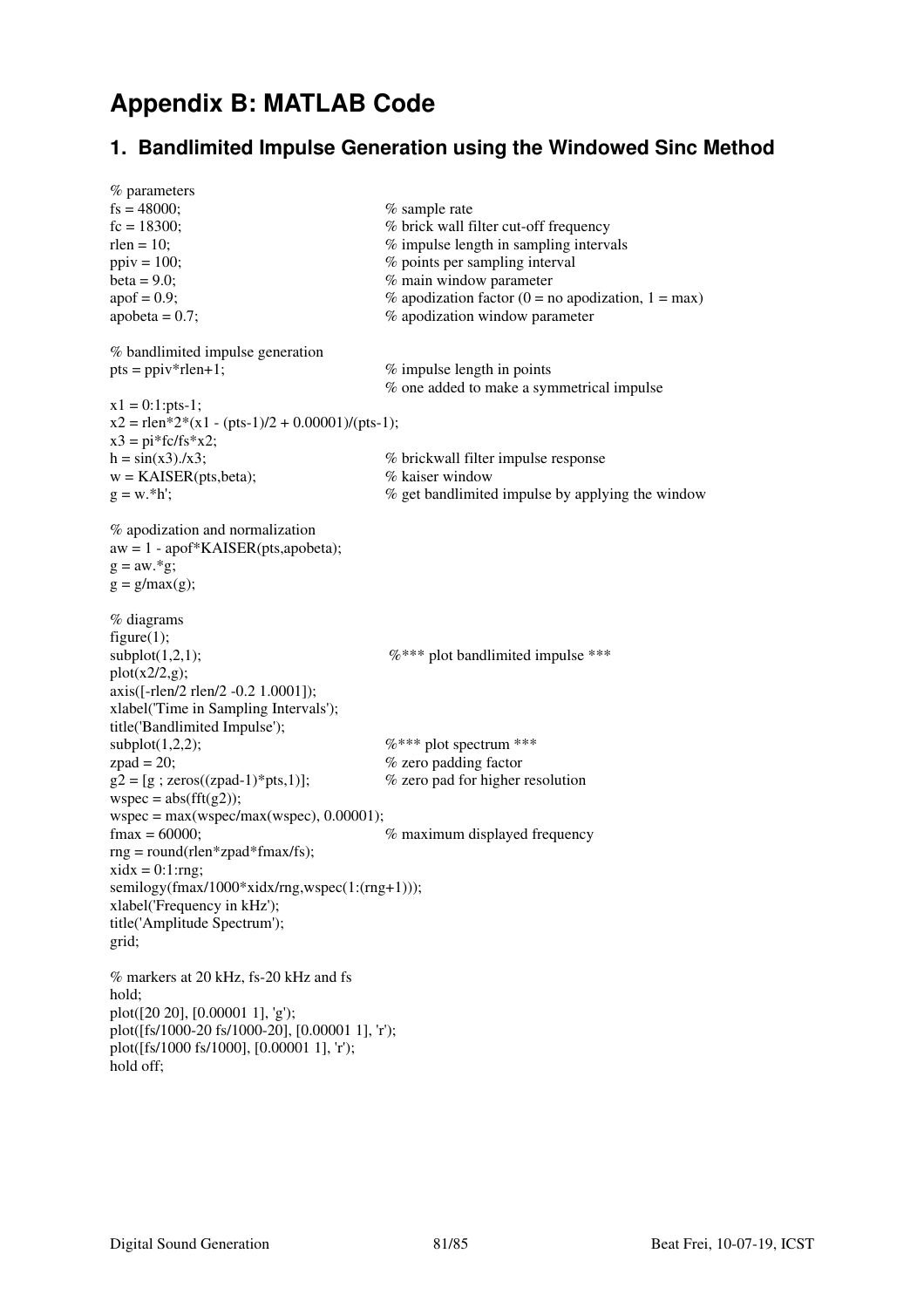#### **2. Compensation Filter for the High-Frequency Drop of the Bandlimited Impulse**

#### Attach it to the end of code in appendix B1.

```
% prefilter for sample-based oscillators 
figure(2);
\text{subplot}(1,2,1);<br>\text{fcomp} = 21000;% compensate up to this frequency
rng = 1 + 2*floor(0.5*rlen*zpad*fcomp/fs - 0.5); % rng must be odd
xidx = 0:1:rng;a = wspec(1:(rng+1));
a = 1.0 \,\text{Az};
ftune = 0.35; \% to tune out rounding errors
f = x \frac{dx}{f} frequency relative to fs
wgt = (rng+1)/2:-1:1; % better fit at low frequencies
wgt = 1 + wgt.*wgt;b = \text{remez}(16,2.0^{\text{*}}f,a,\text{wgt}) % calculate 17 taps FIR filter
[h,w] = freqz(b,1,rlen*zpad,'whole'); % calculate and plot magnitude response 
plot(fs*f/1000,a,0.5*fs*w/pi/1000,abs(h)); 
axis([0 \text{ fs}/1000 \text{ 0 max(abs(h))}]);xlabel('Frequency in kHz'); 
title('Prefilter Magnitude Response'); 
grid; 
% check by convolving prefilter and bandlimited impulse 
subplot(1,2,2);
```

```
\text{imp} = g(1:ppiv:pts);<br>
\% sample bandlimited impulse at fs<br>
\% prefilter by convolution<br>
\% prefilter by convolution
                                                           % prefilter by convolution<br>% zero pad for higher resolution
res = [res zeros(1000-length(res),1)'];
wspec = abs(fft(res));rng = round(1000*20000/fs); % plot overall magnitude response
xidx = 0:1:rng;plot(20*xidx/rng,wspec(1:rng+1)/wspec(1)); 
xlabel('Frequency in kHz'); 
title('Normalized Overall Magnitude Response'); 
grid;
```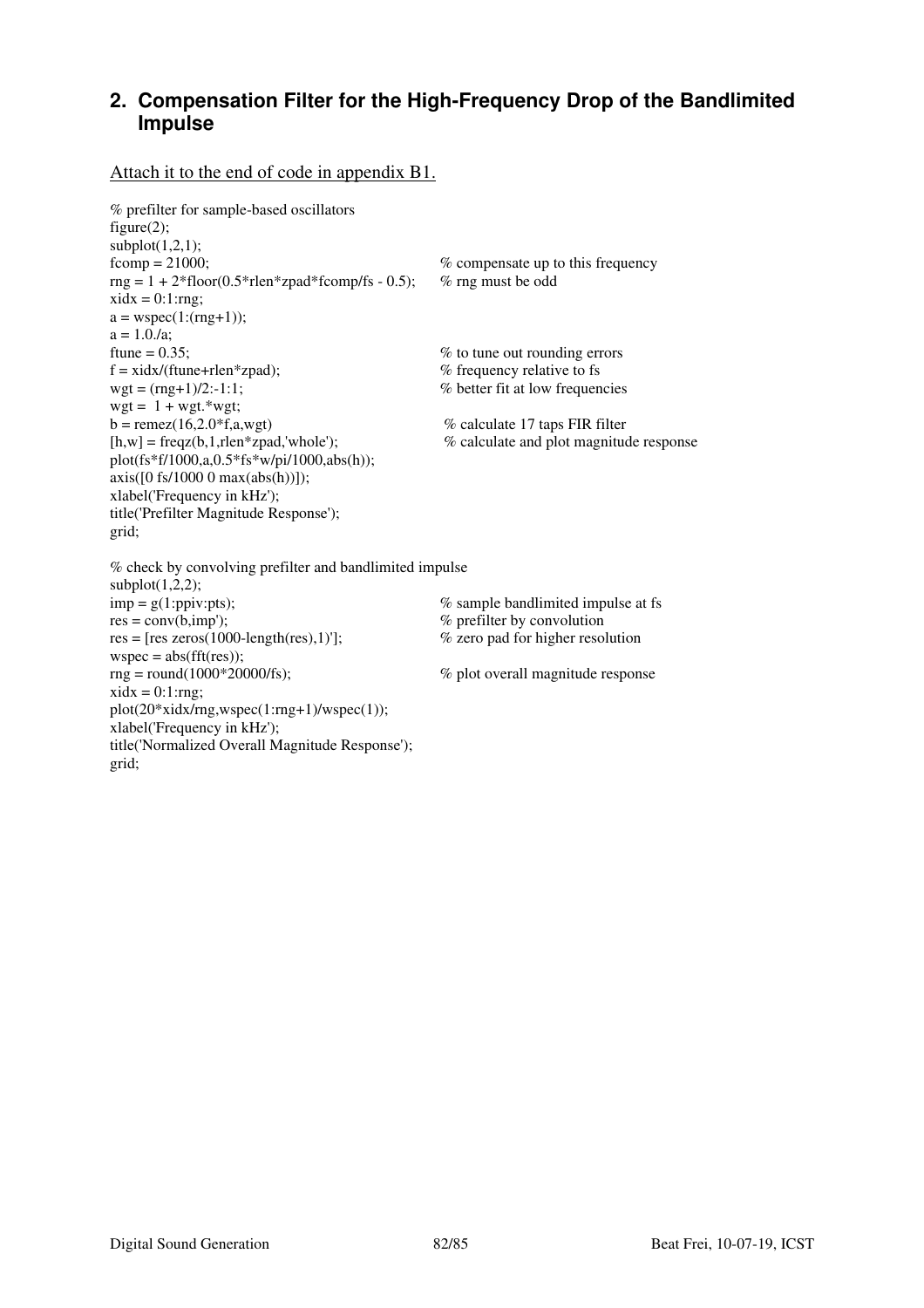#### **3. Bandlimited Sawtooth Segment Generation**

| % parameters      |                                                          |
|-------------------|----------------------------------------------------------|
| $fs = 48000;$     | $%$ sample rate                                          |
| $fc = 15000$ ;    | % brickwall filter cutoff frequency                      |
| $rlen = 4$ ;      | % impulse length in sampling intervals                   |
| $ppiv = 2700;$    | % points per sampling interval                           |
| beta = $8.3$ ;    | % main window parameter                                  |
| $apof = 0.5;$     | % apodization factor ( $0 = no$ apodization, $1 = max$ ) |
| apobeta = $0.5$ ; | % apodization window parameter                           |

```
% bandlimited impulse generation
```
pts = ppiv\*rlen+1; % impulse length in points **= table size in words**  $x1 = 0:1:pts-1;$  $x2 =$ rlen\*2\*(x1 - (pts-1)/2 + 0.00001)/(pts-1);  $x3 = \pi * f c / f s * x2;$  $h = sin(x3) \cdot (x3);$  % brickwall filter impulse response  $w = KAISER(pts,beta);$  % kaiser window  $g = w.*h';$  % get bandlimited impulse by applying the window

% apodization  $aw = 1.0 - 1.0 + KAISER(pts, apobeta);$  $g = aw.*g;$ 

% cumulative sum, normalization  $g = \text{cumsum}(g)$ ;  $g = 2.0*g/g(pts);$  $g(floor(fts/2)+1:pts) = g(floor(pts/2)+1:pts) - 2.0;$  $g = g / max(g);$  %\*\*\* desired two-sided segment \*\*\*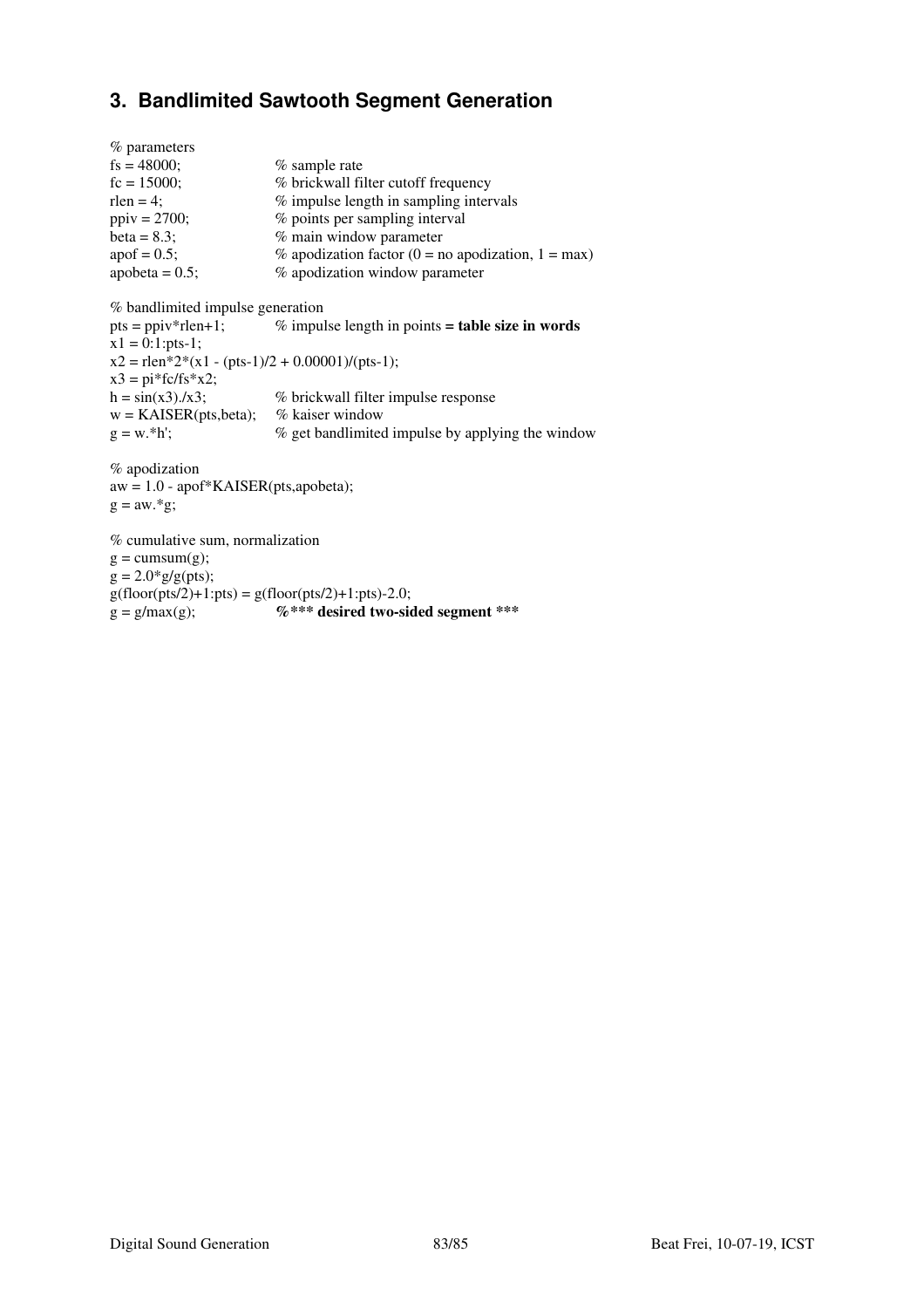# **Appendix C: Miscellaneous**

## **1. DC Trap**

Audio signals may pick up a signal-dependent offset (a.k.a. bias) when they are generated or processed. A large bias reduces the dynamic range of the system and leads to unexpected, although sometimes pleasant, outcomes in nonlinear stages. However, it should be completely absent in any final output signal. Adopting the name from radio frequency engineering, we call the specific building block that eliminates the bias a DC trap. Analog and digital embodiments are depicted in Fig. 111. As the cut-off frequency  $f<sub>g</sub>$  lies far below the sample rate f<sub>s</sub>, we use the approximation  $e^{j\omega T} - 1 \approx j\omega T$  with negligible error. Among several topologies, the one shown is preferred because the desired audio signal bypasses the filter circuitry without quantization and only a single multiplication is performed. A practical choice for  $f_g$  is about 5 Hz, which makes the trap fast enough to track offset changes but causes only a moderate attenuation of 0.26 dB and a phase shift of 14° at 20 Hz.



*Fig. 111: DC Trap* 

### **2. Frequency Update**

Some oscillators require a valid pair of the frequency f and its inverse 1/f at any time. Fortunately, the inverse doesn't have to be very precise as it normally only determines the bandwidth of the spectrum by defining the stretching factor of a table. If new value pairs come in at a submultiple of the sample rate, the following update schemes are recommended:

- 1. An independent linear fade of f and 1/f between two value pairs that are within one octave. In this case, the product is always too high during the transition (max. 12.5 % in the middle) and exact at the end.
- 2. An exponential fade between two value pairs:  $f[n+1] = \lambda f[n], f^{-1}[n+1] = \lambda^{-1} f^{-1}[n]$ . The determination of  $\lambda$  and its inverse involves logarithms, which may turn out to be less cumbersome than it seems at first because the frequency is derived from a logarithmic mapping in synthesizers.